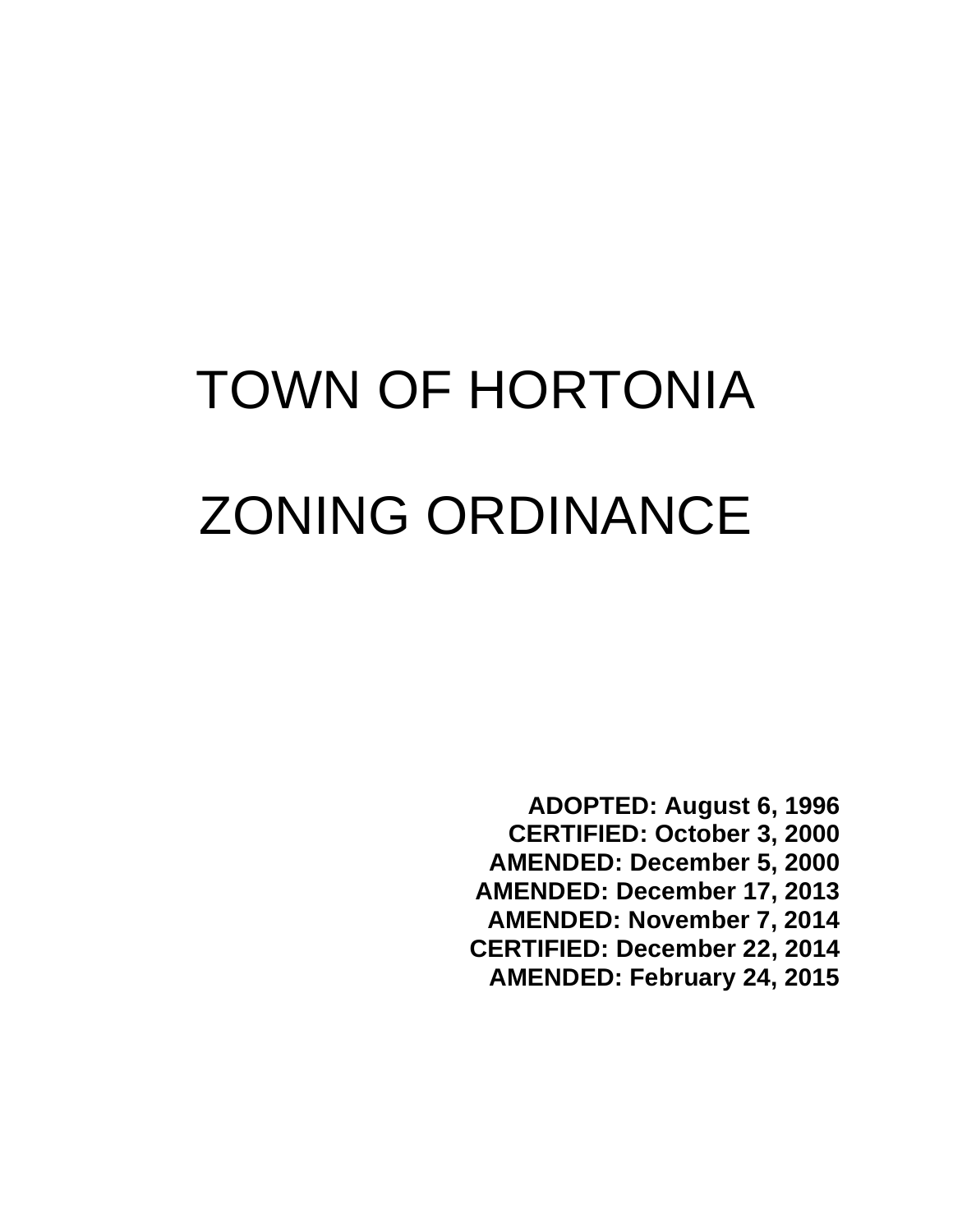# **TABLE OF CONTENTS**

| 1.01    |                                                                     |                                                                     |  |
|---------|---------------------------------------------------------------------|---------------------------------------------------------------------|--|
|         | (1)<br>(2)                                                          |                                                                     |  |
| 1.02    |                                                                     |                                                                     |  |
|         | (1)<br>(2)<br>(3)<br>(4)<br>(5)<br>(6)<br>(7)                       |                                                                     |  |
| 1.03    |                                                                     |                                                                     |  |
|         | (1)<br>(2)                                                          |                                                                     |  |
| 1.04    |                                                                     |                                                                     |  |
|         | (1)<br>(2)<br>(3)<br>(4)<br>(5)<br>(6)<br>(7)<br>(8)<br>(9)<br>(10) | Nonconforming Uses of Land (Or Land with Minor Structures Only)  28 |  |
| 1.05    |                                                                     |                                                                     |  |
|         | (1)                                                                 |                                                                     |  |
| 1.05(2) |                                                                     | A-1 PRIME AGRICULTURAL / FARMLAND PRESERVATION 32                   |  |
| 1.05(3) |                                                                     |                                                                     |  |
| 1.05(4) |                                                                     |                                                                     |  |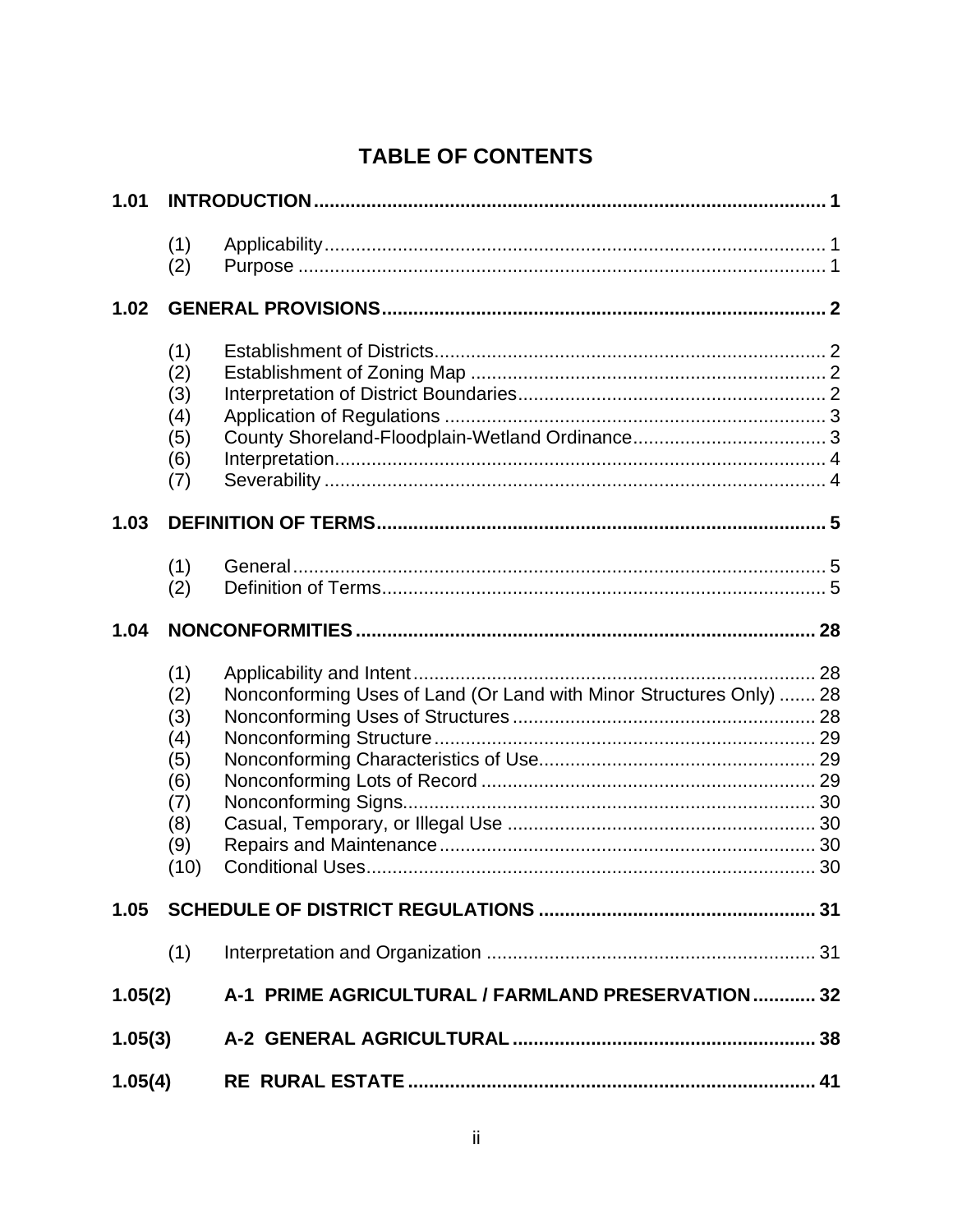| 1.05(5)                                   |                                                                                             |  |  |
|-------------------------------------------|---------------------------------------------------------------------------------------------|--|--|
| 1.05(6)                                   |                                                                                             |  |  |
| 1.05(7)<br>1.05(8)<br>1.05(9)<br>1.05(10) |                                                                                             |  |  |
|                                           |                                                                                             |  |  |
|                                           |                                                                                             |  |  |
|                                           |                                                                                             |  |  |
| 1.05(11)                                  |                                                                                             |  |  |
| 1.06                                      |                                                                                             |  |  |
|                                           | (1)<br>(2)<br>(3)<br>(4)<br>(5)<br>(6)<br>(7)<br>(8)<br>(9)<br>(10)<br>(11)<br>(12)<br>(13) |  |  |
| 1.07                                      |                                                                                             |  |  |
|                                           | (2)<br>(3)<br>(4)<br>(5)<br>(6)<br>(7)                                                      |  |  |
| 1.08                                      |                                                                                             |  |  |
|                                           | (1)<br>(2)<br>(3)                                                                           |  |  |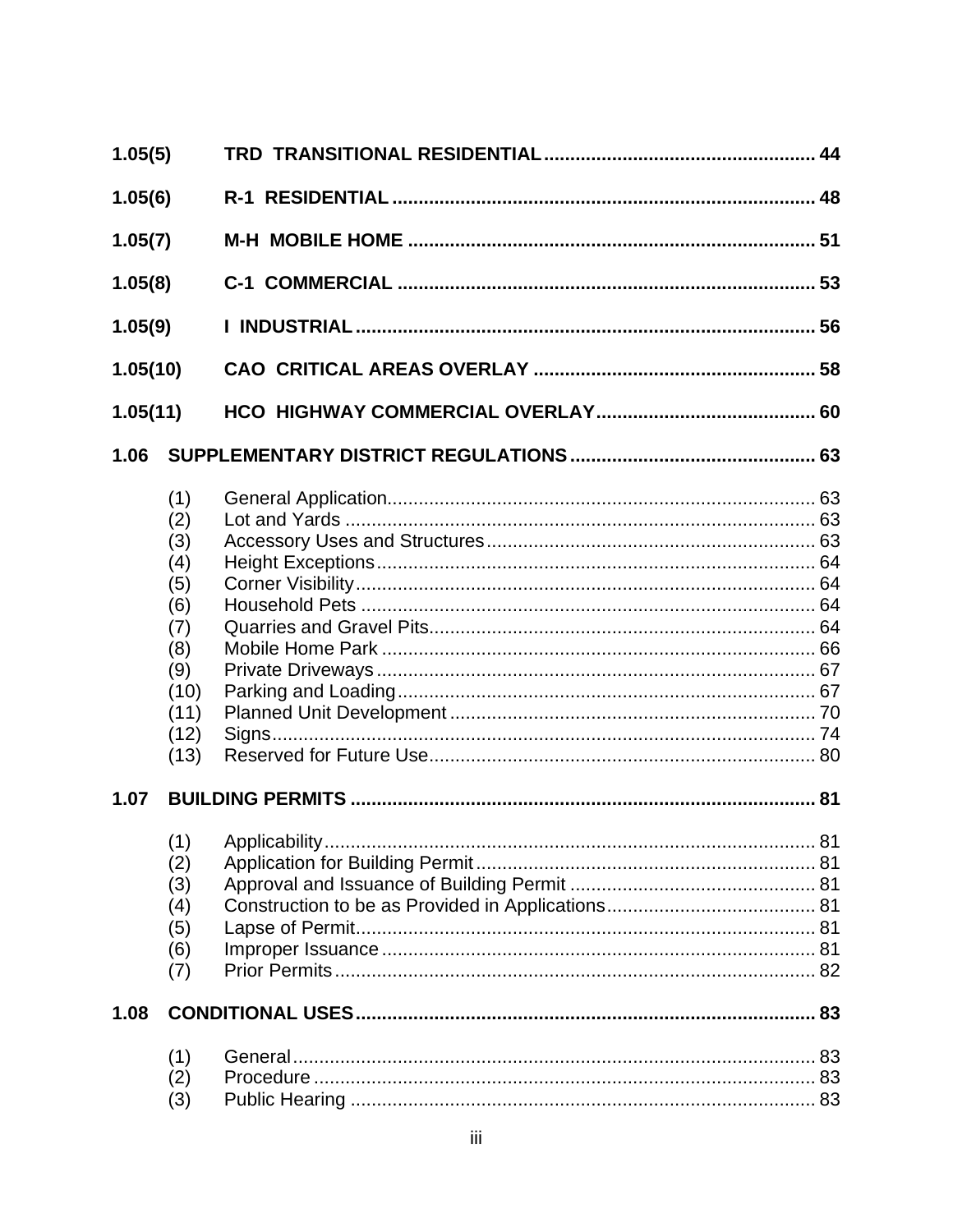|      | (4)        |                                                           |  |
|------|------------|-----------------------------------------------------------|--|
|      | (5)        |                                                           |  |
|      | (6)        |                                                           |  |
| 1.09 |            |                                                           |  |
|      | (1)        |                                                           |  |
|      | (2)        |                                                           |  |
|      | (3)        |                                                           |  |
|      | (4)        |                                                           |  |
|      | (5)        |                                                           |  |
| 1.10 |            |                                                           |  |
|      | (1)        |                                                           |  |
|      | (2)        |                                                           |  |
|      | (3)        |                                                           |  |
|      | (4)        |                                                           |  |
|      | (5)        |                                                           |  |
|      | (6)        |                                                           |  |
|      | (7)        |                                                           |  |
|      |            |                                                           |  |
|      | (8)        |                                                           |  |
| 1.11 |            |                                                           |  |
|      | (1)        |                                                           |  |
|      | (2)        |                                                           |  |
|      | (3)        |                                                           |  |
|      | (4)        |                                                           |  |
|      | (5)        | Map Amendments in the A-1 Prime Agricultural District  90 |  |
| 1.12 |            |                                                           |  |
|      | (1)        |                                                           |  |
|      |            |                                                           |  |
|      | (2)<br>(3) |                                                           |  |
|      | (4)        |                                                           |  |
|      | (5)        |                                                           |  |
|      | (6)        |                                                           |  |
|      | (7)        |                                                           |  |
|      | (8)<br>(9) |                                                           |  |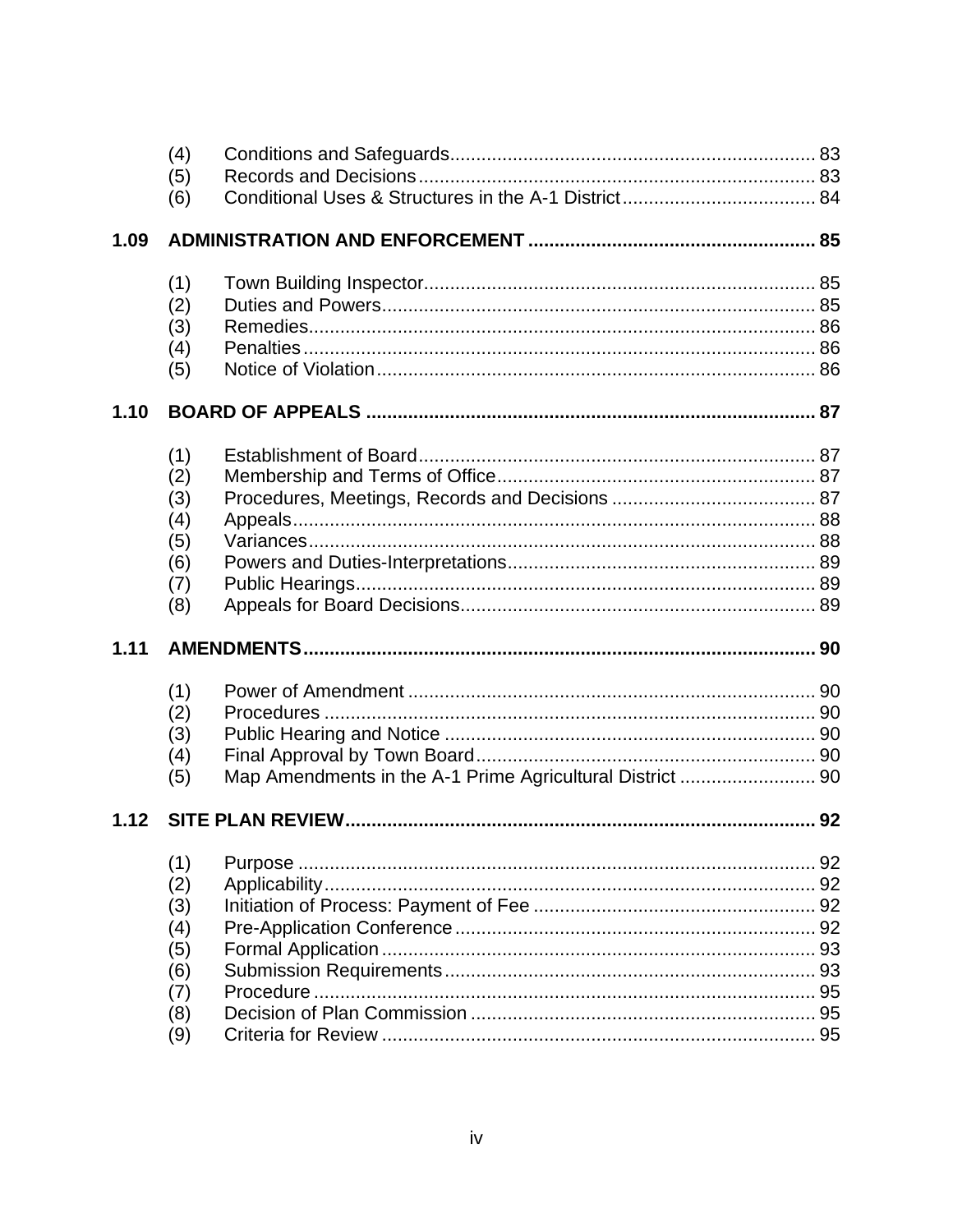### **1.01 INTRODUCTION 1.01**

(1) *Applicability*. This ordinance, established under Chapters 60.62 and 66.058 of the Wisconsin Statutes, shall be known as the Town of Hortonia Zoning Ordinance and shall apply to:

- (a) The regulation and restriction of the height, number of stories and size of buildings and other structures.
- (b) The percentage of lot that may be occupied.
- (c) The size of yards, courts and other open spaces.
- (d) The density of population.
- (e) The regulating of non-conforming uses.
- (f) The location and use of buildings, structures and land for trade, industry, residence or other purposes provided that there shall be no discrimination against temporary structures.

(2) *Purpose*. The purpose of this ordinance is to promote the public health, safety and general welfare of the community through provisions designed to:

- (a) Encourage the most appropriate use of the land.
- (b) Conserve the value of land and buildings.
- (c) Prevent the overcrowding of land and the congestion of streets.
- (d) Provide adequate light and air.
- (e) Secure safety from fire, panic and other dangers.
- (f) Avoid undue concentration of population.
- (g) Facilitate the adequate provision of transportation, water, sewerage, schools, parks and other public requirements.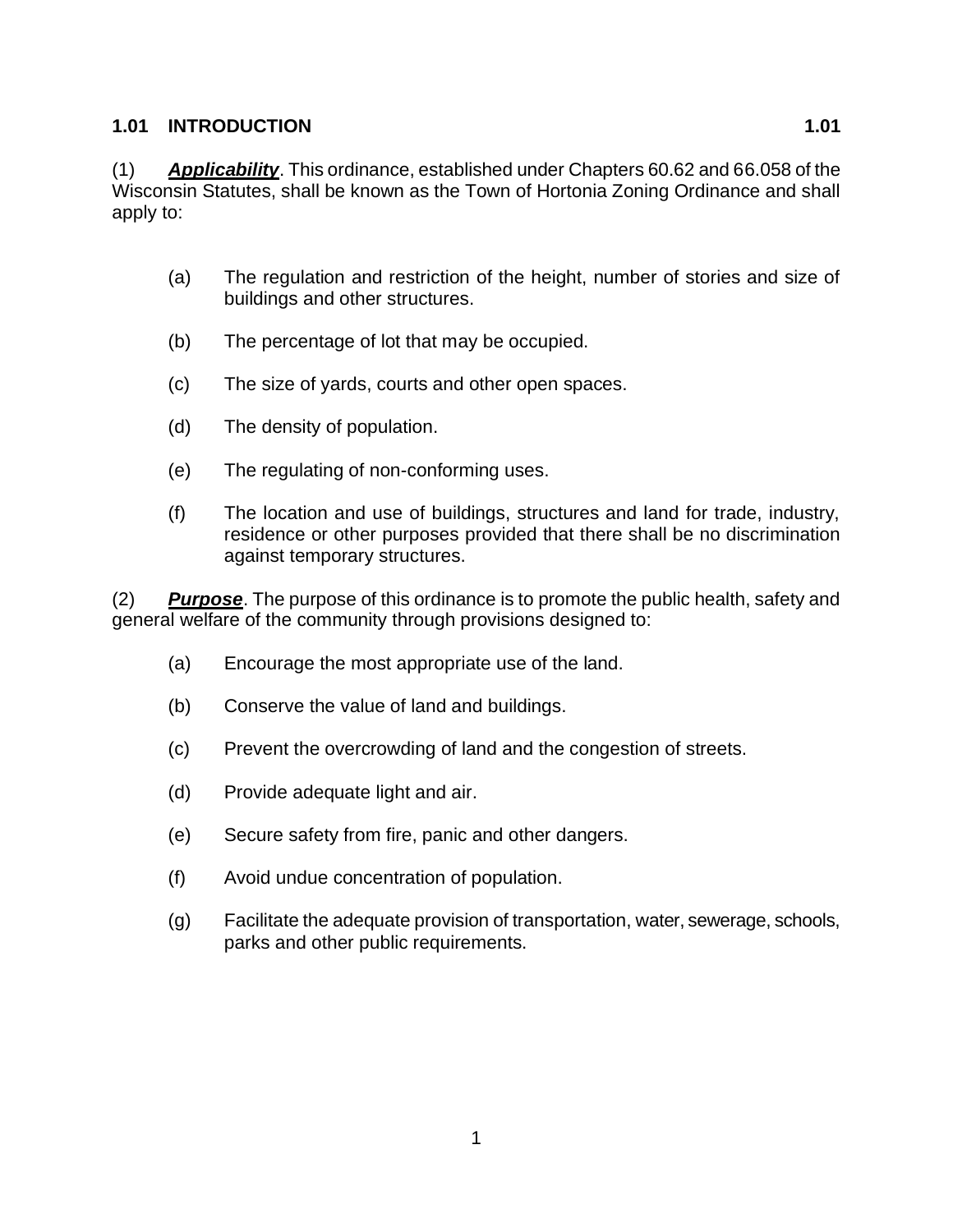# **1.02 GENERAL PROVISIONS 1.02**

(1) *Establishment of Districts*. For the purpose of this ordinance, the Town of Hortonia is hereby divided into the following districts:

- (a) A-1 Prime Agricultural/Farmland Preservation District
- (b) A-2 General Agricultural District
- (c) RE Rural Estate District
- (d) TRD Transitional Residential District
- (e) R-1 Residential District
- (f) M-H Mobile Home District
- (g) C-1 Commercial District
- (h) I Industrial District
- (i) CAO Critical Areas Overlay District
- (j) HCO Highway Commercial Overlay District

(2) *Establishment of Zoning Map*. The location and boundaries of the districts established shall be as shown on the map entitled Official Zoning Map of the Town of Hortonia, Outagamie County, Wisconsin. The Official Zoning Map with all notations, dimensions, designations, references, and other data shall accompany and be part of this ordinance, and upon adoption shall be signed by the Town Board Chairman and attested to by the Town Clerk. Amendments to the Official Zoning Map shall be approved by the Town Board of Supervisors and shall promptly be portrayed on the Official Zoning Map. Said map shall be available for public inspection in the Town Hall.

(3) *Interpretation of District Boundaries*. Where uncertainty exists as to the boundaries of districts as shown on the Official Zoning Map, the following rules shall apply:

- (a) Boundaries as indicated as approximately following the centerlines of streets, highways, alleys or a railroad right-of-way shall be construed to follow such centerlines.
- (b) Boundaries as indicated as approximately following platted lot lines shall be construed as following such lot lines.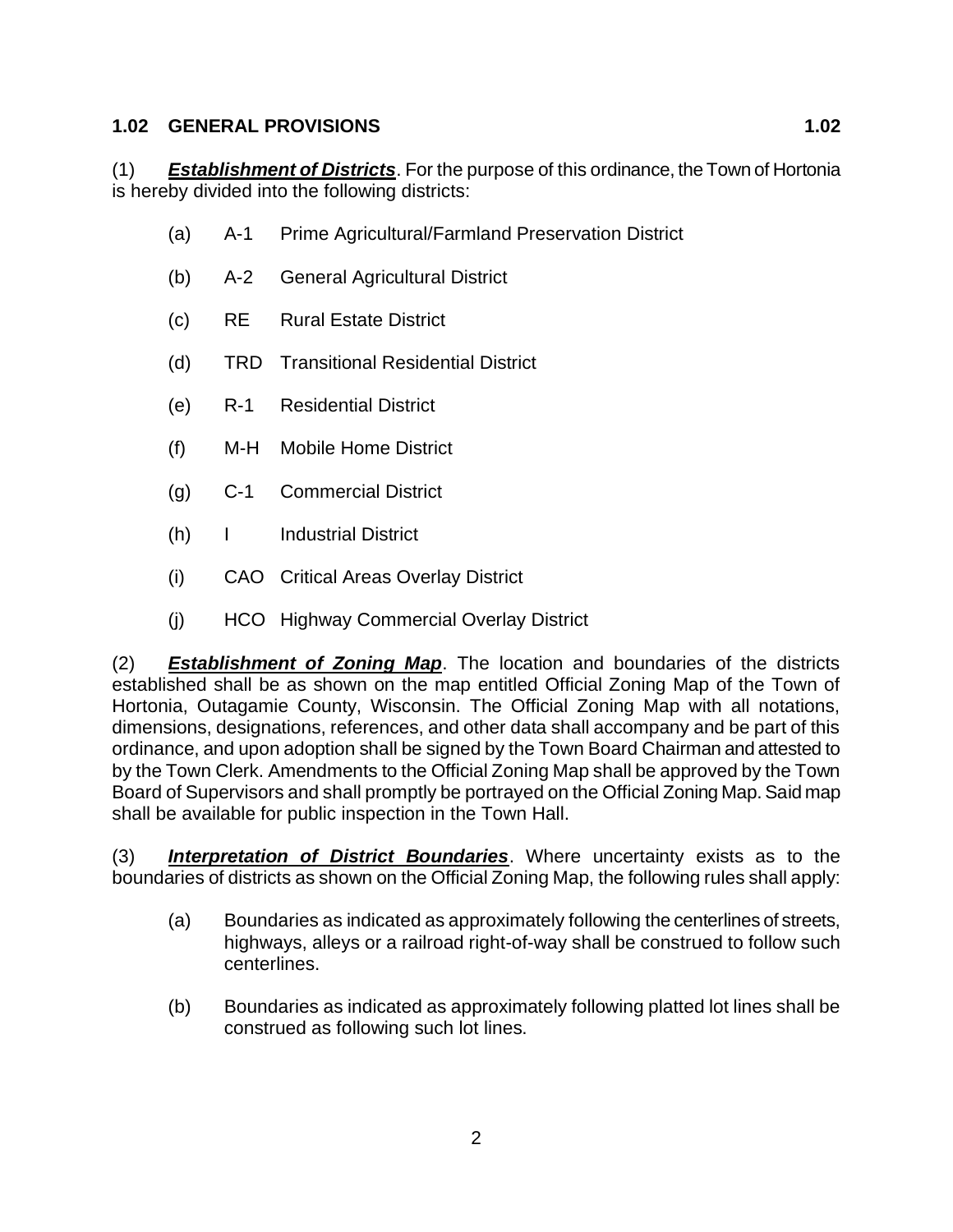(c) Where boundaries do not follow property lines and distances are not specified on the Official Zoning Map boundaries shall be determined by the use of the scale on the Official Zoning Map.

(4) *Application of Regulations*. The regulations set by this ordinance shall be minimum regulations and shall apply uniformly to each class or kind of structure or land, and particularly, except as hereinafter provided:

- (a) No land, building, or structure shall hereafter be used or occupied, and no building, structure, or part thereof shall hereafter be erected, constructed, reconstructed, moved, or structurally altered except in conformity with all the regulations herein specified for the district in which it is located.
- (b) No sign shall hereafter be erected, hung, placed, painted, altered, or moved except in conformity with regulations of the district in which it is located.
- (c) No part of a yard, open space, or off-street parking space required about or in connection with any building for the purpose of complying with this ordinance shall be included as part of a yard, open space, or off-street parking space similarly required for any other building.
- (d) No lot or yard existing at the effective date of adoption of this ordinance shall be reduced in dimension or area below the minimum requirements set forth herein. Lots or yards created after the effective date of adoption of this ordinance shall meet the minimum requirements established by this ordinance.
- (e) No accessory buildings shall be constructed upon a lot until the construction of the principal building has actually commenced. No accessory building shall be used unless the principal building on the lot is also being used. No cellar or basement shall be used as a dwelling prior to substantial completion of the dwelling of which it is part.
- (f) No building shall hereafter be erected, constructed, reconstructed, moved or structurally altered on land which is not adequately drained at all times or which is subject to periodic flooding.

(5) *County Shoreland-Floodplain-Wetland Ordinance*. In addition to the regulations established herein, no land, water, building, or structure shall hereafter be used or occupied and no building, structure, or part thereof shall hereafter be erected, constructed, reconstructed, moved or structurally altered except in conformity with all the regulations established in the Shoreland-Floodplain-Wetland Ordinance, Outagamie County, Wisconsin adopted pursuant to Section 59.971 and 87.30 of the Wisconsin Statutes. The Outagamie County Shoreland-Floodplain-Wetland Ordinance is administered by Outagamie County. A permit issued under this Ordinance does not constitute any authorization under the Outagamie County Shoreland-Floodplain-Wetland Ordinance.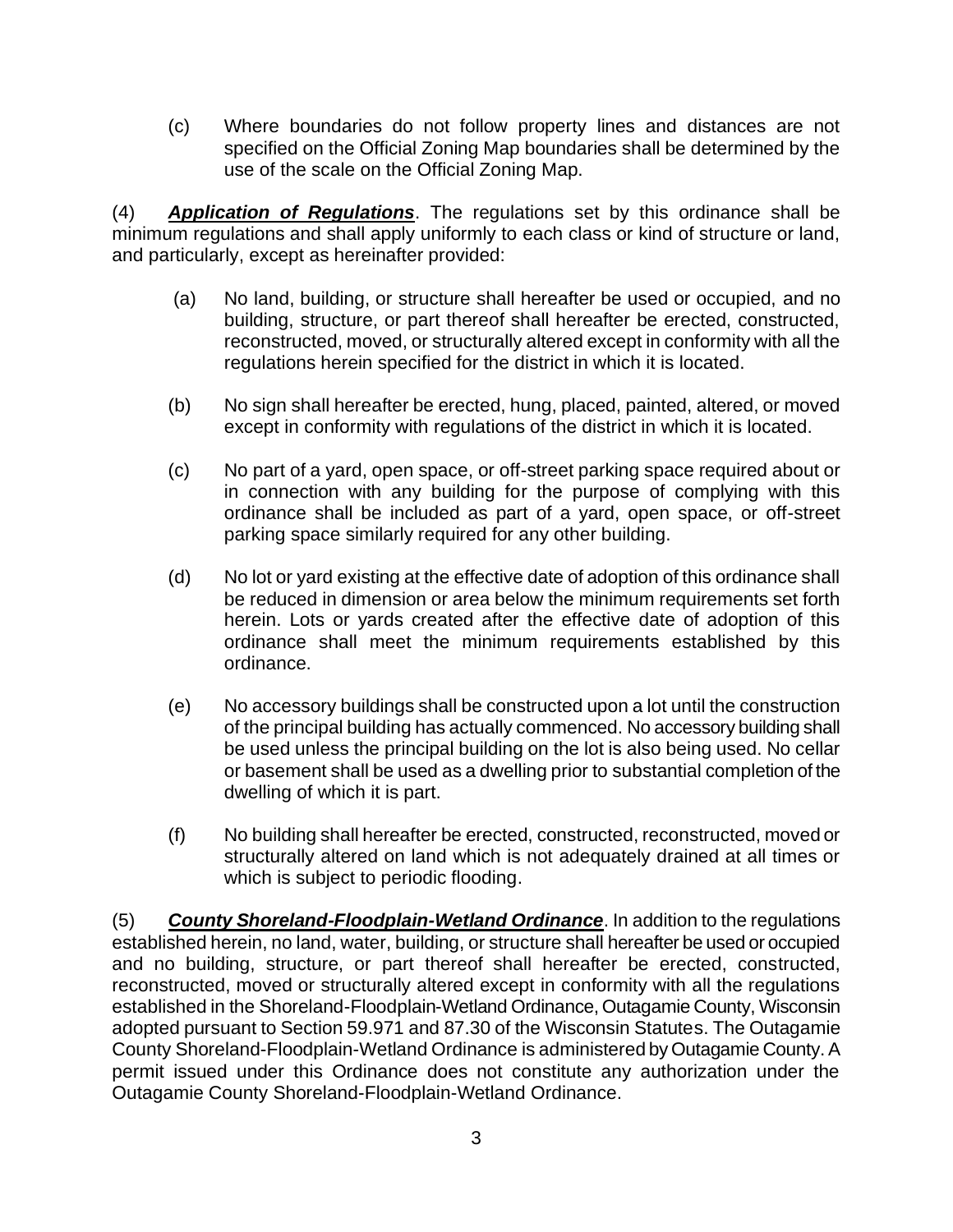(a) Low Impact Development. Applicants for rezoning or site plan review are encouraged to practice low impact development as described in "Low Impact Development Design Strategies – An Integrated Design Approach", dated June 1999 and as it may be amended.

(6) *Interpretation*. In their interpretation and application, the provisions of this ordinance shall be considered minimum requirements. Where the provisions of this ordinance impose greater restrictions than any statute, other regulation, ordinance, or covenant, the provisions of this ordinance shall prevail. Where the provision of any statute, regulation, ordinance or covenant imposes greater restrictions than the provisions of this ordinance, the provisions of such statute, other regulation, ordinance, or covenant shall prevail.

(7) *Severability*. It is hereby declared to be the legislative intent that should any provision of this ordinance be declared invalid by a court of competent jurisdiction, such decision shall not affect the validity of this ordinance in its entirety or any part thereof, other than that so declared to be invalid.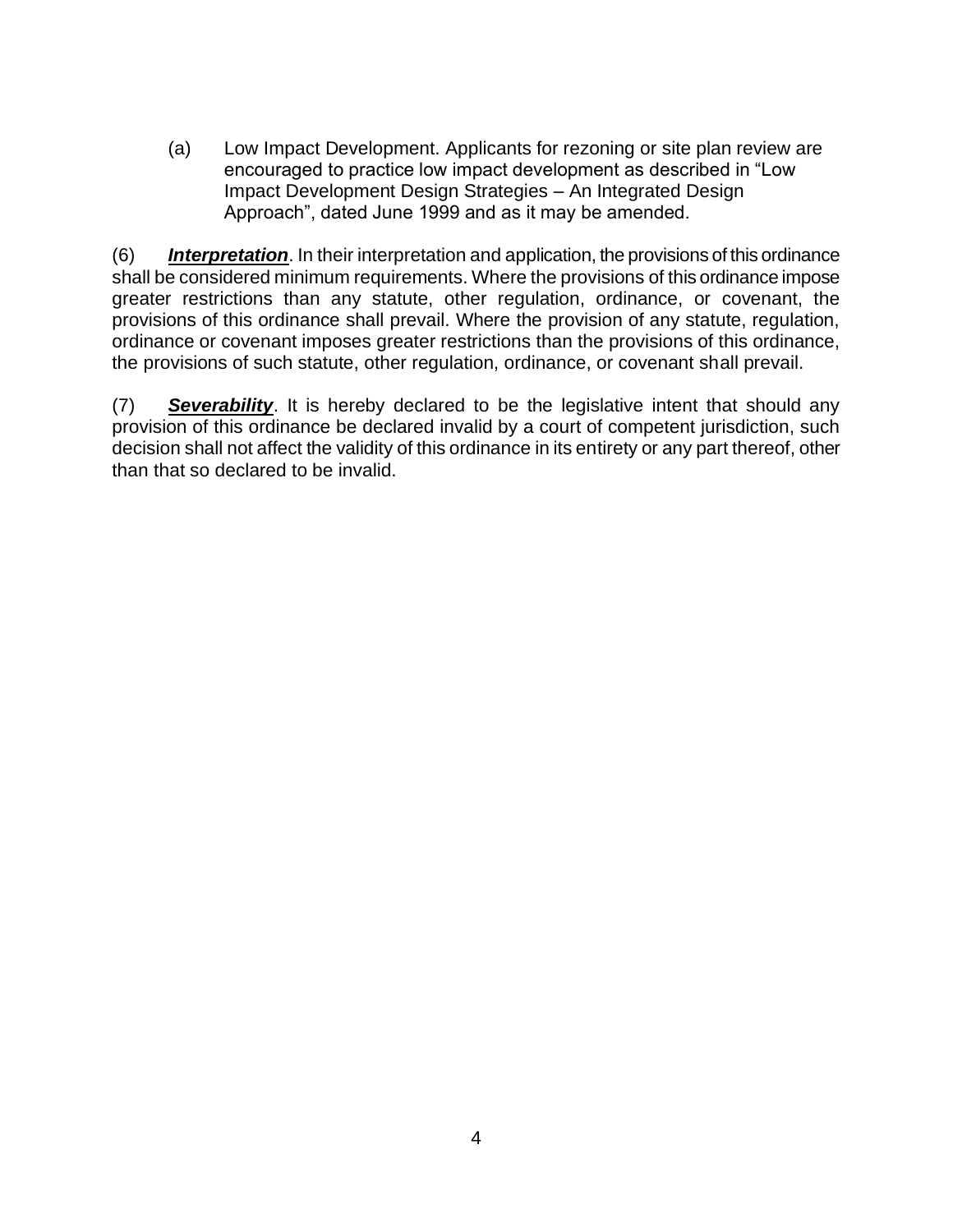#### **1.03 DEFINITION OF TERMS 1.03**

- (1) *General*. For the purpose of this ordinance, the following shall apply as indicated throughout the ordinance:
	- 1. The word "person" includes a firm, association, organization, partnership, trust, company or corporation as well as an individual.
	- 2. The present tense includes the future tense and the singular includes the plural.
	- 3. The word "shall" is mandatory; the word "may" is permissive.
	- 4. The words "used" or "occupied" also mean intended, designed or arranged to be used or occupied.
- (2) *Definition of Terms*. For the purpose of this ordinance, the following terms are defined:
	- 1. *Accessory Use or Structure*. A use or structure on the same lot with the principal use or structure, and of a nature customarily incidental and subordinate to the principal structure. (See also Use, Accessory and Use, Accessory – For A-1 Prime Agricultural/Farmland Preservation District).
		- a. Accessory structures include, but are not limited to, the following:
		- b. Detached garages
		- c. Pole barns
		- d. Storage sheds
		- e. Gazebos and pavilions
		- f. Decks
		- g. Swimming pools, except portable pools
		- h. Stables, pens, and other animal structures
		- i. Wood-fired boilers
		- j. Pump houses
	- 2. *Adjacent***.** Located on land parcels that touch each other, or on land parcels that are separated only by a river, stream, or transportation or utility right-ofway.
	- 3. *Agricultural Use*. Any of the following activities conducted for the purpose of producing an income or livelihood:
		- a. Crop or forage production.
		- b. Keeping livestock.
		- c. Beekeeping.
		- d. Nursery, sod, or Christmas tree production.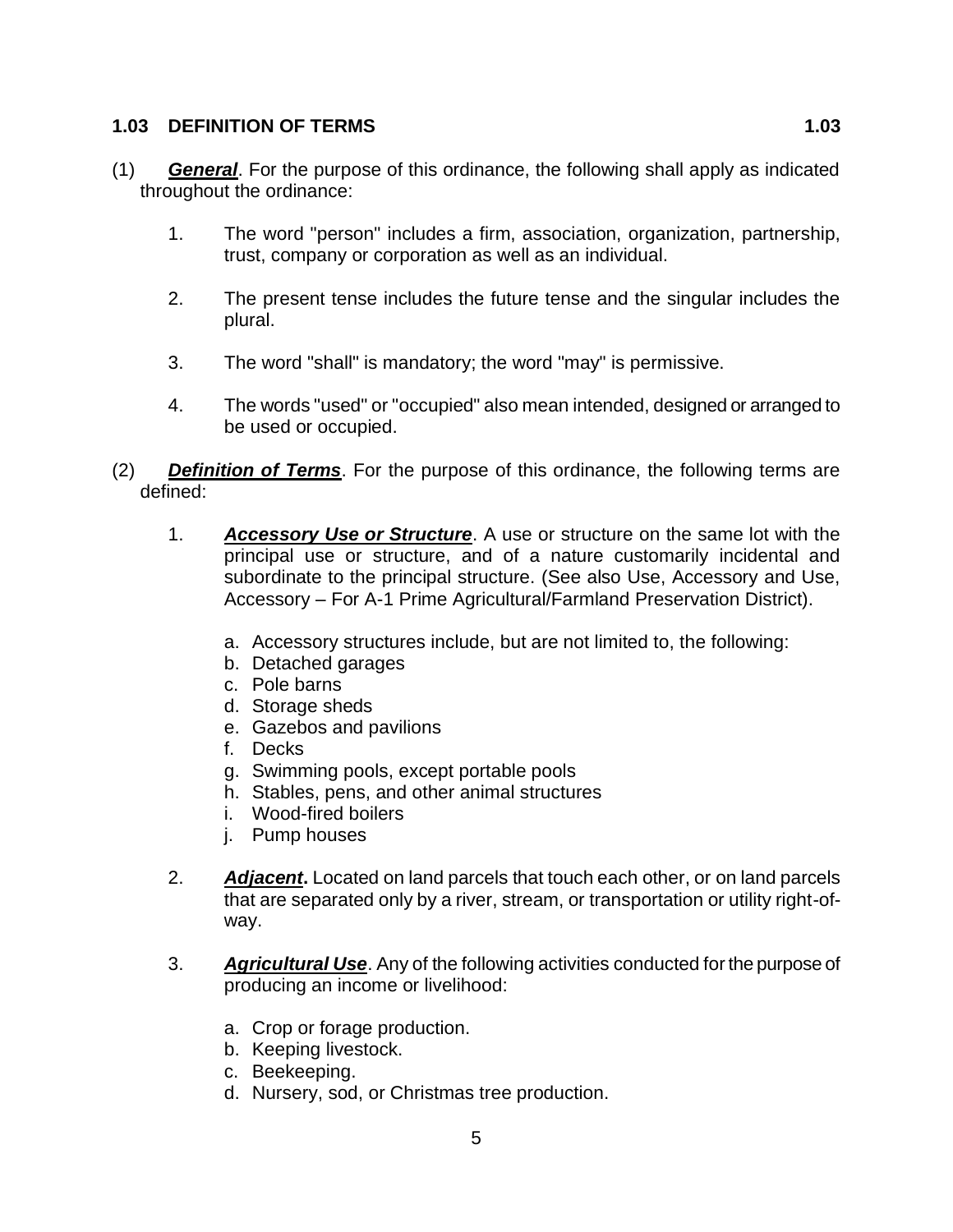- e. Floriculture.
- f. Aquaculture.
- g. Fur farming.
- h. Forest management.
- i. Enrolling land in a federal agricultural commodity payment program or a federal or state agricultural land conservation payment program.
- 4. *Agriculture-related Use*. A facility, whether or not located on a farm, that has at least one of the following as a primary and not merely incidental purpose:
	- a. Providing agricultural supplies, agricultural equipment, agricultural inputs or agricultural services directly to farms, including farms in the Exclusive Agricultural/Farmland Preservation district.
	- b. Storing, processing or handling raw agricultural commodities obtained directly from farms, including farms in the Exclusive Agricultural/Farmland Preservation district.
	- c. Slaughtering livestock, including livestock from farms in the Exclusive Agricultural/Farmland Preservation district.
	- d. Marketing livestock to or from farms, including farms in the Exclusive Agricultural/Farmland Preservation district.
	- e. Processing agricultural by-products or wastes received directly from farms, including farms in the Exclusive Agricultural/Farmland Preservation district.
- 5. *Airport*. (Public). Any airport which complies with the definition contained in Chapter 114 Wis. Stats., or any airport which serves or offers to serve common carriers engaged in air transport.
- 6. *Alley*. A public right-of-way which affords a secondary means of vehicular access to abutting properties. A street shall not be considered an alley.
- 7. *Alteration*. A change or rearrangement in the structural parts of a structure, an enlargement of a structure, whether by extending on the side or by increasing the height, or the movement of a structure from one location to another.
- 8. *Animal Unit, Agricultural Districts*. One cow, steer or horse; two sheep or goats; four swine; or one hundred chickens or other poultry.
- 9. *Animal Unit, Residential Districts*. See Sec. 1.05(3)(b)(5).
- 10. *Apartment***.** A room or group of rooms in a multiple-family structure which is arranged, designed, used or intended to be used as a single dwelling unit, and which shall include complete kitchen facilities permanently installed. (See also dwelling unit; dwelling; multiple family).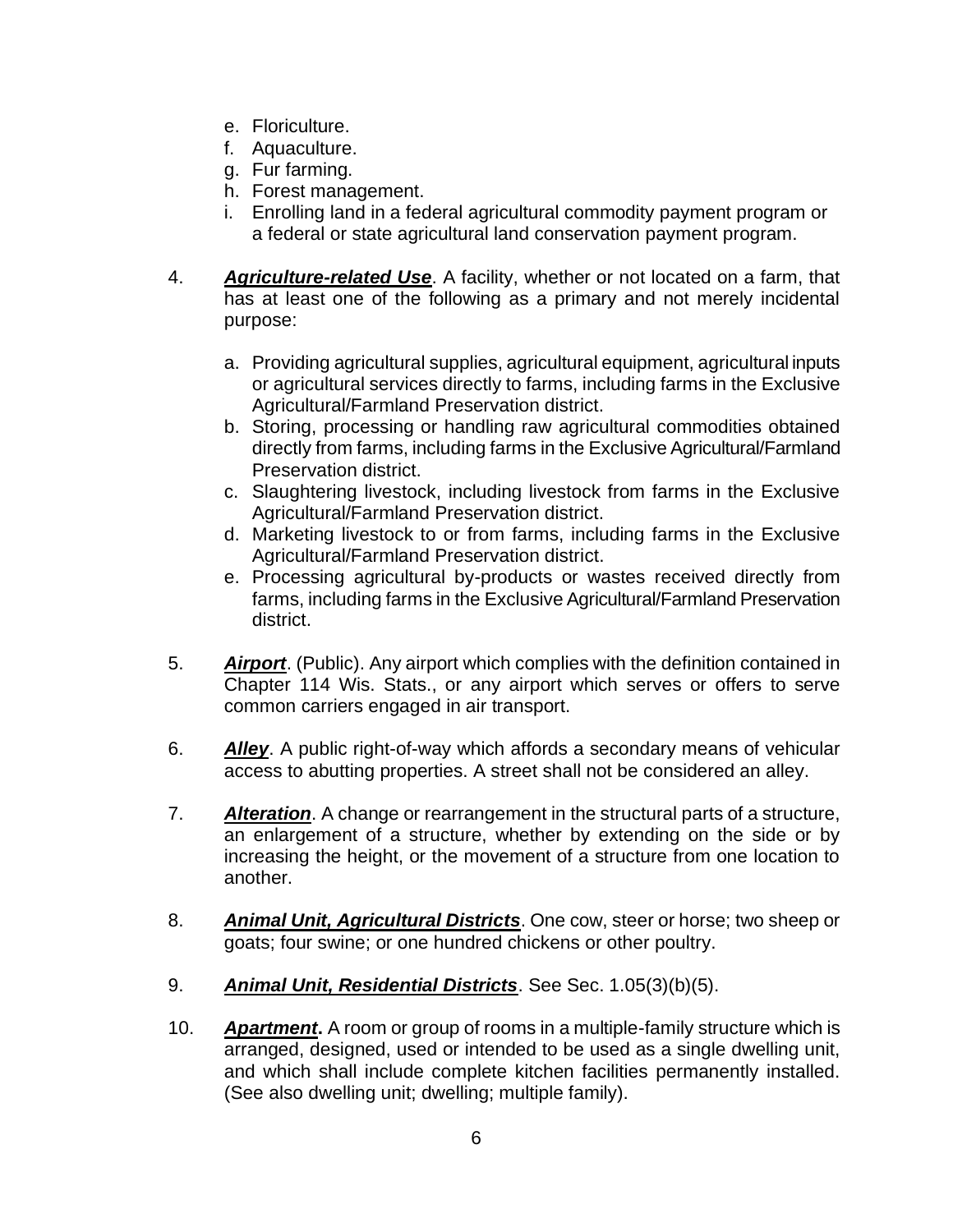- 11. *Aquaculture*. See fish hatchery.
- 12. *Automobile Filling Station*. Buildings and premises where gasoline, oil, grease, batteries, tires and automobile accessories and convenience retail goods may be supplied, dispenses and sold and where minor repair or maintenance work may be performed such as ignition service, tire repair, repair and replacement of minor parts such as pumps and filters and the like. A filling station is not a repair or body shop.
- 13. *Automobile Salvage Yards*. Premises used for the storing, dismantling, crushing, shredding or disassembly of used motor vehicles or their parts.
- 14. *Base Farm Tract*. Means one of the following:
	- a. All land, whether one parcel or 2 or more contiguous parcels, that is in a farmland preservation zoning district and that is part of a single farm on December 17, 2013 regardless of any subsequent changes in the size of the farm.
	- b. Any other tract that the Wisconsin Department of Agriculture, Trade, and Consumer Protection by rule defines as a base farm tract.
- 15. *Basement*. That portion of a building that is partly or completely below grade. A basement shall be termed a cellar when more than one-half of its floor to ceiling height is below the average finished grade. A basement or cellar shall be counted as a story if it is used for living quarters. (See also cellar).
- 16. *Bed & Breakfast***.** Any place of lodging that provides six (6) or fewer rooms for short-term lodging for more than ten (10) nights in a twelve (12) month period, is the owner's personal residence, is occupied by the owner at the time of rental and in which the only meal served to guests is breakfast. Bed and breakfast establishments shall comply with the standards of Chapter HSS 197, Wisconsin Administrative Code.
- 17. *Billboard*. An advertising sign used to advertise goods, services, establishments or organizations off the premises.
- 18. *Board of Appeals***.** The Zoning Board of Appeals of the Town of Hortonia, Wisconsin.
- 19. *Boarding Houses*. An establishment where meals and lodging are provided for compensation by prearrangement other than in dwelling units, without limitation on time periods involved, and for a total of at least four or more boarders.
- 20. *Buffer***.** An area within a property or site, generally adjacent to and parallel with the property line, either consisting of natural existing vegetation or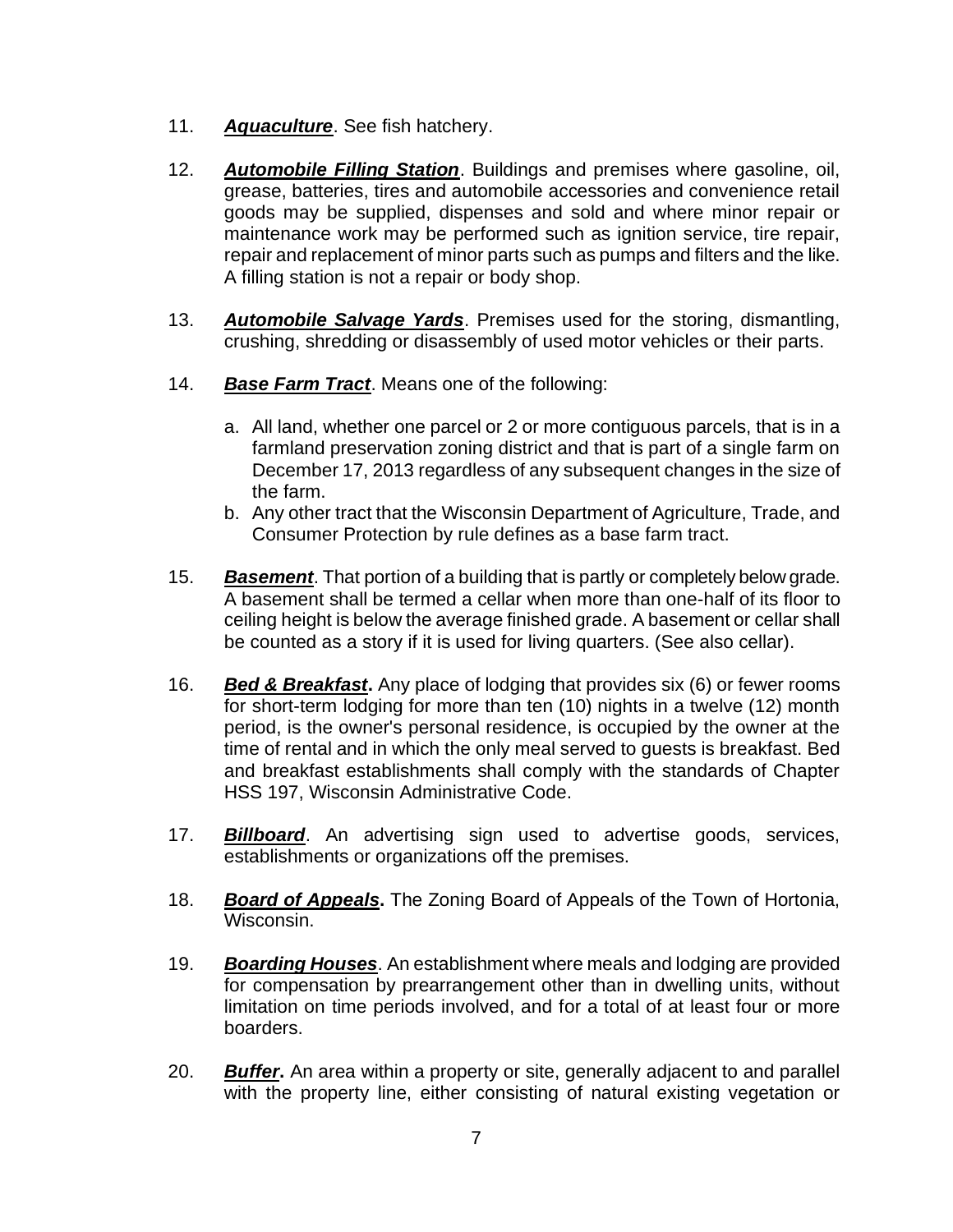created by the use of trees, shrubs, fences, an/or other berms, designed to limit continuously the view of an/or sound from the site to adjacent sites or properties.

- 21. *Buildable Lot Area***.** That portion of a lot remaining when all required yard space has been excluded.
- 22. *Building*. A structure having one or more stories and a roof which is used or intended to be used for shelter or enclosure for persons, property or animals.
- 23. *Building Height*. A building's vertical measurement, from the main level of the finished grade in front of the building to the highest point on the roof line of a flat roof or a roof having a pitch ratio of less than 1:4 from the horizontal, and to a point midway between the peak and the eaves of a roof having a pitch ratio of more than 1.4.
- 24. *Building Frontage***.** The front of a building shall be construed to be the portion facing a street. For purposes of computation of the number and area of signs, the frontage of a building shall be computed as nearly at ground level as computation of horizontal distance permits. In cases where this test is indeterminate or cannot be applied, as for instance where there is a diagonal corner entrance, the Building Inspector shall select building frontage on the basis of interior layout of the building, traffic on adjacent streets or other indicators.
- 25. *Building Line*. The rear edge of any required front yard or the rear edge of any required setback line.
- 26. *Building Site*. The lot or lots or portion of a lot or lots used for a building, the total area of which lots is ascribed to the building for compliance with these zoning regulations.
- 27. *Building, Principal***.** A building in which the principal use permitted on the lot is conducted.
- 28. *Building, Temporary***.** Any building not designed to be permanently located at the place where it is, or where it is intended to be temporarily placed or affixed.
- 29. *Bulk***.** The term used to indicate the size and setback of buildings or structures, and the location of same with respect to one another, and includes the following: (a) size and height of buildings; (b) location of exterior walls: (c) floor area ratio; (d) open space allocated to buildings; and (e) lot area and lot width.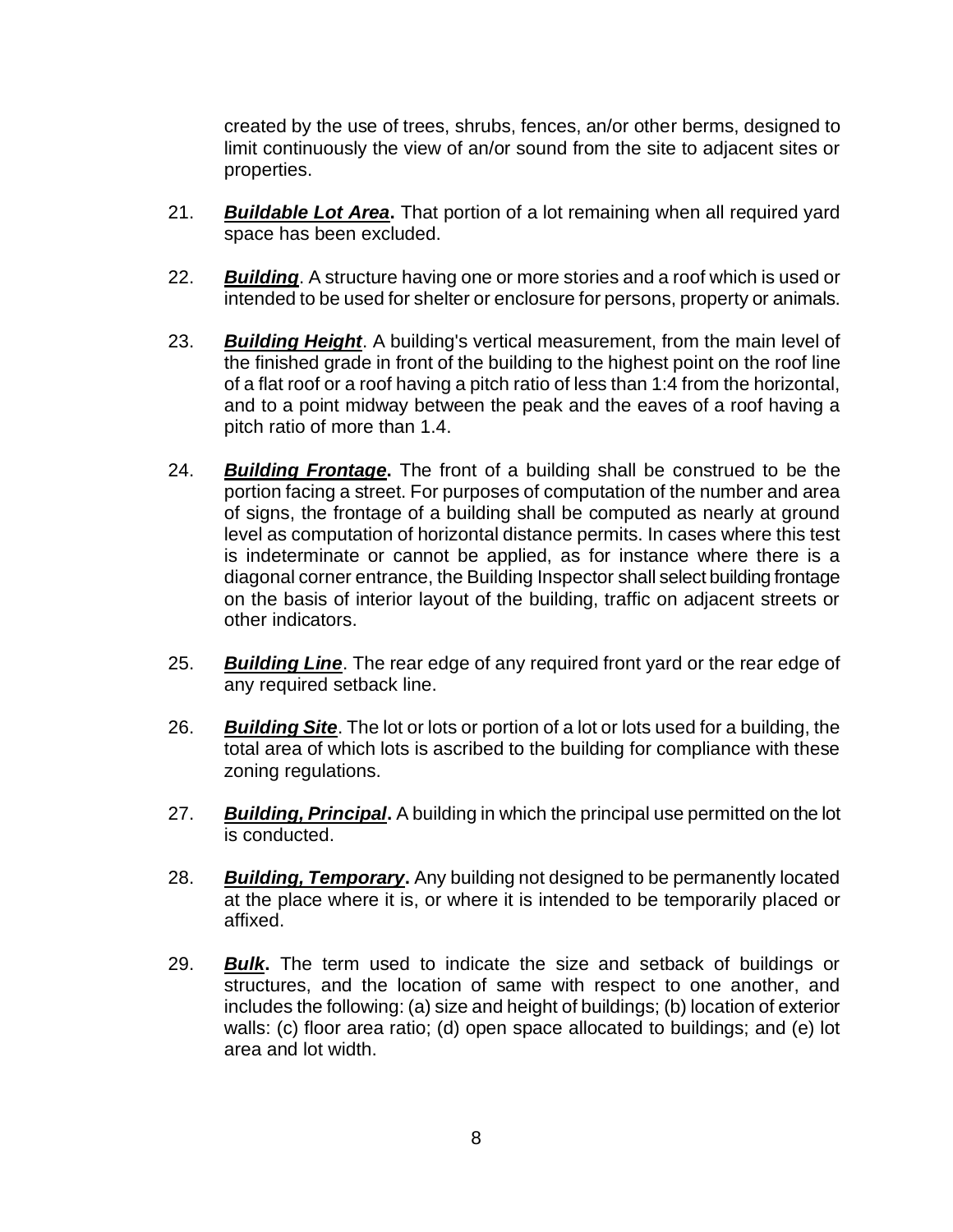- 30. *Campground***.** An area or tract of land on which accommodations for temporary occupancy are located or may be placed, including tents and recreational vehicles, and which is primarily used for recreational purposes and retains an open air or natural character.
- 31. *Car Wash***.** An area of land and/or a structure with machine- or handoperated facilities used principally for the cleaning, washing, polishing or waxing of motor vehicles.
- 32. *Carport***.** A roofed automobile shelter with two or more open sides.
- 33. *Cellar***.** A space having more than one-half of its floor to clear-ceiling height below average finished grade. A cellar shall be counted as a story if it is used for living quarters. (See also basement).
- 34. *Center Line***.** The point equidistant from the right-of-way lines, regardless of the location of the surfacing, pavement, roadbed or directional separator of the roadway within the right-of-way.
- 35. *Church or Place of Religious Assembly***.** A building or structure primarily used as a place where religious services, meetings or related activities of any denomination are conducted.
- 36. *Clinic*. An office or group of offices relating to the health care professions including physicians, dentists and the like engaged in the treatment of persons.
- 37. *Common Ownership.* Ownership by the same person or persons, or by persons that are all wholly owned by the same person or persons. Common ownership includes joint tenancy and tenancy in common. Solely for purposes of this definition, a parcel owned by one member of a married couple is deemed to be owned by the married couple.
- 38. *Community Living Arrangement*. Facilities defined in Section 46.03 Wis. Stats.
- 39. *Conditional Use*. A use which is necessary or desirable for the public welfare, but which is potentially incompatible with the uses normally permitted in the zoning districts established herein.
- 40. *Contiguous***.** Adjacent to or sharing a common boundary. "Contiguous" land includes land that is separated only by a river, stream, section line, public road, private road, railroad, pipeline, transmission line, or transportation or transmission right-of- way. Parcels are not "contiguous" if they meet only at a single point.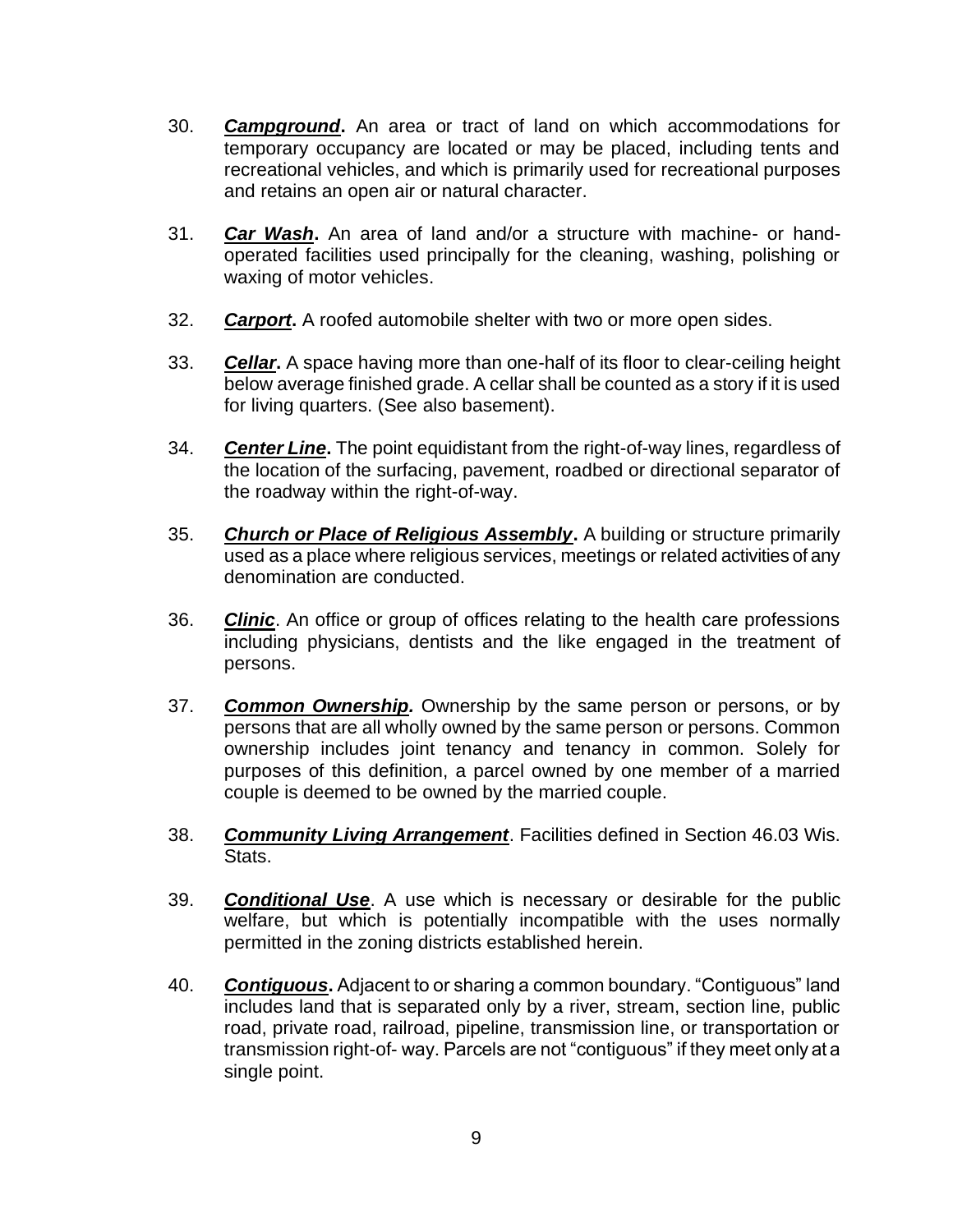- 41. *Convalescent Home and Nursing Home*. A place where regular care is provided to three or more informed persons, children, or aged persons, who are not members of the family which resides on the premises.
- 42. *Convenience Store***.** A retail establishment where packaged and/or preprepared food, beverages and convenience items, and gasoline or any other motor fuels are offered for sale, but automobile maintenance services are not performed.
- 43. *County*. Outagamie County, Wisconsin.
- 44. *Day Care*. (Family) A place where regular day care is provided to not more than eight children and is licensed pursuant to Chapter 48 Wis. Stats. (Group). A place where regular day care is provided to nine or more children and is licensed pursuant to Chapter 48 Wis. Stats.
- 45. *Developer's Agreement***.** An agreement by which the Town and the developer agree in reasonable detail as to all of those matters to which the provisions of this Code apply and which does not come into effect unless and until an irrevocable letter of credit or other appropriate surety has been issued to the Town.
- 46. *Development or Development Activity*. Any man-made change to improved or unimproved real estate, including but not limited to construction or additions or substantial improvements to buildings, other structures, or accessory uses, mobile homes, mining, dredging, filling, grading, paving, excavation or drilling operations, and deposition of materials.
- 47. *Dog Kennel*. An establishment where more than 4 dogs are kept for the purpose of breeding, sale, boarding or sporting purposes.
- 48. *Drive-In Restaurant*. Any establishment dispensing or serving food in automobiles including those establishments where customers serve themselves and may eat or drink in the building or in their automobiles on the premises.
- 49. *Dwelling Unit*. A room or rooms connected together constituting a separate, independent housekeeping establishment for one family only, for owner occupancy or for rental, lease or other occupancy on a weekly or longer basis, physically separated from any other rooms or dwelling units, and containing independent cooking and sleeping facilities.
- 50. *Dwelling, Single-Family Detached*. A building containing not more than one dwelling unit, entirely separated from other buildings or structures, which is subject to the requirements of the Wisconsin Uniform Dwelling Code, Chapter 101, Wis. Stats., and Chapter ILHR 20, et seq., Wis. Admin. Code or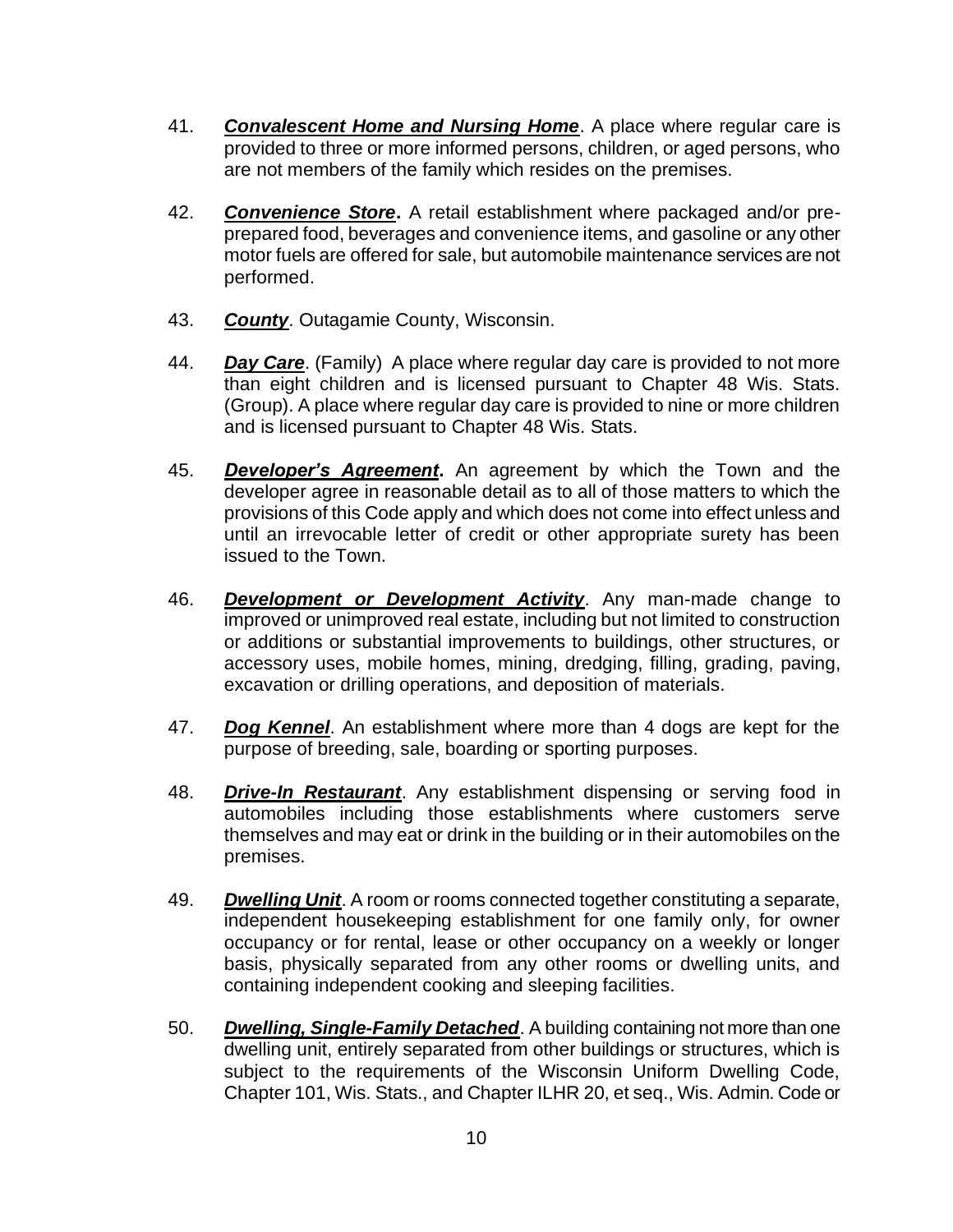which meets the following design criteria for the purpose of serving the value of land and buildings of the district:

- a. The dwelling shall be set on a full basement or other enclosed foundation which meets the standards of Chapter ILHR 21, Wis. Admin. Code. The structure shall not rest upon a metal frame where the foundation meets the sills or floor joists. The Building Inspector may require a plan certified by a registered architect or engineer that the proposed enclosed foundation provides proper support for the structure.
- b. The dwelling may not have a length to width ratio exceeding 2.5 to 1.
- c. The dwelling shall have a pitch roof with a minimum slope of 4/12 and eaves extending outward a minimum of 16 inches beyond the nearest vertical wall (excluding dormers and overhangs at gable ends). On dwellings of 1½ stories or more in height or which have a roof pitch of 6/12 or more, this minimum overhand requirement may be decreased to 12 inches.
- 51. *Dwelling, Single-Family Attached*. A building containing not more than one dwelling unit attached at the side or sides in a series or group of three or more buildings each containing not more than one dwelling unit. Each building shall be separated from the adjoining building or buildings by a party wall or walls extending from footings through roofs. The term "attached dwelling" is intended to imply townhouses, patio, or atrium houses, or any form which conforms to this definition.
- 52. *Dwelling, Two Family*. One building containing not more than two dwelling units or two buildings, attached at the side, with not more than one dwelling unit per building. The term "two-family dwelling" is intended to imply singlefamily semi-detached buildings and duplexes or any form which conforms to this definition. A two-family dwelling shall meet the construction design requirements of a single-family detached dwelling as defined above.
- 53. *Dwelling, Multiple Family*. A building containing three or more dwelling units. The term "multi-family dwelling" shall include cooperative apartments, condominiums, apartments and the like. Regardless of how rental units are equipped, any multi-family dwelling in which units are available for rental periods of less than one week shall be considered a motel.
- 54. *Dwelling, Mobile Home*. A building transportable in one or more sections, with body width exceeding eight feet or body length exceeding 32 feet, designed to be used as a single dwelling when connected to the required utilities. Any single family dwelling which is not subject to or certified under Chapter ILHR 20, Wis. Admin. Code, or which does not meet the design criteria in (25) above, shall be defined a mobile home.
- 55. *Election Campaign Period*. In the case of an election for office, the period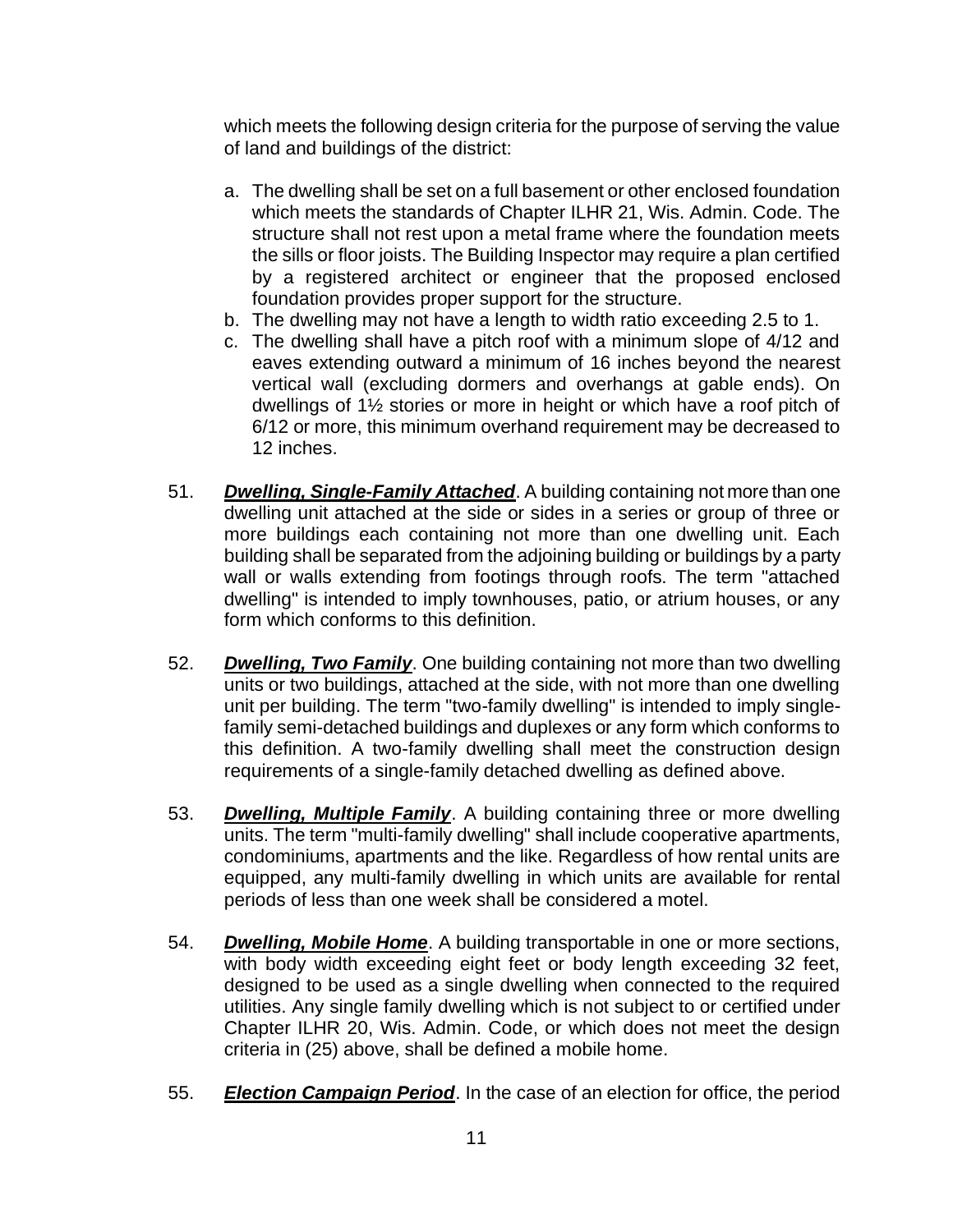beginning on the first day for circulation of nomination papers by candidates, or the first day on which candidates would circulate nomination papers were papers to be required, and ending on the day of the election. In the case of a referendum, the period beginning on the day which the question to be voted upon is submitted to the electorate and ending on the day on which the referendum is held.

- 56. *Encroachment*. Any fill, structure, building, use or development in the floodway.
- 57. *Erosion***.** The detachment and movement of soil, sediment, or rock fragments by water, wind, ice, or gravity.
- 58. *Essential Services***.** Services provided by public and private utilities, necessary for the exercise of the principal use or service of the principal structure. These services include underground, surface, or overhead gas, electrical, steam, water, sanitary sewerage, storm water drainage, and communication systems and accessories thereto, such as poles, towers, wires, mains, drains, vaults, culverts, laterals, sewers, pipes, catch basins, water storage tanks, conduits, cables, fire alarm boxes, police call boxes, traffic signals, pumps, lift stations, and hydrants, but not including buildings.
- 59. *Extraterritorial Area*. The area within the Town of Hortonia within 3 miles of the corporate limits of a first, second or third class city, or 1 .5 miles of a fourth class city or village (See Section 62.23 (7a), Wisconsin Statutes). The City of New London and Village of Hortonville are classified as fourth class.
- 60. *Family*. One or more persons occupying a single dwelling unit, provided that unless all members are related by blood, marriage or adoption, no such family shall contain over eight persons, but further provided that group home supervisors employed on the premises may be housed on the premises without being counted as family.
- 61. *Fair Market Value*. Assessed value adjusted for equalized value.
- 62. *Farm***.** All land under common ownership that is primarily devoted to agricultural use. For purposes of this definition, land is deemed to be primarily devoted to agricultural use if any of the following apply:
	- a. The land produces at least \$6,000 in annual gross farm revenues to its owner or renter, regardless of whether a majority of the land area is in agricultural use.
	- b. A majority of the land area is in agricultural use.
- 63. *Farm Acreage*. The combined total acreage of all of the following in the base farm tract: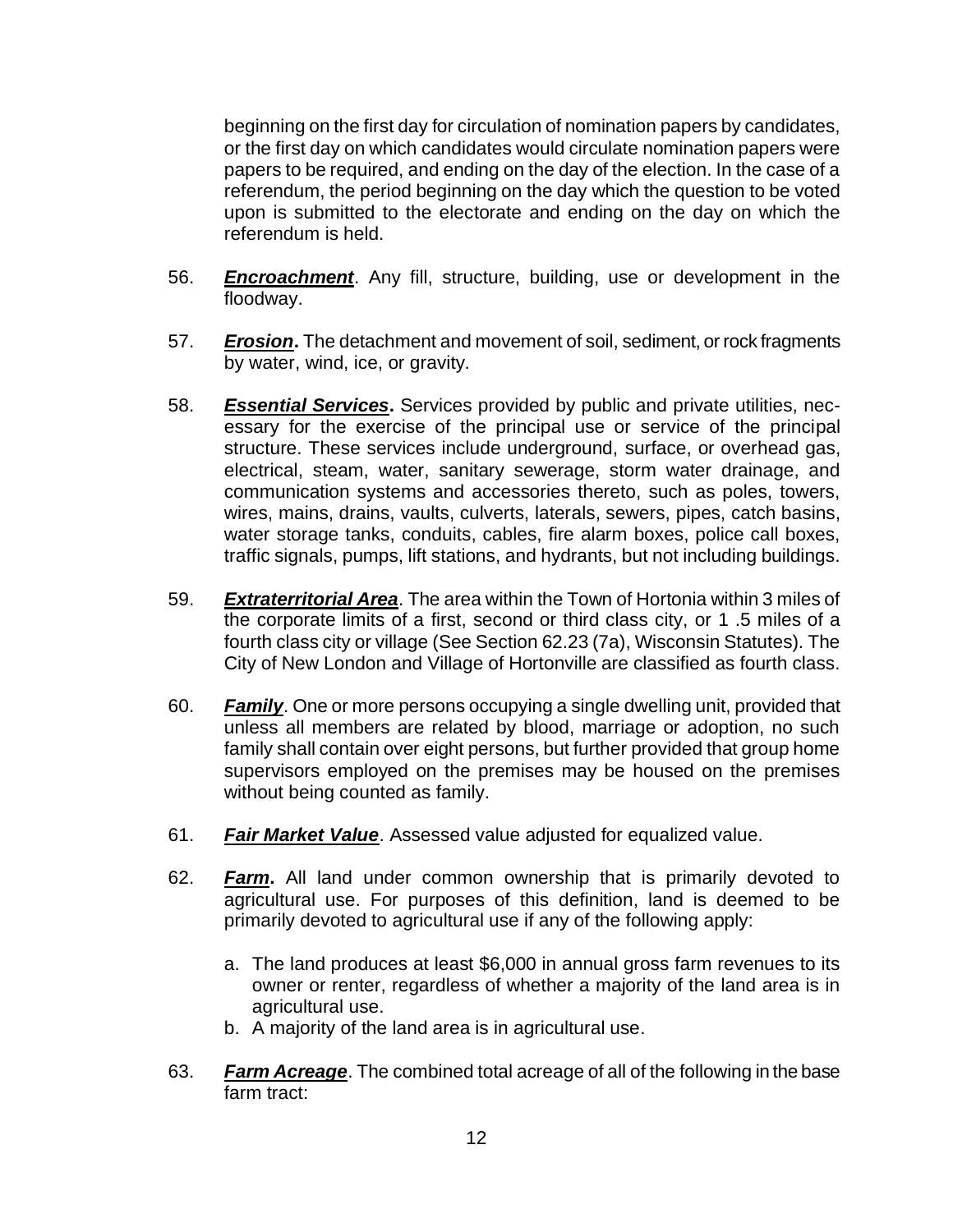- a. Farms.
- b. Open space parcels of more than 10 acres.
- 64. *Farm Operator*. Any person who owns land and raises crops or livestock on that land or a person who rents land to another for agricultural purposes and who lives on the land having day-to-day contact with the farm operation or a person who lives on land that he has historically farmed. For the purpose of this chapter, any person who has farmed land for 5 consecutive years is deemed to have farmed it historically.
- 65. *Farm Residence***.** Any of the following structures located on a farm:
	- a. A single-family [or duplex] residence that is the only residential structure on the farm.
	- b. A single-family [or duplex] residence that is occupied by any of the following:
		- i. An owner or operator of the farm.
		- ii. A parent or child of an owner or operator of the farm.
		- iii. An individual who earns more than 50 percent of his or her gross income from the farm.
	- c. A migrant labor camp that is certified under s. 103.92, Wis. Stats.
- 66. *Farmers Market* The temporary sale of farm products at a site other than where they were grown. The sale of farm produce grown on the premises or the sale of not more than 5 bushels per day of farm produce grown off the premises is not considered a farmers market.
- 67. *Farmstead***.** One or two single-family dwellings and related structures accessory to agricultural operations located on a single parcel of land used primarily for agriculture.
- 68. *Fence***.** A structure, other than a building, which is a barrier used as a boundary or means of protection or confinement.
- 69. *Fence, Open***.** A fence including gates, at least fifty (50) percent of the surface area of which is open space to allow an unobstructed view through the fence.
- 70. *Fence, Solid***.** A fence, including gates, which conceals from view from adjoining properties, streets, or alleys, activities conducted behind it.
- 71. *Fish Hatchery*. The establishment, operation, and maintenance of a facility for the purpose of breeding and propagating fish for sale, transfer, or fee fishing pursuant to Ch. 29, Wis. Stats., and Wis. Adm. Code NR 19.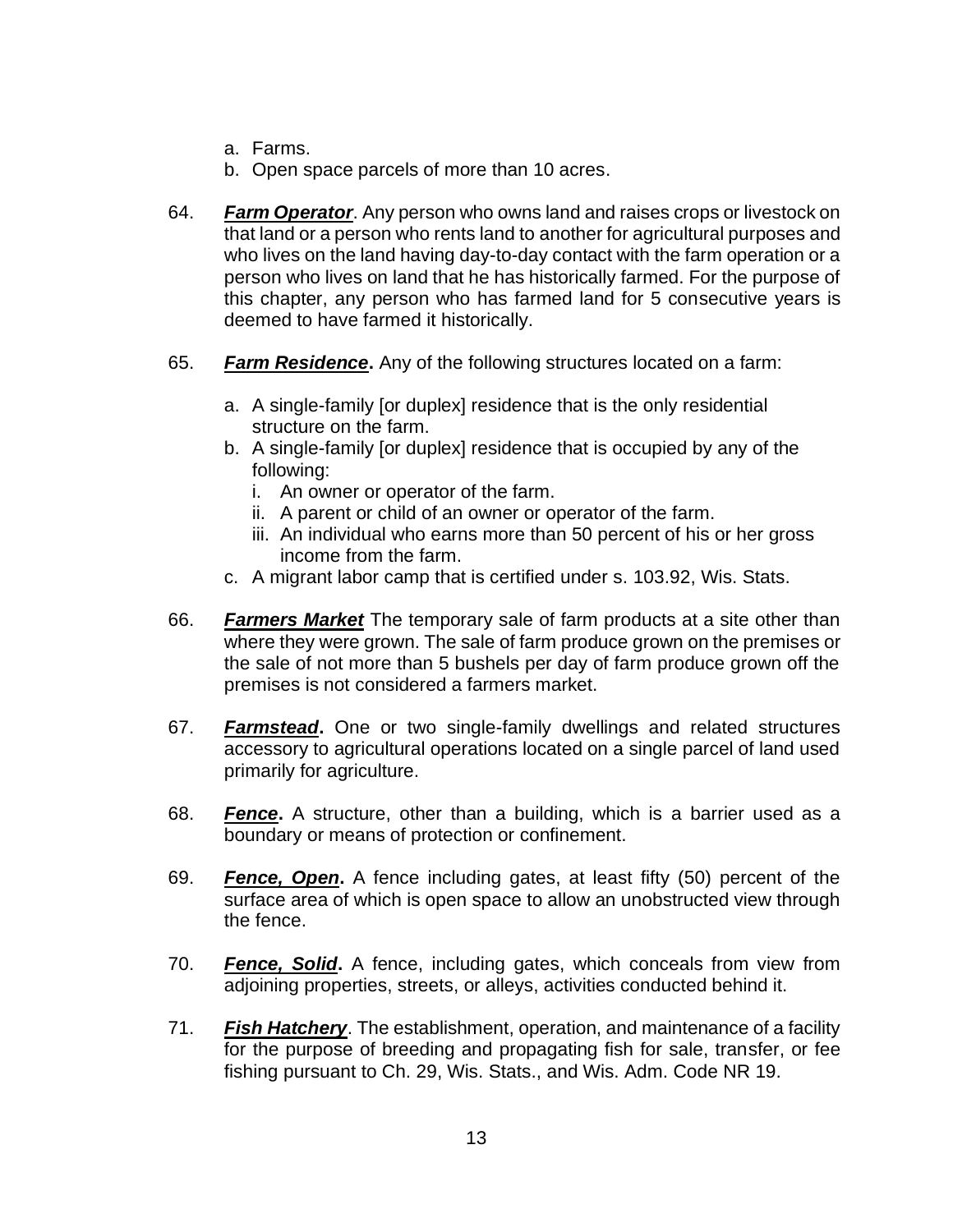- 72. *Floor Area***.** The sum of the gross horizontal area of the several floors of the building, excluding areas used for off-street parking facilities and the horizontal areas of the basement and cellar floors that are devoted exclusively to uses accessory an incidental to the operation of the entire building. All horizontal dimensions shall be taken from the exterior of the walls.
- 73. *Food Processing Establishments***.** Commercial facilities such as canneries, cheese factories, condenseries, creameries and other such establishments for the processing, packing or manufacture of agricultural products, any portion of which are grown off-site.
- 74. *Frontage***.** The length of any one property line of a premises, which property line abuts a legally accessible road right-of-way. For the purposes of determining yard requirements on corner lots, all sides of a lot adjacent to streets shall be considered frontage.
- 75. *Fur Farm*. Land, buildings or structures used for the purpose of raising or harboring fur bearing animals including those defined in Sec. 29.01 Wis. Stats., and also including chinchillas, whether the animals are kept for breeding, slaughtering or petting.
- 76. *Game Farm***.** The establishment, operation, and maintenance of a game bird or animal farm for the purpose of breeding, propagating, killing, and selling of game birds and animals pursuant to Ch. 29, Wis. Stats., and Wis. Adm. Code NR 16 and 19.
- 77. *Garage, Private*. An accessory building designed or used for inside parking of not more than three private motor vehicles, recreational vehicles or boats by the occupant of the principal building. A private garage attached to or a part of the main building is to be considered part of the main building.
- 78. *Garage, Storage*. An accessory building designed or used for the storage of more than three motor vehicles, recreational vehicles or boats.
- 79. *Grade***.** The average of the finished ground level at the center of all walls of a building. In case walls are parallel to and within five feet of a sidewalk, the ground level shall be measured at the sidewalk.
- 80. *Gross Farm Revenue***.** Gross receipts from agricultural uses, less the cost or other basis of livestock or other agricultural items purchased for resale which are sold or otherwise disposed of during the taxable year. Gross farm revenue includes receipts accruing to a renter, but does not include rent paid to the landowner.
- 81. *High Water Mark***.** The average annual high water level of a pond, lake, river,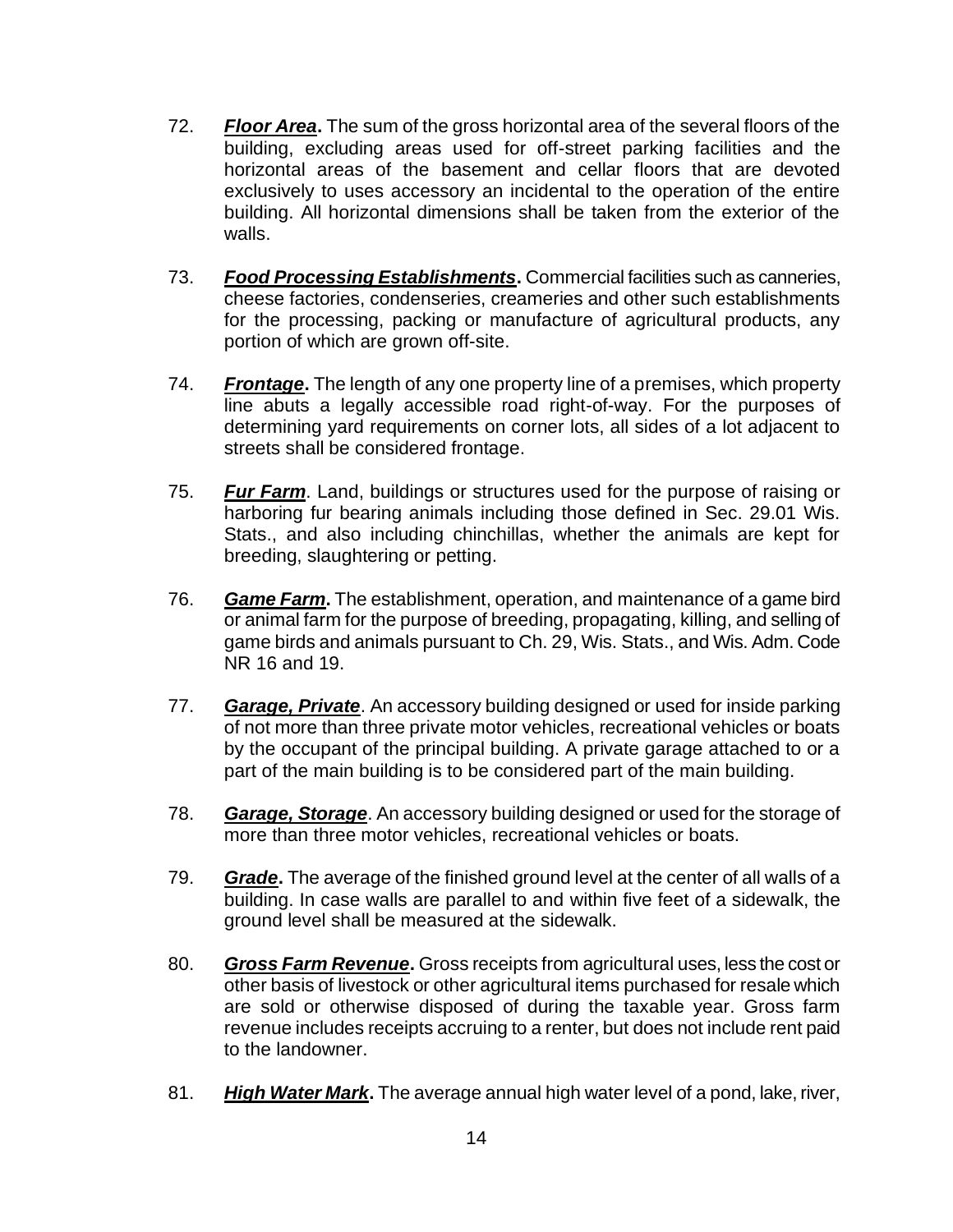stream, or flowage usually distinguished by a line where the presence of water is so continuous as to leave a distinct mark by erosion, change in, or destruction of vegetation, or other easily recognized topographic, geologic, or vegetative characteristics.

- 82. *Home Occupation*. The term "home occupation" shall mean an occupation in a residential district conducted entirely in a dwelling unit, provided that:
	- a. The use of the dwelling unit for the home occupation shall be clearly incidental and subordinate to its use for residential purposes by its occupants, and shall under no circumstances change the residential character thereof.
	- b. No person other than members of the family residing on the premises shall be engaged in such occupation.
	- c. There shall be no change in the outside appearance of the building or premises, or other visible evidence of the conduct of such home occupation other than one sign, not exceeding one square foot in area, non-illuminated, mounted flat against the wall of the principal building.
	- d. No home occupation shall occupy more than 25 percent of the first floor area of the residence. No home occupation shall be conducted in any accessory building or structure.
	- e. No traffic shall be generated by such home occupation in greater volumes than would normally be expected in a residential neighborhood, and any need for parking generated by the conduct of such home occupation shall be met off the street and other than in required front yard.
	- f. No equipment or process shall be used in such home occupation which creates noise, vibration, glare, fumes, odors, or electrical interference detectable to the normal senses off the lot. In the case of electrical interference, no equipment or process shall be used which creates audible or visual interference in any radio or television receivers off the premises.
- 83. *Hotel***.** An establishment where sleeping accommodations are offered to the public and intended primarily for rental to transients with daily charge, as distinguished from multi-family dwellings and boarding houses, where rentals are for periods of a week or longer and occupancy is generally by residents rather than transients. Hotels may serve meals to both occupants and others. The term "hotel" is also intended to imply motel, motor court, motor lodge, tourist court or any form which conforms to this definition.
- 84. *Junk***.** Any scrap, waste, reclaimable material or debris, whether or not stored or used in conjunction with dismantling, processing, salvage, storage, baling, disposal or other use or disposition. Junk includes, but is not limited to, vehicles, tires, vehicle parts, equipment, paper, rags, metal, glass, building materials, household appliances, brush, wood and lumber.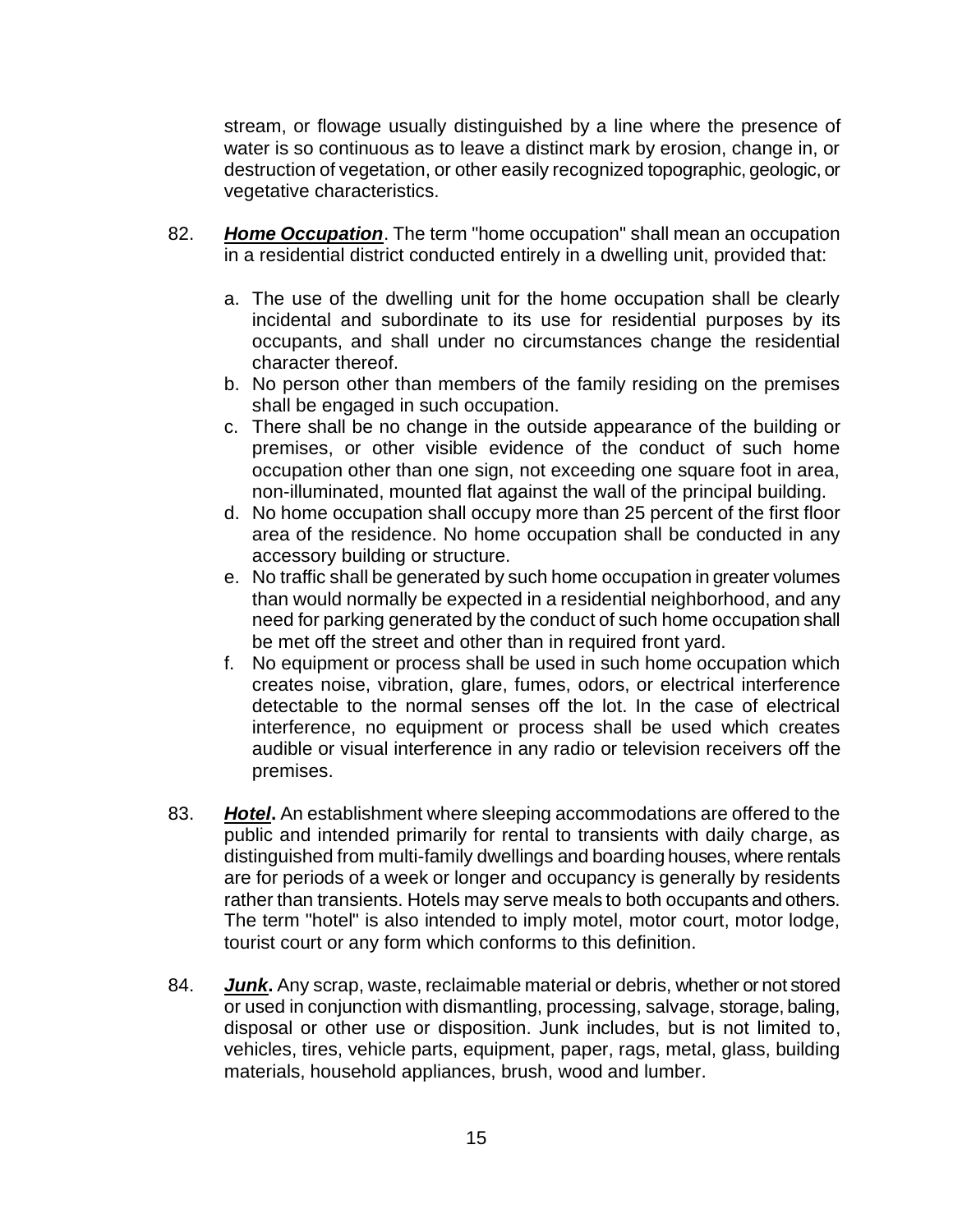- 85. *Junk Yard*. Premise where land, buildings or structures where junk, waste, discarded, salvaged or similar materials such as old metals, wood, lumber, glass, paper, rags, cloth, cordage, barrels, containers, etc., are brought, bought, sold, exchanged, baled, packed, stored or handled, including used lumber and building materials, equipment, wrecking yards and the like. This definition shall not include automobile salvage or wrecking yards or pawnshops and establishments for the sale, storage or purchase of secondhand vehicles, clothing, furniture, appliances or similar household goods, all of which shall be usable, nor shall it apply to the processing of used, discarded or salvageable materials incident to manufacturing activity on the same site.
- 86. *Kennel***.** An establishment licensed to operate a facility housing dogs, cats or other household pets and where selling, grooming, breeding, boarding, training for a fee, letting for hire of animals is conducted as a business.
- 87. *Kennel, Private***.** Any building or buildings or land designed or arranged for the care of dogs and/or cats belonging to the owner of the principal use, kept for purposes of show, hunting, or as pets.
- 88. *Landmark***.** Any structure or improvement which has a special character or special historic interest or value as part of the development, heritage or cultural characteristics of the community, State, or nation and which has been designated as a landmark pursuant to the provisions of this chapter.
- 89. *Landmark Site***.** Any parcel of land of historical significance due to substantial value in tracing the history of aboriginal man, or upon which a historic event has occurred, and, which has been designated as a landmark site pursuant to the provisions of this chapter; or a parcel of land, or part thereof, on which is located a landmark and any abutting parcel, or part thereof, used as and constituting part of the premises on which the landmark is situated.
- 90. *Land Area***.** When referring to a required area per dwelling unit, means "net land area", the area exclusive of public rights-of-way and other public open space.
- 91. *Landowner***.** Any person holding title to or having an interest in land.
- 92. *Land User***.** Any person operating, leasing, renting, or having made other arrangements with the landowner by which the landowner authorizes use of his land.
- *93. Lighting, Exterior***.** (See Town of Hortonia Exterior Lighting Ordinance).
- 94. *Livestock, Agricultural***.** Bovine animals, equine animals, goats, poultry, sheep, swine, farm-raised deer, farm-raised game birds, camelids, ratites,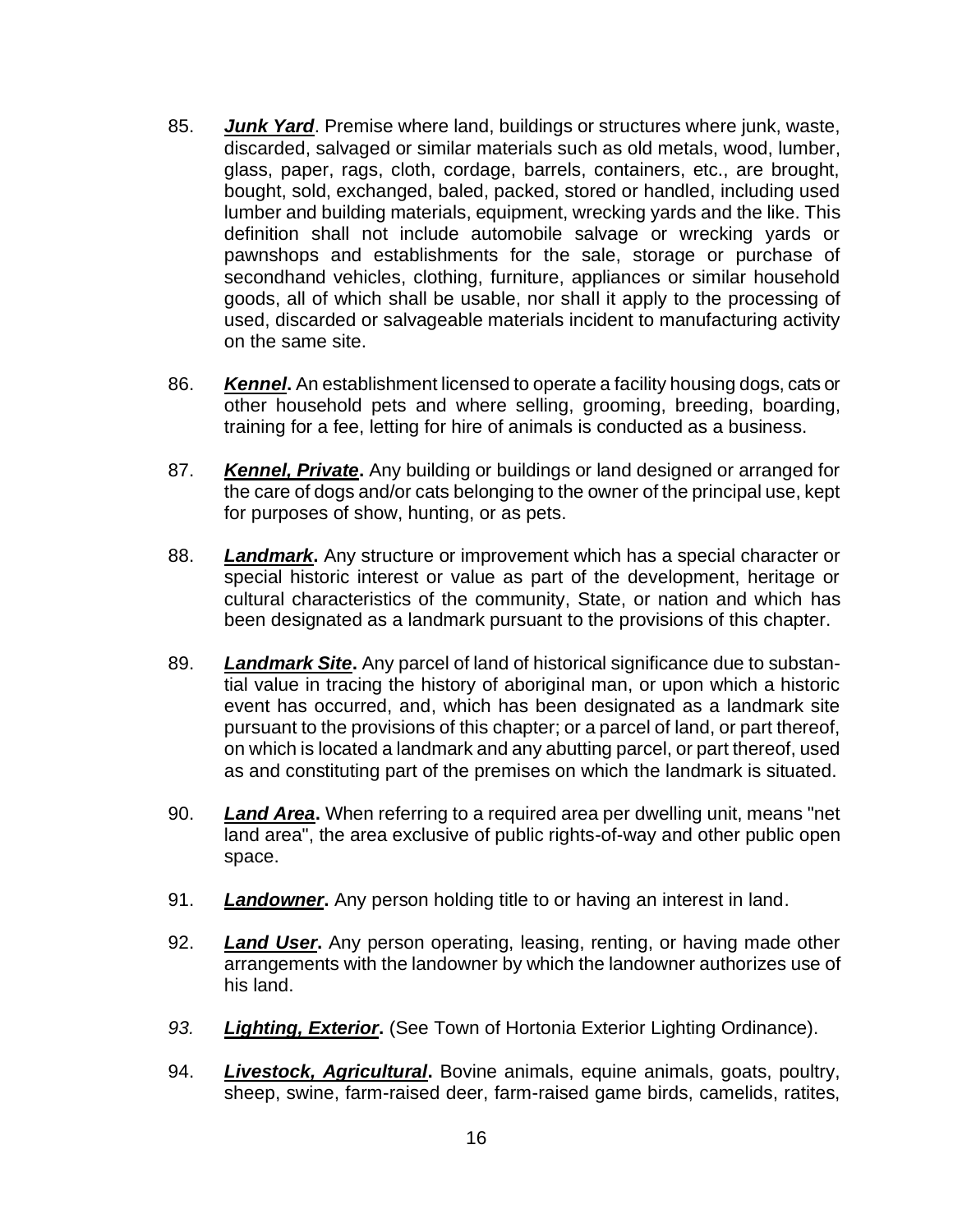and farm-raised fish.

- 95. *Livestock, Residential***.** Animals, typically associated with agricultural uses, allowed in the RE Rural Estate District as a permitted or conditional use and within the R-1 Residential District as a conditional use including, but not necessarily limited to:
	- a. Work or draft horses
	- b. Saddle horses
	- c. Ponies
	- d. Miniature horses
	- e. Llamas, Alpacas, and similar camelids
	- f. Milk cows
	- g. Sheep and goats
	- h. Chickens
	- i. Turkeys
- 96. *Loading Space*. A space within the principal building or on the same lot as the principal building providing for the standing, loading or unloading of trucks and with access to a street or alley.
- 97. *Lot*. A parcel of land used or set aside and available for use as the site for one or more buildings and buildings accessory thereto or for any other purpose, in one ownership and not divided by a street nor including any land within the limits of a public or private street right-of-way. The term "record lot" shall mean land designated as a distinct and separate parcel on a legally recorded deed or plat in the Register of Deeds' office.
- 98. *Lot, Flag***.** A lot with access provided to the bulk of the lot by means of a narrow corridor.
- 99. *Lot, Interior***.** A lot other than a corner lot or through lot.
- 100. *Lot, Substandard***.** A parcel of land intended to be separately owned, developed, and otherwise used as a unit, but having insufficient size to meet the lot width, lot area, yard, off-street parking areas, open space or other provisions of this Ordinance as pertaining to the district wherein located.
- 101. *Lot, Through***.** Lot having frontage on two (2) more or less parallel streets, which is not a corner lot. For the purposes of this Ordinance, both frontages shall be deemed front lot lines.
- 102. *Lot Area*. The total horizontal area within the lot lines of the lot.
- 103. *Lot Coverage*. The percentage of the lot area covered by the principal structure.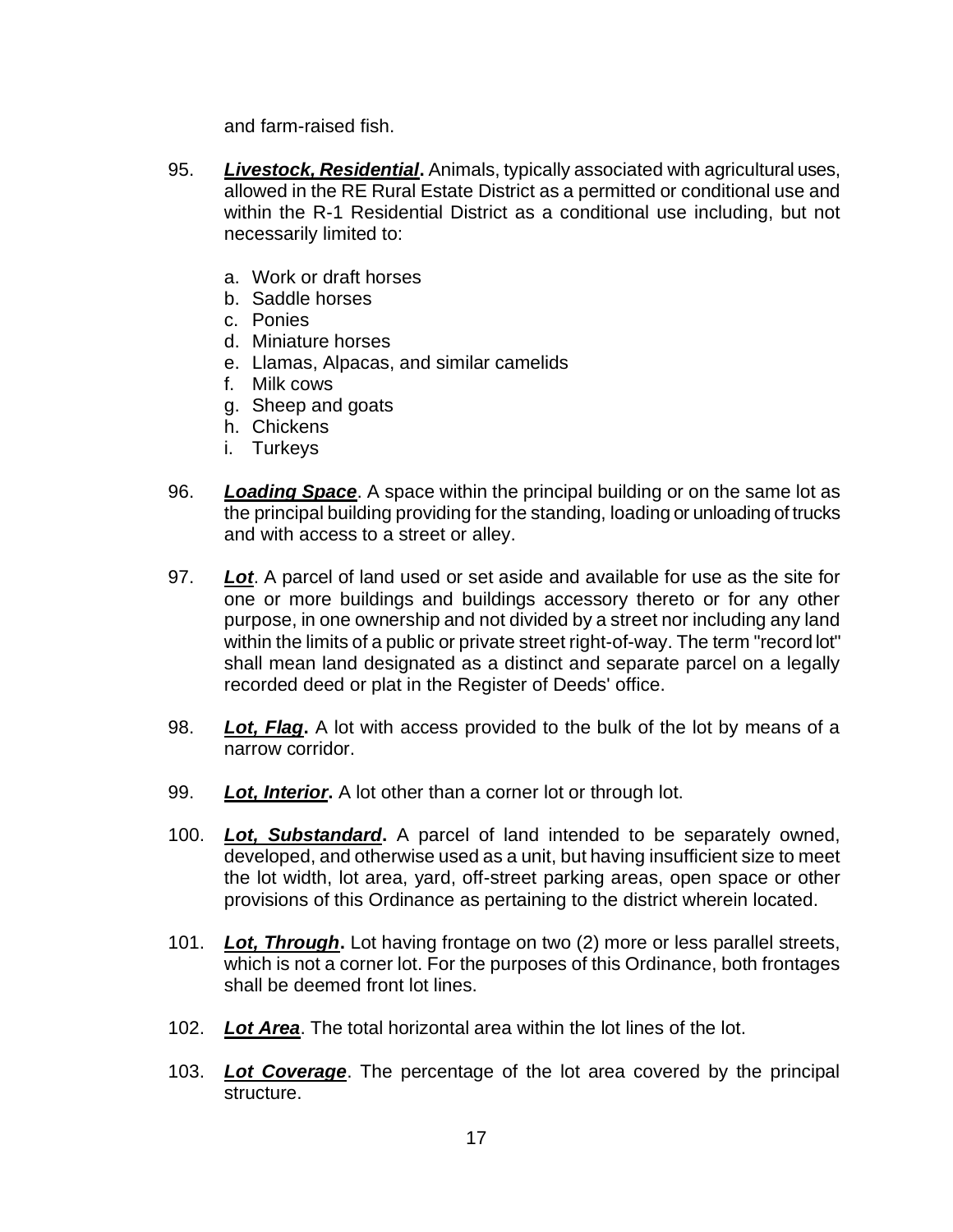- 104. *Lot Depth*. Depth of a lot shall be considered to be the distance between the midpoints of straight lines connecting the foremost points of the side lot lines in front and the rearmost points of the side lot lines in the rear.
- 105. *Lot Frontage*. The front of an interior lot shall be construed to be the portion nearest the street. For the purpose of determining yard requirements on corner lots and through lots, all sides of a lot adjacent to a street shall be considered frontage, and yards shall be provided as set out in these zoning regulations. For the purpose of computing number and area of signs, frontage of a lot shall be established by orientation of the frontage of buildings thereon, or of principal entrance points to the premises if building frontage does not clearly indicate lot frontage. If neither of these methods are determinant, the Building Inspector shall select on the basis of traffic flow on adjacent streets, and the lot shall be considered to front on the street with the greater flow.
- 106. *Lot Line, Front***.** That boundary of a lot which abuts a street line. On a corner lot, the lot line having the shortest length abutting a street line shall be the front lot line.
- 107. *Lot Line, rear***.** That boundary of a lot which is most distant from and is, or is most nearly, parallel to the front lot line. Where the side property lines of a lot meet in a point, the rear lot line shall be assumed to be a line not less than ten (10) feet in length within the lot, parallel to and at the maximum distance from the front lot line.
- 108. *Lot Line, Side***.** Any lot line which is not a front or a rear lot line.
- 109. *Lot of Record***.** A lot whose existence, location and dimensions have been legally recorded or registered with the Register of Deeds of Outagamie County, Wisconsin on a plat or in a deed.
- 110. *Lot Width*. Width of a lot shall be considered to be the average distance between straight lines connecting front and rear lot lines at each side of the lit, measured as straight lines between the foremost points of the side lot lines in front (where they intersect with street line) and the rear most points of the side lot lines in the rear, provided, however, that the width between the side lot lines at their foremost points in the front shall not be less than 80 percent of the required lot width except in the case of lots on the turning circle of a cul-de-sac, where the width shall not be less than 60 percent of the required lot width.
- 111. *Low Impact Development (LID).* An approach to reducing development impacts to the aquatic environment. The premise is to replicate the predevelopment water runoff and infiltration characteristics of a development site.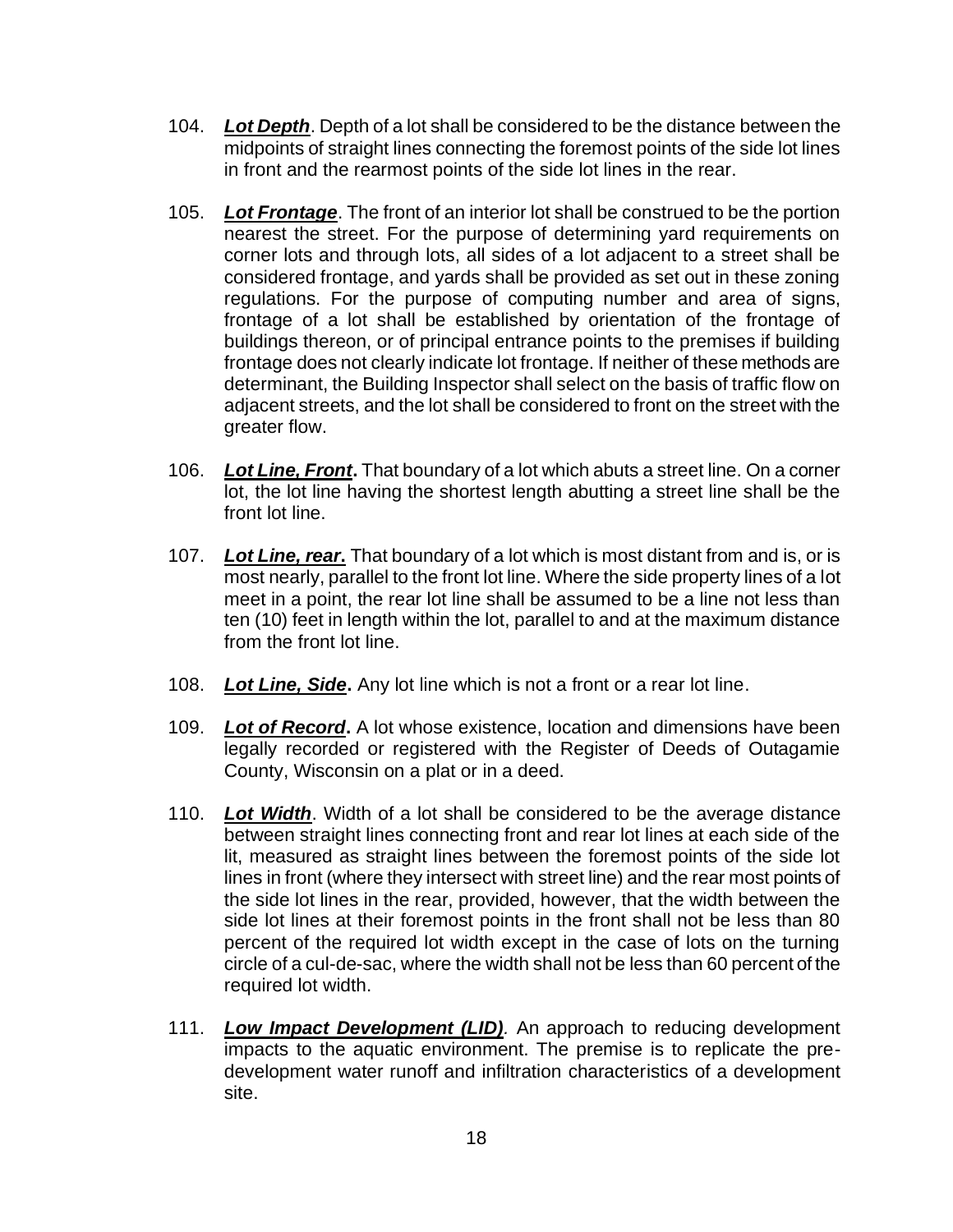- 112. *Main Building Façade***.** That portion of a building or structure which is parallel or nearly parallel to the abutting street. For buildings which front on two or more streets the main building facade shall contain the main entrance to such building.
- 113. *Manufactured Home***.** A factory-built, single-family structure that is manufactured in compliance with the National Manufactured Housing Construction and Safety Standards Act of 1974 (as evidenced by the presence of a manufacturer's certification label on the unit).
- 114. *Mobile Home***.** A transportable, factory-built home, designed to be used as a year-round residential dwelling that that was built prior to June 15, 1976, which was the effective date of the Federal Manufactured Housing and Construction and Safety Standards Act of 1974.
- 115. *Mobile Home Park*. Premises designed and maintained for the location of two or more mobile homes under a continuing local general management and including special facilities for common use by the occupants such as open space areas and recreational areas and buildings.
- 116. *Mobile Home Site*. A mobile home site is a parcel or lot within a mobile home park, designated for the accommodation of not more than one mobile home.
- 117. *Motor Vehicle***.** Any automobile, pickup truck, truck, truck-trailer, trailer, semitrailer, motorcycle, motor home or other passenger vehicle propelled or drawn by mechanical power.
- 118. *Nonconforming Use***.** A lawful use of land and/or location of buildings or structures that does not comply with current land use regulations, but which complied with applicable regulations at the time the use was established.
- 119. *Nonfarm Residence***.** Any residence other than a farm residence.
- 120. *Nonfarm Residential Acreage***.** The combined total acreage of all parcels on which nonfarm residences are located, all parcels on which the Town of Hortonia has approved nonfarm residences, all parcels of 10 acres or less that do not qualify as farms, and the parcel to which the conditional use permit application pertains. If a residence is located or proposed to be located on an undivided farm, but does not qualify as a farm residence, the size of the residential parcel is deemed to be 10 acres.
- 121. *Nonmetallic Mining or Nonmetallic Mining Operations***.** Operations or activities for the extraction from the earth of mineral aggregates, such as stone, decomposed granite, sand and gravel; nonmetallic minerals including,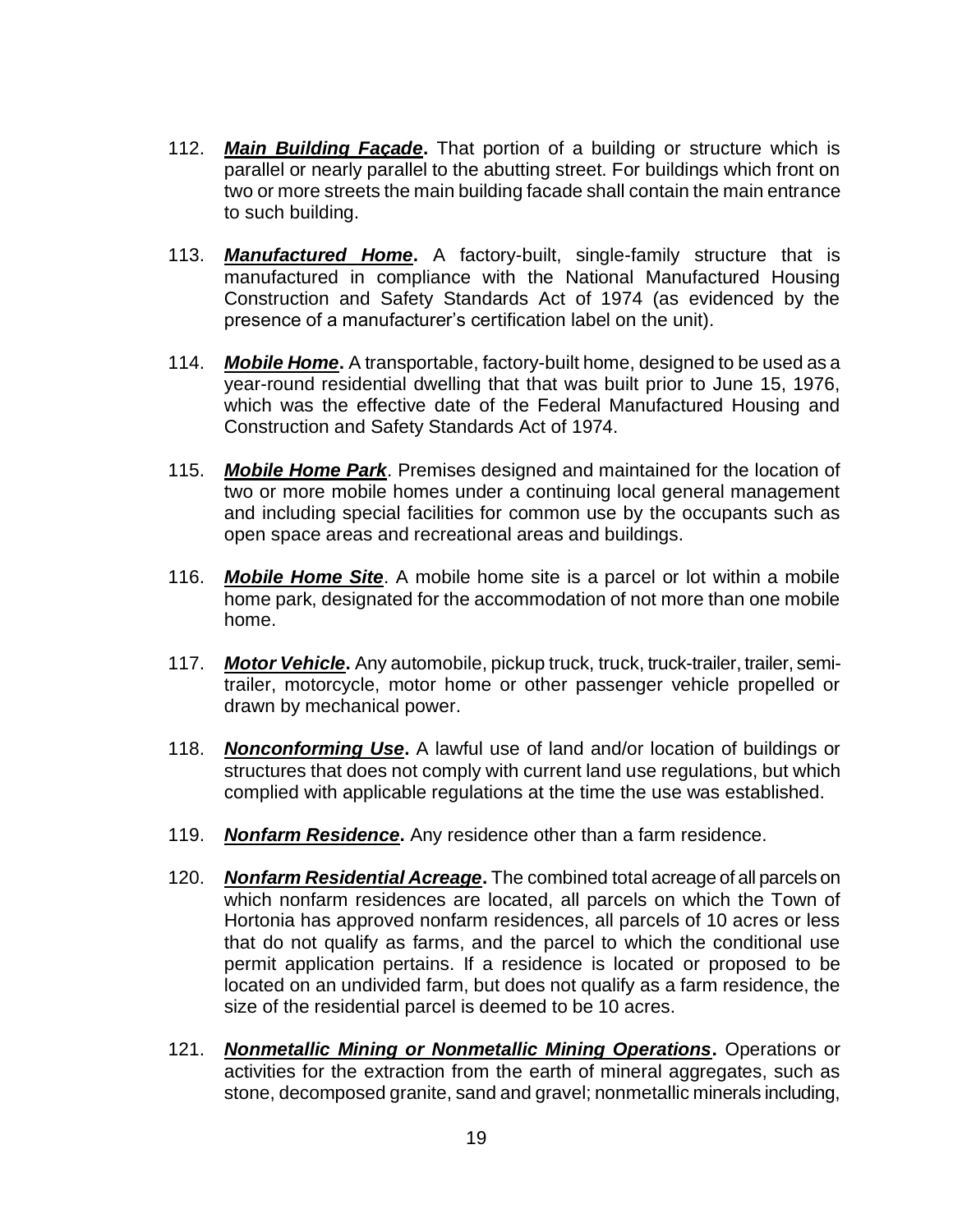but not limited to asbestos, beryl, clay, feldspar, peat, talc and topsoil; related operations or activities including, but not limited to excavation, grading and dredging if the purpose of those operations or activities is the extraction of mineral aggregates and nonmetallic minerals; and related processes such as stockpiling, crushing, screening, scalping, dewatering and blending.

- 122. *Noxious Matter or Material***.** A material which is capable of causing injury to living organisms by chemical reaction, or is capable of causing detrimental effects on the physical or economic well-being of individuals.
- 123. *Nursing Home***.** A home for aged, chronically ill, infirm, or incurable persons, or a place of rest for those persons suffering bodily disorders, in which three (3) or more persons, not members of any family residing on the premises, are received and provided with food, shelter and care, but not including hospitals, clinics, or similar institutions devoted primarily to the diagnosis and treatment of disease or injury, maternity cases, or mental illness.
- 124. *Office, Business*. A business office is an office for such activities as real estate agencies, advertising agencies (but not sign shops), insurance agencies, travel agencies and ticket sales, chamber of commerce, credit bureau (but not finance company), abstract and title agencies or insurance companies, stockbrokers, and the like. It is characteristic of a business office that retail or wholesale goods are not shown on the premises to a customer. A barber or beauty shop is not a business office.
- 125. *Office, Professional*. A professional office is an office for the use of a person or persons generally classified as professionals, such as architects, engineers, attorneys, accountants, doctors, dentists, chiropractors, psychiatrists, psychologists, and the like.
- 126. *Official Map***.** The Official Map of the Town of Hortonia.
- 127. *Open Space***.** That part of the lot area not used for buildings, parking, or service. Open space may include lawns, trees, shrubbery, garden areas, footpaths, play areas, pools, water courses, wooded areas and paved surfaces used as access drives but not used for vehicular parking of any kind.
- 128. *Parking Lot***.** A structure or premises containing five (5) or more parking spaces open to the public.
- 129. *Parking Space***.** An enclosed or unenclosed, area reserved for off-street parking for one motor vehicle and which is accessible to and from a street or alley.
- 130. *Parties of Interest***.** Shall, at a minimum, include the applicant, the owner of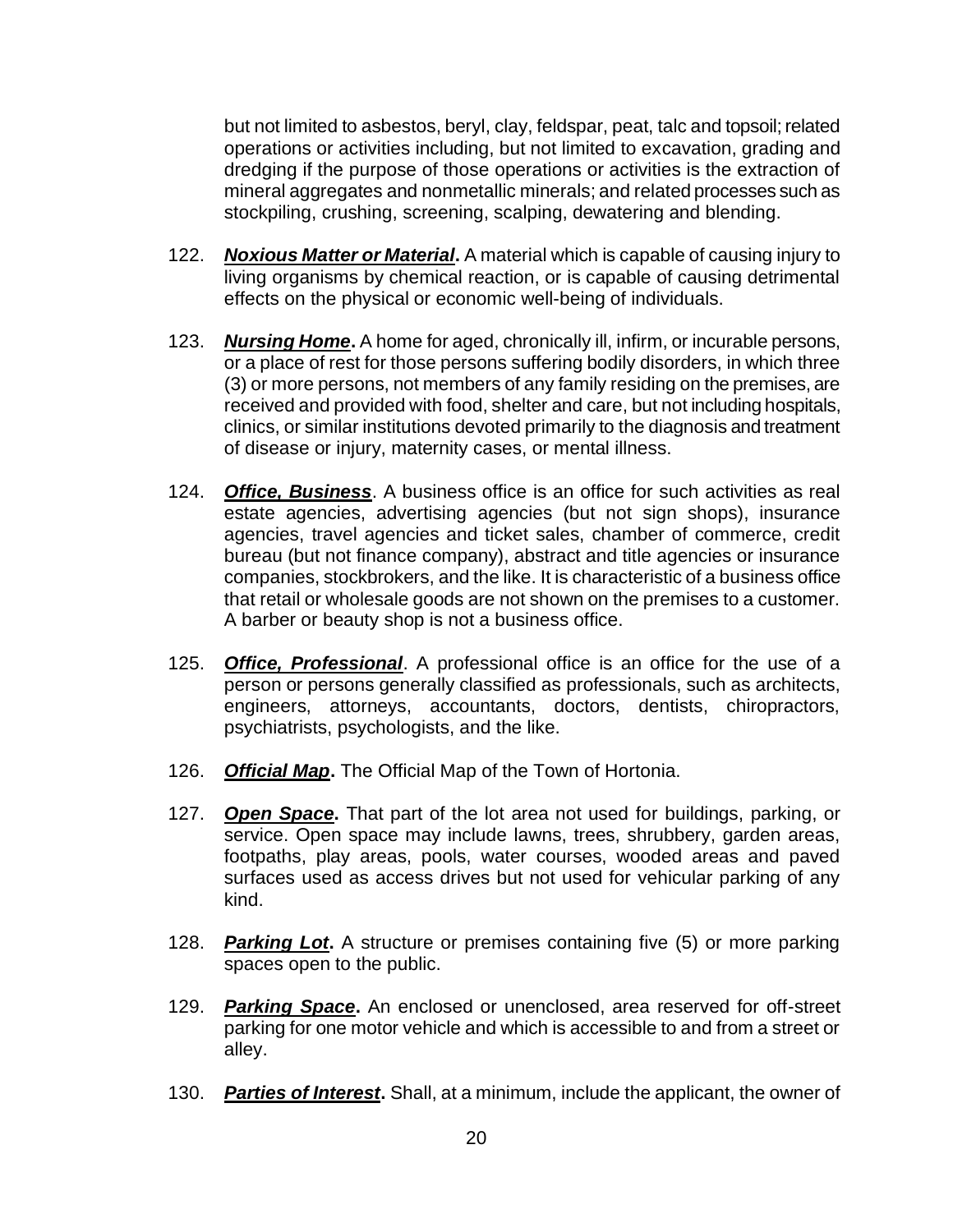the subject property (if different than the applicant) and all adjacent property owners.

- 131. *Permit Issuer***.** The officer or other designated authority charged with the administration and enforcement of this ordinance, or his/her duly authorized representative.
- 132. *Plan Commission*. The agency or commission designated by the Town Board pursuant to Section 62.23 Wis. Stats.
- 133. *Prime Farmland***.** All of the following:
	- a. An area with a class I or class II land capability classification as identified by the Natural Resources Conservation Service of the United States Department of Agriculture.
	- b. Land which is identified as prime farmland in the county's certified farmland preservation plan.
- 134. *Principal Use*. See Use, Principal.
- 135. *Protected Farmland***.** Land that is any of the following:
	- a. Located in a farmland preservation zoning district certified under ch. 91, Wis. Stats.
	- b. Covered by a farmland preservation agreement under ch. 91, Wis. Stats.
	- c. Covered by an agricultural conservation easement under s. 93.73, Wis. Stats.
	- d. Otherwise legally protected from nonagricultural development.
- 136. *Quarry, Sand Pit, Gravel Pit, Topsoil Stripping***.** See nonmetallic Mining.
- 137. *Receptions*. Includes weddings, wedding receptions, baby showers, family reunions, memorials, and other events deemed to be of a similar nature by the Plan Commission.
- 138. *Recreation Area***.** A recreation area included park, playground, ball field, ski hill, sport field, swimming pool, golf course, commercial riding stables or riding academies or other facilities and areas constructed for recreational activities and open for use by public or private organizations.
- 139. *Recreational Camp*. Premises and facilities used occasionally or periodically for the accommodation of members of groups or associations for outdoor recreational activities.
- 140. *Retail***.** The sale of goods or merchandise in small quantities to the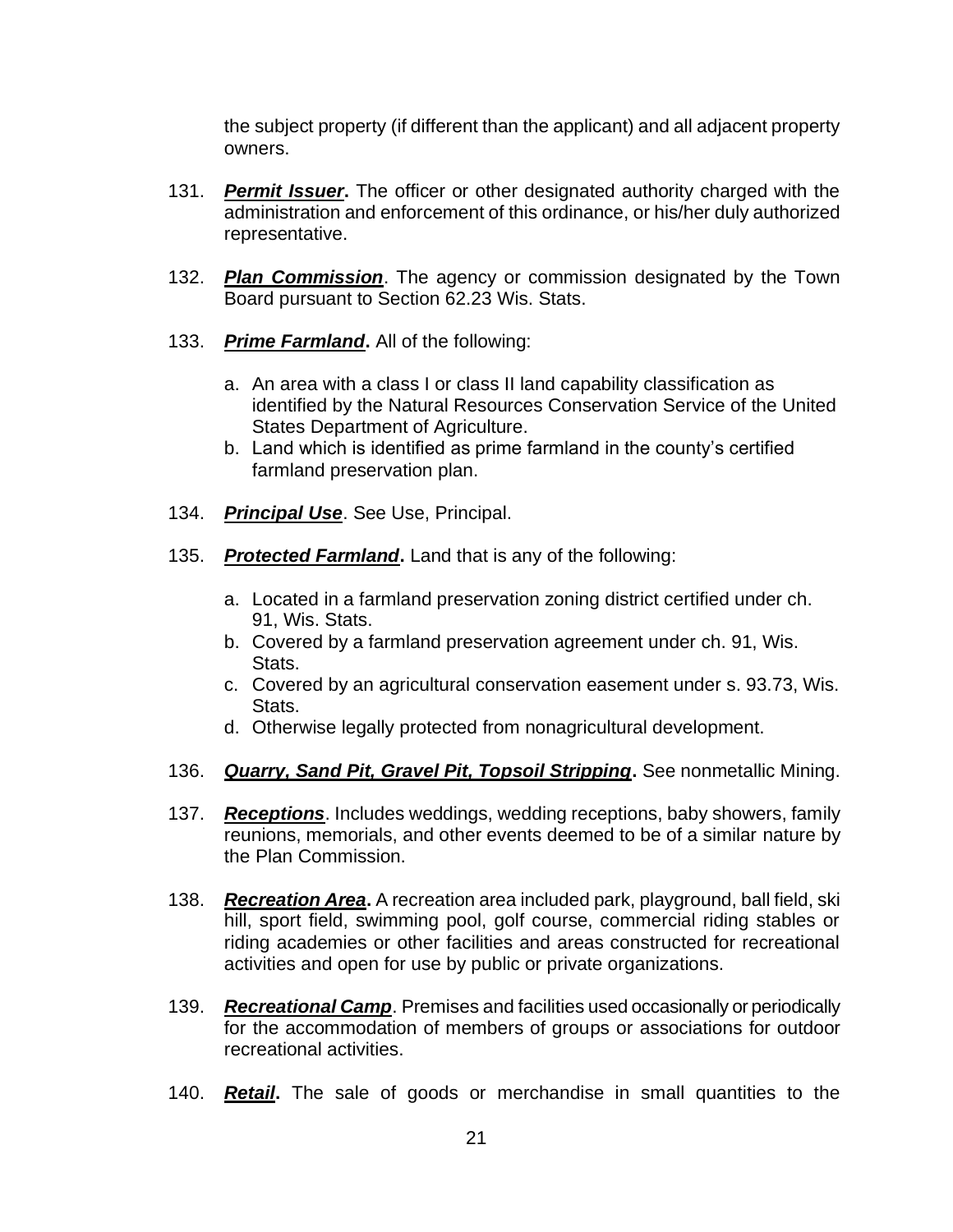consumer.

- 141. *Roadside Stand***.** An enclosed or semi-enclosed structure, no larger than 50 square feet in ground area, used or intended to be used for the sale of farm products solely by the owner or tenant of the farm on which such structure is located.
- 142. *Roadway***.** That portion of a right-of-way that is used or intended to be used for the travel of motor vehicles.
- 143. *Salvage Yard***.** An open area where junk, wastes, used, or secondhand materials are bought, sold, exchanged, stored, processed or handled. An Automobile Wrecking Yard is also considered a salvage yard.
- 144. *Sanitary Landfill***.** A method of disposing of refuse by spreading and covering such refuse with earth to a depth of two (2) feet on the top surface and one (1) foot on the sides of the bank, which sides shall have a least 1:2 slope.
- 145. *Self-Service Storage Facility***.** A building consisting of individual, small, selfcontained units that are leased or owned for the storage of business and or personal goods.
- 146. *Setback***.** The minimum horizontal distance between the roadway center line or road right-of way, as applicable, and the nearest vertical wall or other element of a building or structure, excluding steps.
- 147. *Shoreland Jurisdiction***.** The area within 1,000 feet of the ordinary high water mark of a navigable lake, pond or flowage; or within 300 feet of the ordinary high water mark of a river or stream; or to the landward side of a floodplain, whichever distance is greater.
- 148. *Shoreland Wetland***.** A wetland, as defined by this Ordinance, which is located within a shoreland area.
- 149. *Sign*. Any structure, part thereof, or device attached thereto or painted or represented thereon which displays or includes any numeral, letter, word, model, banner, emblem, device, trademark or other representation used as, or in the nature of, an announcement, advertisement, direction or designation of any person or thing in such a manner as to attract attention from outside of the building. The following signs shall not be included in the application of sign regulations herein:
	- a. Signs not exceeding one square foot in area and bearing only property numbers, postbox numbers, names of occupants of the premises, or other identification not having commercial connotations.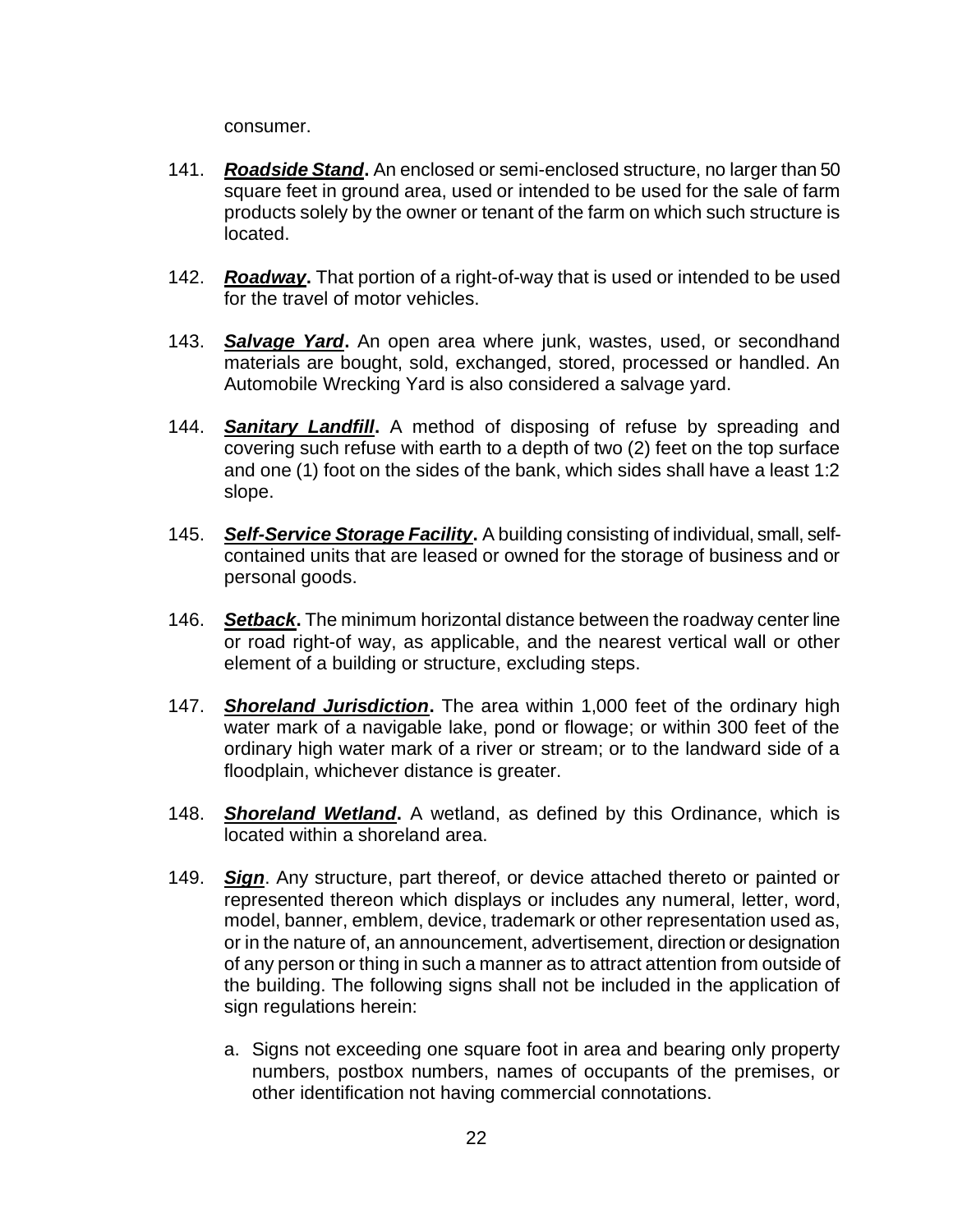- b. Flags and insignia of any government except when displayed in connection with a commercial promotion.
- c. Legal notices, identification, informational, or directional signs erected or required by governmental agencies.
- d. Integral or architectural features of buildings except letters, trademarks, moving parts or moving lights.
- e. Signs directing or guiding traffic and parking on private property, but bearing no advertisement matter and not exceeding the nine square feet in area.
- f. Temporary paper signs advertising a cultural or civic matter within 30 days of such an event.
- 150. *Sign, Accessory***.** A sign relating in its subject matter to the premises on which it is located.

# 151. *Sign, Types*.

- a. Detached sign is a sign not attached to or painted on a building but which is affixed to the ground, fence, or wall not part of a building.
- b. Flat sign is a sign attached to or parallel to the face of a building or erected or painted on the outside wall of a building and where support of such sign is provided by the wall. No part of such sign shall extend more than 18 inches from the building.
- c. Marquee sign is a sign attached to and projecting 18 inches or more from the face of the wall of a building.
- 152. *Sign Area***.** Sign area shall be computed as including the entire area within the periphery of a regular geometric form or combinations of regular geometric forms, comprising all of the display area of the sign and including all of the elements of the matter display but not including frames or structural elements of the sign bearing no advertising matter. In the case of double face signs, where both faces advertise a single facility, product or service, only one face shall count toward area.
- 153. *Sign, Number of*. For the purpose of determining number of signs, a sign shall be considered to be a single display surface or devise containing elements organized, related, and composed to form a unit. Where subject matter is displayed randomly without any organization of the elements, each element shall be considered to be one sign.
- 154. *Site Plan***.** a plan, prepared to scale, showing accurately and with complete dimensioning, the boundaries of a site and the location of all buildings, structures, uses, and principal site development features proposed for a specific parcel of land.
- 155. *Slope***.** The degree of deviation of a surface from the horizontal, usually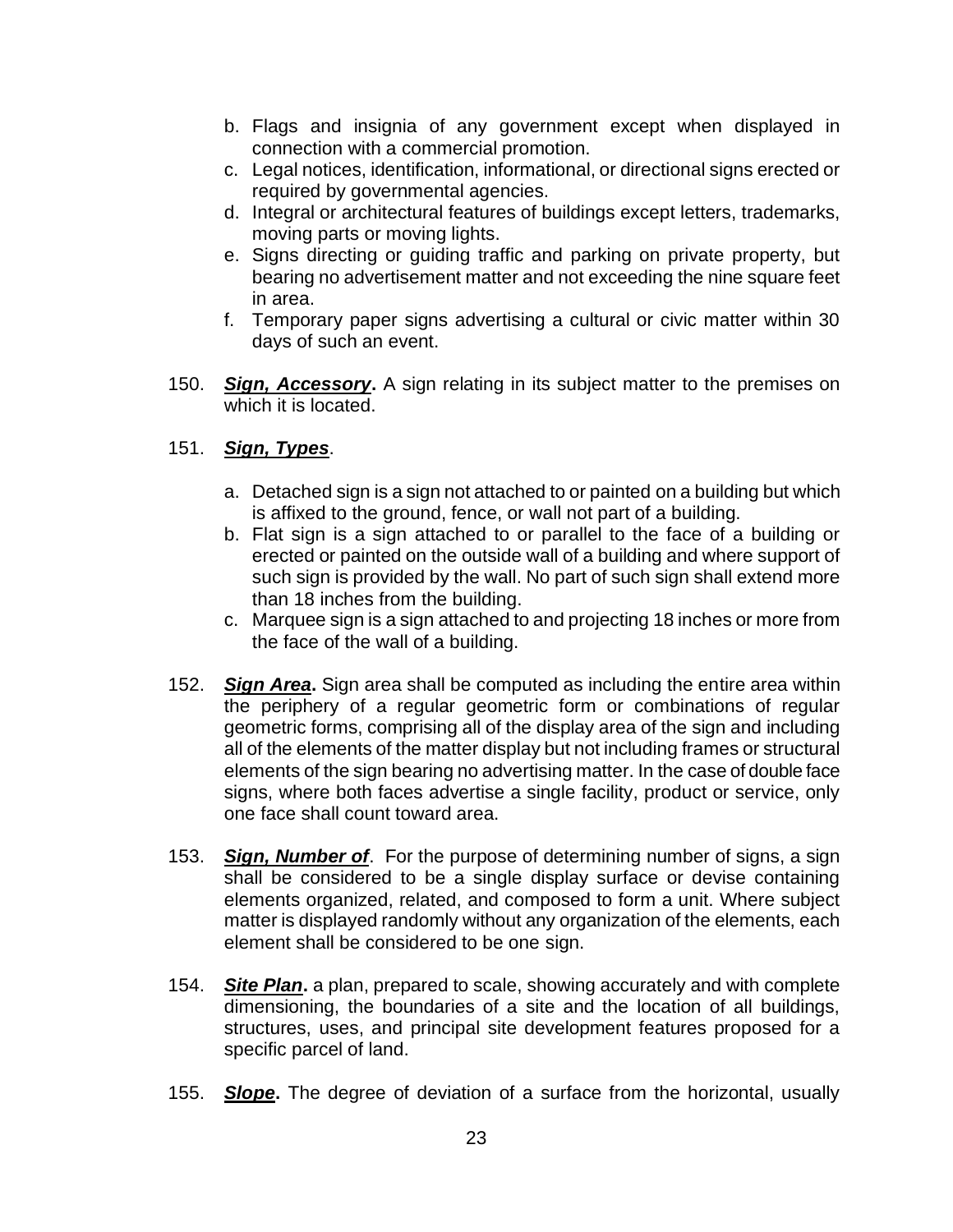expressed in percent or degrees.

- 156. *Special exception***.** See Use, Conditional.
- 157. *Stable*. Premises where more than one horse is boarded, raised, kept or trained regardless of whether such horses are owned by the occupants or owners of the premises.
- 158. *Stable, Riding*. Premises on which horses are kept for the purpose of renting them to the public on any basis. A riding stable shall consist of not less than five acres.
- 159. *Storage Establishment*. Premises where goods and materials or more than three motor vehicles, recreational vehicles or boats are stored for a fee.
- 160. *Story*. That portion of a building, other than a basement, that is between the surface of any floor and the surface of the next floor above it or, if there is not a floor above, then the space between such floor and the ceiling next above it.
- 161. *Street Line*. The dividing line between the street and the lot. The street line shall be the same as the legal right-of-way line.
- 162. *Structural Alteration***.** Any change in the supporting members of a building, such as bearing walls, columns, beams, or girders; except that the application of any exterior siding to an existing building for the purpose of beautifying or modernizing shall not be considered a structural alteration. (See also Alteration).
- 163. *Structure*. Anything constructed or erected with a fixed location on the ground, or attached to something with a fixed location on the ground. Among other things, structures include signs, mobile homes and parking lots.
- 164. *Tavern***.** An establishment where liquors are sold to be consumed on the premises but not including restaurants where the principal business is the serving of food.
- 165. *Temporary Structure***.** A movable structure not designed for human habitation nor for the permanent storage of goods or chattels.
- 166. *Town***.** Town of Hortonia, Wisconsin.
- 167. *Town Board***.** The Board of Supervisors of the Town of Hortonia, Wisconsin.
- 168. *Tree, Canopy***.** A tree whose leaves would occupy the upper level of a forest in a natural ecological situation. These trees are often referred to as shade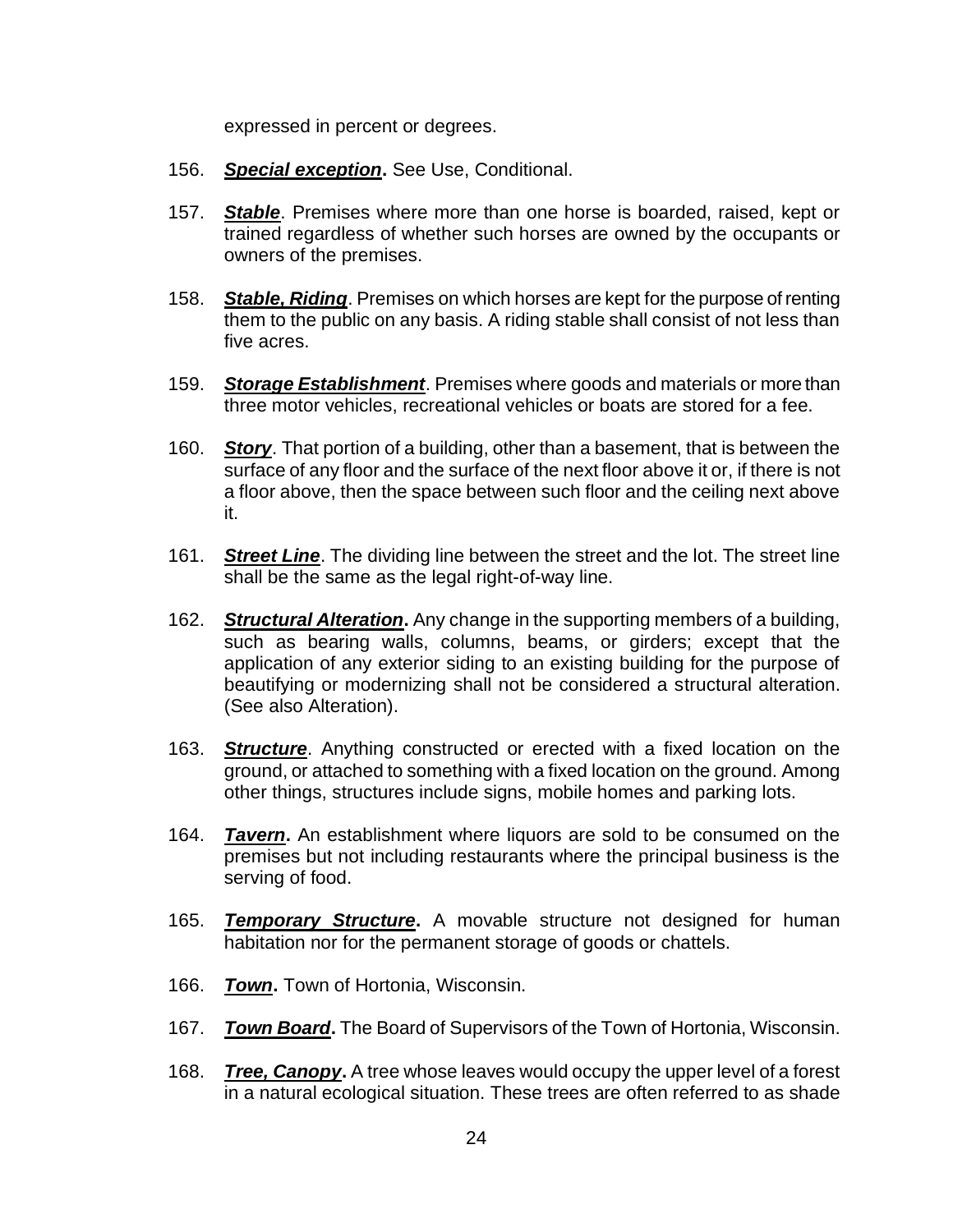trees.

- 169. *Tree, Understory***.** A tree whose leaves would occupy the lower level of a forest in a natural ecological situation. These types of trees are often referred to as ornamental trees.
- 170. *Use***.** The purpose or activity for which the land, or building thereon, is designed, arranged, or intended, or for which it is occupied or maintained.
- 171. *Use, Accessory***.** A use clearly incidental and subordinate to, and on the same lot as a principal use.
- 172. *Use, Accessory – For A-1 Prime Agricultural/Farmland Preservation*  **District.** Means any of the following land uses on a farm:
	- a. A building, structure, or improvement that is an integral part of, or is incidental to, an agricultural use.
	- b. An activity or business operation that is an integral part of, or incidental to, an agricultural use.
	- c. A farm residence.
	- d. A business, activity, or enterprise, whether or not associated with an agricultural use, that is conducted by the owner or operator of a farm, that requires no buildings, structures, or improvements other than those described listed in a through c above, that employs no more than four fulltime employees annually, and that does not impair or limit the current or future agricultural use of the farm or of other protected farmland.
	- e. Any other use that the Department of Agriculture, Trade, and Consumer Protection, by rule, identifies as an accessory use.
- 173. *Use, Conditional*. A use that would not be appropriate generally as a permitted use in the zoning district, but which may be allowed in the district after the imposition of special restrictions or requirements different from those usual restrictions for the district in which the use is located.
- 174. *Use, Permitted***.** A use which may be lawfully established in a particular district or districts, provided it conforms with all requirements, regulations, and standards of such district.
- 175. *Use, Principal or Primary***.** The primary use of land or structures, as distinguished from a secondary or accessory use.
- 176. *Utilities, Essential Services***.** Services provided by public or private utilities, necessary for the exercise of a principal use or service of a principal structure. These services include underground, surface or overhead gas, electrical, steam, water, sanitary sewerage, storm water drainage, and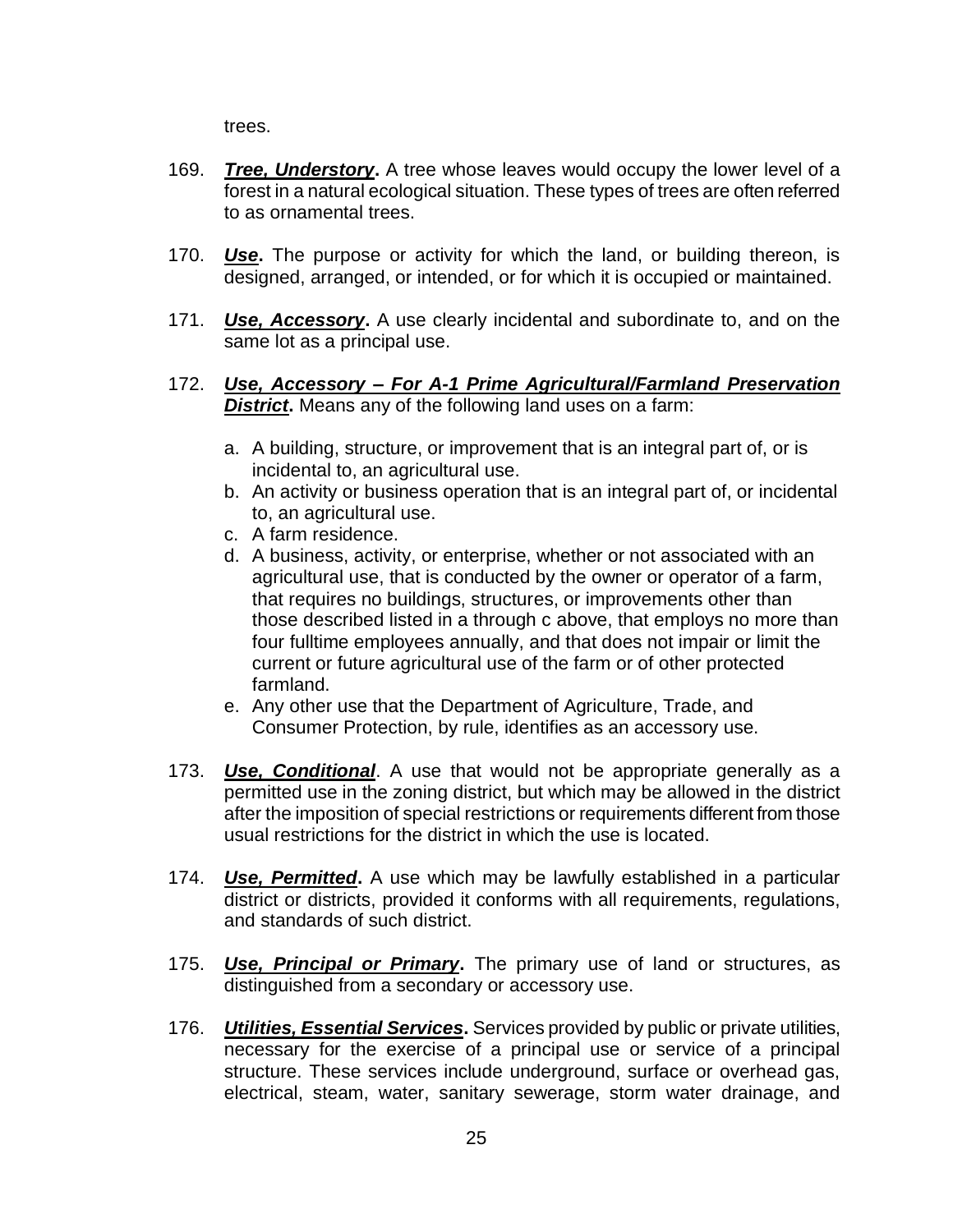communication systems and accessories thereto, such as poles, towers, wires, mains, drains, vaults, culverts, laterals, sewers, pipes, catch basins, water storage tanks, conduits, cables, pumps, lift stations and hydrants.

- 177. *Utilities, Major***.** Major public facilities serving community- or region-wide needs, such as water treatment plants, sewage disposal plants, municipal incinerators, municipal warehouses, landfills, shops and equipment and storage yards.
- 178. *Utilities, Minor***.** Public facilities such as water wells, water and sewage pumping stations, water storage tanks, electric power substations, static transformer stations, telephone and telegraph exchanges, microwave radio relays, and gas regulation stations, and buildings accessory thereto.
- 179. *Variance*. A relaxation of the terms of the zoning ordinance where such variance will not be contrary to the public interest and where, owing to conditions peculiar to the property and not the result of the actions of the applicant, a literal enforcement of the ordinance would result in unnecessary and undue hardship. Variances may be granted only if they meet the requirements of Section 1.10(5) of this ordinance.
- 180. *Vision Clearance Triangle***.** An area intended to be maintained in a manner which does not significantly obstruct a motorist's vision of an intersecting street.
- 181. *Watercourse***.** A permanent or intermittent stream channel.
- 182. *Wetland***.** An area where water is at, near or above the land surface long enough to be capable of supporting aquatic or hydrophytic vegetation and which has soils indicative of wet conditions.
- 183. *Woodlands***.** An area or stand of mature trees Mature wherein twenty (20) percent or more of the trees have a diameter-at-breast-height (DBH) of eighteen (18) inches or more.
- 184. *Yard*. An open space other than a court, on a lot, unoccupied and unobstructed from the ground upward, provided, however, that fences, walls, poles, posts and other customary yard accessory ornaments and furniture may be permitted in any yard subject to height limitations and requirements limiting obstruction visibility. "Required yard" means the minimum distances specified by these regulations measured from the property line.
- 185. *Yard, Front*. The area of the front yard extending across the front of a lot between the side lot lines, and extending from the street right-of-way or setback to the nearest line of the principal structure or projection of the principal structure regardless of the orientation of the principal structure.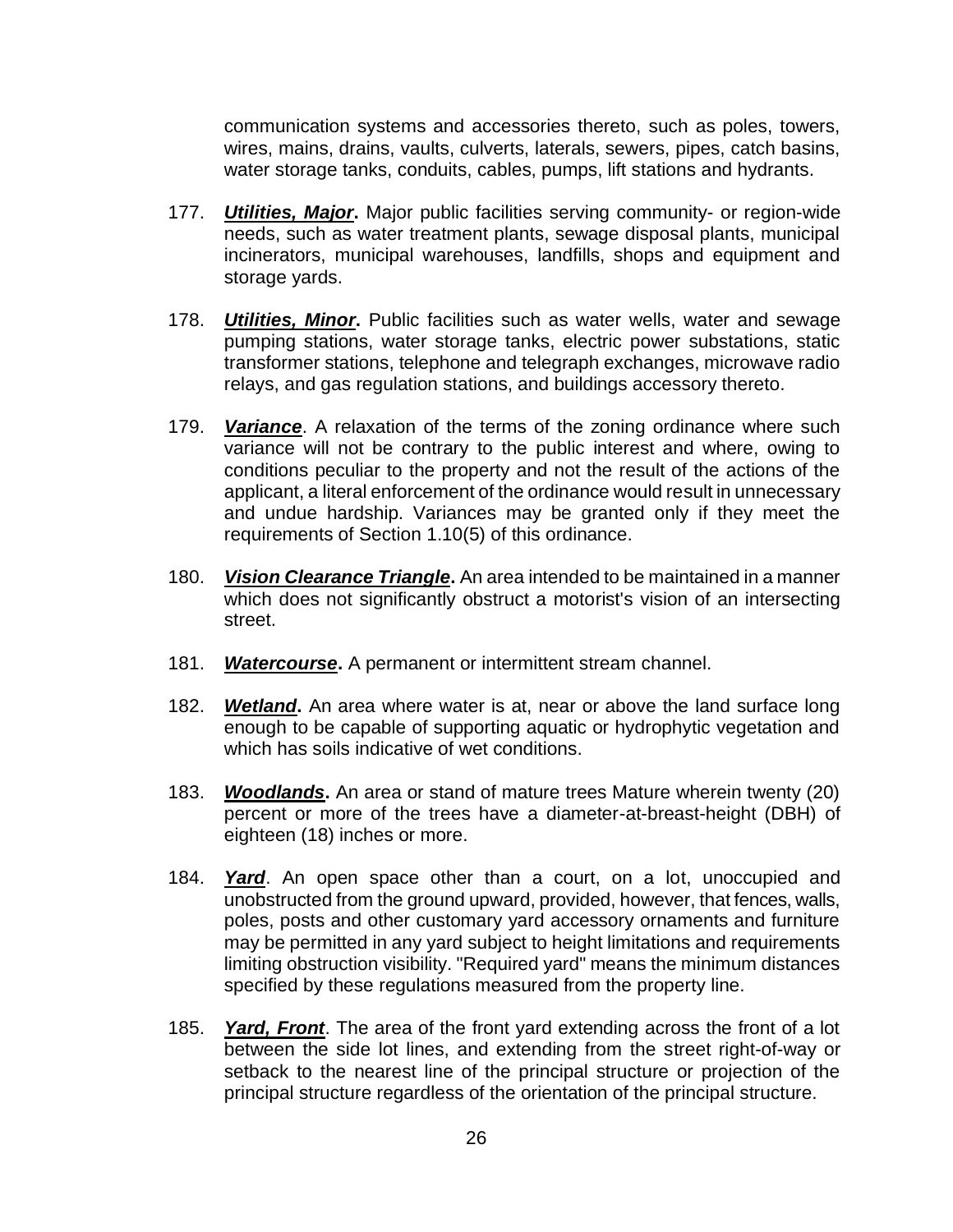- 186. *Yard, Front-Required*. A yard extending across the front of a lot between the side lot lines, and extending from the street line to the nearest line of the principal structure or projection of the principal structure regardless of the orientation of the principal structure.
- 187. *Yard, Rear*. A yard extending across the rear of a lot between the side lot lines, and extending from the rear property line to the nearest line of the principal structure or projection of the principal structure.
- 188. *Yard, Side*. A yard extending between the nearest building or projection thereto and the side lot line, and extending from the front yard to the rear yard.
- 189. *Zero Lot Line***.** The location of a building on a lot such that one or more of the building's sides rests directly on a lot line.
- 190. *Zoning District***.** Areas delineated on the Zoning Map of the Town of Hortonia within which, on a uniform basis, certain uses of land and buildings are permitted and certain other uses of land and buildings are prohibited as set forth in this Ordinance, and within which certain yards and other open spaces, lot areas, building sizes and density requirements may be required or regulated, or within which other such regulations are applied.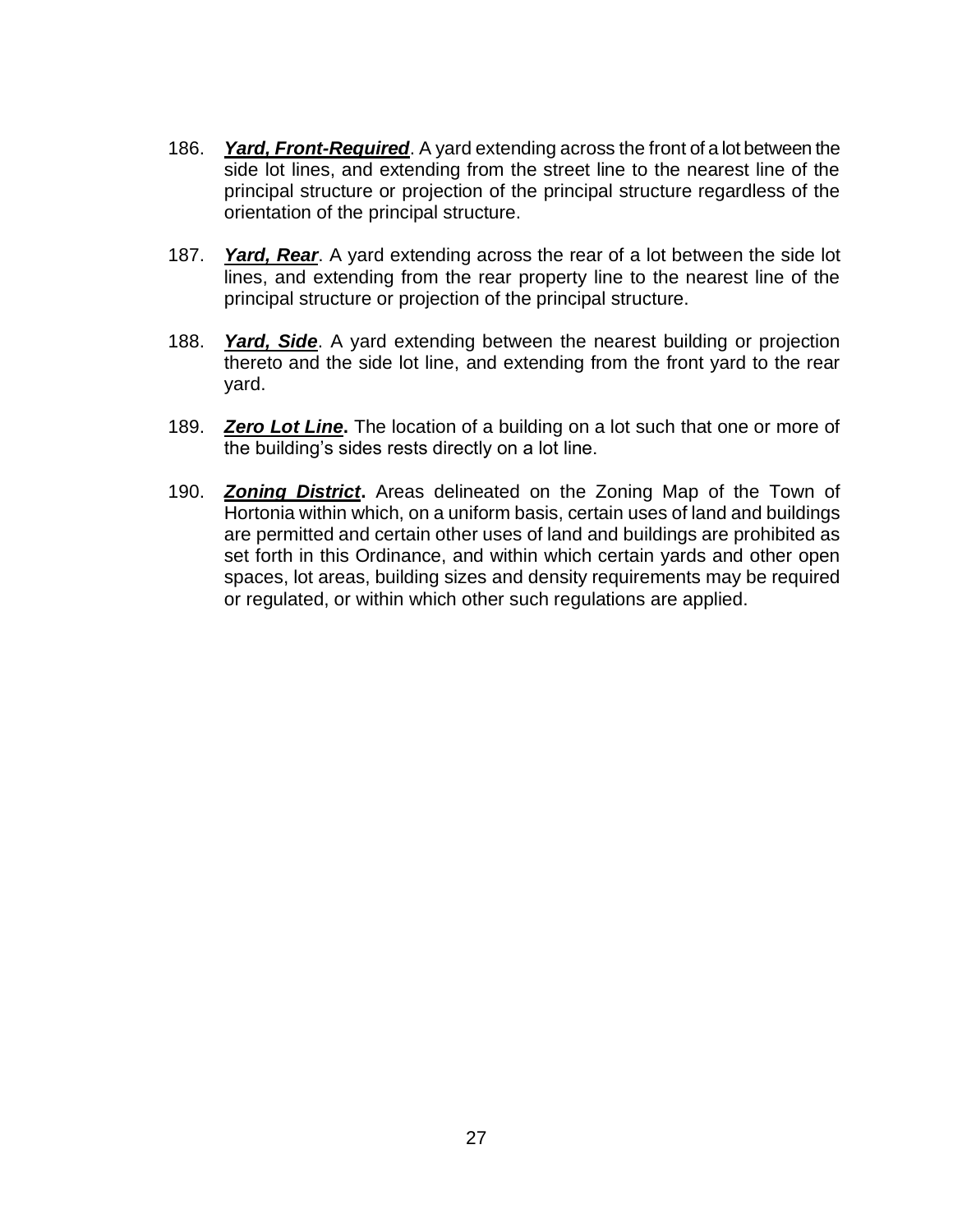# **1.04 NONCONFORMITIES 1.04**

(1) *Applicability and Intent*. Any use of land or structures, or any lot or structure which lawfully existed at the effective date of adoption or amendment of this ordinance which would not be permitted or permissible by the provisions of this ordinance as adopted or amended, shall be deemed nonconforming. It is the intent of this ordinance to permit such nonconformities to continue, subject to certain restrictions.

(2) *Nonconforming Uses of Land (Or Land with Minor Structures Only)*. Where at the effective date of adoption or amendment of this ordinance a use of land exists which would not be permitted or permissible in the district in which it is located, and where such use involves a structure or structures with a fair market value of less than \$10,000, such use may be continued subject to the following restrictions:

- (a) Such use shall not be enlarged, increased, nor extended to occupy a greater area of the lot than was occupied at the effective date of adoption or amendment of this ordinance.
- (b) Such use shall not be moved in whole or part to any other portion of the lot other than the portion occupied by such use at the effective date of adoption or amendment of this ordinance.
- (c) When such use is discontinued or abandoned for a period of more than twelve consecutive months for any reason whatever, or when such use is replaced by a permitted or permissible use, a nonconforming use shall not thereafter be resumed.
- (d) No additional structure in connection with such use shall be erected.

(3) *Nonconforming Uses of Structures*. Where at the effective date of adoption or amendment of this ordinance the use of a structure exists which would not be permitted or permissible in the district in which it is located, and where such use involves a structure with a fair market value exceeding \$10,000, such use may be continued subject to the following restrictions:

- (a) No existing structure devoted to a use not permitted or permissible shall be enlarged, extended, constructed, reconstructed, moved, or structurally altered except in changing the use of the structure to a use permitted or permissible in the district in which it is located.
- (b) Any nonconforming use may be extended throughout any parts of a building which were manifestly arranged or designed for such use at the effective date of adoption or amendment of this ordinance. Any nonconforming use which occupied a portion of a building not originally designed or intended for such use shall not be extended to any other part of the building. No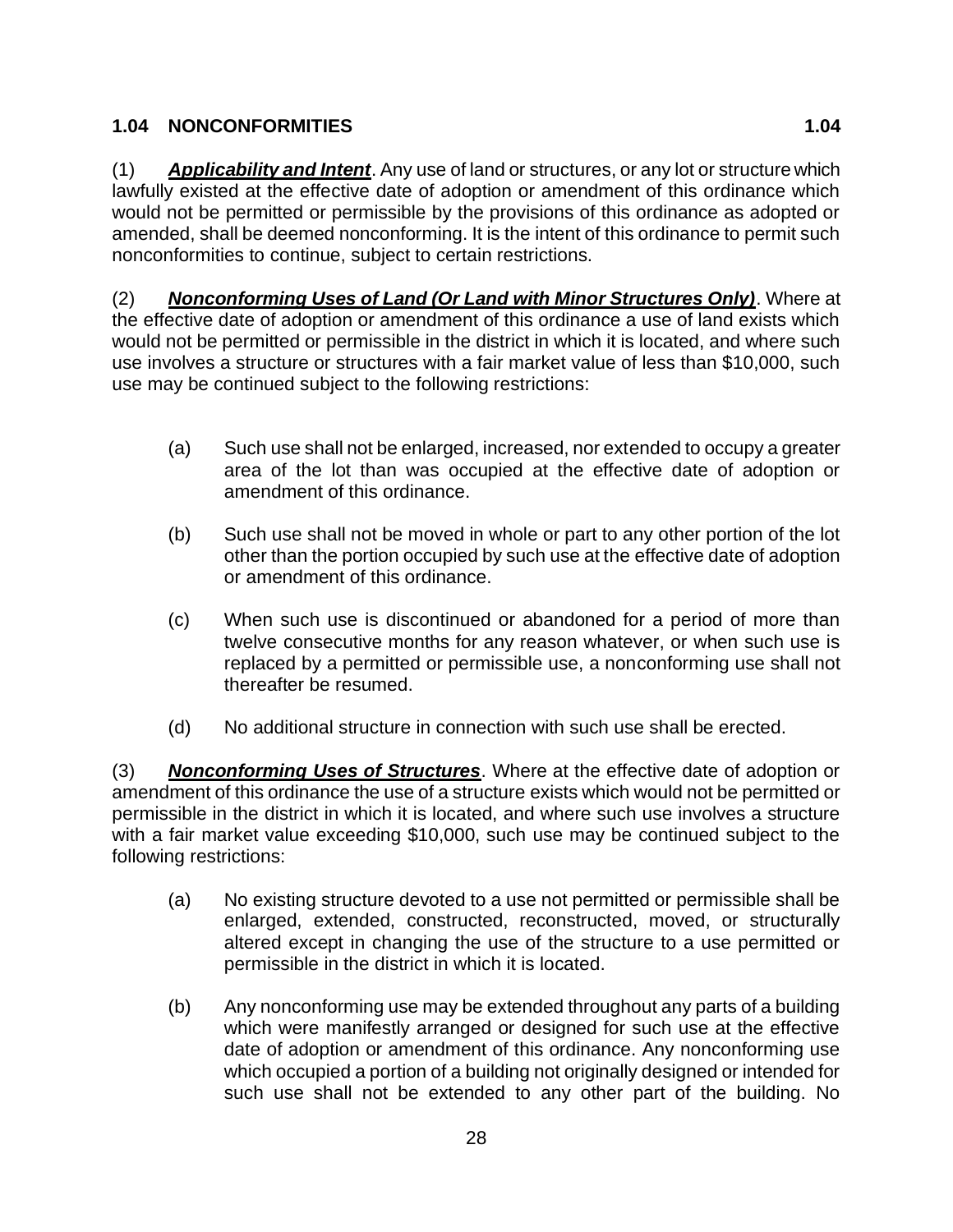nonconforming use shall be extended to occupy any land outside the building, nor any other building not used for such nonconforming use.

- (c) There may be a change in tenancy, ownership, or management of a nonconforming use provided there is no change in the nature or character of such nonconforming use.
- (d) When such use of a structure is discontinued or abandoned for a period of more than twelve consecutive months for any reason whatever, or when such use is replaced by a permitted or permissible use, a nonconforming use shall not thereafter be resumed.
- (e) If a structure occupied by a nonconforming use is removed or destroyed or damaged to an extent of more than 50 percent of its fair market value at the time of destruction, the nonconforming use shall not be resumed.

(4) *Nonconforming Structure*. No such structure shall be altered in any manner, which would increase the degree of nonconformity. No such structure shall be extended or enlarged. Any non-conforming structure which is damaged or destroyed on or after March 2, 2006, by violent wind, vandalism, fire, flood, ice, snow, mold, or infestation may be restored to the size, location and use that it had immediately before damage or destruction occurred. Any other non-conforming structures which are hereafter destroyed or damaged beyond repair may not be replaced unless the new structure conforms to the existing zoning regulations.

(5) *Nonconforming Characteristics of Use*. If characteristics of use such as lighting, parking, noise or other matters pertaining to the use of land, structures and premises are made nonconforming by the provisions of this ordinance as adopted or amended, no change shall thereafter be made in such characteristics of use which increases the nonconformity; provided, however, that changes may be made which do not increase, or which decrease, such nonconformity.

# (6) *Nonconforming Lots of Record*.

- (a) In any district except the A-1 District, any permitted or permissible structure may be erected on a single lot of record at the effective date of adoption or amendment of this ordinance. This provision shall apply even though such lot fails to meet the requirements of lot area, lot width, or both for the district in which it is located, provided such lot shall be in separate ownership and not of continuous frontage with other lots in the same ownership, and provided all other requirements for the district are met.
- (b) If two or more lots, or combinations of lots and portions of lots with continuous frontage in single ownership are of record at the effective date of adoption or amendment of this ordinance, the lands involved shall be considered to be an individual parcel for the purposes of this ordinance, and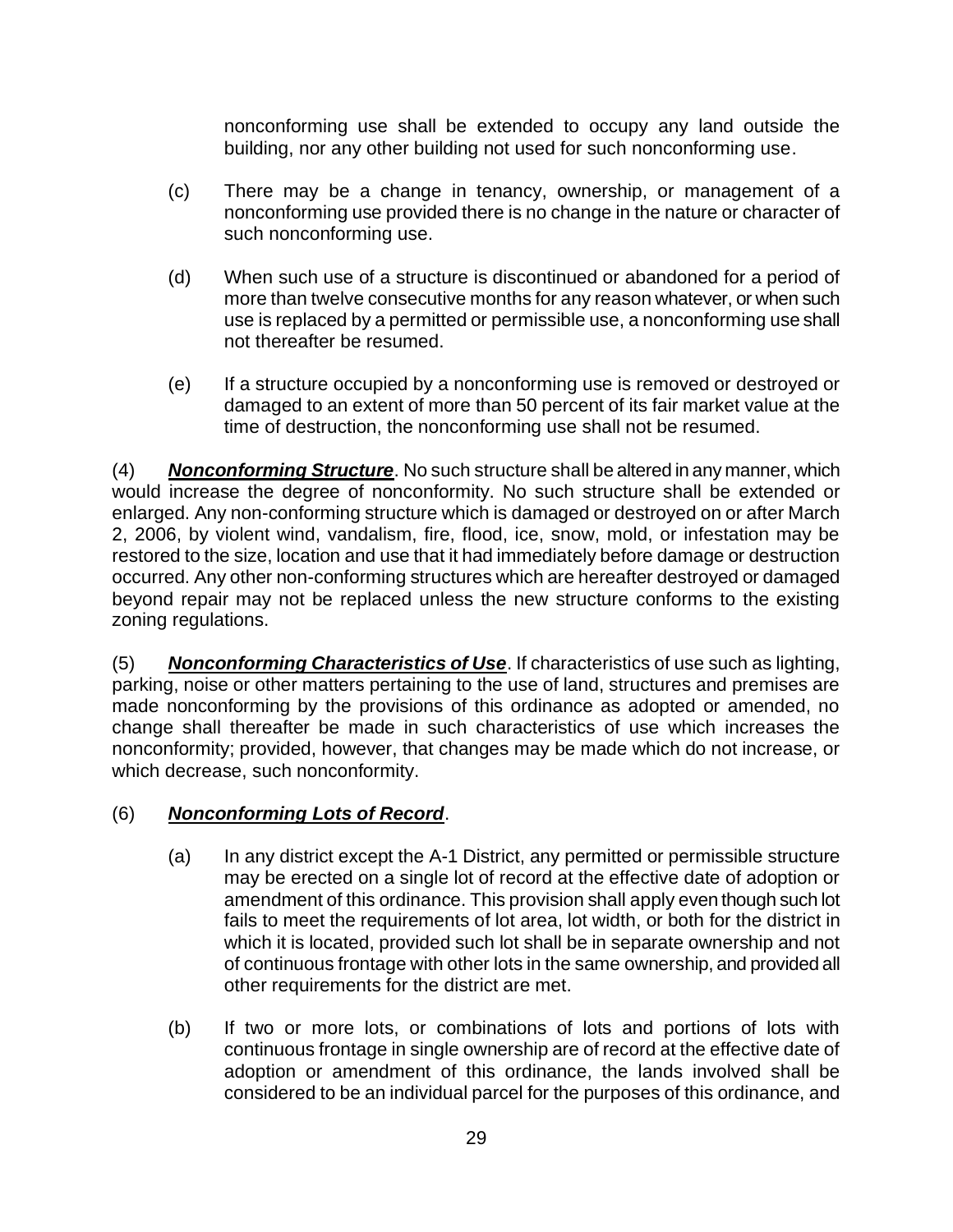no portion of such parcel shall be used, divided, or sold which does not meet the lot area and lot width requirements for the district in which it is located.

(7) *Nonconforming Signs*. No nonconforming sign shall be altered in any manner which would increase the degree of nonconformity. If such sign is destroyed or damaged to an extent of more than 50 percent of its replacement cost at the time of destruction, such sign shall be replaced as a conforming sign. If a nonconforming sign is destroyed or damaged to an extent of less than 50 percent of its replacement cost at the time of destruction, it may be reconstructed provided any reconstruction does not increase the degree of nonconformity which previously existed.

(8) *Casual, Temporary, or Illegal Use*. The casual, temporary, or illegal use of land or structures, or land structures in combination, shall not be sufficient to establish the existence of a nonconforming use or to create rights in the continuance of such use.

(9) *Repairs and Maintenance*. Nothing in this ordinance shall be deemed to prevent normal maintenance or repair of any structure or to prevent restoring to a safe condition any structure declared to be unsafe.

(10) *Conditional Uses*. Any use or structure existing on the effective date of adoption or amendment of this ordinance which is classified as a conditional use in the district in which it is located shall be deemed to have been granted approval, subject to maintaining the character and extent of such use or structure existing on that date. Any extension, enlargement or change in such use or structure shall require approval according to the terms of this ordinance.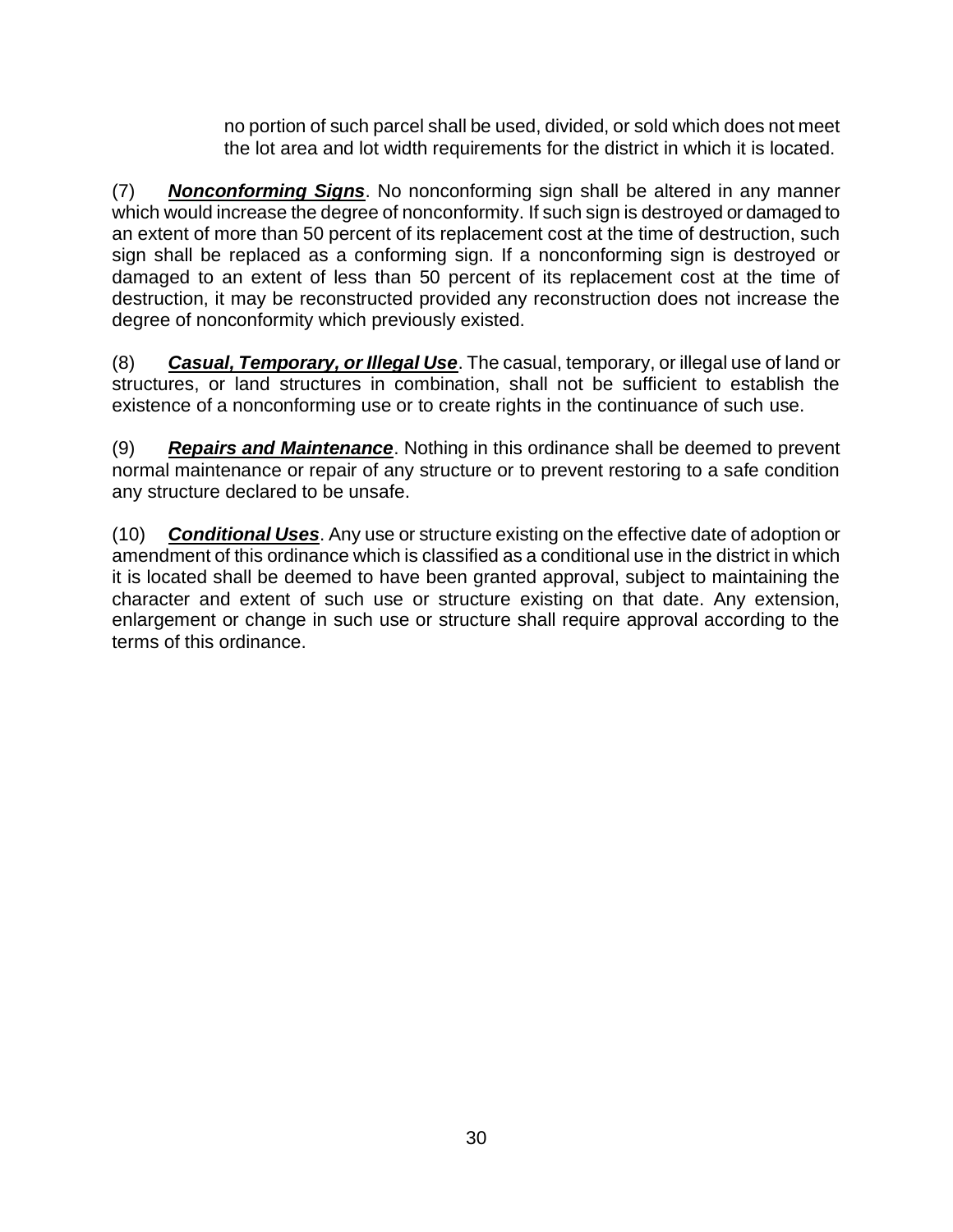#### **1.05 SCHEDULE OF DISTRICT REGULATIONS 1.05**

#### (1) *Interpretation and Organization*.

- (a) District regulations shall be as set forth in this Section and as modified and supplemented by Section 1.06.
- (b) Permitted principal and accessory uses and structures listed for any district shall be permitted by right subject to the conditions as specified.
- (c) Conditional uses and structures listed for any district are permissible only upon approval by the Town Board after notice and hearing subject to the conditions as specified and any other conditions as may be imposed by the Town Board to promote the general health, safety and welfare as set forth in Section 1.08.
- (d) In those instances where district regulations set forth a list of permitted or permissible uses followed by the phrase "and uses of a similar nature," it is understood that the list of permitted or permissible uses is not exhaustive or all inclusive but that other uses of a like or similar nature are also permitted or permissible. Determination of whether a specific use, not enumerated, is of a like or similar nature shall be made by the Plan Commission. The determination by the Plan Commission may be appealed as provided in Section 1.10(4) of this Chapter.
- (e) All uses and structures, dimensional, and sign regulations in the Schedule of District Regulations shall be subject to Section 1.06 of this Chapter.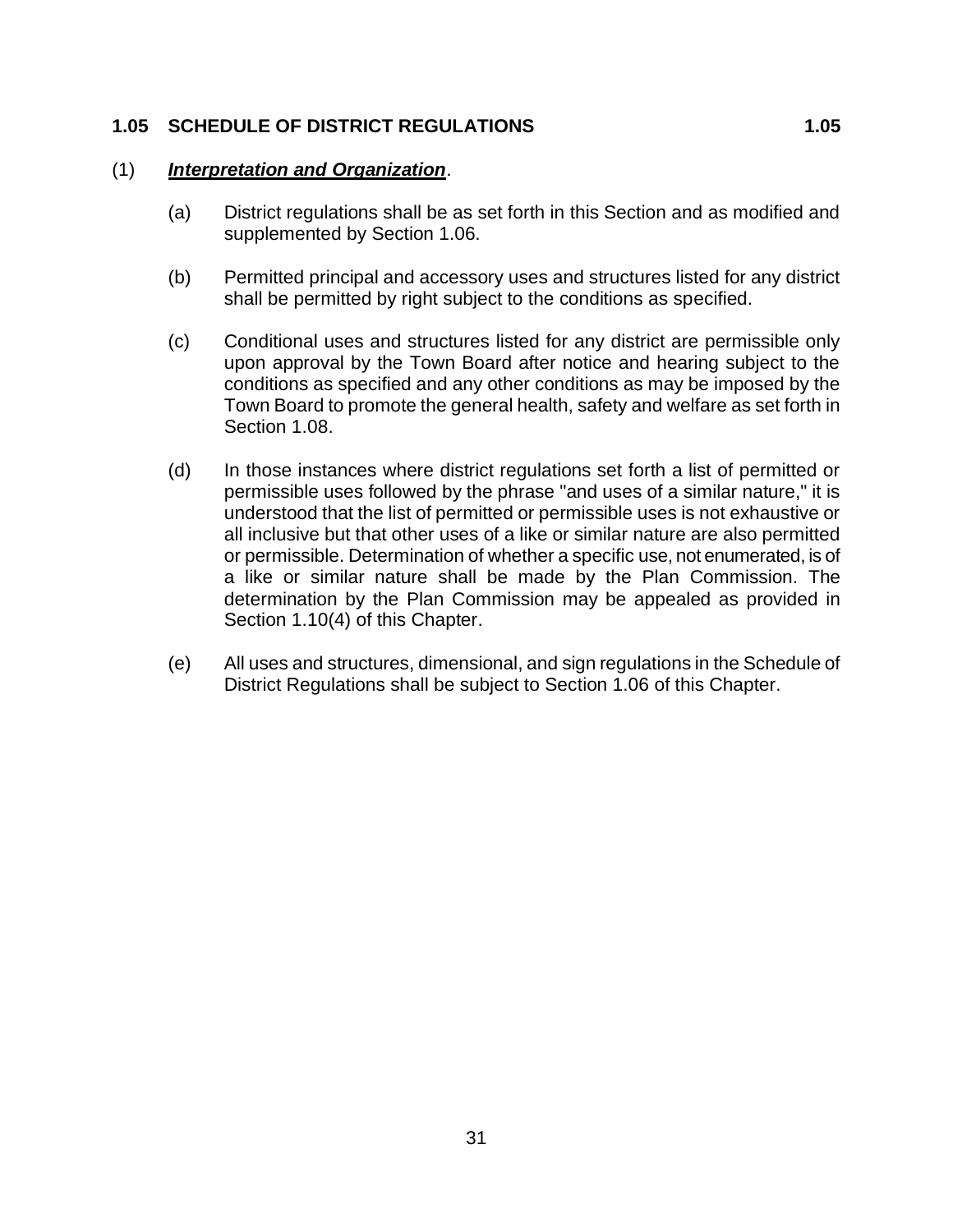# **1.05(2) A-1 PRIME AGRICULTURAL/ 1.05(2) FARMLAND PRESERVATION DISTRICT**

- (a) *Purpose*. The purpose of this district is to maintain, preserve and enhance agricultural lands historically exhibiting high crop yields and to comply with the requirements of the Wisconsin Farmland Preservation Program (Chapter 91, Wis. Stats.). Such lands are generally classified as Prime Agricultural Lands and as Lands of State Wide Importance as rated by the U.S. Department of Agriculture, Soil Conservation Service, and shall include farmland of local significance where it is contiguous to either of the above, or part of a farming operation with either of the above. As a matter of policy, it is hereby determined that the highest and best use of these lands is agriculture.
- (b) *Permitted Uses*. The following land uses are allowed without a conditional use permit in the A-1 Prime Agricultural/Farmland Preservation District:
	- 1. Agricultural uses and accessory uses on farms, except home occupations, and except that a conditional use permit is required under Section 1.05(2)(c)3 for the following agricultural uses and accessory uses on farms:
		- a. A new or expanded facility used to keep cattle, swine, poultry, sheep or goats, if that facility will have more than 500 animal units.
	- 2. Nonfarm residences constructed in a rural residential cluster according to a conditional use permit issued under Section 1.05(2)(c)2 for that cluster.
	- 3. Undeveloped natural resource and open space areas.
	- 4. Transportation, utility, communication, or other uses that are required under state or federal law to be located in a specific place, or that are authorized to be located in a specific place under a state or federal law that preempts the requirement of a conditional use permit for that use.
- (c) *Conditional Uses*. The Town of Hortonia may issue a conditional use permit for a proposed land use identified in this section if the proposed land use meets applicable conditions under this section. Before issuing a conditional use permit, the Town of Hortonia shall determine in writing that the proposed use meets applicable conditions under this section. The Town of Hortonia may issue the permit subject to any additional conditional uses that the Town of Hortonia deems necessary to carry out the purposes of this ordinance.
	- 1. Nonfarm residences. The Town of Hortonia may issue a conditional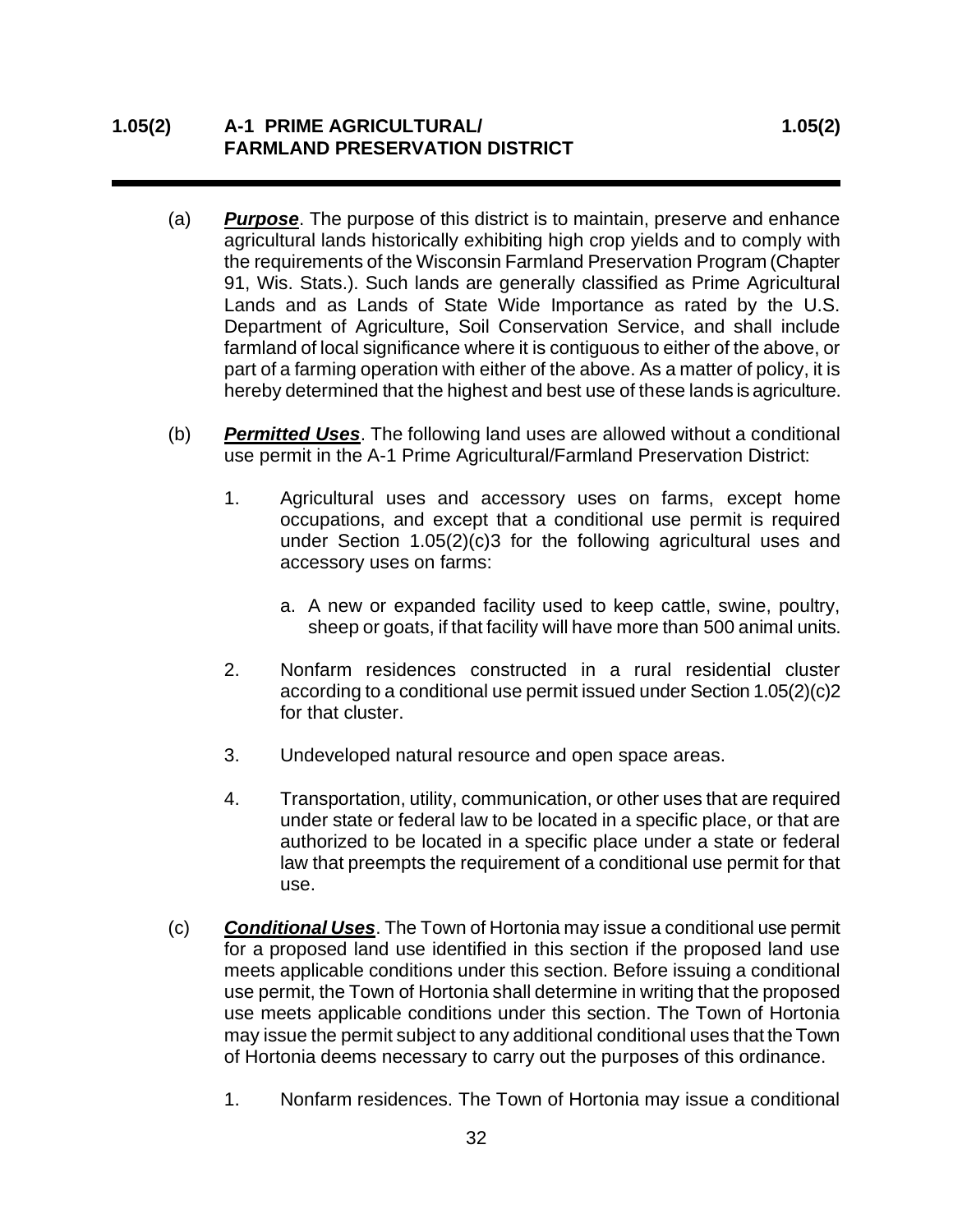use permit for a proposed nonfarm residence if all of the following standards will be met when the approved nonfarm residence comes into existence:

- a. If the nonfarm residence will be located in a base farm tract:
	- i. The ratio of nonfarm residential acreage to farm acreage in the base farm tract will not exceed 1:20.
	- ii. There will be no more than 4 dwelling units in nonfarm residences, nor more than 5 dwelling units in residences of any kind, in the base farm tract.
	- iii. The minimum lot size for the nonfarm residence in a base farm tract is 5 acres.
- b. Neither the nonfarm residence, nor the parcel on which the nonfarm residence is located, will do any of the following:
	- i. Convert prime farmland, or cropland other than a woodlot, from agricultural use if there is a reasonable alternative available to the permit applicant.
	- ii. Significantly impair or limit the current or future agricultural use of any other protected farmland.
- 2. Nonfarm residential clusters. The Town of Hortonia may issue a single conditional use permit authorizing two or more proposed nonfarm residences if all of the following apply:
	- a. The conditional use permit includes all of the following information:
		- i. The total number of nonfarm residences authorized by the permit.
		- ii. A legal or survey description of each parcel on which a nonfarm residence is authorized.
		- iii. The number of nonfarm residences authorized on each parcel, if more than one.
		- iv. The number of dwelling units authorized in each authorized nonfarm residence, if more than one.
	- b. Each of the parcels described under Section 1.05(2)(a)(ii through iv) shares a boundary with at least one other parcel described under that section.
	- c. Each of the proposed nonfarm residences will meet all of the standards under Section 1.05(2)(c)2.a.ii when all of the proposed nonfarm residences have come into existence.
	- d. The conditional use permit prohibits all of the following:
		- i. Any further division of any parcel described in Section 1.05(2)(c)2.a.ii.
		- ii. Any nonfarm residence or dwelling unit on a parcel identified in Section 1.05(2)(c)2.a.ii, other than a nonfarm residence or dwelling unit identified in the permit.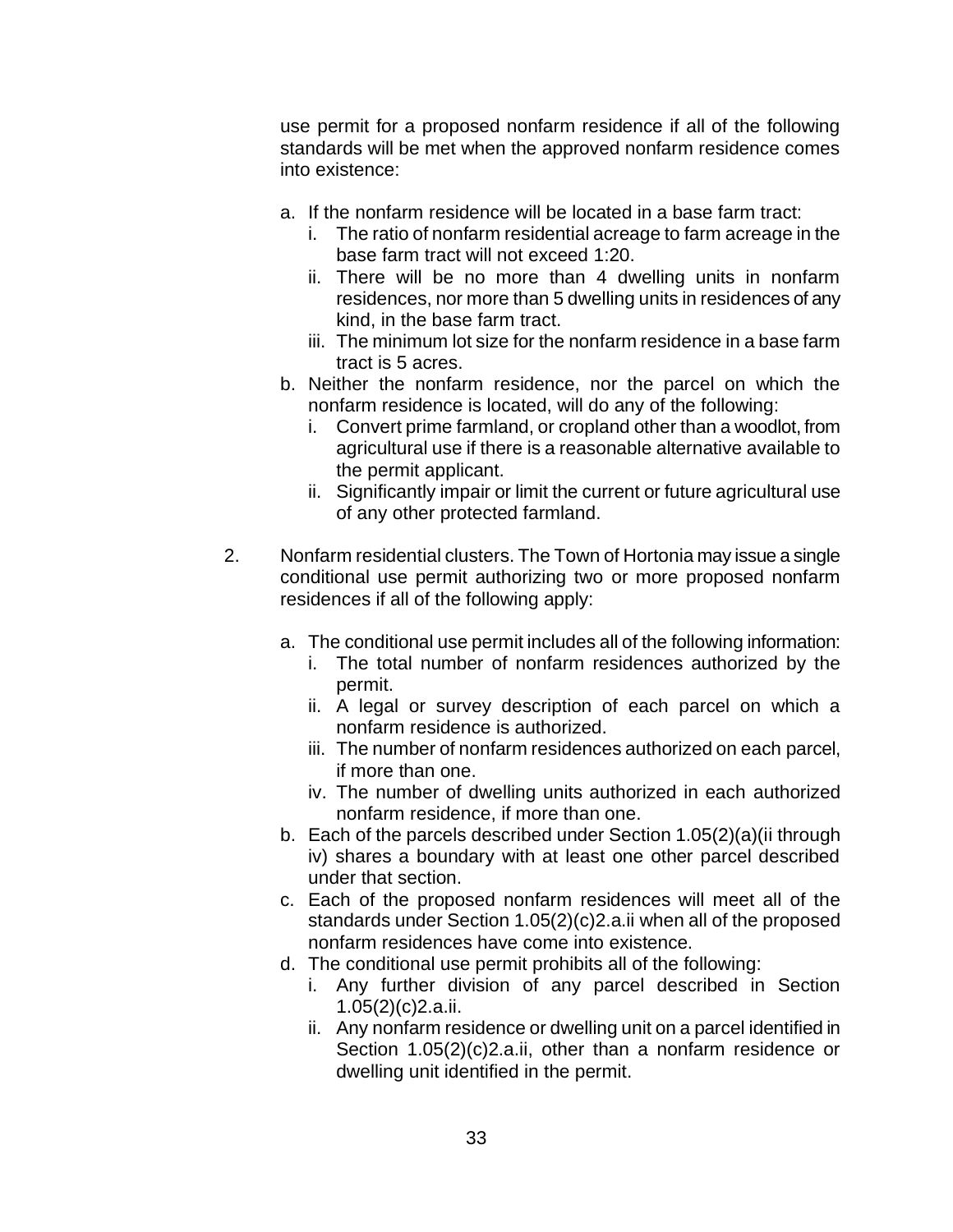- 3. Agricultural and accessory uses on farms. The Town of Hortonia may issue a conditional use permit for any of the following agricultural uses or accessory uses, as long as the agricultural use or accessory use does not impair or limit current or future agricultural use of the farm or of other future farmland:
	- a. A new or expanded facility that will be used to keep cattle, swine, poultry, sheep or goats, and that will have more than 500 animal units, if the proposed facility meets the standards prescribed in ch. ATCP 51, Wis. Adm. Code.
	- b. Home occupations, consistent with Section 91.01(1)(d), Wis. Stats.
- 4. Agriculture-related uses.
	- a. The following are agriculture-related uses in the Town of Hortonia:
		- i. A food processing plant that processes raw agricultural commodities received from farms.
		- ii. A feed mill or rendering plant that processes raw agricultural commodities or agricultural by-products received directly from farms, or supplies animal feed directly to farms.
		- iii. An ethanol plant, bio-diesel plant, communal manure digester, pelletizing plant or other facility that processes raw agricultural commodities, agricultural by-products or agricultural wastes (received directly from farms) to produce fuel or other products.
		- iv. A sawmill or other facility that processes wood or other forest products received directly from farms.
		- v. A facility that provides farm inputs such as fertilizer, pesticides, seed or feed directly to farms.
		- vi. A facility that is primarily engaged in sale and servicing of farm vehicles or other farm equipment.
		- vii. A facility that is primarily engaged in providing agronomic or veterinary services to farms.
	- b. The Town of Hortonia may issue a conditional use permit for an agriculture-related use if all of the following apply:
		- i. The use supports agricultural uses in the farmland preservation zoning district in direct and significant ways, and is more suited to a farmland preservation zoning district than to an industrial or commercial zoning district.
		- ii. The use and its location in the farmland preservation zoning district are consistent with the purposes of the farmland preservation zoning district.
		- iii. The use and its location in the farmland preservation zoning district are reasonable and appropriate, considering alternative locations, or are specifically approved under state or federal law.
		- iv. The use is reasonably designed to minimize conversion of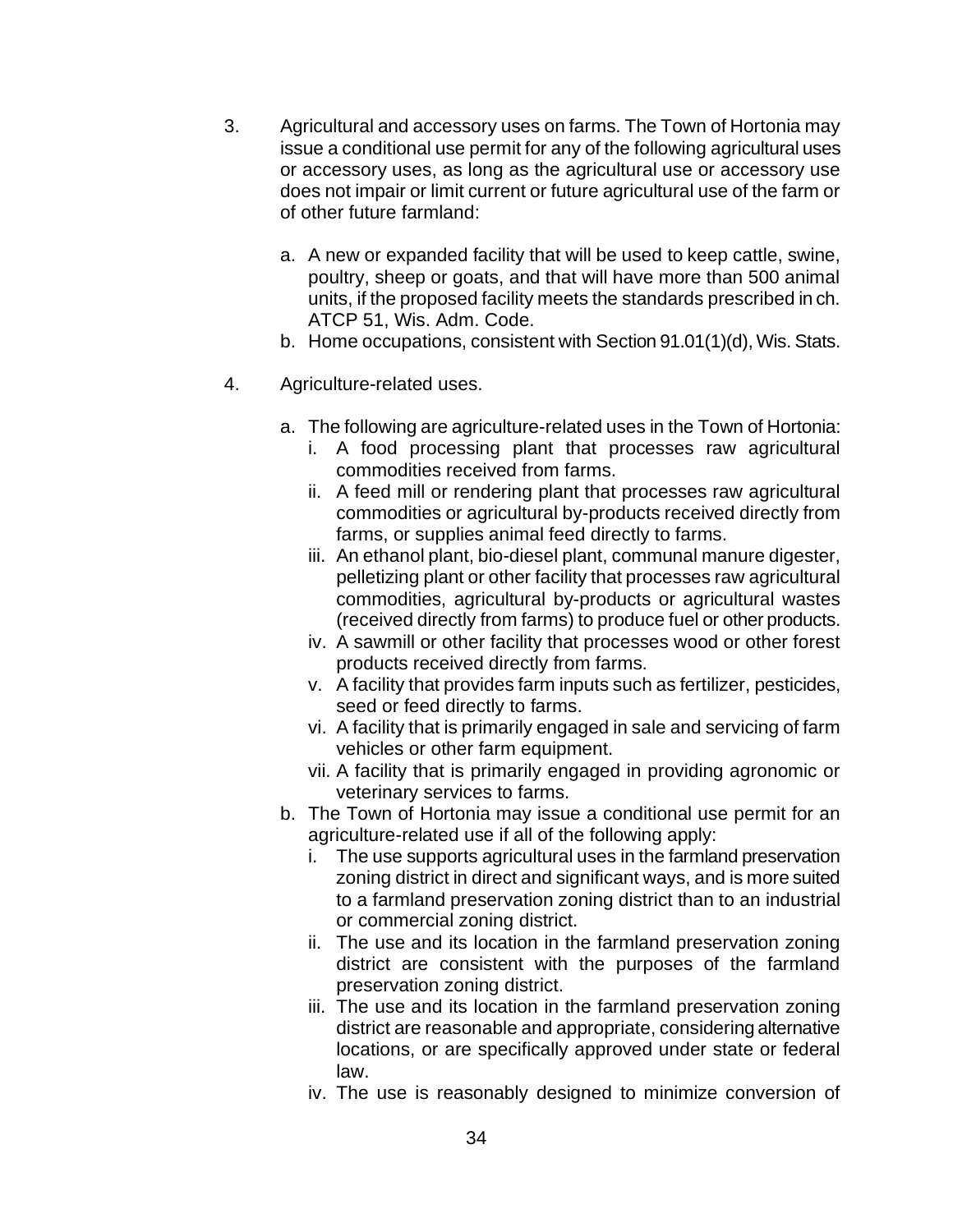land, at and around the use site, from agricultural use or open space use.

- v. The use does not substantially impair or limit the current or future agricultural use of other protected farmland.
- vi. Construction damage to land remaining in agricultural use is minimized and repaired to the extent feasible.
- 5. Compatible infrastructure.
	- a. The Town of Hortonia may issue a conditional use permit for compatible infrastructure if the Town of Hortonia determines that all of the following apply:
		- i. The use and its location in the farmland preservation zoning district are consistent with the purposes of the farmland preservation zoning district.
		- ii. The use and its location in the farmland preservation zoning district are reasonable and appropriate, considering alternative locations, or are specifically approved under state or federal law.
		- iii. The use is reasonably designed to minimize the conversion of land, at and around the site of the use, from agricultural use or open space use.
		- iv. The use does not substantially impair or limit the current or future agricultural use of other protected farmland.
		- v. Construction damage to land remaining in agricultural use is minimized and repaired, to the extent feasible.
	- b. The Town of Hortonia may issue a conditional use permit for any of the following uses if that use meets applicable conditions under Section 1.05(2)(c)5.a:
		- i. Transportation uses, including roads, rail facilities, and agricultural aeronautic facilities.
		- ii. Communication uses, including transmission lines, cell towers, antennae and broadcast towers.
		- iii. Oil, gas and other pipelines.
		- iv. Electrical transmission lines.
		- v. Wind turbines.
		- vi. Solar power generation facilities.
		- vii. Drainage facilities.
- 6. Government, Institutional, Religious, or Nonprofit Community Uses. The Town of Hortonia may issue a conditional use permit for a government use, or for an institutional, religious or community use, if the Town of Hortonia determines that all of the following apply:
	- a. The use and its location in the farmland preservation zoning district are consistent with the purposes of the farmland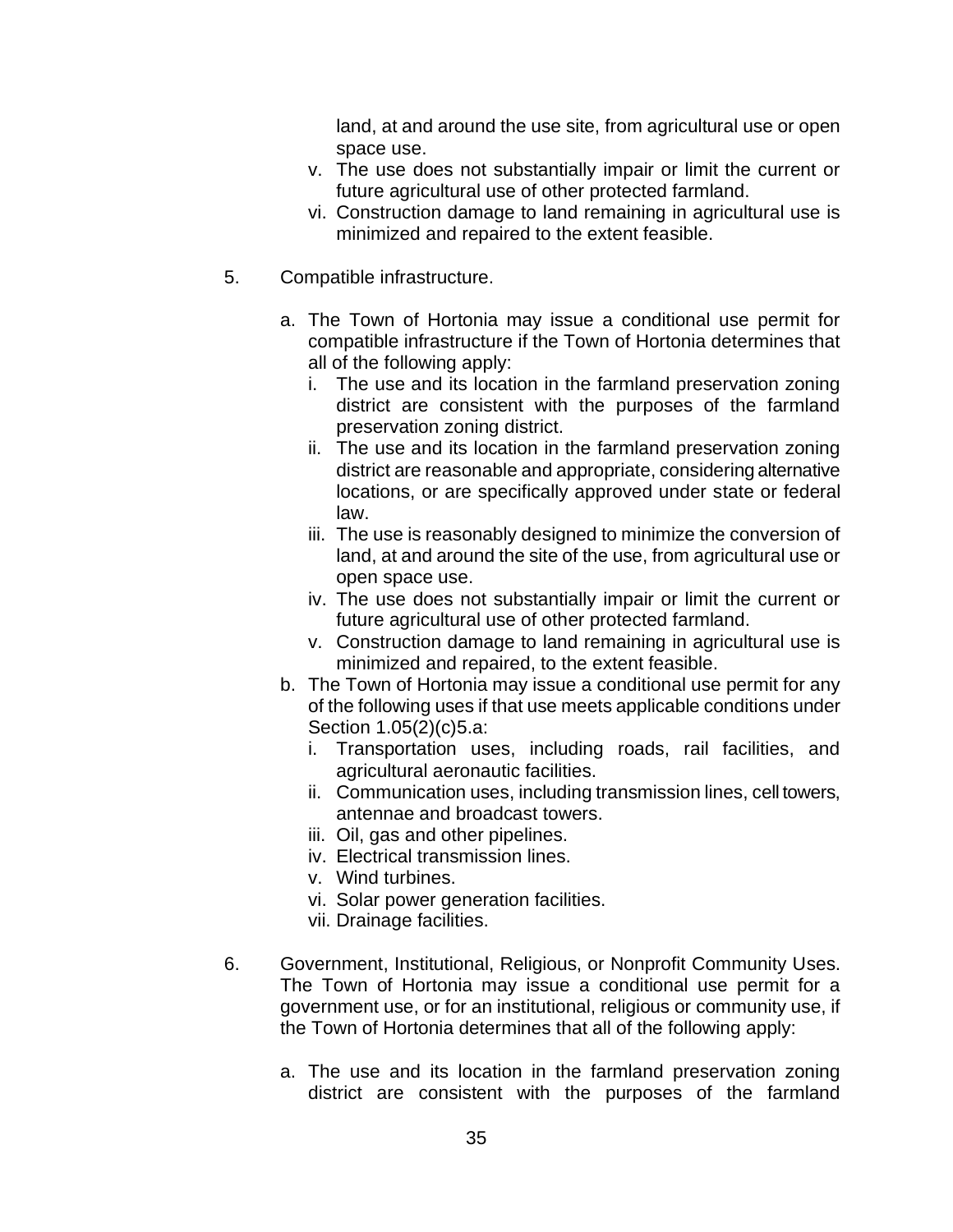preservation zoning district.

- b. The use and its location in the farmland preservation zoning district are reasonable and appropriate, considering alternative locations, or are specifically approved under state or federal law.
- c. The use is reasonably designed to minimize the conversion of land, at and around the site of the use, from agricultural use or open space use.
- d. The use does not substantially impair or limit the current or future agricultural use of other protected farmland.
- e. Construction damage to land remaining in agricultural use is minimized and repaired, to the extent feasible.
- 7. Nonmetallic mineral extraction. The Town of Hortonia may issue a conditional use permit for a nonmetallic mineral extraction operation if all of the following apply:
	- a. The operation complies with all of the following:
		- i. Subchapter I of ch. 295, Wis. Stats., and rules promulgated under that subchapter.
		- ii. Applicable provisions of county and local ordinances adopted under ss. 295.13 and 295.14, Wis. Stats.
		- iii. Any applicable requirements of the Wisconsin Department of Transportation concerning the restoration of nonmetallic mineral extraction sites.
	- b. The operation and its location in the farmland preservation zoning district are consistent with the purposes of the farmland preservation zoning district.
	- c. The operation and its location in the farmland preservation zoning district are reasonable and appropriate, considering alternative locations outside the farmland preservation zoning district, or are specifically approved under state or federal law.
	- d. The operation is reasonably designed to minimize the conversion of land around the extraction site from agricultural use or open space use.
	- e. The operation does not substantially impair or limit the current or future agricultural use of other protected farmland.
	- f. The conditional use permit requires the landowner to restore the affected land after the nonmetallic mineral extraction operation is completed. The permit shall require the landowner to restore the land to a condition suitable for agricultural use, according to a written restoration plan included with the permit.
- (d) *Rezoning Land out of a Farmland Preservation Zoning District*. Except as provided in Section 1.05(2)(c)8.b, the Town of Hortonia may not rezone land out of a farmland preservation zoning district unless the Town of Hortonia does all of the following prior to the rezoning: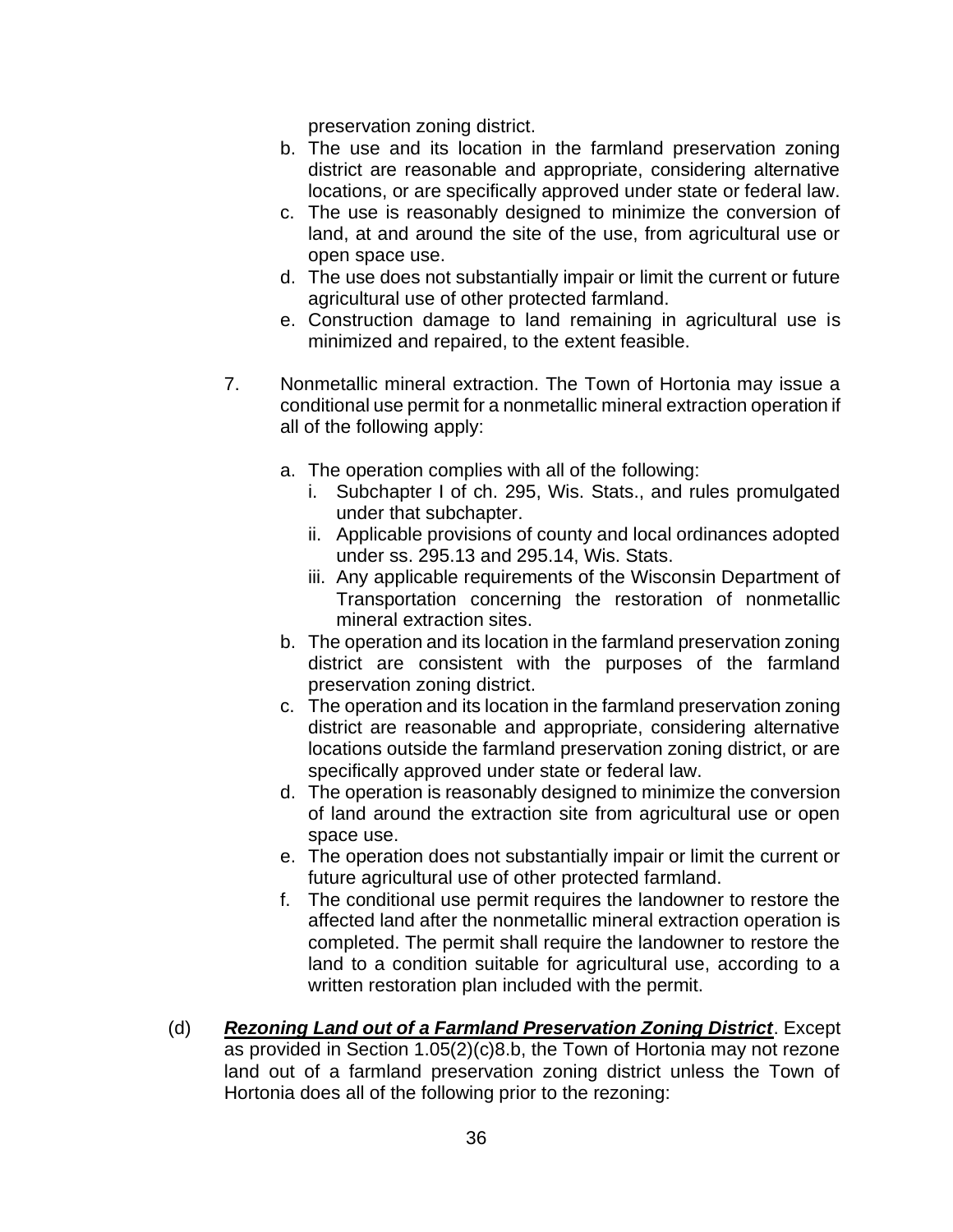- 1. Finds all of the following in writing, after public hearing, as part of the official record of the rezoning:
	- a. The rezoned land is better suited for a use not allowed in the farmland preservation zoning district.
	- b. The rezoning is consistent with any comprehensive plan, adopted by the Town of Hortonia, which is in effect at the time of the rezoning.
	- c. The rezoning is substantially consistent with the Outagamie County Farmland Preservation Plan, certified under ch. 91, Wis. Stats., which is in effect at the time of the rezoning.
	- d. The rezoning will not substantially impair or limit current or future agricultural use of other protected farmland.
- 2. Section 1.05(2)(d) does not apply to any of the following:
	- a. A rezoning that is affirmatively certified by the Wisconsin Department of Agriculture, Trade and Consumer Protection under ch. 91, Wis. Stats.
	- b. A rezoning that makes the farmland preservation zoning ordinance map more consistent with the Outagamie County Farmland Preservation Plan map, certified under ch. 91, Wis. Stats., which is in effect at the time of the rezoning.

#### (d) *Yard and Height Requirements*.

- 2. Minimum front yard (set back) for all uses and structures shall be 100 feet; side yards 50 feet each; and rear yard 25 feet.
- 3. Maximum height for all structures shall be two times the distance to the nearest lot line.

#### (e) *Permitted Accessory Signs*.

- 1. One sign, not exceeding one hundred (100) square feet in area, identifying the premises or establishment.
- 2. One sign not exceeding twenty-five (25) square feet in area, advertising the sale of farm products on the premises.
- 3. Temporary signs for the sale or lease of the property.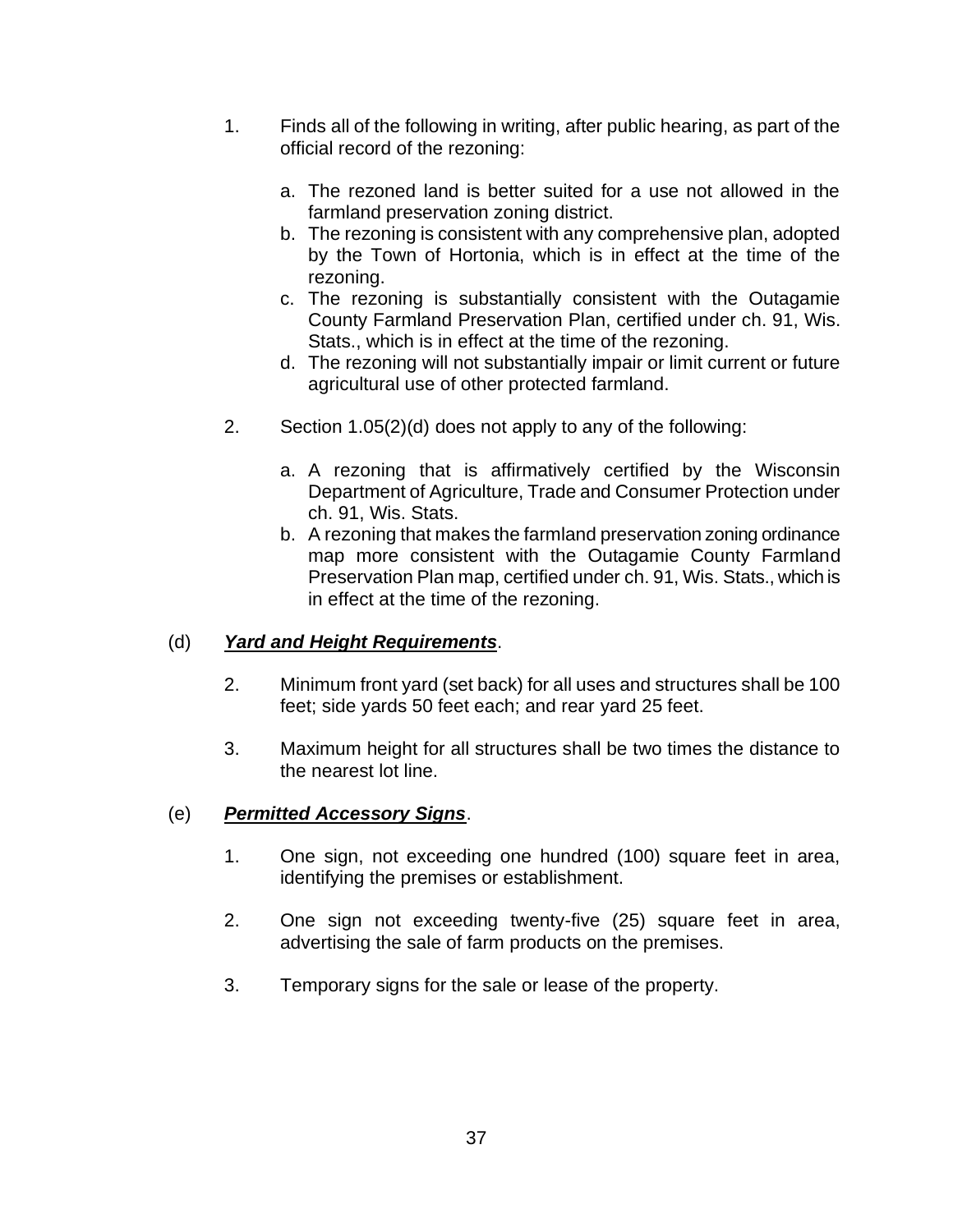#### **1.05(3) A-2 GENERAL AGRICULTURAL DISTRICT 1.05(3)**

- (a) *Purpose*. The intent of this district is to maintain open land areas predominantly devoted to farming and agricultural related uses. It is anticipated that while certain areas within this district will eventually be used for non-agricultural uses; the intensity of development will remain significantly limited due to a lack of urban facilities and services. It is also intended that this district provide for small-scale, family-oriented businesses on a case-bycase basis.
- (b) *Permitted Uses*. The following land uses are allowed without a conditional use permit in a A-2 General Agricultural District:
	- 1. Beekeeping; commercial feedlots involving less than 300 animal units; dairying; egg production; floriculture; fish or fur farming; forest and game management; grazing; livestock raising; orchards; plant greenhouses and nurseries; poultry raising involving less than 10 animal units; raising of grain, grass, mint and seed crops; raising of fruits, nuts and berries; sod farming; placing land in federal programs in return for payments in kind; owning land, at least 35 acres of which is enrolled in the conservation reserve program under 16 USC 3831 to 3836; participating in the milk production termination program under 7 USC 1446 (d); and vegetable raising.
	- 2. Forest and game management; greenhouses; private nature trails and walks; flood protection, movement of water and stream bank protection; and wilderness and wildlife preservation areas.
	- 3. Residences associated with agriculture: One single family residence consistent with agricultural use occupied by the owner of the parcel or by a person who, or family at least one adult member of which, earns the majority of his or her gross income from conducting the farm operations on the farm parcel or by a parent or child of an owner who conducts the majority of farm operations on the parcel, or by a parent or child of an owner who resides on the parcel and who previously conducted the majority of the farm operation on the parcel.
	- 4. Pre-existing single-family dwellings, other than the farmstead, constructed prior to 1989.

#### (c) *Accessory Uses*.

1. Uses and structures customarily accessory and clearly incidental to permitted principal uses and structures.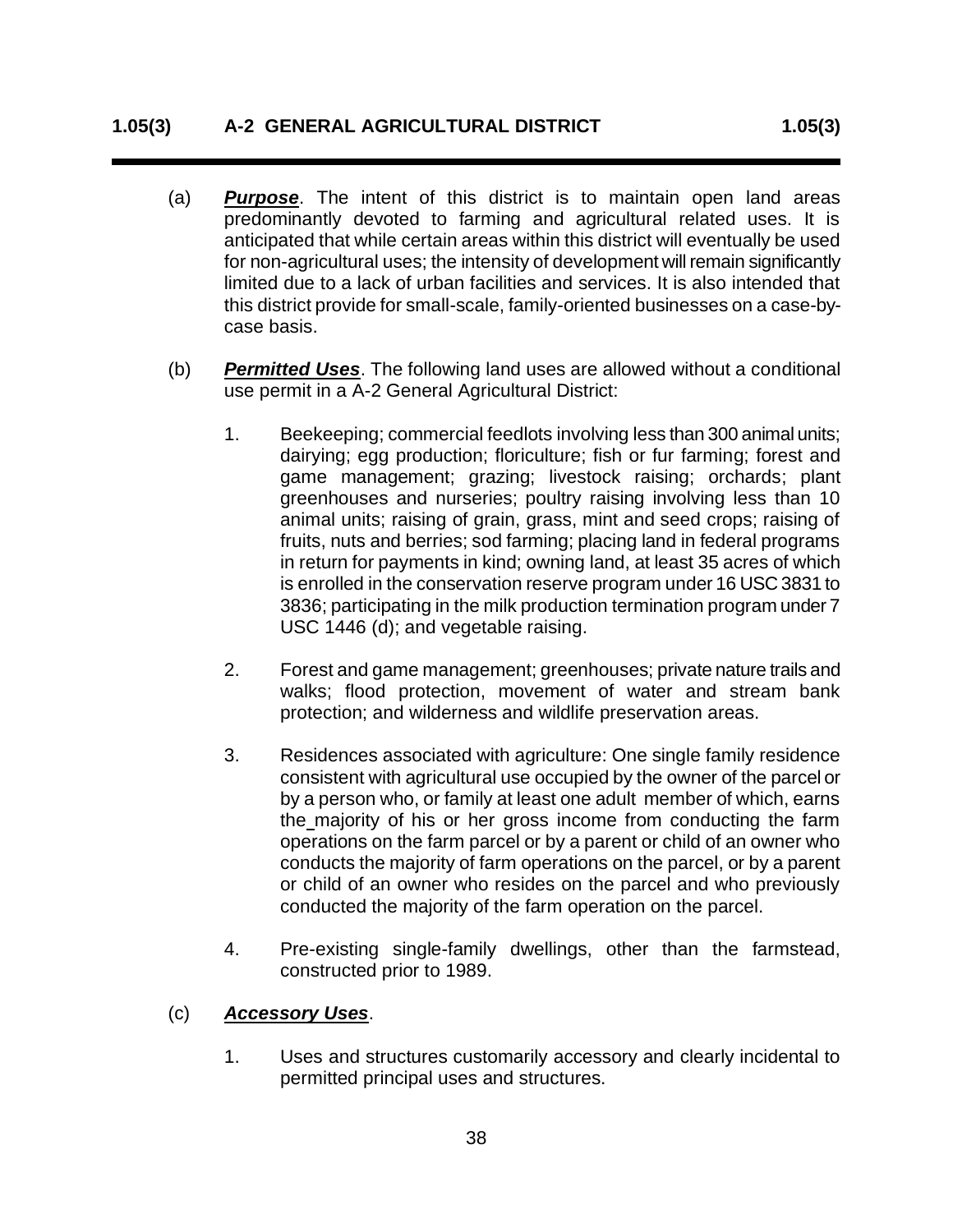- 2. Home occupations.
- (d) *Conditional Uses*. Conditional uses are limited to agricultural- related, religious, utility, institutional, or governmental uses that are consistent with agricultural use and are found necessary in light of alternative locations available for such uses subject to the requirements of Section 1.08(6).
	- 1. One additional single family residence provided it is to be occupied by a parent or child of any owner who conducts the majority of the farm operations on the parcel or a parent or child of an owner who resides on the parcel and who previously conducted the majority of the farm operations on the parcel.
	- 2. Non-commercial stables.
	- 3. Cemeteries.
	- 4. Public and semi-public institutional uses including hospitals; colleges and universities; churches; and schools.
	- 5. Governmental uses including police and fire stations; highway storage garages; parks and playgrounds; and museums.
	- 6. Condenseries and creameries.
	- 7. Saw mills.
	- 8. Pea vineries.
	- 9. Feedlots involving more than 300 animal units.
	- 10. Poultry raising involving more than 10 animal units.
	- 11. Utility installations, including gas and electric utility uses not requiring authorization under Section 196.491(3) Wis. Stats.
	- 12. Temporary housing for seasonal farm labor not to be occupied more than 180 days per calendar year certified under Section 103.92 Wis. Stats.
	- 13. Quarries and gravel pits subject to the requirements of Section 1.06 and the Town of Hortonia Nonmetallic Mining Operations Ordinance.
	- 14. One roadside stand per farm of not more that 300 square feet, used solely for the sale of products produced on the premises or adjoining premises.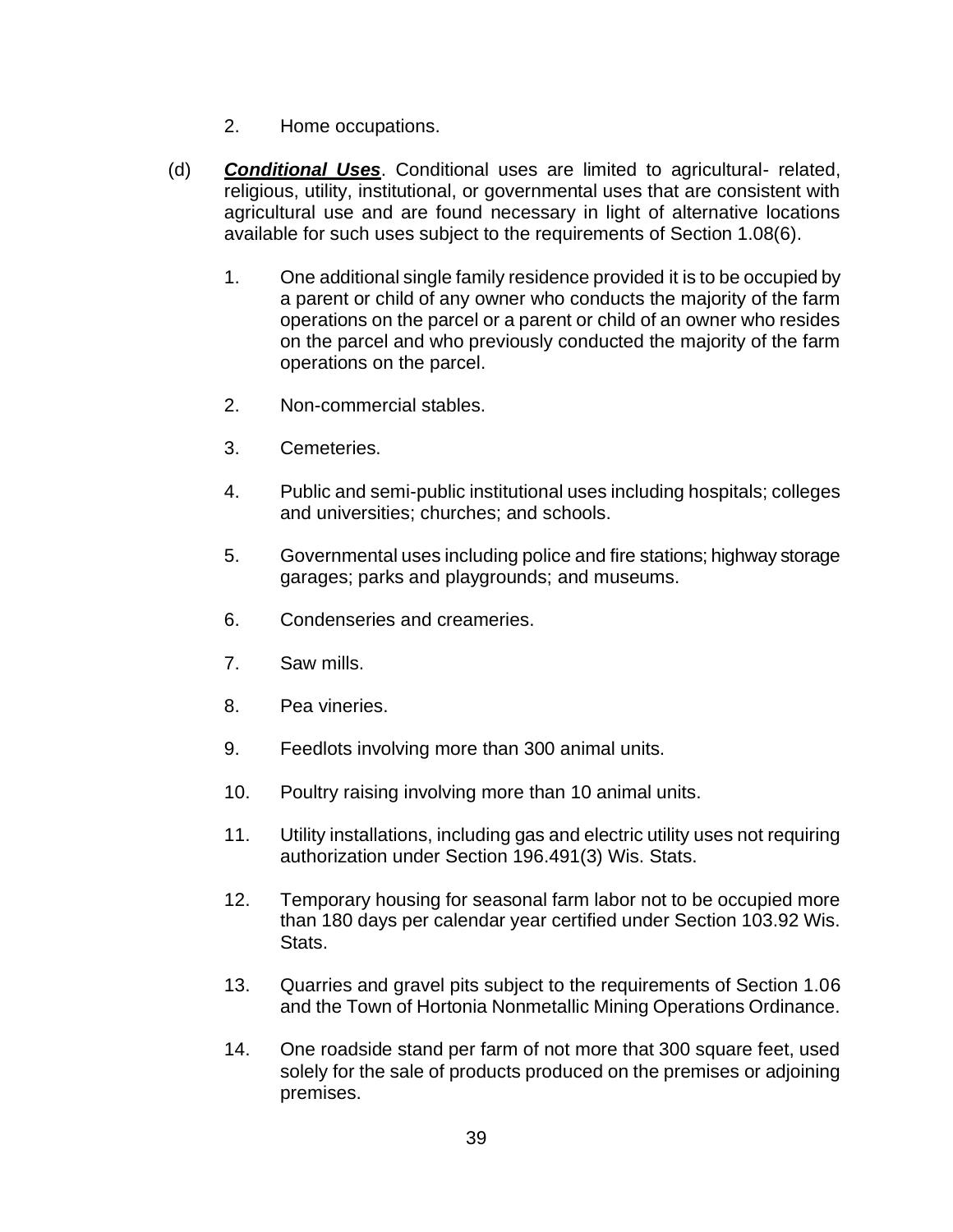- 15. Museums and art galleries.
- 16. Passive outdoor recreational facilities including gardens, natural areas, and historical and cultural sites open to the public.
- 17. Retreats and camps providing facilities for education, recreational, and artistic activities including receptions.
- 18. Wineries including production, sale, and consumption of beverages; exhibits, displays, and demonstrations; and ancillary recreational and educational activities including receptions.

# (e) *Lot, Yard and Height Requirements*.

- 1. Minimum lot size shall be 12 acres.
- 2. Minimum front yard (set back) for all uses and structures shall be 100 feet; side yards 50 feet each; and rear yard 25 feet.
- 3. Maximum height for all structures shall be 35 feet.

### (f) *Permitted Accessory Signs*.

- 1. One sign, not exceeding 100 square feet in area, identifying the premises or establishment.
- 2. One sign not exceeding 25 square feet in area, advertising the sale of farm products on the premises.
- 3. Temporary signs for the sale or lease of the property.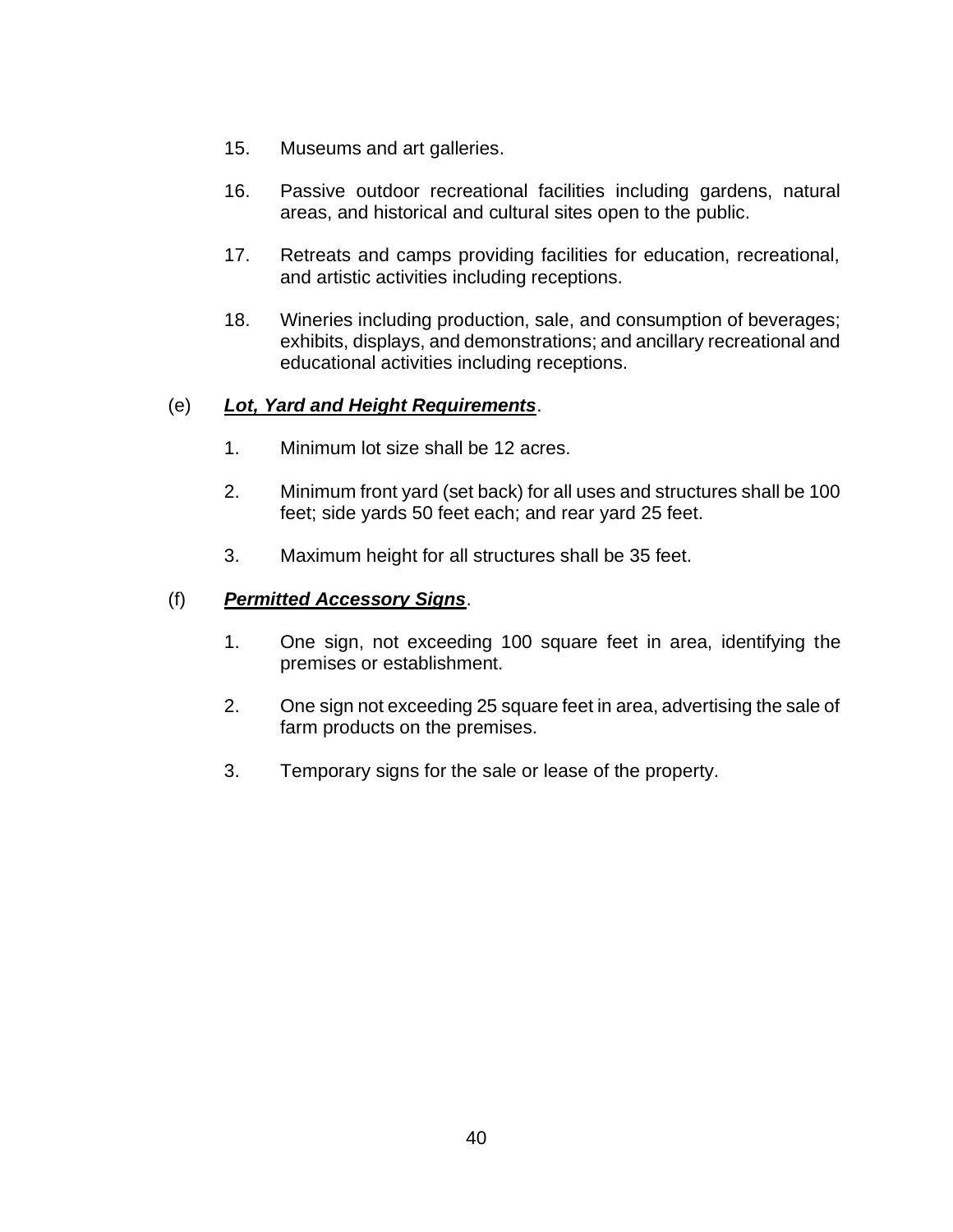(a) *Purpose*. This district is intended to maintain open land areas predominately devoted to residential use but provide opportunities for residents to engage in other rural uses secondary to the property's principal use as residential.

#### (b) *Permitted Uses*.

- 1. Single family detached dwelling as defined in Section 1.03(2) 49.
- 2. Public and semi-public non-profit institutional uses including a church, school, museum and uses of a similar nature.
- 3. Park and preserve.
- 4. Gardens, nurseries, orchards and truck farming provided the lot is seven acres or larger in size, the owner or proprietor resides on the premises, no persons other than family members residing on the premises shall be engaged in such use and no commercial sales are conducted on the premises.
- 5. Keeping, raising or housing of livestock as specified below, provided such activity is not of a commercial nature and shall not exceed a density of one (1) animal unit per 1.5 acres not including one (1) acre for the home site. Such activity shall require a minimum lot size of four (4) acres when located next to any lot or parcel which is not zoned TRD or R-1 Residential and a minimum lot size of seven (7) acres when located next to any lot or parcel zoned TRD or R-1 Residential District. No building or roofed structure for the housing of livestock shall be located within 100 feet of any boundary. Appropriate fencing or enclosure shall be in place prior to livestock being permitted on the premises. Permitted livestock is limited to the following:
	- a. Horses, ponies and miniature horses.
	- b. Llamas, alpacas and similar camelids.
	- c. Sheep and goats.
	- d. Chickens excluding roosters (maximum of 20).
	- e. Turkeys (maximum of 10).
	- f. Milk cow or steer.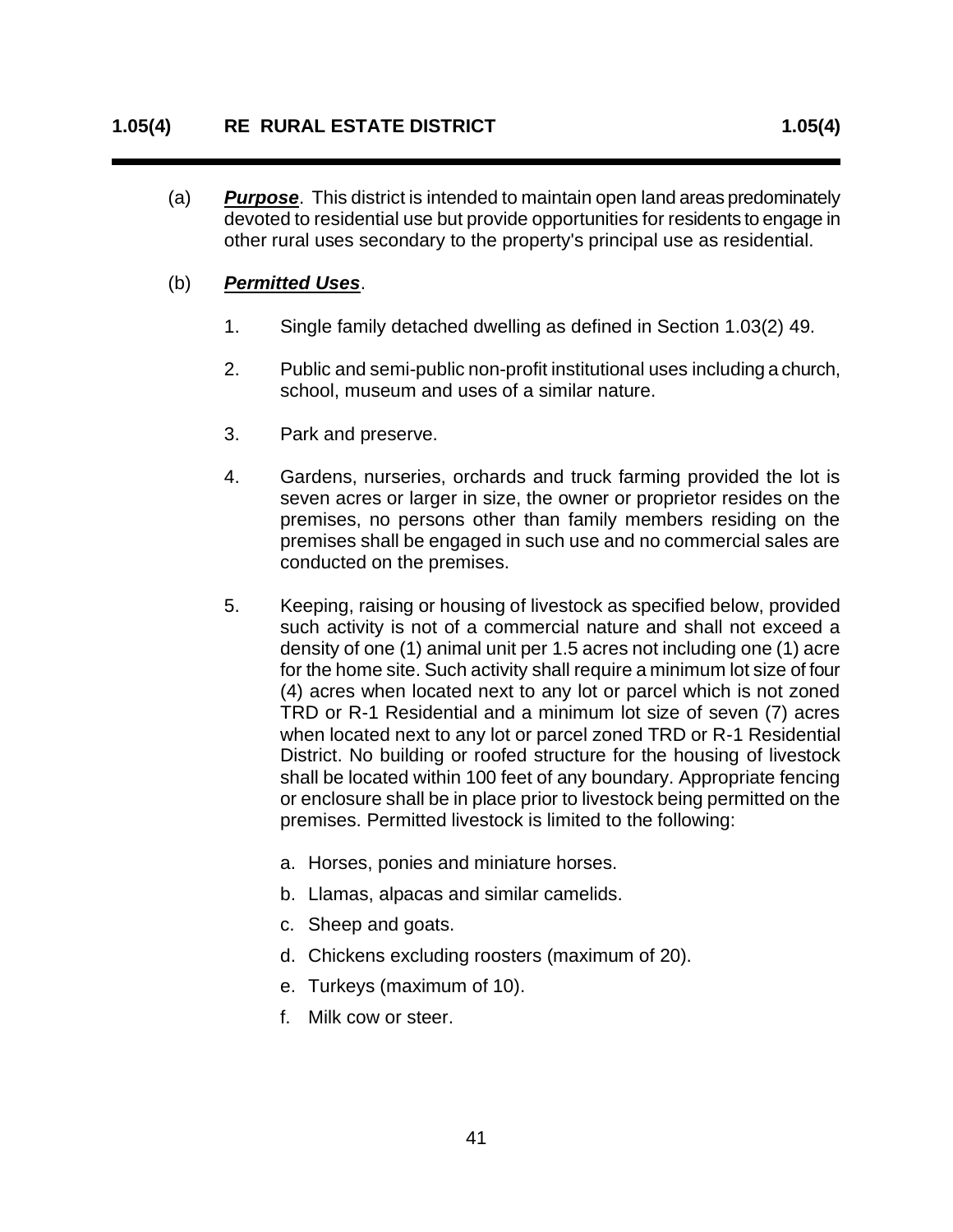# (c) *Accessory Uses*.

- 1. Uses and structures customarily accessory and clearly incidental to permitted principal uses and structures provided, however, that there shall not be more than one detached private garage on a lot.
- 2. Home occupations.

# (d) *Conditional Uses*.

- 1. The following uses provided the owner or proprietor resides on the premises: Offices or shops in connection with skilled tradesmen such as carpenters, welders, plumbers, electricians and the like and crafts produced on the premises.
- 2. Veterinarians.
- 4. Accessory structures within front yards, under the following conditions:
	- a. No accessory structures are to be permitted within the required front yard as defined in Section 1.03(2) 184.
	- b. No more than two accessory structures will be allowed within the front yard, as defined in Section 1.03(2) 185.
	- c. The maximum floor area of a garage located within the front yard shall not exceed 750 square feet and the cumulative floor area of all accessory structures located within the front yard shall not exceed 1,000 square feet.
	- d. The maximum allowable height of an accessory structure shall not exceed the height of the principal structure.
	- e. Accessory structures located within the front yard must be:
		- i. Constructed upon permanent foundations.
		- ii. Constructed of substantially the same materials and be substantially the same in appearance as the principal structure.
		- iii. Constructed with a roof pitch of 6/12 or 8/12, unless otherwise specified by the Plan Commission

# (e) *Lot, Yard and Height Requirements*.

- 1. Minimum lot size shall be four acres.
- 2. Minimum lot width shall be 250 feet.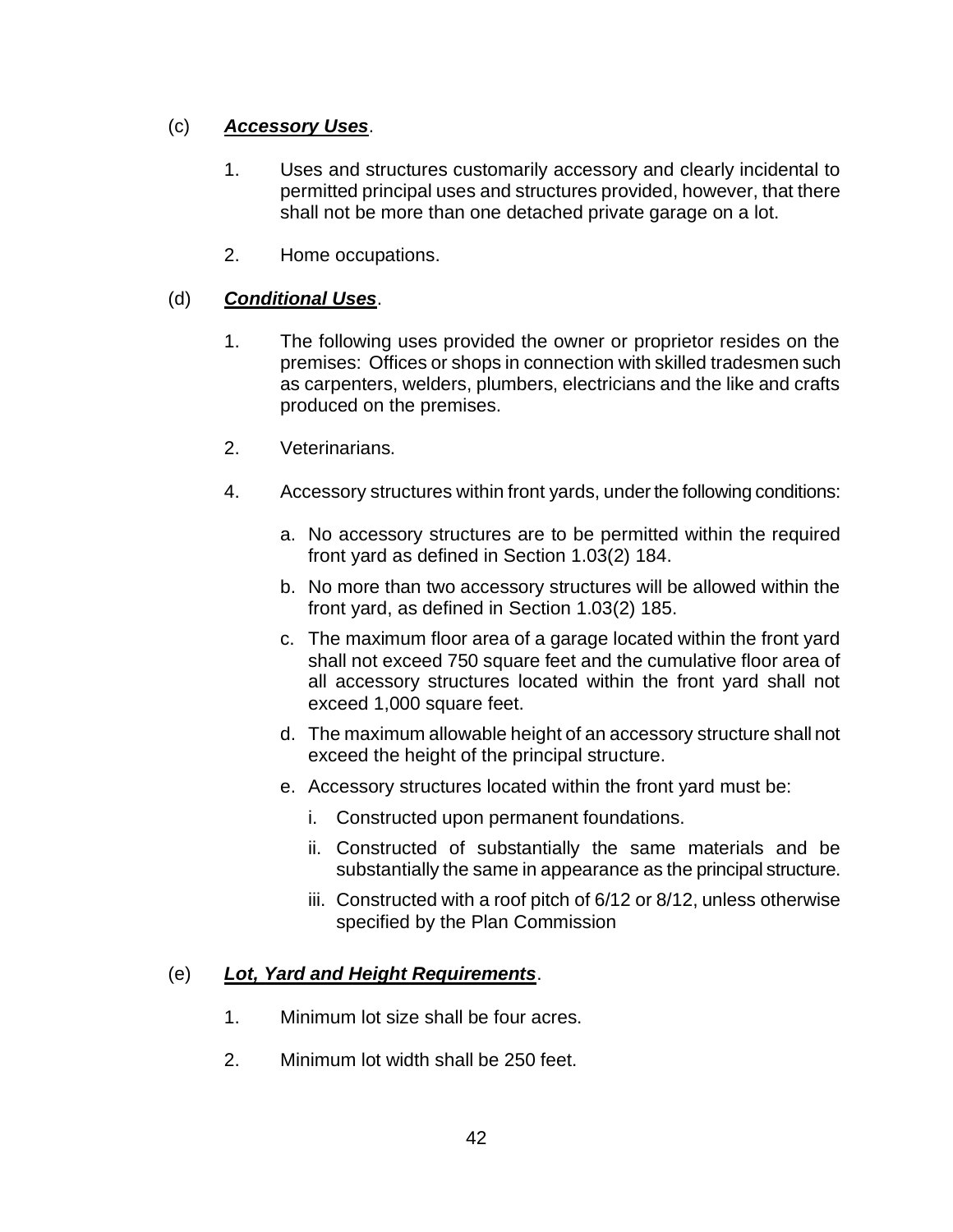- 3. Minimum front yard (setback) shall be 50 feet; side yards 50 feet each; and rear yard 50 feet.
- 4. Maximum height shall be 35 feet.

# (f) *Permitted Accessory Signs.*

1. Permitted accessory signs 1 through 3 in the A-1 Prime Agricultural District.

# (g) *Minimum Residential Structure Size*

1. The minimum size of a residential structure shall be 1,200 square feet.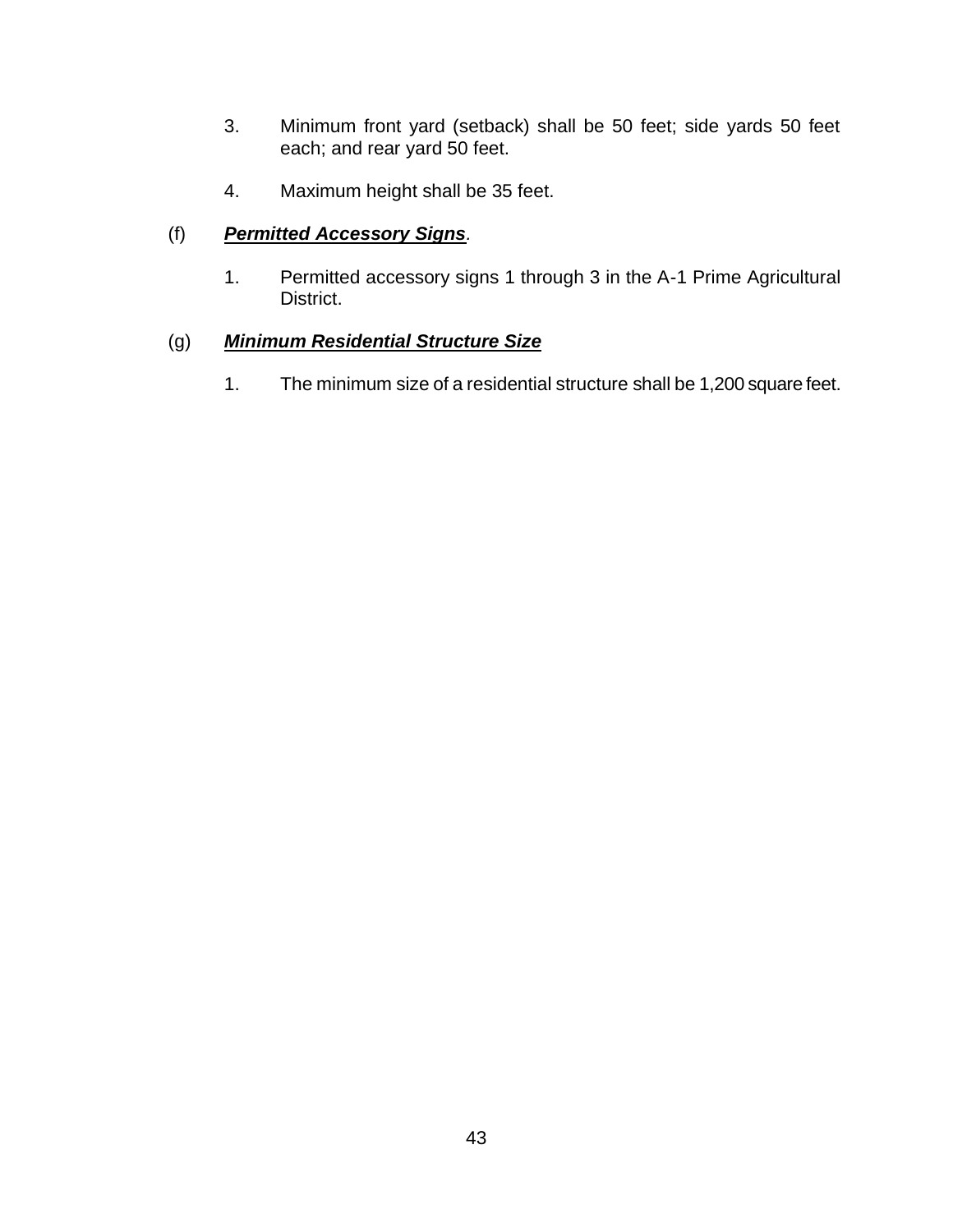#### **1.05(5) TRD TRANSITIONAL RESIDENTIAL DISTRICT 1.05(5)**

- (a) *Purpose*. The TRD-Transitional Residential District is intended to serve as a buffer between the more densely developed areas of the City of New London and Village of Hortonville and the less densely developed rural portions of the Town of Hortonia. Residential development within the TRD will occur exclusively through conservation design for subdivision plats and individual parcels created through a conservation certified survey map.
- (b) *Permitted Uses*. The following uses are permitted in the TRD-Transitional Residential District.
	- 1. One-family dwellings
	- 2. Two-family dwellings.
	- 3. Manufactured homes, subject to the following requirements:
		- a. The minimum ground floor area shall be 1,000 square feet.
		- b. Each manufactured home built on or after October 1, 1974, must be in compliance with either American National Standards Institute or Housing and Urban Development Codes as enforced by the Wisconsin Department of Industry, Labor and Human Relations.
		- c. Foundation base. A base of concrete or crushed rock at least six inches thick, concrete blocks or other properly engineered design which meets the standards of Housing and Urban Development for the proper support of a manufactured home shall be installed.
		- d. Any manufactured home, which has been previously occupied as a dwelling, must have a current fair market value of not less than 60 per cent of its original list price.
		- e. Mobile homes are not allowed within the TRD Transitional Residential District.
	- 4. Public parks, playgrounds.
	- 5. Public and semi-public non-profit institutional uses including churches, schools, libraries and uses of a similar nature.
	- 6. Conversion of any existing building to a permitted use.
	- 7. Home occupations, provided that no more than 1 sign not illuminated and not exceeding 2 square feet in area which refers to the home occupation is placed on the premises.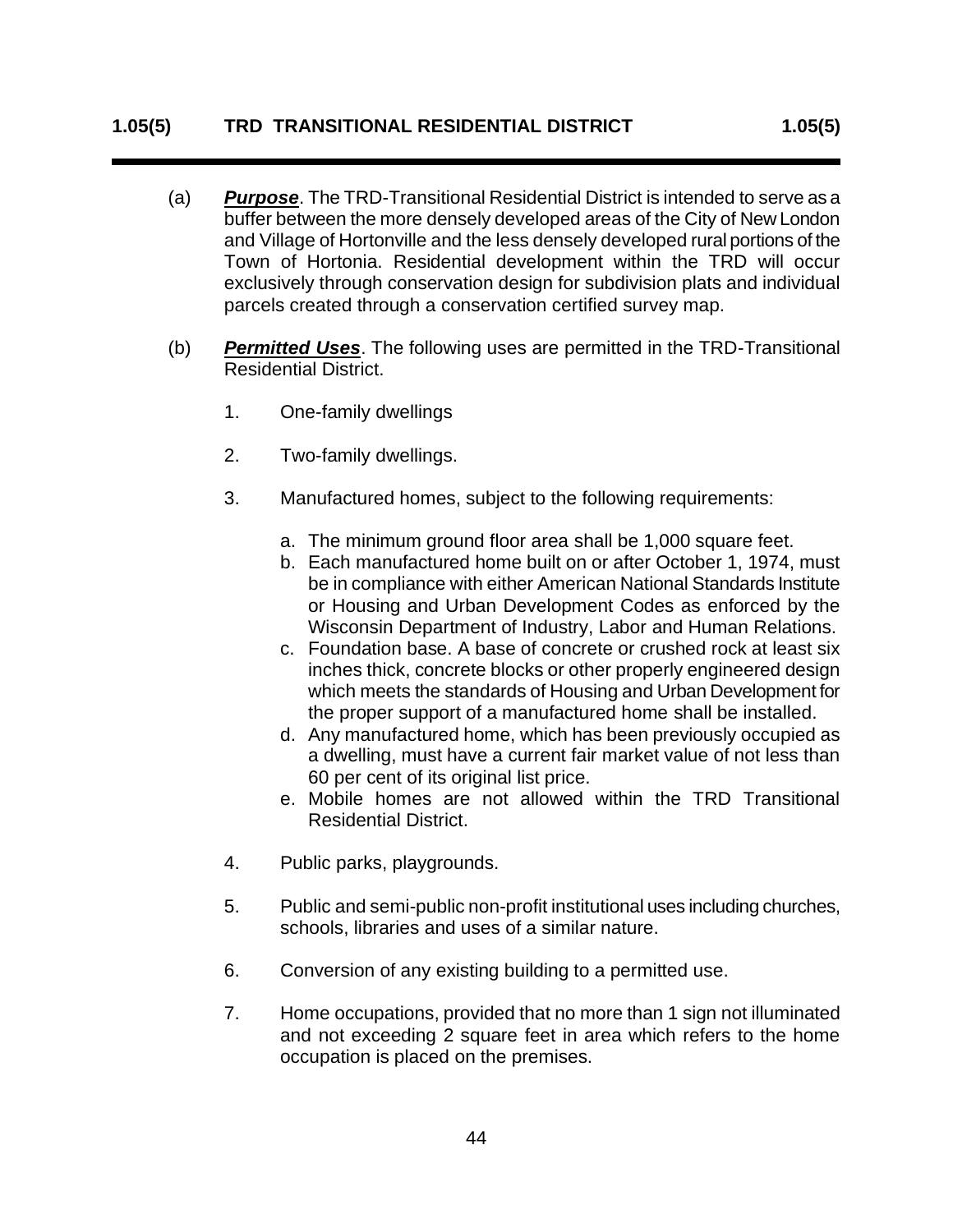8. Swimming pools provided that all pools shall maintain a minimum side yard and rear yard clearance of 20 feet from the adjoining property.

### (c) *Conditional Uses*.

- 1. Bed and breakfast establishments.
- 2. Rest homes, nursing homes, clinics, and commercial childcare facilities.
- 3. Multiple family dwellings, subject to the following additional standards and regulations:
	- a. Ground Floor Area. Minimum ground floor area per dwelling unit shall be for each 1-bedroom unit 700 square feet; for each 2 bedroom unit 800 square feet; for each 3-bedroom unit, 1,000 square feet -- exclusive of common use hallways.
	- b. Off-street parking space. Off-street parking spaces of not less than 300 square feet for each space required shall be provided on the same lot or tract of land as the dwelling served, located not less than 5 feet from any side or rear lot line; 1.5 spaces for each 1 bedroom unit; 1.5 spaces for each 2-bedroom unit; and 2 spaces for each 3-bedroom unit and no such space shall be rented or leased to a non-resident of the premises. Parking area shall be screened with decorative fence or shrubbery from the street and adjacent property and shall provide sufficient area so that vehicles may re-enter the public highway in a forward direction.
	- c. Dimension of Building Sites.
		- i. Minimum area and width for a 3-family unit shall be a minimum of 1.5 acres (65,340) square feet with a minimum lot width of 200 feet.
		- ii. For more than a 3-family unit, 1.5 acres (65,340) square feet plus 7,500 square feet per family unit in excess of 3, with a minimum lot width of 250 feet.
		- iii. Side yard. Sum of the required side yards shall be 15 feet per unit with a maximum of 60 feet; no single side yard shall be less than 40% of the required total.
	- d. Site Improvements.
		- i. Refuse disposal shall be located in the rear yard and appropriately screened and accessible for removal from a driveway or a yard service driveway.
		- ii. Such additional screening shrubbery and the like as shall be necessary and reasonable in order to retain the aesthetic value of the area and to protect adjacent property.
		- iii. Such fencing as may be necessary for the safety of the occupants and the public generally.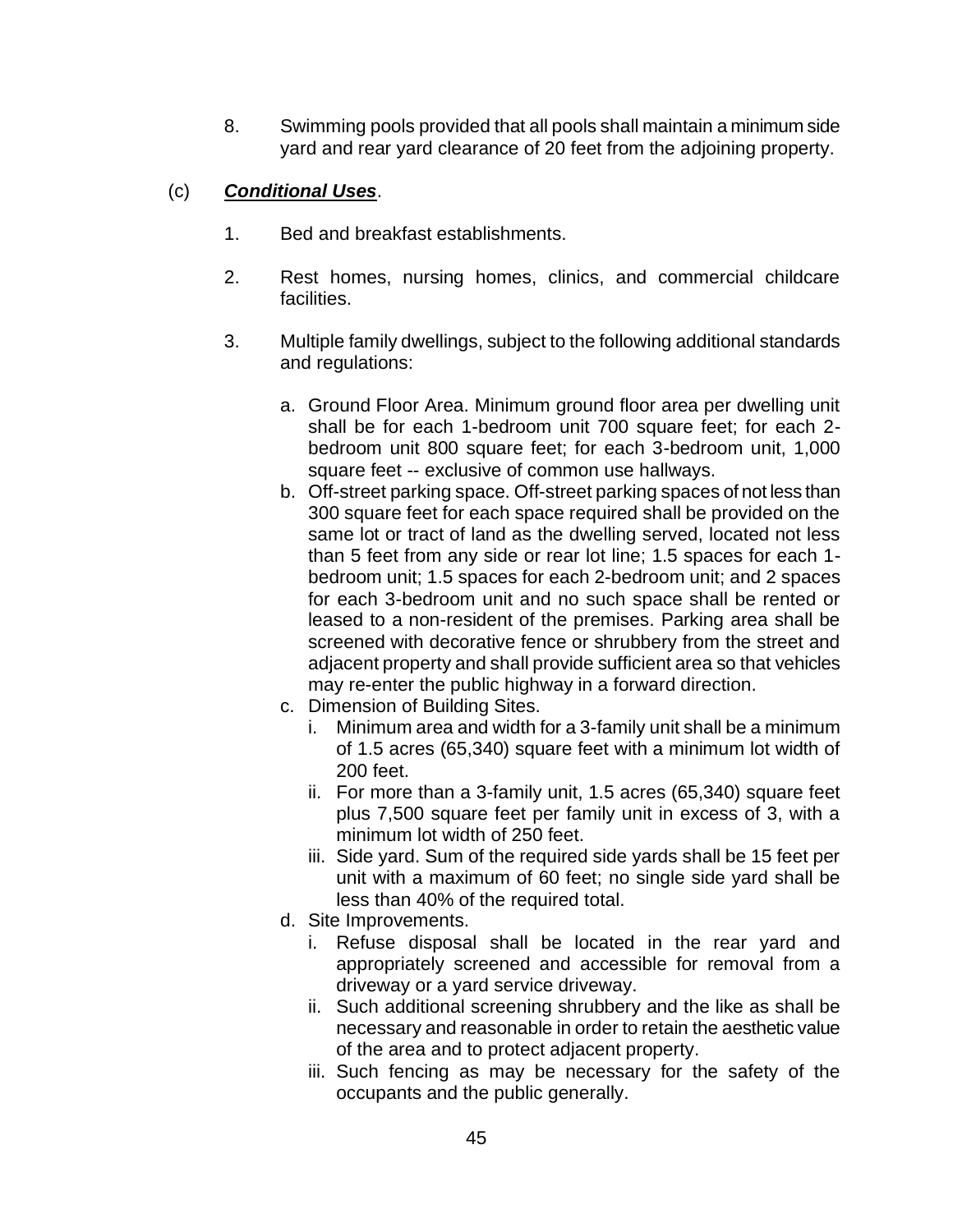# (d) *Regulations and Standards*.

- 1. The following regulations and standards shall apply to all dwellings.
	- a. Occupancy. Residential occupancy per dwelling unit shall be limited to one family and not more than two roomers or boarders.
	- b. Location. Dwellings shall be located so as to abut a public road and have a minimum of 150 feet of frontage thereon.
	- c. Ground Floor Area. The minimum ground floor area per dwelling unit shall be 850 square feet for 1-story, 800 square feet for split level, and 700 square feet for 2-story plus dwellings; 1/2 of the vertical measurement of the first story must be above ground level.
	- d. Off-Street Parking Space
		- i. Each dwelling unit shall be provided with a minimum of 2 offstreet parking spaces located on the same lot or tract of land as the dwelling served.
		- ii. Such off-street parking space shall total at least 300 square feet for each space required.
		- iii. Location. Such space shall be located no less than 10 feet from any front lot line and shall be located no less than 5 feet from any side or rear lot line.
		- iv. Preserved Open Space. A minimum of forty percent (40%) of each new parcel created through a certified survey map and a minimum of forty percent (40%) of the gross tract area of any subdivision created through a plat shall be permanently preserved as open space as defined in the Land Division and Subdivision Regulations, Town of Hortonia, Outagamie County, Wisconsin.

# (e) *Dimensions of Building Sites for Unsewered 1 and 2 Family Units*.

- 1. The minimum lot area shall be ½-acre for each parcel created within a conservation design subdivision consistent with and as described in the Town of Hortonia Land Division and Subdivision Regulations.
- 2. The minimum direct frontage on a public road shall be 100 feet.
- 3. The floor area for a garage(s) on a lot with a single family use shall not exceed 750 square feet in area for any single garage nor 900 square feet in area for a combined total of a detached garage and one other outbuilding.
- 4. Where soil conditions are such as to require larger lot sizes for subdivisions of land under the provisions of Comm 83 and/or Comm 85, Wisconsin Administrative Code, or the Sanitary and Private Onsite Wastewater Treatment System regulations of Outagamie County then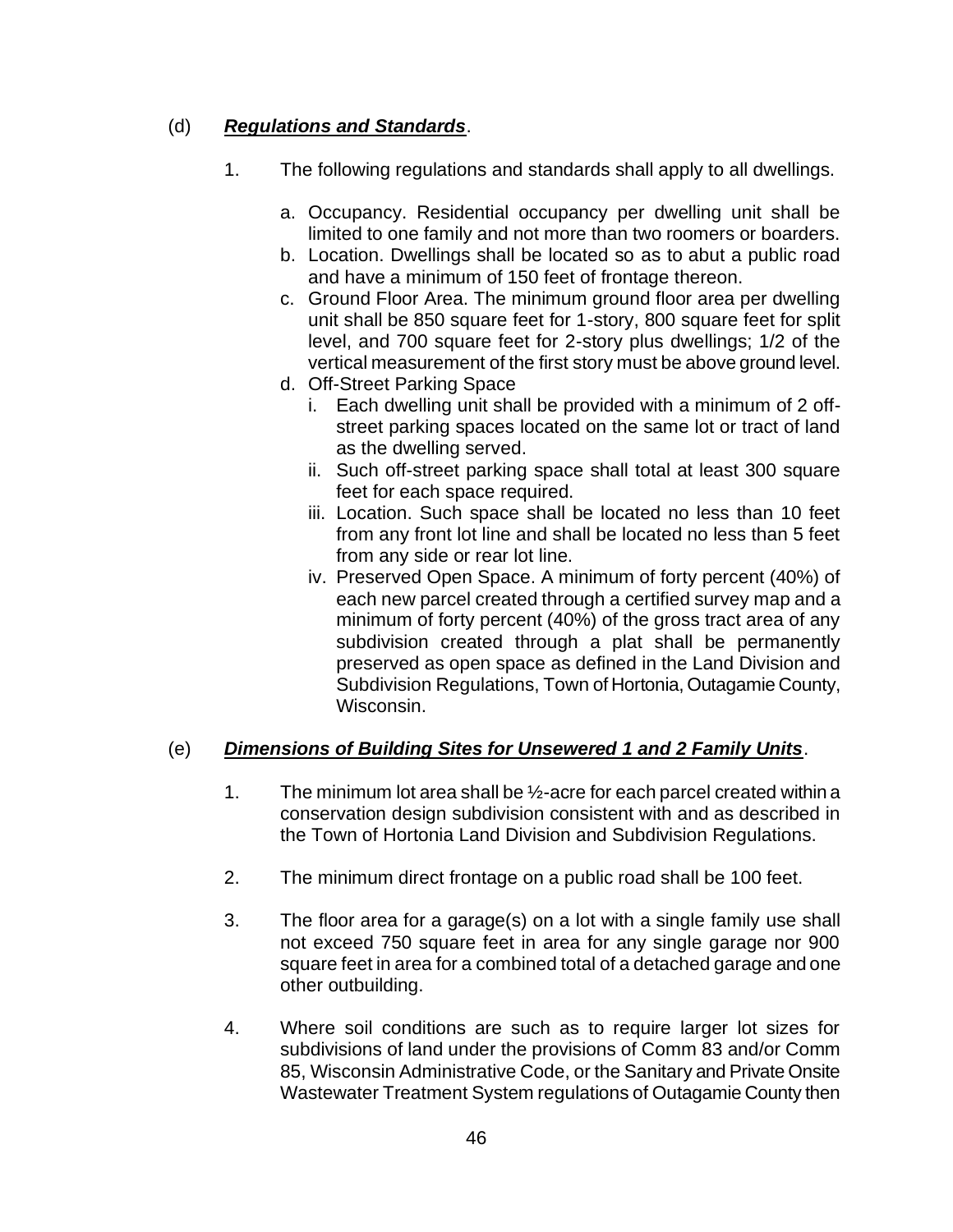such larger lot sizes shall be considered as required by the zoning ordinance.

- 5. Buildings may not to exceed 35 feet or 2½ stories in height.
- 6. For buildings not over  $1\frac{1}{2}$  stories in height, the sum of the width or the required side yards shall not be less than 25 feet and no single side yard shall be less than 10 feet.
- 7. For buildings from 1½ to 2½ stories in height, the sum of the width of the required side yards shall not be less than 30 feet and no single side yard shall be less than 12 feet.
- 8. A minimum rear yard depth of 25 feet and a water setback of 75 feet on riparian lots, riparian lot setbacks shall comply with applicable county ordinance and state law. Additional riparian setbacks may be required as per the Land Division and Subdivision Regulations of the Town of Hortonia, Outagamie County.
- 9. Road setbacks:
	- a. Minimum front yard (set back) shall be 50 feet; side yards 50 feet each; and rear yard 50 feet. Within platted subdivisions, 30 feet from the right-of-way line as shown on the recorded subdivision plat.
	- b. Along state and federal highways, no less than 100 feet from the centerline of the road or 65 feet from the right of way line, whichever is greater and including subdivisions.
- 10. Vision corners shall be reserved at all road intersections. In each quadrant of every public or private street intersection, there shall be a visual clearance triangle bounded by the street centerlines and a line connecting points on them 300 feet from a Class 1 highway intersection, and 200 feet from a Class 2 highway intersection.
- 11. The Building Inspector shall require a sanitary permit issued by the County Sanitarian under the County Sanitary Ordinance prior to issuing a town building permit.

(f) *Substandard Lots*. On a single lot having a width of less than 60 feet and of record at the time of the passage of this ordinance, the sum of the widths of the required side yards shall be not less than the equivalent of 5 inches per foot of lot width for buildings not over 1½ stories high, and of 6 inches per foot of lot width for buildings from 1½ to 2  $\frac{1}{2}$ stories high and no single side yard shall be less than 40% of the total.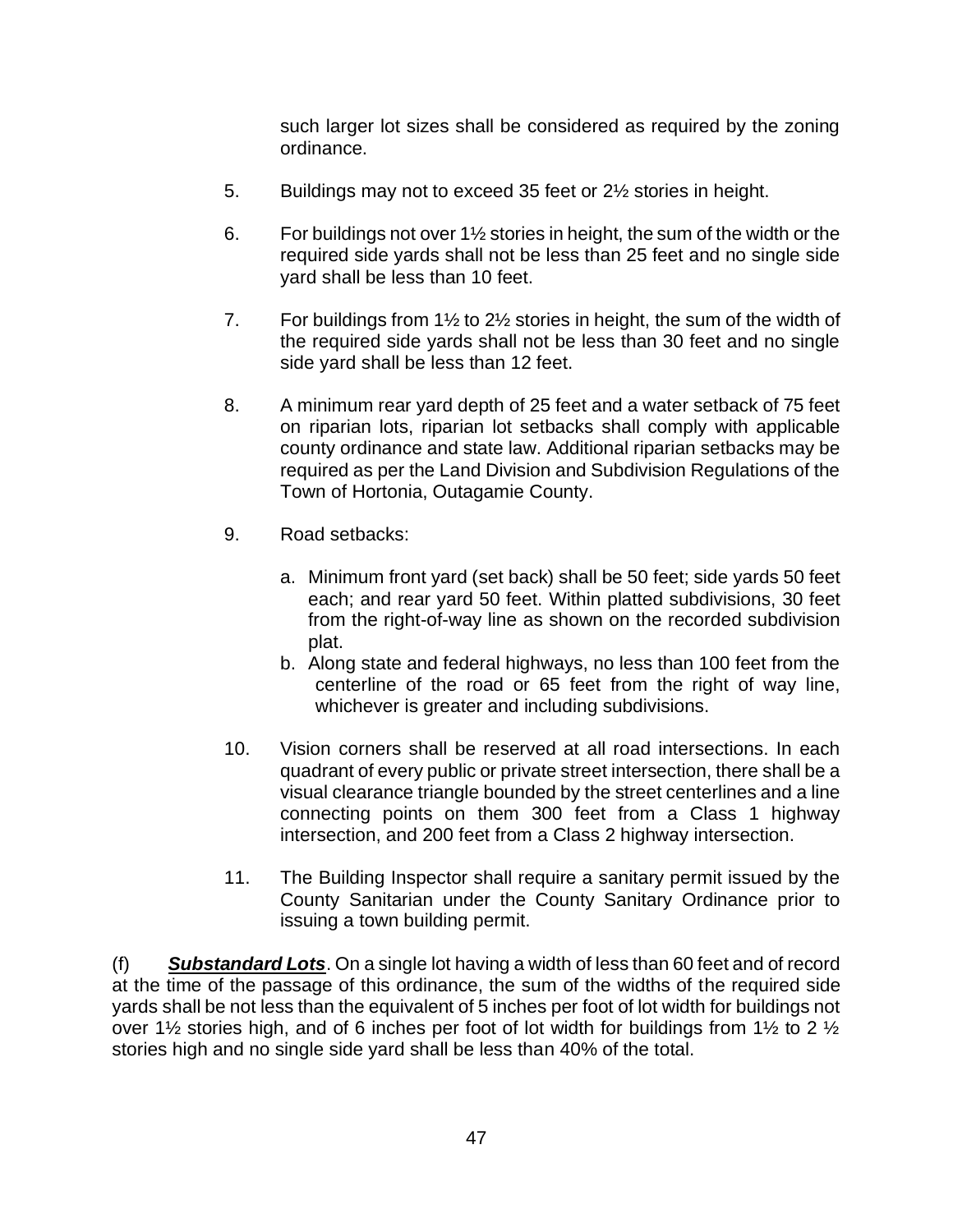(a) *Purpose*. This district is intended to provide for large lot, low-density singlefamily residential development appropriate to the Town's rural character and the unavailability of public sewer.

#### (b) *Permitted Uses*.

- 1. Single family detached dwellings as defined in Section 1.03(2) 49.
- 2. Public parks and playgrounds.
- 3. Community based residential facilities subject to the provisions and limitations of Section 60.63 of the Wisconsin Statutes.

#### (c) *Accessory Uses*.

- 1. Uses and structures customarily accessory and clearly incidental to permitted uses and structures provided, however, that there shall not be more than one detached private garage on a lot.
- 2. Home occupations.

#### (d) *Conditional Uses*.

- 1. Single family attached dwellings.
- 2. Two family dwellings.
- 3. Multiple family dwellings.
- 4. Keeping, raising, or housing of backyard chickens provided such activity is not of a commercial nature. The following restrictions shall apply to backyard chickens in the R-1 District:
	- a. Lot size. Backyard chickens are prohibited on lots smaller than 3 acres.
	- b. Number. No more than 4 chickens may be kept.
	- c. Roosters. The keeping of roosters is prohibited.
	- d. Slaughter. The slaughter of chickens on the premises is prohibited.
	- e. Enclosure requirements. Chickens shall be provided with a covered enclosure and must be kept in the covered enclosure or a fenced enclosure at all times.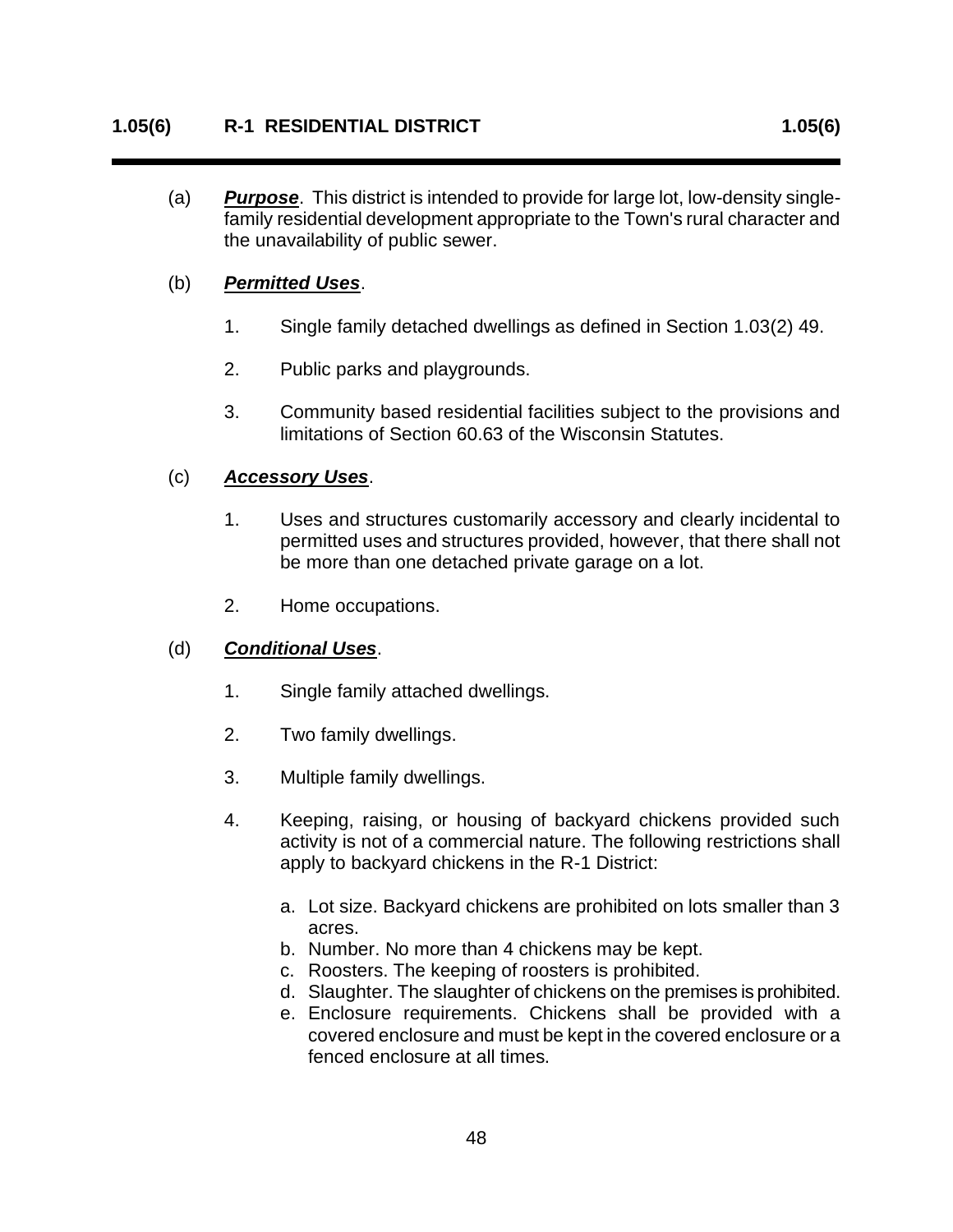- f. Setback requirements. The enclosure housing chickens shall be located at least 25 feet from any residential structure on an adjacent lot.
- g. Registration required. The owner, operator, or tenant shall register the premise where chickens are kept with the Wisconsin Department of Agriculture, Trade and Consumer Protection as required by state law and maintain such registration for so long as may be required.
- 5. Accessory structures within front yards, under the following conditions:
	- a. No accessory structures are to be permitted within the required front yard, as defined in Section 1.03(2) 184.
	- b. No more than two accessory structures will be allowed within the front yard, as defined in Section 1.03(2) 185.
	- c. The maximum floor area of a garage located within the front yard shall not exceed 750 square feet and the cumulative floor area of all accessory structures located within the front yard shall not exceed 1,000 square feet.
	- d. The maximum allowable height of an accessory structure shall not exceed the height of the principal structure.
	- e. Accessory structures located within the front yard must be:
		- i. Constructed upon permanent foundations.
		- ii. Constructed of substantially the same materials and be substantially the same in appearance as the principal structure.
		- iii. Constructed with a roof pitch of 6/12 or 8/12, unless otherwise specified by the Plan Commission

#### (e) *Lot, Yard and Height Requirements*.

- 1. Minimum lot size shall be three acres in a conventional subdivision and ½-acre in a conservation subdivision.
- 2. Minimum lot width shall be 200 feet and minimum direct frontage on a public road shall be 30 feet.
- 3. Minimum front yard (set back) shall be 50 feet; side yards 50 feet each; and rear yard 50 feet.
- 4. Maximum height shall be 35 feet.

#### (f) *Permitted Accessory Signs*.

1. One subdivision or development identification sign not exceeding fifty (50) square feet in area.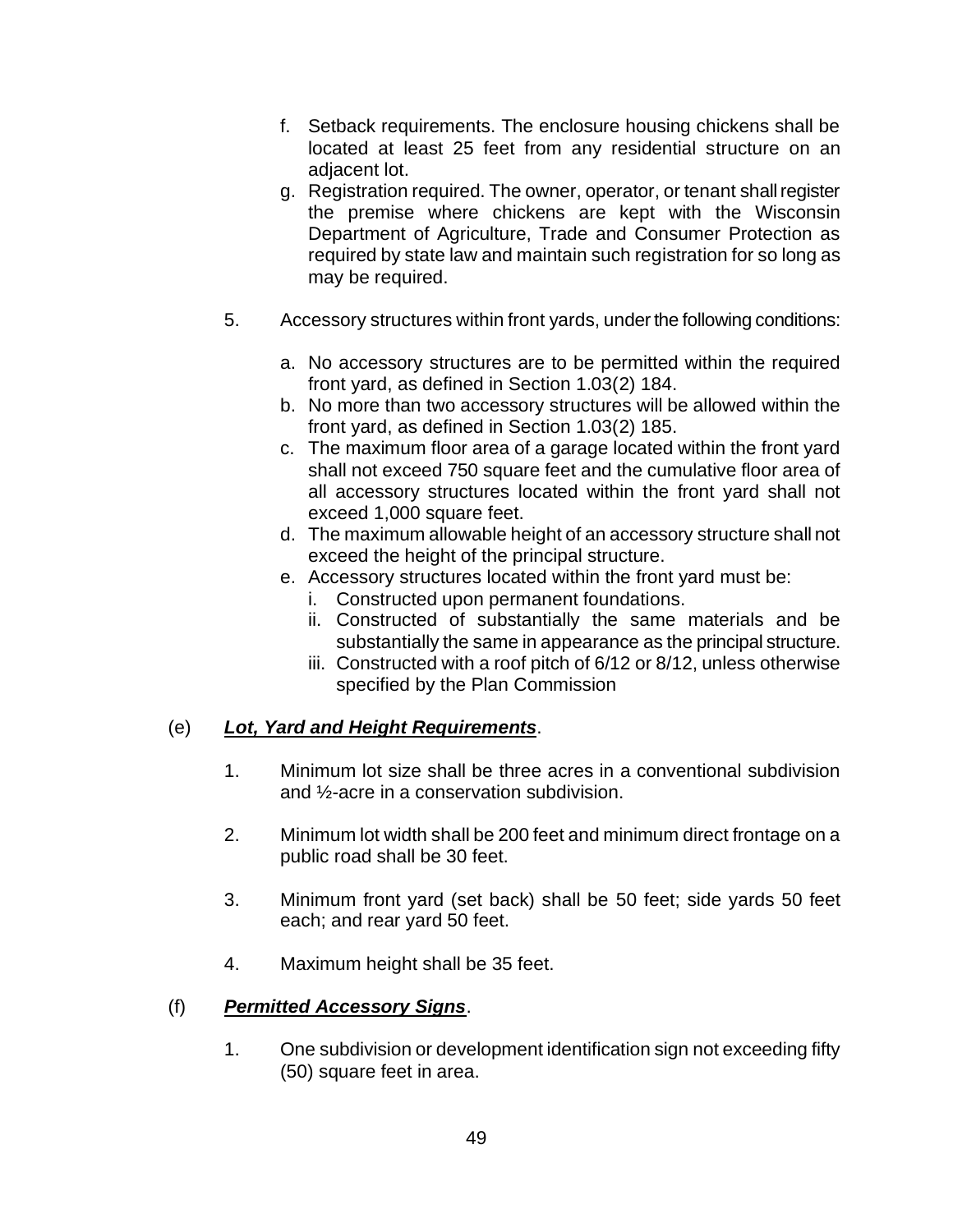- 2. For any public or semi public use, one identification sign not exceeding fifty (50) square feet in area and temporary signs or banners in connection with special events not exceeding a period of more than 30 days.
- 3. Temporary signs for the sale or lease of the property.

### (g) *Minimum Residential Structure Size.*

1. The minimum size of a residential structure shall be 1,200 square feet.

### (h) *Passive Monitoring Wells.*

1. The installation of at least one passive monitoring well will be required for all subdivisions within the R-1 and TRD districts comprised of five or more lots not served by a community water system.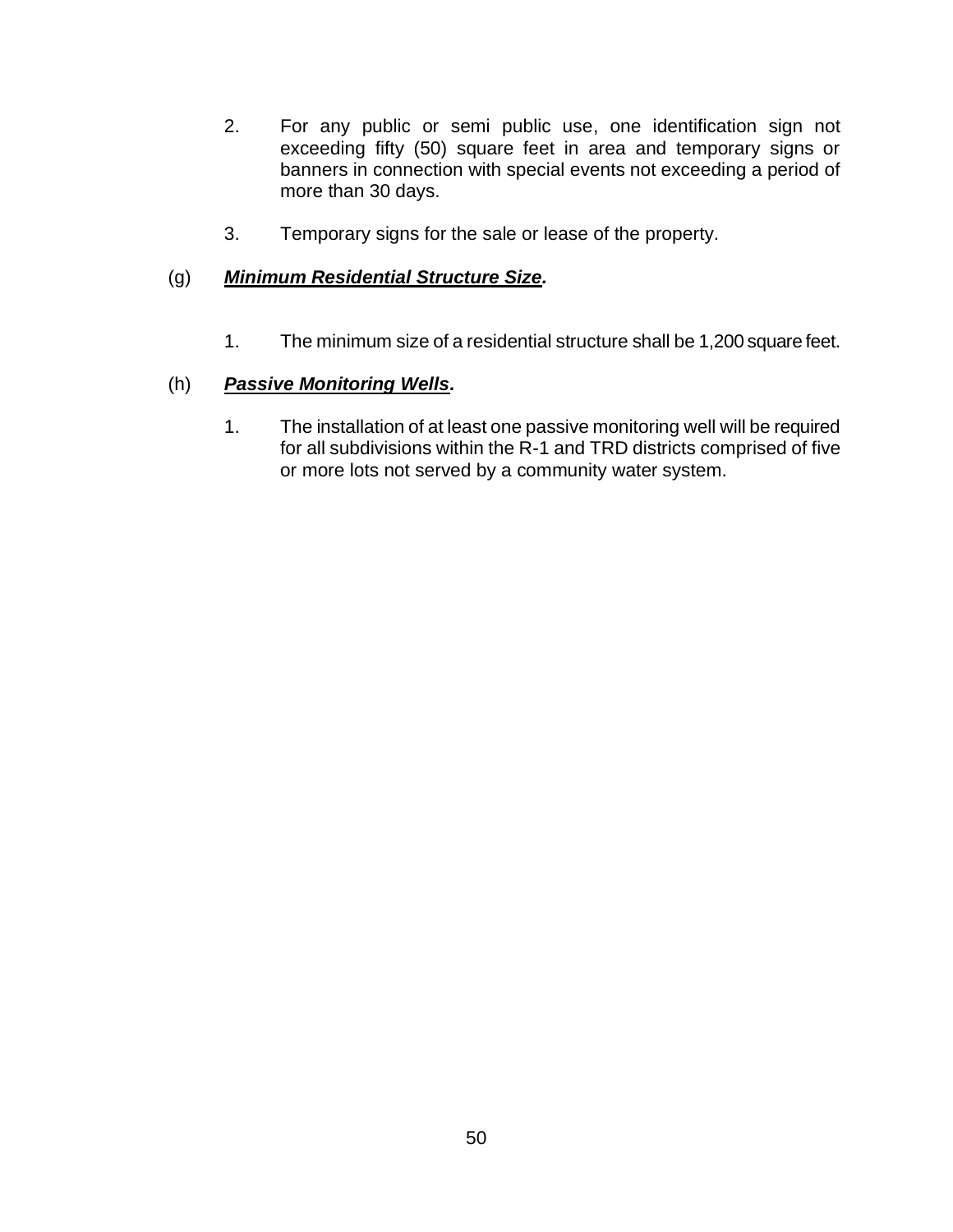- (a) *Purpose*. This district is intended to provide areas within the Town for mobile homes in mobile home parks for those mobile homes which differ in design and appearance from conventionally built homes.
	- 1. Mobile homes are not permitted in districts other than the M-H Mobile Home District.

### (b) *Permitted Uses*.

- 1. Mobile homes in mobile home parks subject to the requirements of Chapter HSS 177 Wis. Admin. Code and Section 1.06.
- 2. Park recreational facilities including recreation center, court games and the like limited to use by park residents.
- 3. Park office.

### (c) *Accessory Uses*.

- 1. Enclosed storage facilities limited to use by park residents.
- 2. Laundry facilities limited to use by park residents.
- 3. Private garages limited to use by park residents.
- (d) *Conditional Uses*. None.
- (e) *Lot, Yard and Height Requirements*.
	- 1. Each mobile home park shall have a minimum area of 10 acres. Each mobile home site shall have a minimum area of 20,000 square feet.
	- 2. Yard requirements for the exterior boundaries of the park shall be 100 feet at the front, sides and rear. Yard requirements for the mobile home sites within the park shall be 50 feet at the front and 25 feet at the sides and rear.
	- 3. Maximum height shall be 35 feet.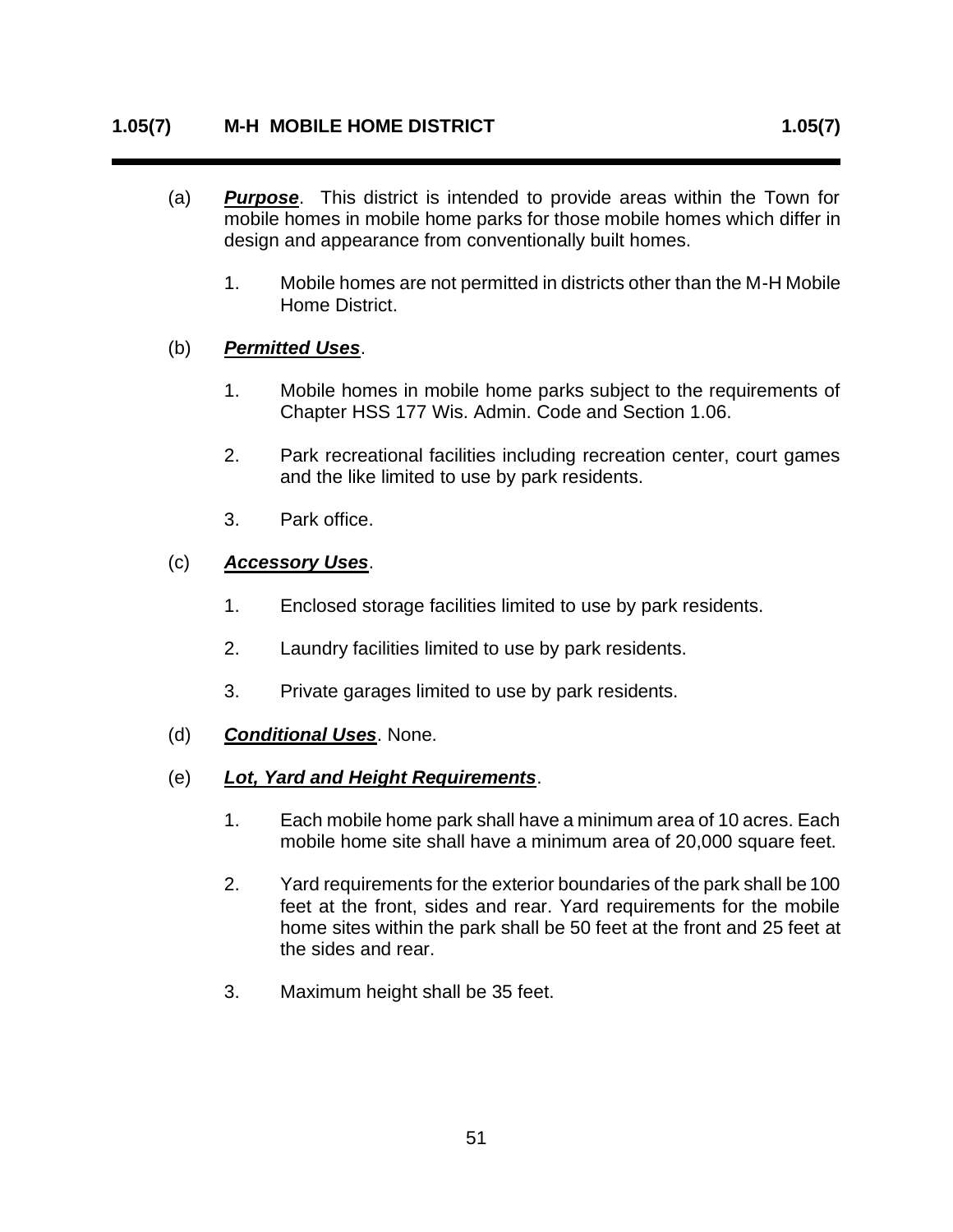# (f) *Permitted Accessory Signs*.

- 1. One park identification sign net exceeding fifty (50) square feet in area.
- 2. Temporary signs for the sale or lease of the property.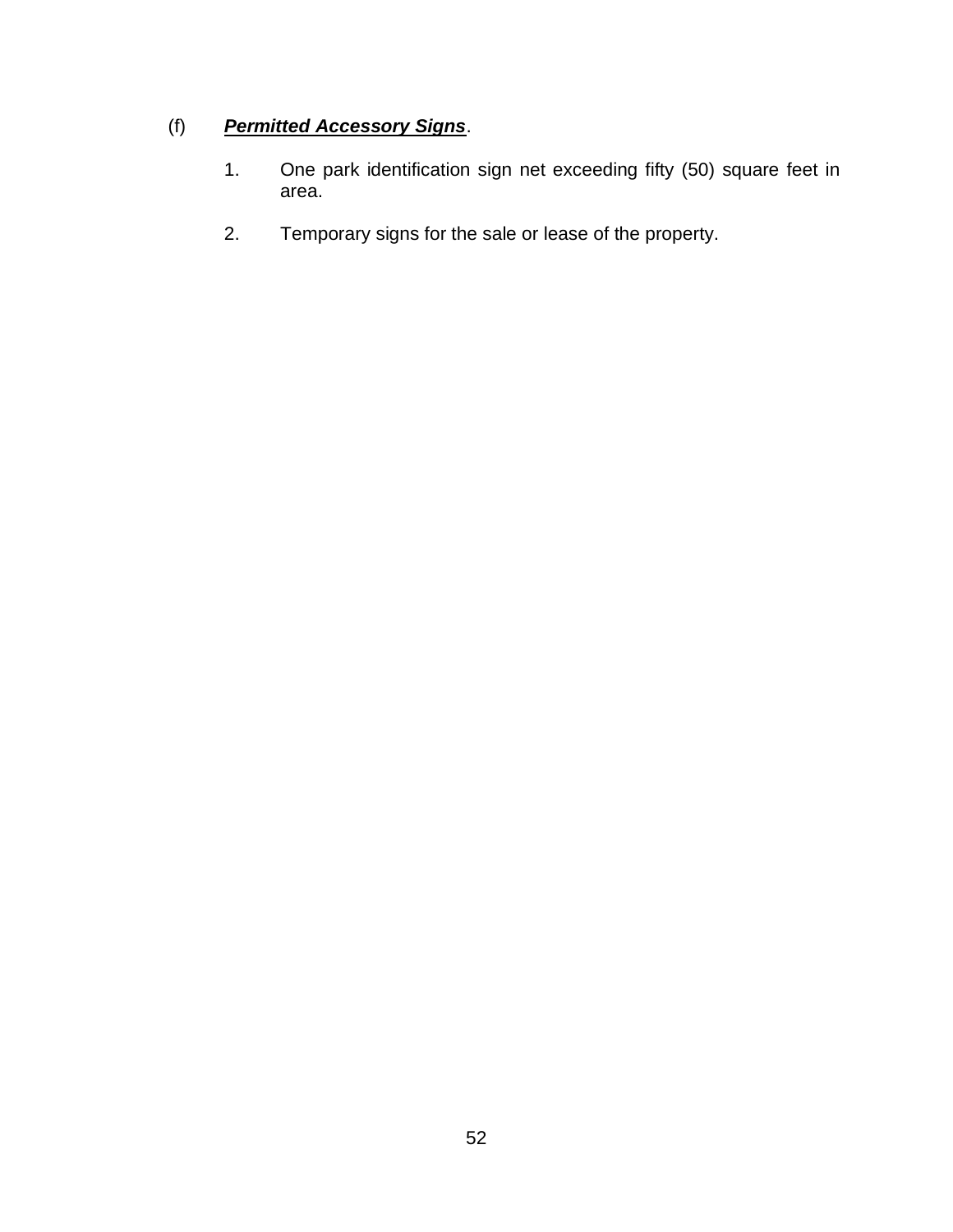(a) *Purpose*. The commercial district is intended to accommodate those retail and service establishments of a local nature. It is further the intent of the Town that commercial development be located along the U.S.H. 15 and 45 corridors.

#### (b) *Permitted Uses*.

- 1. Retail outlets including the sale of food, liquor, art or photographic supplies, printing, books or stationary, sundries or notions, jewelry, luggage, florist or gifts, antiques, drugs, pets, home furnishings and appliances, sporting goods or hobbies, automobile accessories and parts, hardware, paint and wallpaper, garden supplies and nurseries, music stores, thrift shops, and clothing stores.
- 2. Service establishments including barber and beauty shops, shoe repair, laundry or dry cleaner, appliance repair, photographic studio, dance studio, plumbing and heating sales and service, taxidermists, tailors and sewing shops, optical sales and service, and rental centers.
- 3. Business and professional offices including banks; insurance, real estate and travel agencies; medical and dental clinics; attorneys office, engineering and other professional services.
- 4. Office equipment and supplies.
- 5. Taverns and restaurants provided, however, that no such uses and structures shall be located within 500 feet of a residential district.
- 6. Clubs and organizations.
- 7. Hotels and motels.
- 8. Storage establishments.
- 9. Mortuary.
- 10. Convalescent homes and nursing homes.
- 11. Indoor commercial recreational establishments, including theaters, billiard parlors, arcades, bowling alleys, and shooting ranges.
- 12. Condenseries and creameries.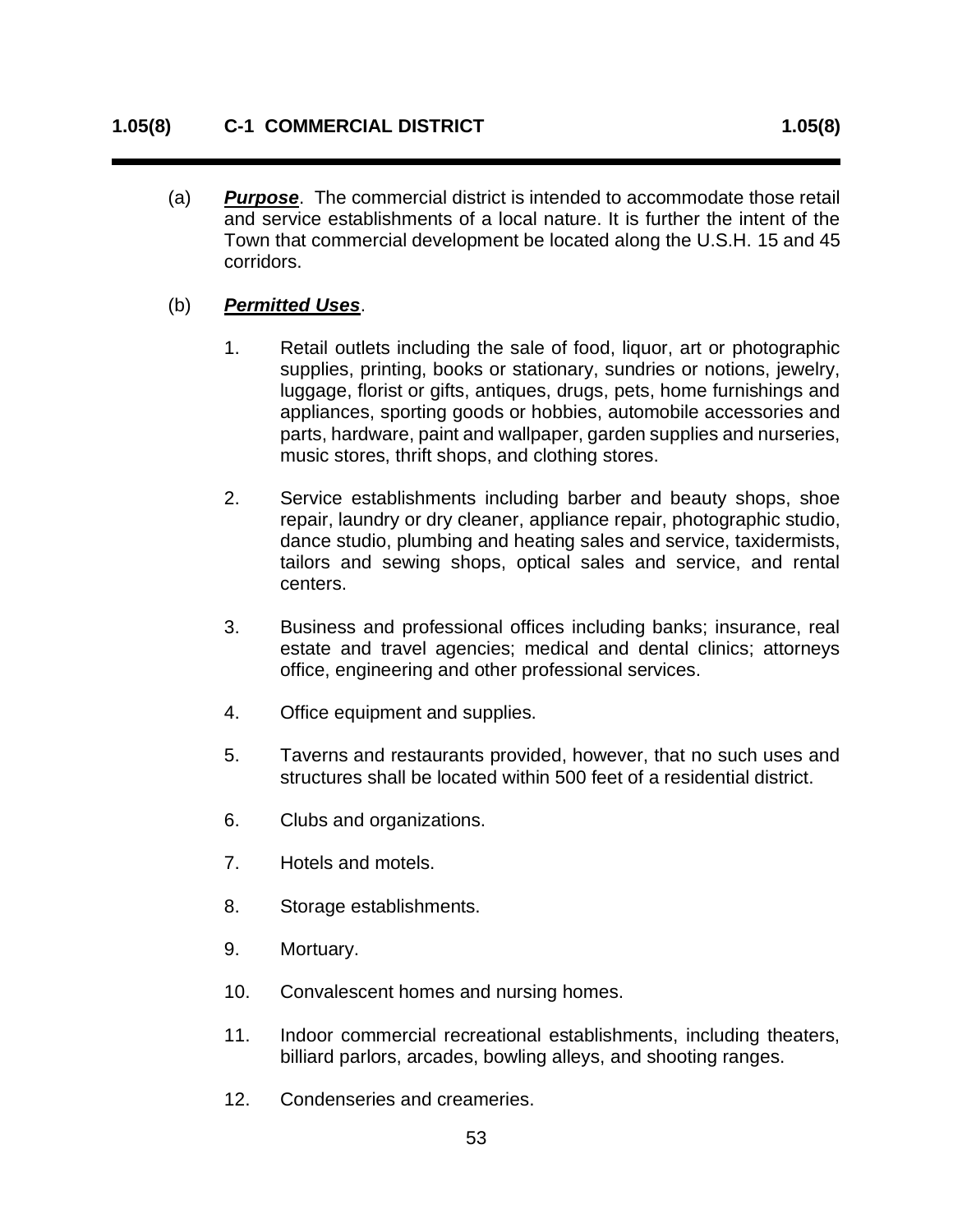# (c) *Accessory Uses*.

- 1. Uses and structures customarily accessory and clearly incidental to permitted principal uses and structures.
- 2. Public utility installations.

# (d) *Conditional Uses*.

- 1. Automobile filling stations.
- 2. Automobile, boat, construction equipment and farm implement sales and service.
- 3. Agricultural related uses including feedmills and co-ops.
- 4. Outdoor recreational establishments including archery and shooting ranges, miniature golf and driving ranges, golf courses and campgrounds.
- 5. Building material supply establishments.
- 6. Veterinary clinic.
- 7. Public and quasi-public uses including churches, schools, hospitals, libraries and museums.
- 8. Wholesale and warehouse establishments.
- 9. Radio stations transmitters.
- 10. Building trades contractors with storage yard provided materials and equipment are effectively screened from view from any residential lot or public highway.
- 11. Commercial shopping center with any of the enumerated permitted uses.

# (e) *Lot, Yard and Height Requirements*.

- 1. Minimum lot size shall be 15,000 square feet with public sewer and 30,000 square feet without public sewer. Minimum lot width shall be 75 feet with public sewer and 100 feet without public sewer.
- 2. Minimum front yard (set back) for all uses and structures shall be 100 feet; side yards 10 feet each; rear yard 25 feet.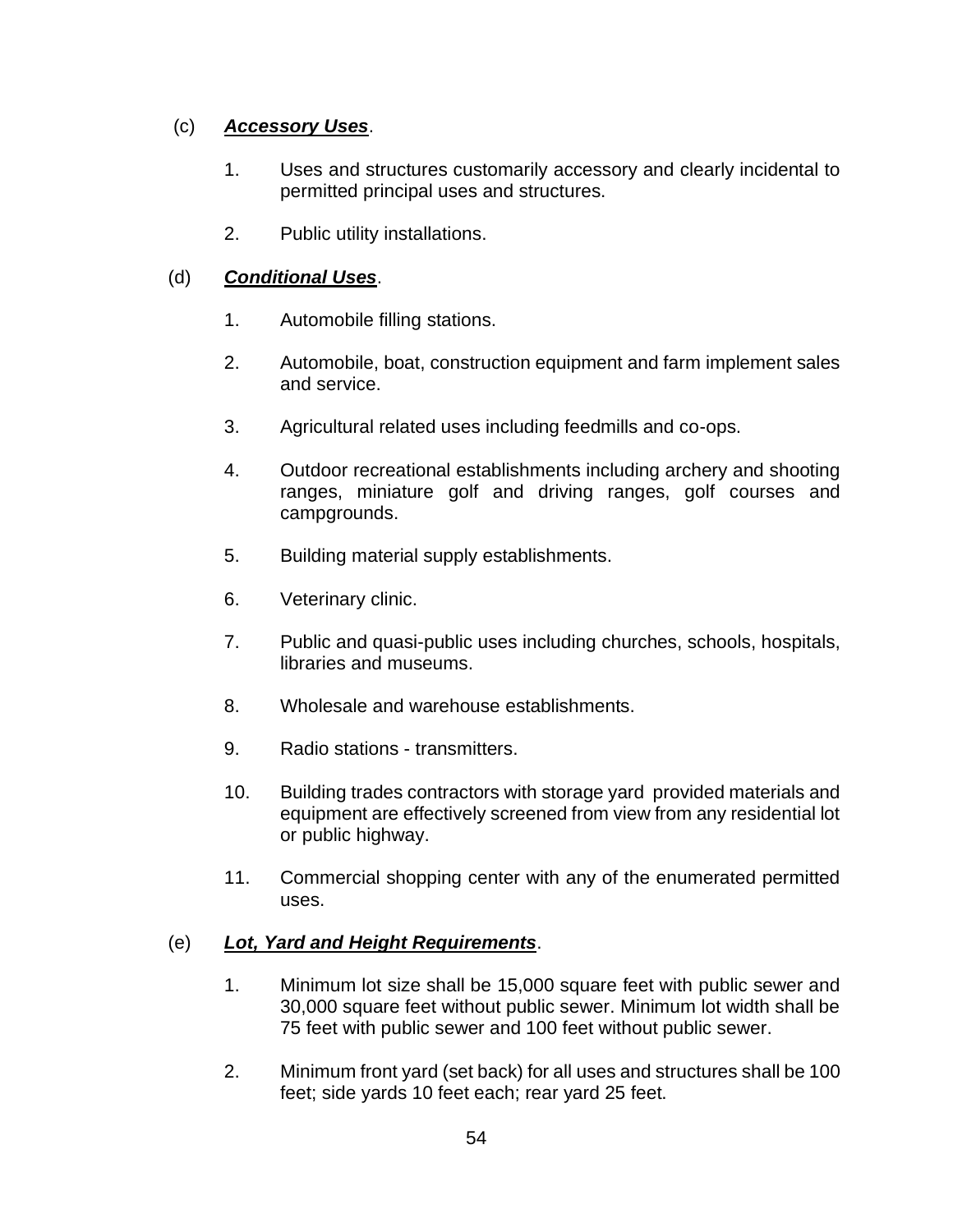3. Maximum height shall be 50 feet.

# (f) *Permitted Accessory Signs*.

- 1. For each establishment or each frontage on a public street or highway, if such establishment is located at the intersection of two public streets or highways, the following signs:
	- a. One detached sign, in the building setback area (front yard), limited in aggregate area to three times the lineal feet of frontage; provided, however, that no detached sign shall exceed 250 square feet in area, no part of the supporting structure shall be closer than 10 feet to the right of way and at least 12 feet of clear space, exclusive of the supporting structure, shall be maintained underneath the sign for visibility purposes.
	- b. One flat, marquee or projecting sign and 40 feet of sign area for each 20 feet of lineal frontage. The sign area may be used in a lesser number of signs than permitted, but the maximum number of signs shall not be exceeded.
- 2. Temporary signs advertising the sale or lease of property.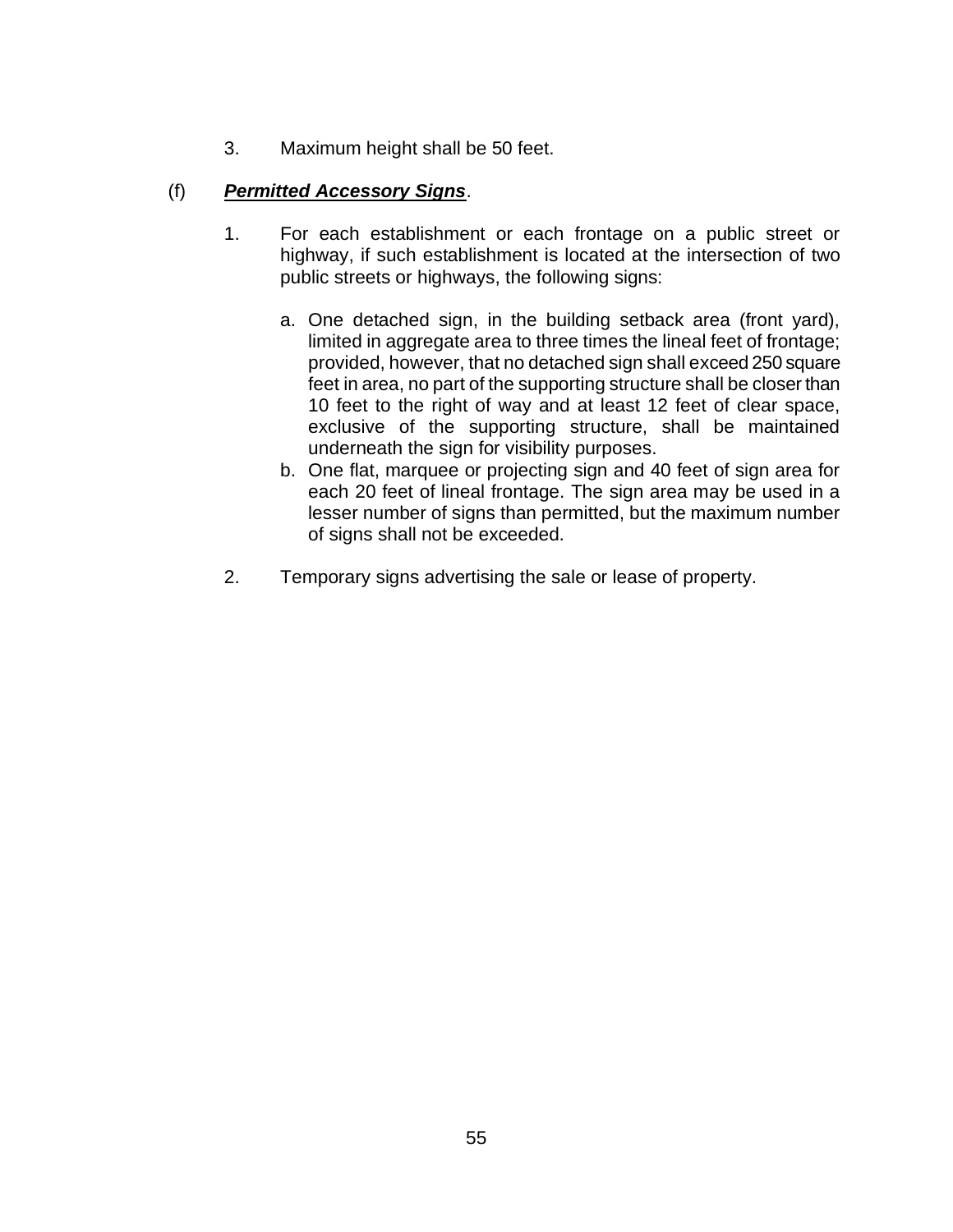(a) *Purpose*. This district is intended to provide areas for industrial development. Industrial development shall be located contiguous with or in close proximity to the village of Hortonville or City of New London.

#### (b) *Permitted Uses*.

- 1. Wholesale, warehouse and building supply establishments (except bulk storage of flammable liquids).
- 2. Automobile, boat, construction equipment, and farm implement sales and service.
- 3. Transportation terminals and distribution centers.
- 4. Building contractors and storage yard.
- 5. Agricultural related uses including feedmills and co-ops.
- 6. Printing and publishing establishments.
- 7. Manufacturing uses including production, processing, cleaning, testing and fabricating (except fertilizer and chemical manufacture, canneries and slaughter houses).
- 8. Commercial greenhouses.
- 9. Bottling, packaging and laboratories.

#### (c) *Accessory Uses*.

- 1. Uses and structures customarily accessory and clearly incidental to permitted principal uses and structures.
- 2. Outside storage of materials and equipment (except sand, gravel, coal within 500 feet of a residential district).
- (d) *Conditional Uses*. None.
- (e) *Lot, Yard and Height Requirements*.
	- 1. Minimum lot size shall be 20,000 square feet with public sewer and 30,000 square feet without public sewer. Minimum lot width shall be 100 feet.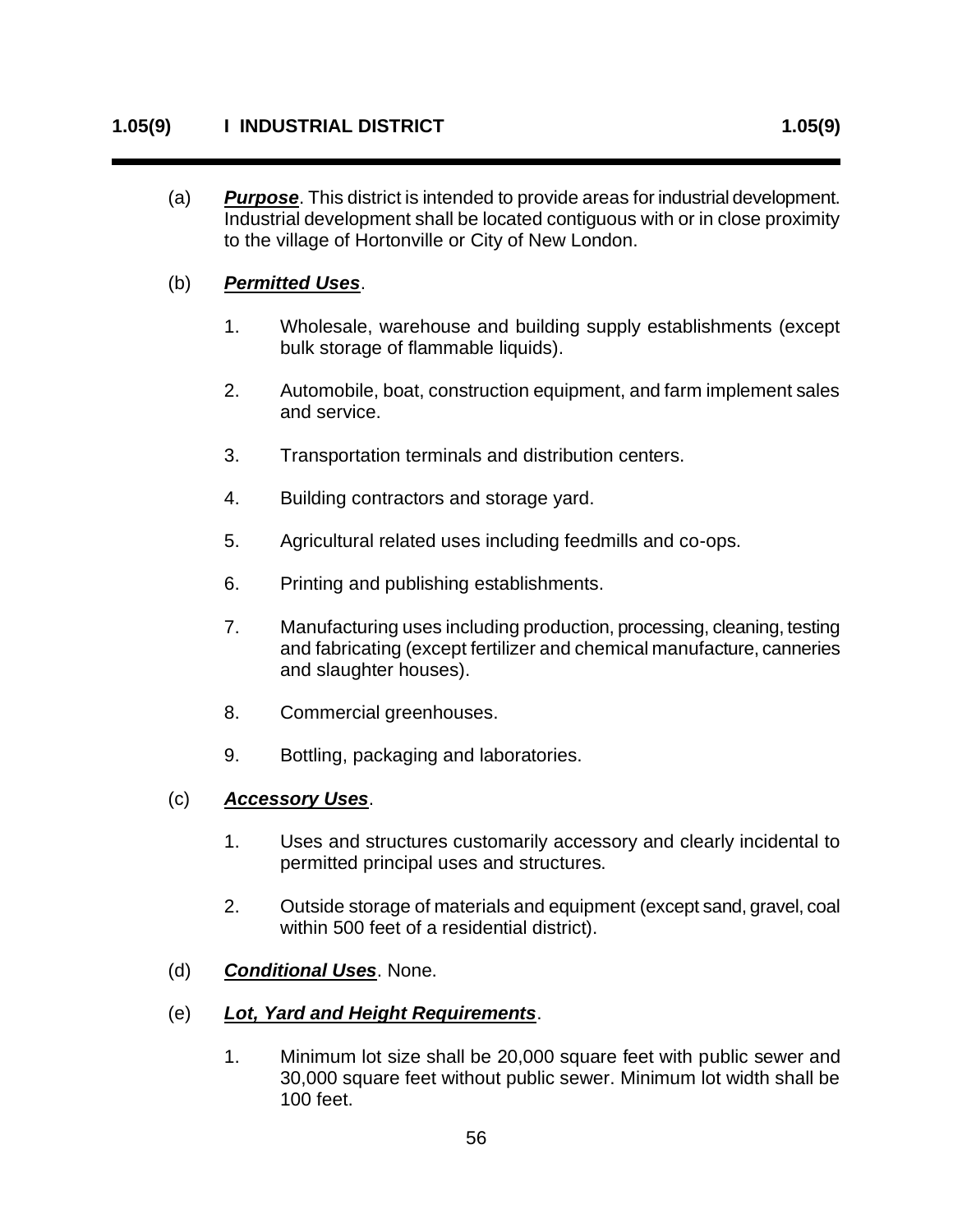- 2. Minimum front yard (set back) for all uses and structures shall be 50 feet; side yards 10 feet each and rear yard 10 feet.
- 3. Maximum height shall be 60 feet.
- 4. Maximum lot coverage of the principal structure shall be 25 percent.

#### (f) *Permitted Accessory Signs*.

1. Permitted Accessory Signs 1 and 2 in the C-1 Commercial District.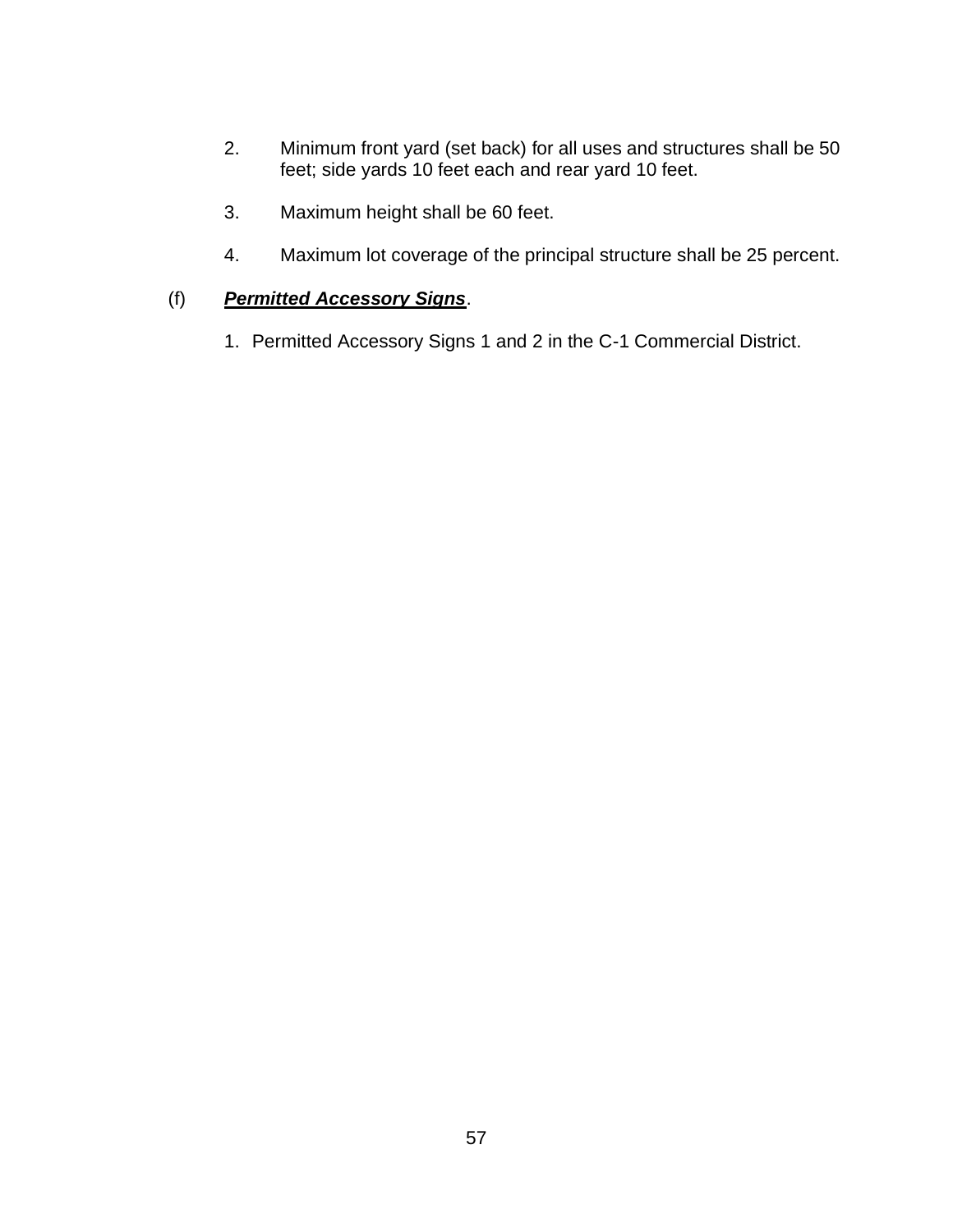(a) *Purpose.* The Critical Areas Overlay (CAO) District is intended to protect unique environmentally sensitive and ecologically significant natural areas of the Town. These areas include the Lower Wolf River Bottomlands, navigable waterways and mature woodlands. The regulations of this District are intended to provide heightened scrutiny to land use changes in these critical areas.

#### (b) *Protected Critical Areas.*

- 1. The Lower Wolf Bottomlands as defined and delineated environmentally sensitive areas by Outagamie County, along with a buffer area extending 300 feet from the periphery.
- 2. Riparian Corridors: A buffer area extending 100 feet from the Ordinary High Water Mark of any navigable stream.
- 3. Woodlands. Mature woodlands of two (2) acres or more. Woodlands shall be deemed mature where twenty (20) percent or more of the trees have a diameter at breast height (DBH) of eighteen (18) inches or more. No trees grown for commercial purposes in a dedicated nursery shall be considered a mature woodland. The following activities shall be exempt:
	- a. Clearing of trees for building footprints, driveways and sites for onsite sewage disposal systems. Building footprints may be cleared a distance of twenty-five (25) feet from the exterior walls of principal buildings and fifteen (15) feet from accessory buildings. Selective pruning of remaining trees shall be permitted, provided that seventy (70) percent of the original canopy is left intact.
	- b. Selective pruning of woodlands shall be permitted, provided that seventy (70) percent of the original canopy is left intact.
	- c. Clear cutting on contiguous land under single ownership shall be permitted, provided that the clear-cut area not exceed the lesser of ten (10) acres or thirty (30) percent of woodlands in any ten-year period. An area clear-cut for commercial purposes shall not be converted or developed for another use within seven (7) years from the date clear cutting was completed.
	- d. Other sound forestry practices techniques (as defined in Chapter 46, Wisconsin Administrative Code) recommended by a qualified forester are permitted if designed to protect or enhance the woodlands.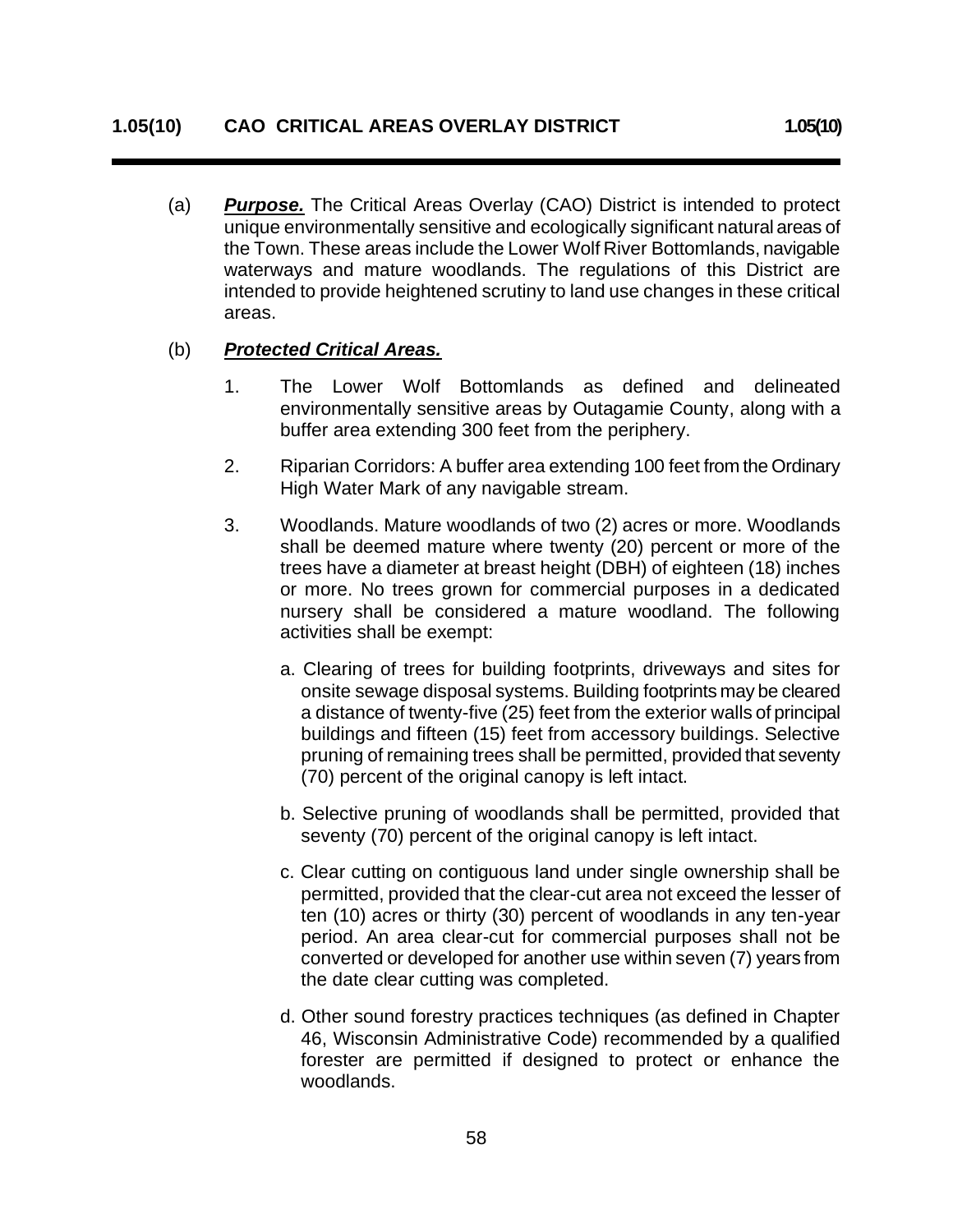# (c) *Permitted Uses and Structures.*

- 1. Any use or structure existing at the effective date of adoption of this Ordinance.
- 2. A single family detached dwelling on an existing lot of record subject to the requirements of the underlying District.

### (d) *Conditional Uses and Structures.*

- 1. Any conversion of an existing use or structure to a different permitted or conditional use or structure in the underlying District.
- 2. Any expansion of an existing use or structure that involves development or development activity as defined in Section 1.03(2) 45 of this Ordinance.

# (e) *Review Criteria for a Conditional Use Permit.*

- 1. The extent to which the conversion or expansion will require excavation and topsoil removal.
- 2. The extent to which the conversion or expansion will require fill.
- 3. The extent to which the conversion or expansion will alter natural topography, drainage and hydrology.
- 4. The extent to which the conversion or expansion will result in the introduction of contaminants.
- 5. The extent to which there are alternative areas on the lot or parcel that are not in protected critical areas, or where the impact on the protected area would be reduced.
- 6. The extent to which the applicant/ owner proposes to remediate or mitigate adverse impacts on the critical area.
- (f) *Lot, Yard and Height Requirements.* As provided and set forth in the underlying District.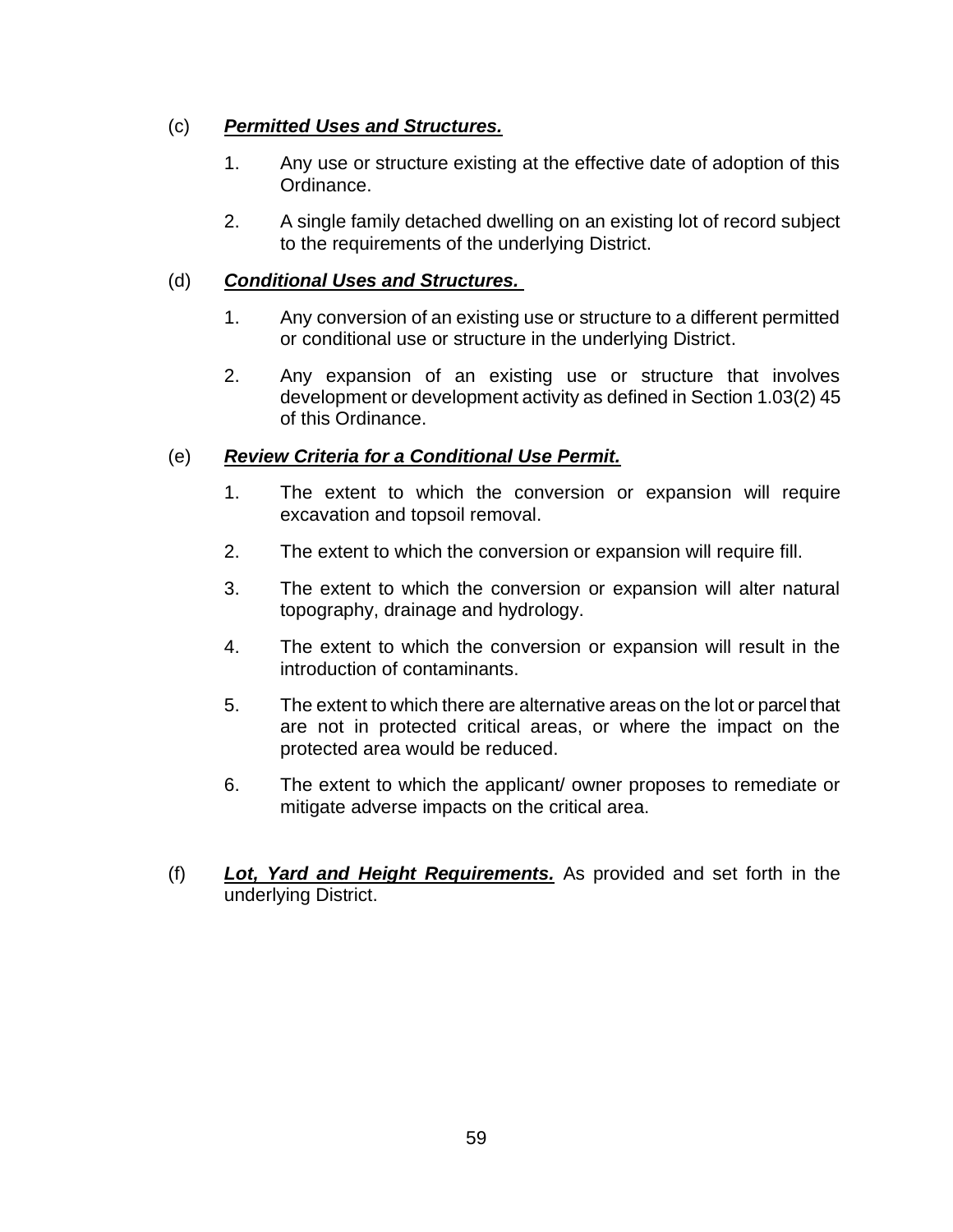- (a) *Purpose*. The purpose of the HCO Highway Corridor Overlay District is to provide standards of development that relate to the special character of lands lying on either side of the major transportation corridor along State Highway 15 (STH 15).
- (b) *Overlay Area Defined*. The overlay district extends along STH 15 from Greendale Road to the eastern boundary of the Village of Hortonville and continues at the western boundary of the Village of Hortonville extending to the eastern boundary of the City of New London. The overlay district is applied to all commercial and industrial parcels abutting the right-of-way of STH 15 and/or any current or future STH 15 frontage roads the but excluding any portion of abutting parcels lying more than twelve hundred (1,200) feet beyond the most westerly and easterly right-of-way line of STH 15 or any current or future STH 15 frontage roads.
- (c) *Permitted Uses*. The overlay district provisions apply to any base commercial or industrial district set forth in this Ordinance that exists within the defined overlay area.
- (d) *Standards*.
	- 1. Building Architecture.
		- a. Any exterior building wall (front, side or rear) facing a street and/or STH 15 shall avoid long expanses of uniform flat walls by using offsets, recesses and/or projections, changes in plane, changes in height, windows, awnings, arcades, and/or colonnades.
		- b. One dominant material should be selected with its own natural integrity and any exterior building wall facing a street and/or STH 15 shall be constructed using one of the following materials:
			- i. Clay or masonry brick.
			- ii. Customized concrete masonry with stridiated, scored or broken faced brick type units (sealed) with color consistent with design theme.
			- iii. Poured in place, tilt-up or pre-cast concrete. Poured in place and tilt-up walls shall have a finish of stone, a texture or a coating.
			- iv. Natural stone.
		- c. Non-decorative exposed concrete block buildings are prohibited, as are pre-engineered metal buildings, corrugated metal-sided buildings, and wood sided buildings unless such metal buildings and wood sided buildings are enhanced on all elevations by the application of brick, decorative masonry, or decorative stucco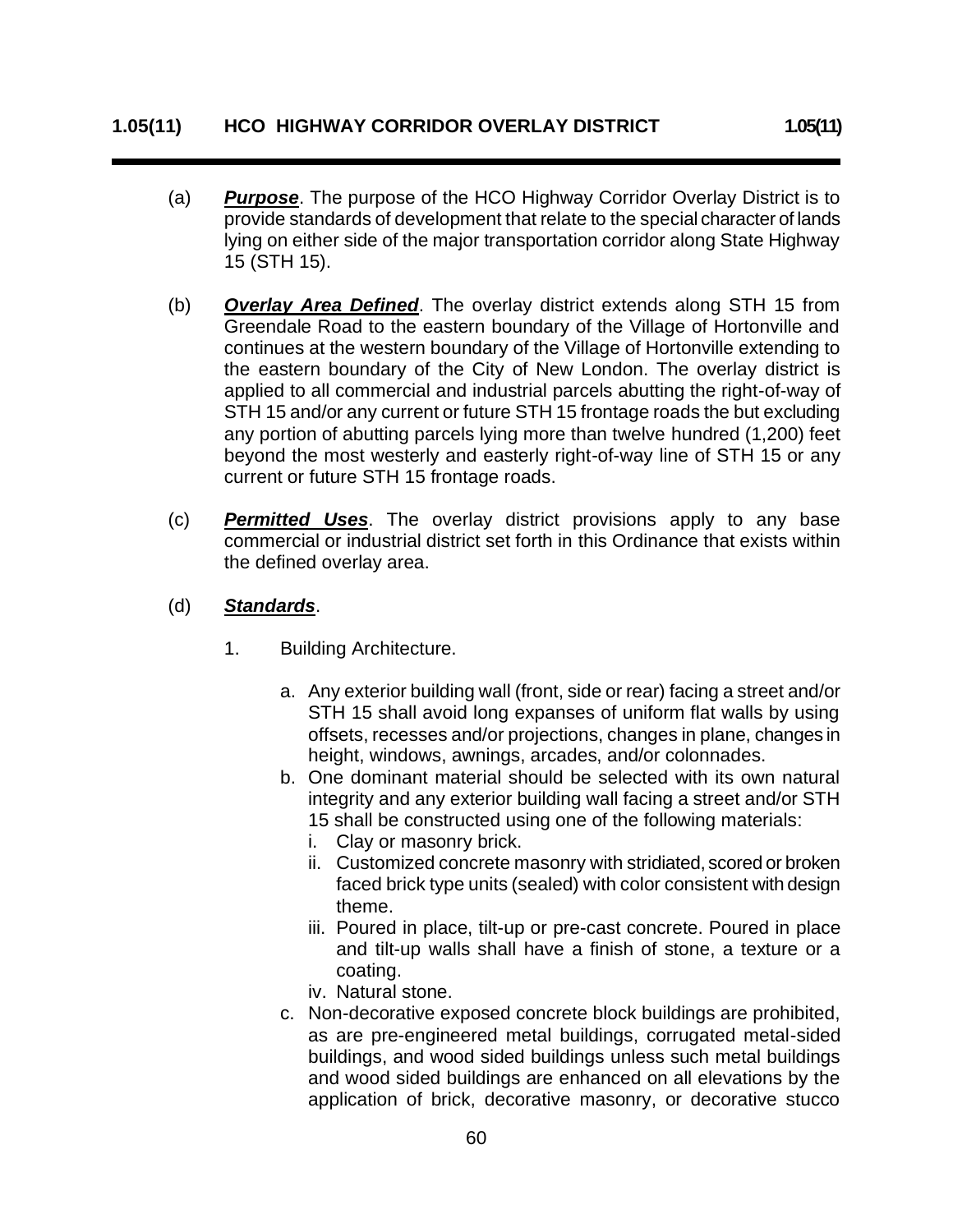surfaces in combination with decorative fascia overhangs, trim, as detailed above.

- d. Drainage pipes on exterior building walls facing a street and/or STH 15 must be integral to the design and non-apparent.
- e. In the design of buildings or clusters of buildings, developers should orient projects so that the side(s) facing STH 15 form the front of the project. Where fronting toward STH 15 is not feasible due to the location of access roads and other site constraints, the project should be oriented and designed in such a manner so as to convey a pleasing appearance from STH 15 and treated per a through d above.
- f. Where additions are proposed for buildings constructed prior to the effective date of this Ordinance and such buildings do not comply with the standards in this section, such additions need not comply with the standards in this section as long as the addition(s) are not in excess of fifty (50) percent of the existing floor area of the existing building. Any additions in excess of fifty (50) percent of the existing floor area of the existing building constructed prior to the effective date of this Ordinance, shall comply with the standards in this Section.
- g. Exceptions to the Building Architecture standards set forth in this Section may be granted by the Plan Commission, or designee, for structures of comparable design and building materials.
- 2. Landscaping.
	- a. A minimum of fifteen (15) percent of the total area of each lot shall be devoted to landscaped open space.
	- b. All open areas of any lot not used for parking, driveways or storage shall be landscaped with trees, shrubs, berms and planted ground cover.
	- c. The Plan Commission may require the use of regionally native species. The following species, identified as invasive by the Wisconsin Department of Natural Resources, shall not be utilized for landscaping purposes:
		- i. Norway Maple
		- ii. Bigtooth Aspen
		- iii. Grey Dogwood
		- iv. Red Osier Dogwood
		- v. Wayfaring tree
		- vi. Smooth Sumac
		- vii. Staghorn Sumac
		- viii.Japanese Barberry
	- d. All parking areas shall be landscaped with a buffer strip not less than fifteen (15) feet wide located between the edge of the right-ofway of STH 15 or any current or future frontage road and the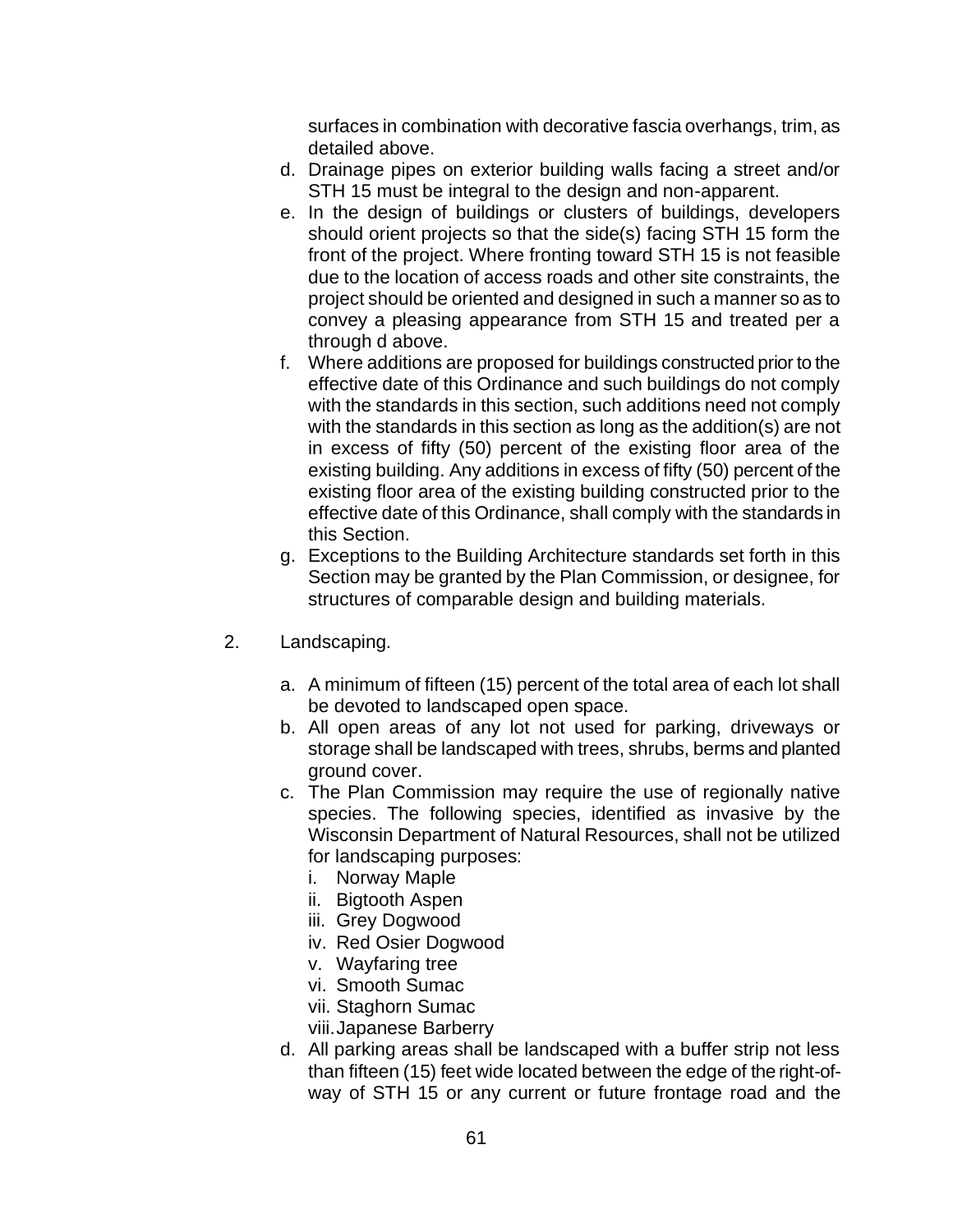surface of the parking area.

- e. Landscaping shall be adequately maintained for the duration of the approved land use. Failure to adequately maintain landscaping may result in fines of \$100.00 per day with each day of noncompliance constituting a separate offense.
- 3. Onsite Utilities. All on-site utilities, including but not limited to electrical, telephone, and cable, shall be installed as underground facilities. This shall apply to utilities running from the utility easement or street right-of-way to structures and to utilities supplying service between structures.
- 4. Building, Sign and Parking Setback Requirements.
	- a. No building shall be constructed nearer than fifty (50) feet from the right-of-way of any public street or highway. Signs and parking area shall be setback twenty-five (25) feet from the right-of-way of any public street or highway.
	- b. Minimum side yards shall be fifteen (15) feet.
	- c. Minimum rear yards shall be twenty-five (25) feet; however, parking shall be allowed with a five (5) foot minimum setback provided a (5) foot landscaped buffer is provided.
- 5. Lot Size Minimum.
	- a. 30,000 sq. ft. minimum for any lot which fronts onto the right-ofway of STH 15, or any of the frontage roads paralleling STH 15.
	- b. Minimum frontage on public street: One hundred fifty (150) feet.
- 6. Off-Street Parking (refer to Section 1.06(10) Parking and Loading.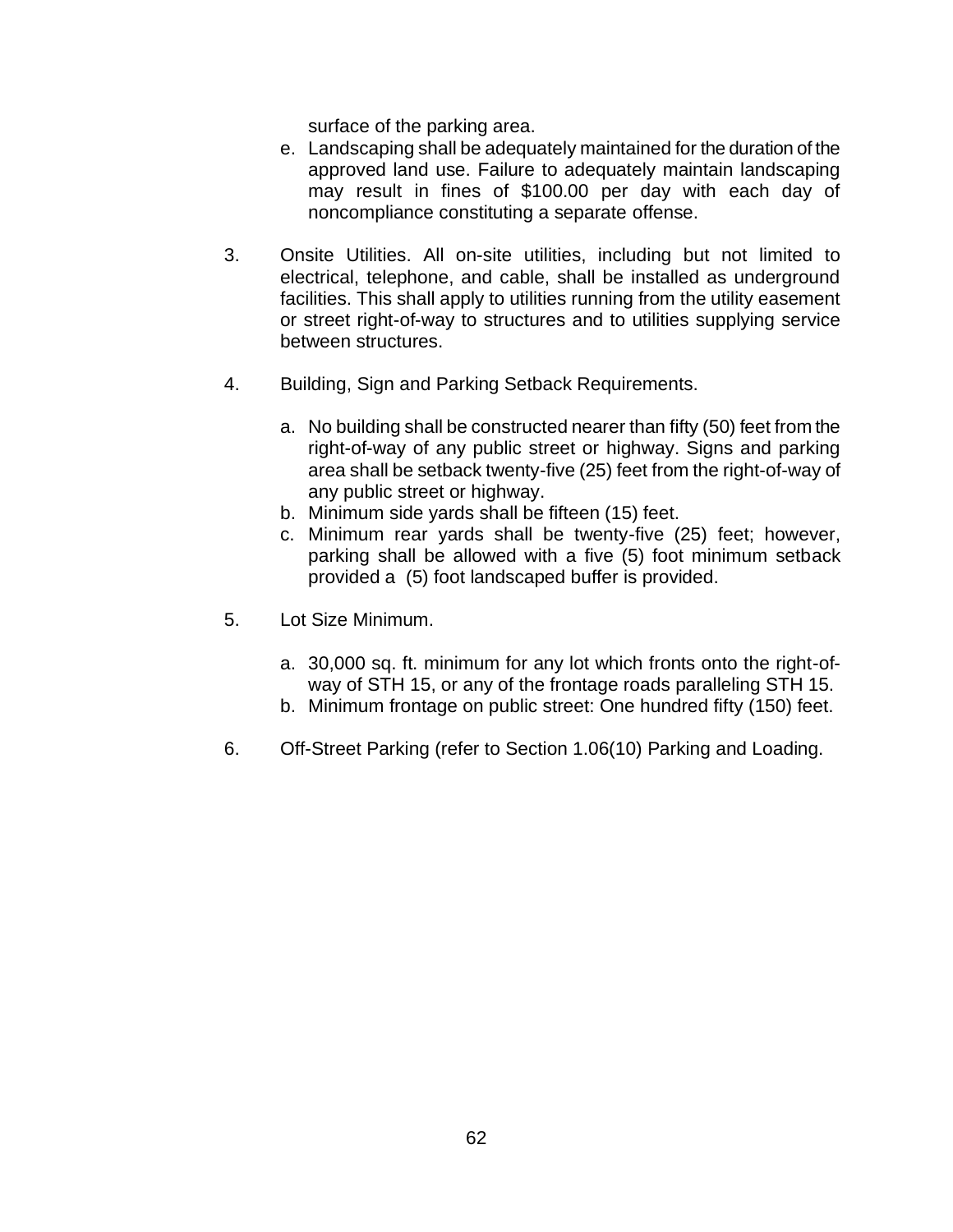(1) *General Application*. The regulations set forth herein shall supplement or modify the regulations set forth in 1.05 Schedule of District Regulations.

#### (2) *Lot and Yards*.

- (a) *More Than One Building on a Lot*. In any district, except the A-1 District, more than one building housing a principal use may be erected on a single lot provided that yard and other requirements of these regulations shall be met for each building as though it were on an individual lot.
- (b) *Through Lots and Corner Lots*. On through lots or lots with double frontage, the required front yard shall be provided on each street. On corner lots the street side yard shall equal the required front yard for lots fronting on that street.
- (c) *Development in Mapped Streets*. Where an official line has been established for the future widening or opening of a street, the depth of a front yard or the width of a side yard shall be measured from such official line to the nearest line of the building.
- (d) *Access*. Every building housing a principal use hereafter erected or moved shall be on a lot with direct frontage of not less than 30 feet on a public road and all such buildings shall be so located as to provide safe and convenient access for servicing and off-street parking.
- (e) *Building Groups*. In any non-residential district, a group of buildings separated only by common or party walls shall be considered as one building.

#### (3) *Accessory Uses and Structures*

- (a) *Accessory Building Number Limits*. In the residential district, in addition to the principal building, a detached garage or attached garage and two additional accessory buildings may be placed on a lot.
- (b) *Attached Accessory Buildings*. All accessory buildings which are attached to the principal building shall comply with the yard requirements of the principal building.
- (c) *Detached Accessory Buildings*. In any non-agricultural district, no detached accessory building shall occupy any portion of the front yard, and no detached accessory building shall occupy more than 30 percent of the rear yard, or be located within 5 feet of any other accessory building,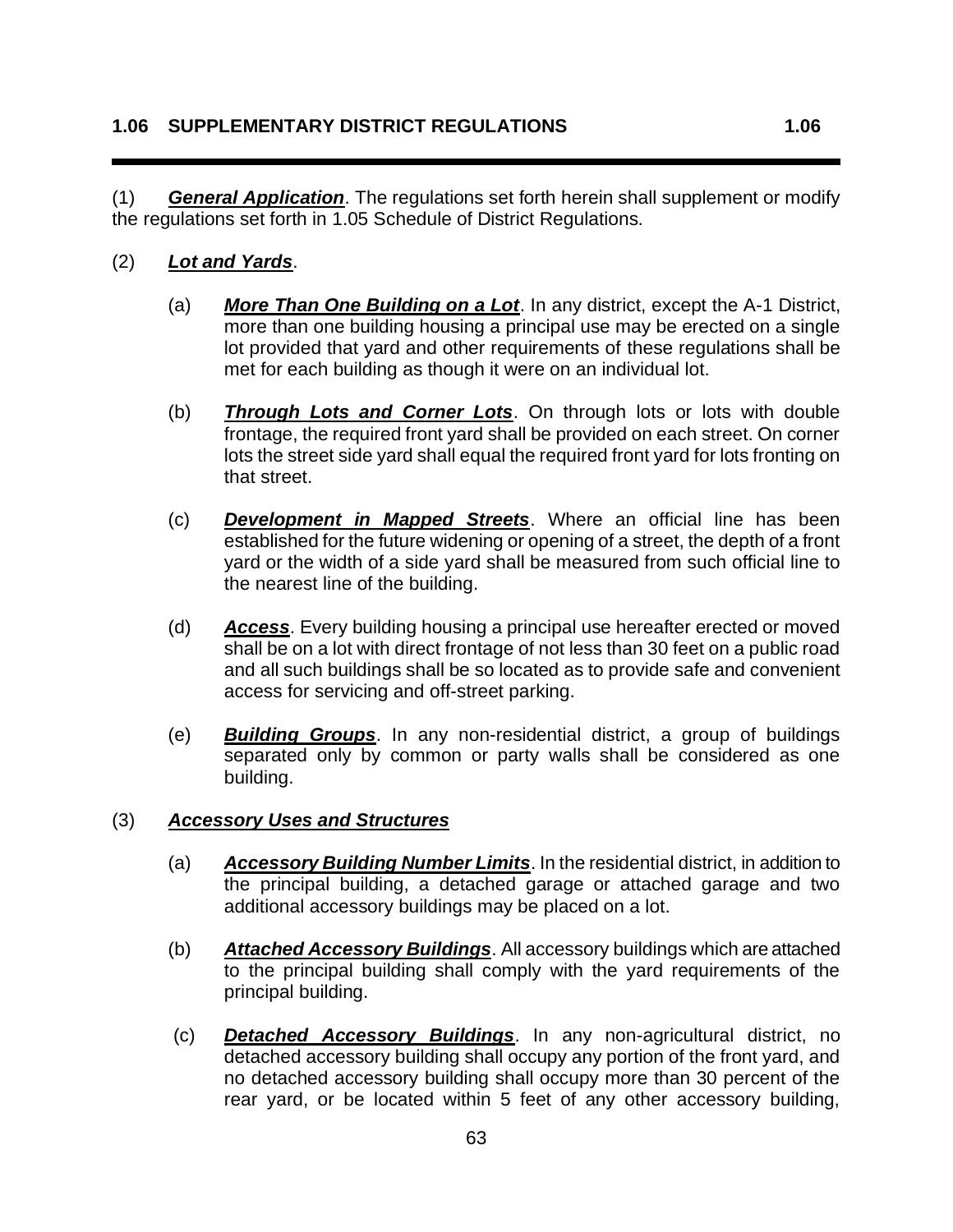principal building or lot line.

- (d) *Accessory Structures*. Notwithstanding fences, driveways and parking lots, unless otherwise provided by these regulations, no structure shall be located within 3 feet of any accessory building, principal building or lot line.
- (e) *Accessory Parking and Storage*. There shall be no outside storage of more than two unlicensed motor vehicles.

(4) *Height Exceptions*. The height limitations in Section 1.05 Schedule of District Regulations do not apply to belfries, cupolas, antennas, water tanks, elevator bulkheads, chimneys, spires, flagpoles or other appurtenances usually required to be placed above the roof level and not intended for human occupancy.

(5) *Corner Visibility*. On any corner lot in all zoning districts, no fence, wall, hedge, planting or structure shall be erected, placed, planted or allowed to grow in such a manner as to obstruct vision between a height of two and one half (2½) feet and ten (10) feet above the centerline grades of the intersecting streets in the area bounded by the right of way lines of such corner lots and a line joining the points along said right of way lines (25) feet from the point of intersection.

(6) *Household Pets*. Household pets shall be permitted in all districts provided that no more than four dogs are kept in any district and that no pets are bred or reared for commercial purposes in any non-agricultural district. Offspring of household pets may be kept and sold from the premises for a period not to exceed eight months.

# (7) *Quarries and Gravel Pits*.

- (a) *Intent*. It is the intent of these regulations to permit resource extraction uses as a temporary or transitional use with assurances that later re-use for other permissible uses and structures is possible.
- (b) *Uses and Operations*. Permitted uses or operations shall include the removal of sand, gravel, rock or any mineral. Processing may include crushing, washing or refining. Storing or stockpiling of such materials on the site is permissible. Permissible uses may also include temporary asphalt manufacturing by a portable plant.
- (d) *Area and Setback Requirements*. The parcel shall consist of a minimum of ten acres with dimensions sufficient to adequately accommodate the proposed uses with minimum adverse affects on adjacent lands. No operations shall be permitted within 100 feet of any exterior boundary of the tract or within 250 feet of any building intended for human occupancy existing at the time of permit application. For operations involving blasting, processing or manufacturing, the Town Board may increase required setbacks as a condition of approval.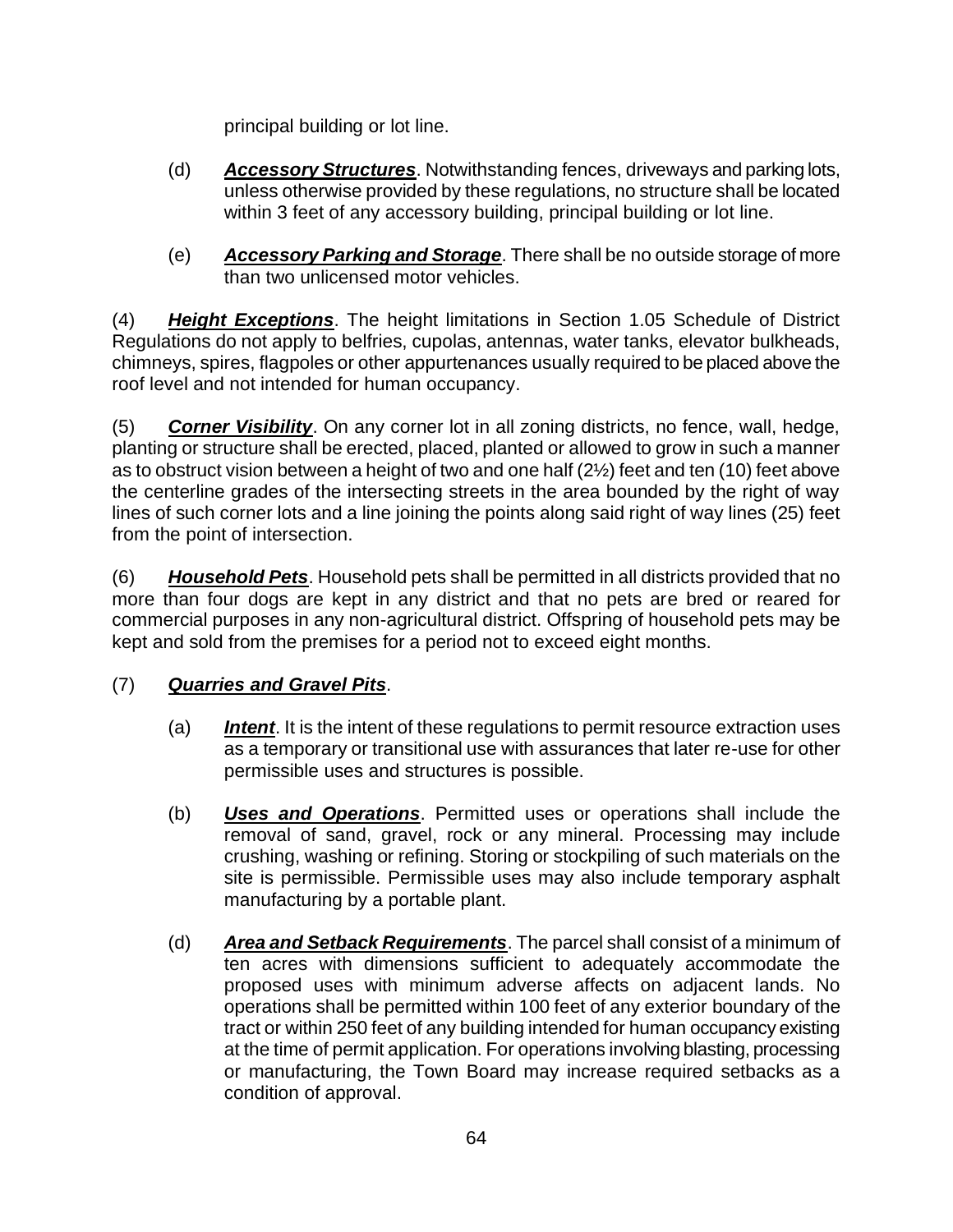- (e) *Location*. Location shall be appropriate to existing development and development which may reasonably be expected within the time period specified herein for permits. The site shall be so located as to make it unnecessary to conduct trucking operations on any Town road.
- (f) *Operation Plan.* Each application for a conditional use shall be accompanied by a plan of operation for the site including the following information:
	- 1. Statement of ownership of the parcel and control of the operations.
	- 2. Extent of the area to be excavated.
	- 3. Location, width and grade of all easements or rights of way on or abutting the parcel.
	- 4. Existing topography by five-foot contour intervals; existing watercourses and drainageways; existing vegetation and soils; depth to groundwater as indicated by at least four borings; and existing buildings or structures.
	- 5. Cross sections showing extent of stone, sand or gravel deposits and the water table.
	- 6. Estimated type and volume of excavation; method(s) of extracting and processing; and the sequence of operations.
	- 7. Proposed equipment and proposed locations of equipment; proposed areas for ponding; proposed drainage modifications; proposed processing and storage areas; proposed interior roads and ingress and egress to the site; and proposed areas for the disposition of overburden or topsoil.
	- 8. In the event groundwater is to be extracted for operations, a groundwater monitoring plan consisting of the installation of at least three monitoring wells identifying benchmarks for groundwater elevation, gradient, and quality and annual sampling and testing of the monitoring wells.
- (g) *Reclamation Plan*. Each application for a conditional use shall be accompanied by a reclamation plan meeting the requirements of an adopted reclamation ordinance pursuant to Section 295.12 Wis. Stats., and Chapter NR 135, Wis. Admin. Code. Until such time as the Town adopts such an ordinance under Chapter NR 135, Wis. Admin. Code, any reclamation plan shall be subject to submittal, review and approval by the Outagamie Plan Committee. Submittal and approval of such reclamation plan is a condition of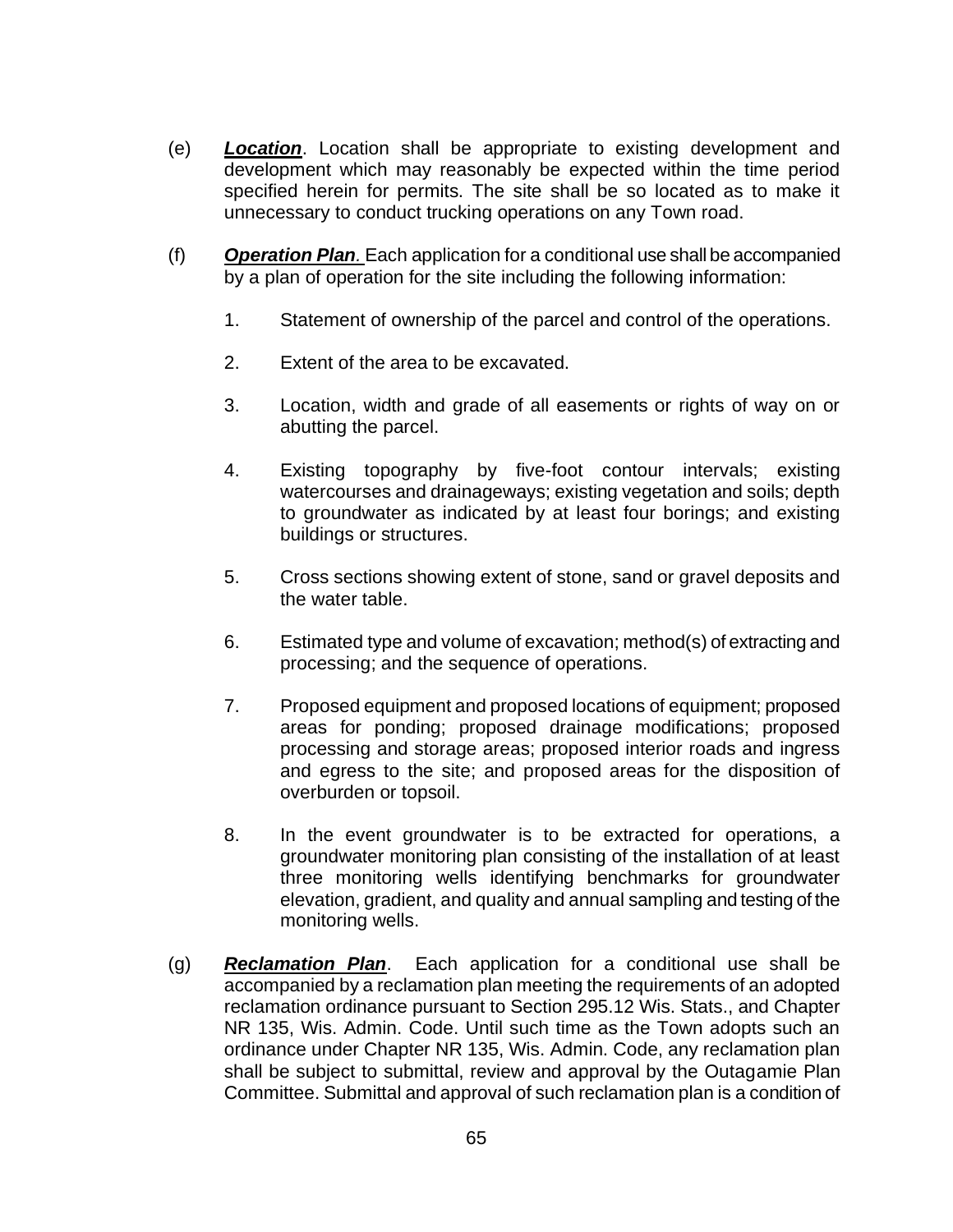permit approval.

(h) *Time Limitations*. No conditional use permit shall be issued for a period exceeding eight years consisting of not more than six years for the operational phase and not more than two years for the restoration phase. Upon expiration of the operational phase, the applicant may request and receive extensions of this phase for three year periods unless changing conditions indicate the extension will be detrimental to the public health, safety and welfare. Any extension shall require the submission of a new plan of restoration if the operation is extended or enlarged. If such extension is denied, the applicant shall complete the restoration phase within the two-year time period specified.

### (8) *Mobile Home Park*.

- (a) *Intent*. It is the intent of these regulations to provide opportunities for mobile home parks as a means of providing balance and variety to housing. All mobile home parks shall submit a site plan.
- (b) *Character of Tract*. Each mobile home park tract shall be suitable for the development proposed recognizing and preserving to the maximum extent practicable outstanding natural features. Every mobile home park shall be located on a well drained area and the premises shall be properly graded so as to prevent the accumulation of storm or other waters.
- (c) *Access*. Access shall be designed for safe and convenient movement of traffic into and out of the park. All vehicular traffic into and out of the park shall be through designated entrances and exits.
- (d) *Streets*. All sites shall abut upon an improved street. The interior streets may be private streets.
- (e) *Sites*. Each site shall be clearly defined and delineated. Each site shall contain a concrete slab not less than 10 feet by 20 feet in dimension for carport or patio. The slab shall not be required until after the mobile home is in position. Each site shall have an improved driveway.
- (f) *Mobile Home Standards*. Each mobile home shall be certified as meeting the Mobile Home Construction and Safety standards of the Department of Housing and Urban Development. Each mobile home shall have a visible foundation or skirting around the entire perimeter to form a complete enclosure under exterior walls.
- (g) *Utilities*. Each mobile home site shall be connected to water and sewer facilities. Each site shall also be provided with electrical power and shall be serviced by individual meters.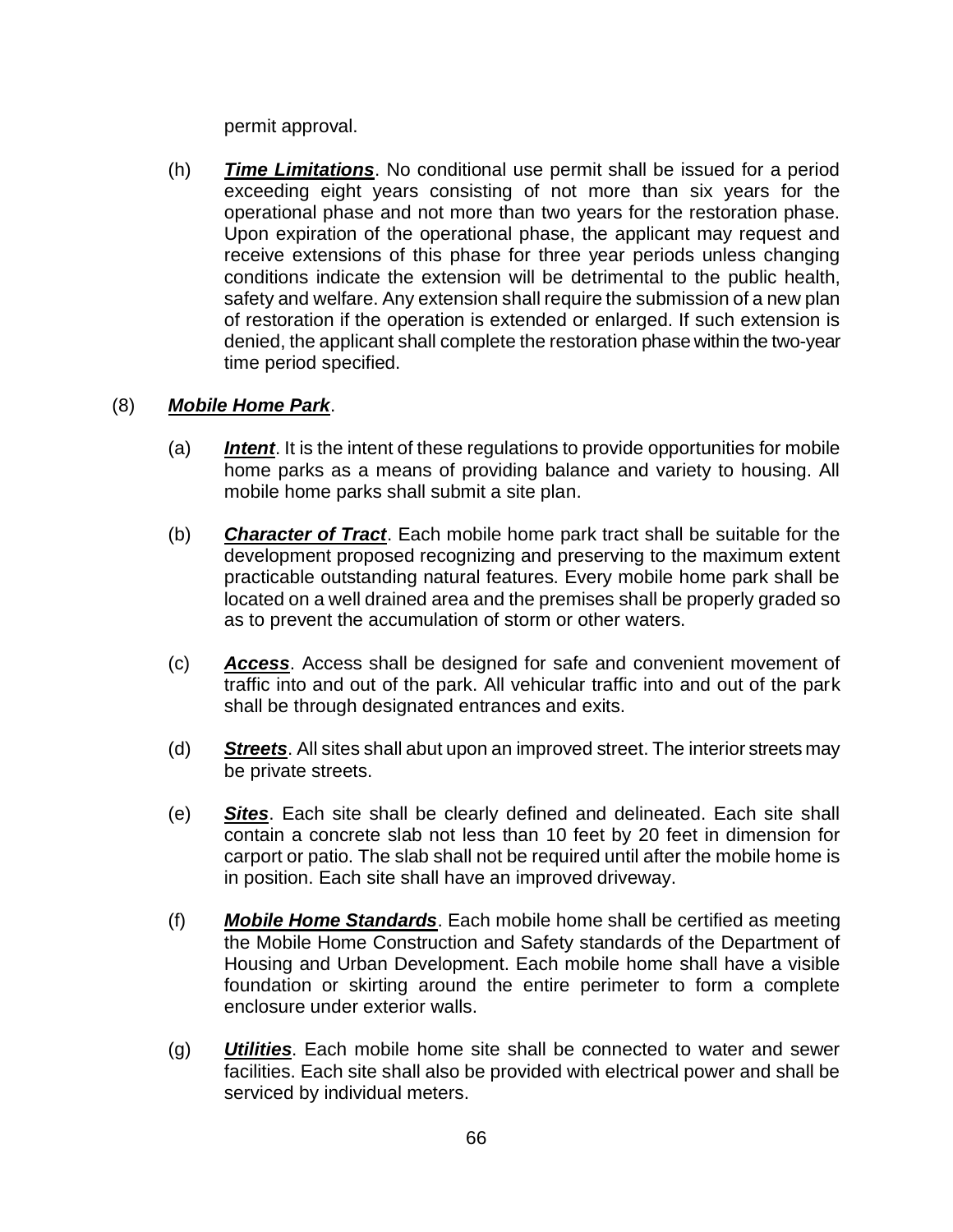(9) *Private Driveways*.For the purpose of ensuing adequate and effective access to all dwellings for emergency vehicles, any dwelling which is located more than 200 feet from a public road shall be served by a private driveway with a graveled surface width of not less than 22 feet for that portion of the driveway which is over 200 feet from the public road.

# (10) *Parking and Loading***.**

- (a) *Purpose*. This subsection establishes the standards for the amount, location, and development of motor vehicle parking, and standards for on-site loading areas. Other Town Ordinances may regulate other aspects of parking and loading. The regulations controlling parking have the following specific objectives:
	- 1. Provide safe, efficient circulation and movement of motor vehicles.
	- 2. Direct traffic in parking areas.
	- 3. Shade and cool parking areas.
	- 4. Provide a pedestrian access that is protected from auto traffic.
	- 5. Improve and soften the appearance of parking areas.
	- 6. Reduce the visual impact of parking areas from sidewalks, streets, and especially from adjacent residential zones.
	- 7. Decrease airborne and waterborne pollution.
- (b) *Applicability*. The regulations of this Section apply to all parking areas in all zones. Occupancy. All required parking areas must be completed and landscaped prior to occupancy of any structures.
- (c) *Use of Required Parking Spaces*. Required parking spaces must be available for the use of residents, customers, or employees of the use. Required parking spaces may not be assigned in any way to a use on another site, except for joint parking situations. Required parking spaces may not be used for the storage of goods or inoperable vehicles.
- (d) *Proximity of Parking to Use*. Required parking spaces for residential uses must be located on the site of the use. Required parking spaces for nonresidential uses must be located on the site of the use or in parking areas whose closest point is within 300 feet of the site.
- (e) *Required Parking Spaces*. The minimum or maximum number of parking spaces for all use categories is stated in Exhibit 1. The standards in Exhibit 1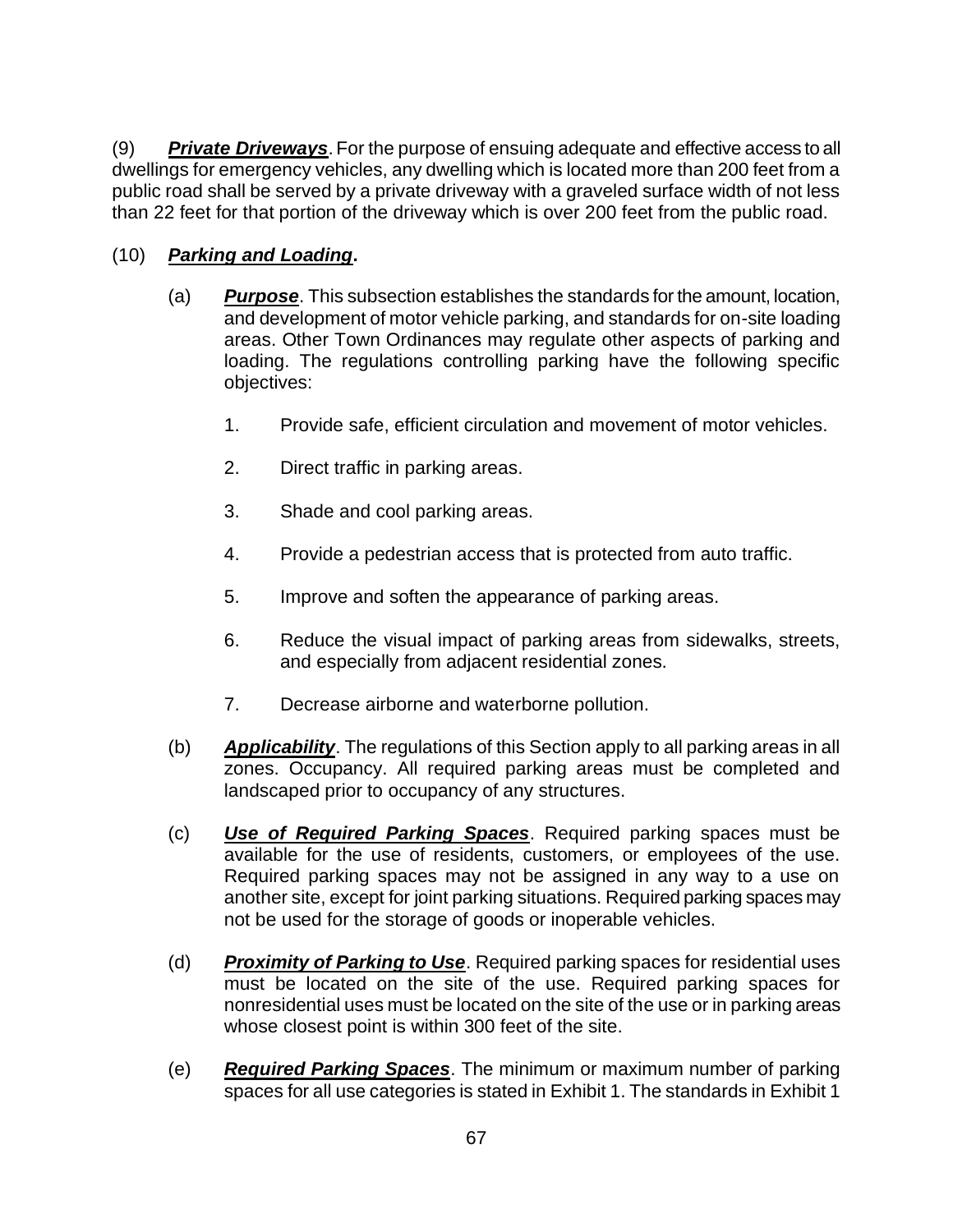apply unless specifically superseded by other portions of this Ordinance. Alternative standards to those shown in Exhibit 1 may be accepted if the applicant demonstrates that such standards better reflect local conditions. Uses not specifically listed in Exhibit 1 shall be treated as a listed use of a similar nature. Since the purpose of required off-street parking spaces is to provide enough on-site parking to accommodate the majority of traffic generated by the range of uses that might locate at the site over time, the required parking numbers correspond to broad use categories, not specific uses, in response to this long-term emphasis.

- 1. The number of parking spaces is computed based on the primary use of the site except as stated in Paragraphs 2 and 3 below.
- 2. When there are two or more separate uses on a site (such as a home occupation), the required parking for the site is the sum of the required parking for the individual uses.
- 3. When a use has more than twenty (20) percent of its floor area in a distinct function (i.e. office, warehouse, or retail), required parking is calculated separately for each function. An example would be a 40,000 square foot use with a 10,000 square foot office area and a 30,000 square foot warehouse. The required parking would be computed separately for the office and warehouse.
- (f) *Joint Use Parking*. Joint use of required parking spaces may occur where two or more uses on the same or adjacent sites are able to share the same parking spaces because their parking demands occur at different times. Joint use of required nonresidential parking spaces is allowed if the following documentation is submitted in writing to the Permit Issuer as part of a Building Permit application or Occupancy Permit application:
	- 1. The names and addresses of the uses and of the owners or tenants that are sharing the parking.
	- 2. The location and number of parking spaces that are being shared.
	- 3. An analysis showing that the peak parking times of the uses occur at different times and that the parking area will be large enough for the anticipated demands of both uses.
	- 4. A legal instrument such as an easement or deed restriction that guarantees access to the parking for both uses.
- (g) *Residential Driveway Parking*. Driveway surface areas shall count as offstreet parking spaces for the unit served by the driveway if there is an open surface area measuring at least one hundred-eighty (180) square feet and no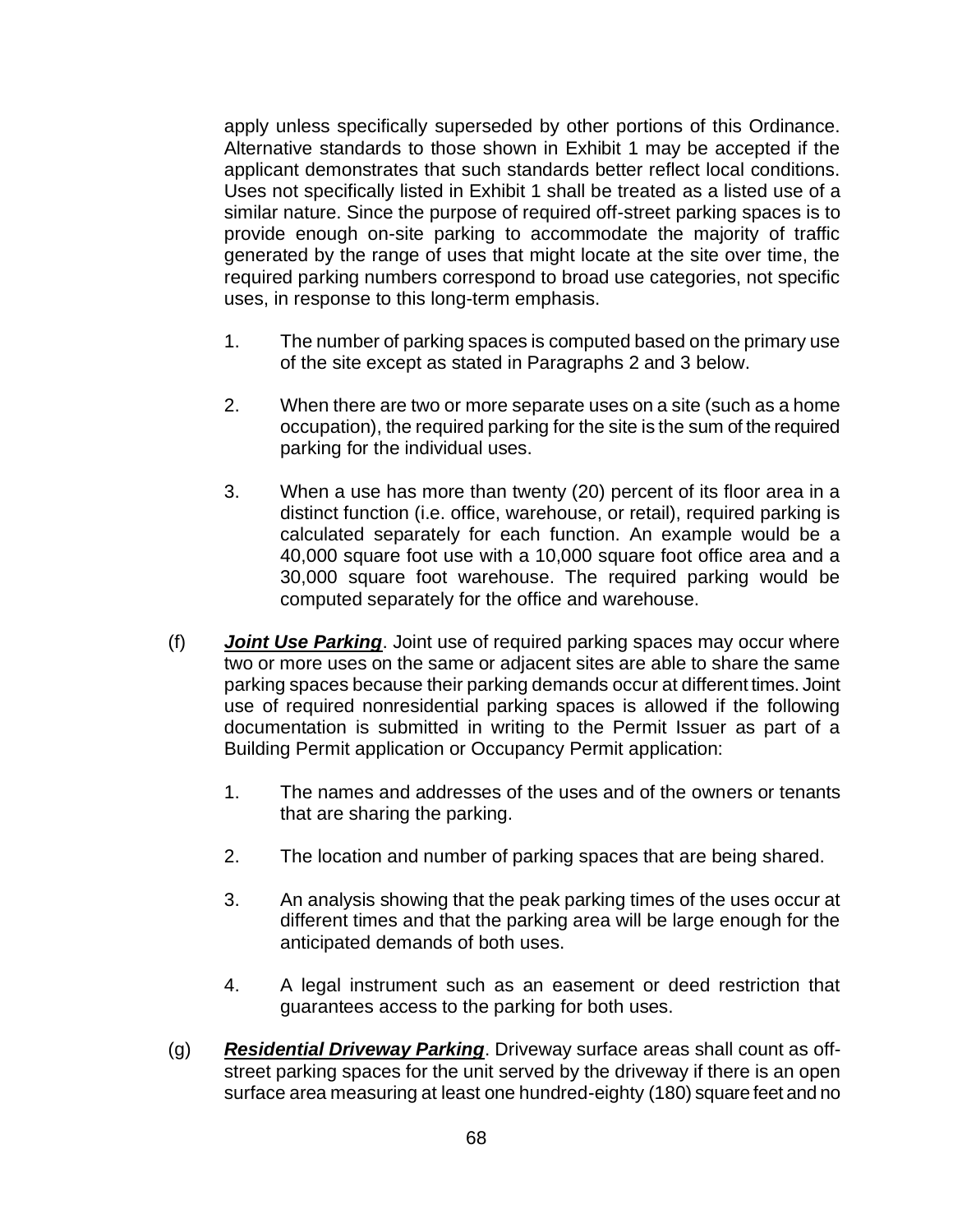portion of an automobile parked in the area will extend into public right-ofway.

- (h) *Enlargement of Use*. Whenever a non-residential structure or use is enlarged by twenty-five (25) percent or more of the unit used to calculate parking spaces (e.g. gross floor area, seats, employees, etc) such new parking space requirements must be met.
- (i) *Parking Development Standards*. The following development standards promote vehicle areas that are safe and attractive for motorists and pedestrians. These standards apply to all vehicle areas whether required or excess parking.
	- 1. Parking Space Dimensions. The minimum size of a required parking space is nine (9) feet by eighteen (18) feet. Where nonrequired parking is provided on a site, at least one nonrequired parking space must meet the minimum size for required spaces. A portion of a standard parking space may be landscaped instead of paved. The landscaped area may be up to two (2) feet of the front of the space as measured from a line parallel to the direction of the bumper of a vehicle using the space. Landscaping must be ground cover plants.
	- 2. Disabled Parking. The following disabled person parking standards and access standards are regulated through Uniform Building Code as adopted by the Town.
		- a. Dimensions of disabled person parking spaces and access aisles.
		- b. The minimum number of disabled person parking spaces required.
		- c. Location of disabled person parking spaces and circulation routes.
		- d. Curb cuts and ramps including slope, width and location.
		- e. Signage and pavement markings.
	- 3. Parking Aisle Dimensions. Minimum with of aisles providing access to stalls for one-way traffic shall be eleven (11) feet for thirty-degree (30°) angle parking and twenty (20) feet for ninety-degree (90°) parking. Minimum with of aisles providing access to stalls for two-way traffic shall be twenty four (24) feet.
	- 4. Surfacing. All driveways and parking areas, other than those for residential and agricultural use, must be surfaced with a durable surface consisting of concrete or asphalt or of compacted gravel or crushed stone.
	- 5. Access. All parking areas must be designed to allow vehicles to enter and exit the roadway in a forward motion. However, this does not apply to parking areas with one or two spaces and whose only access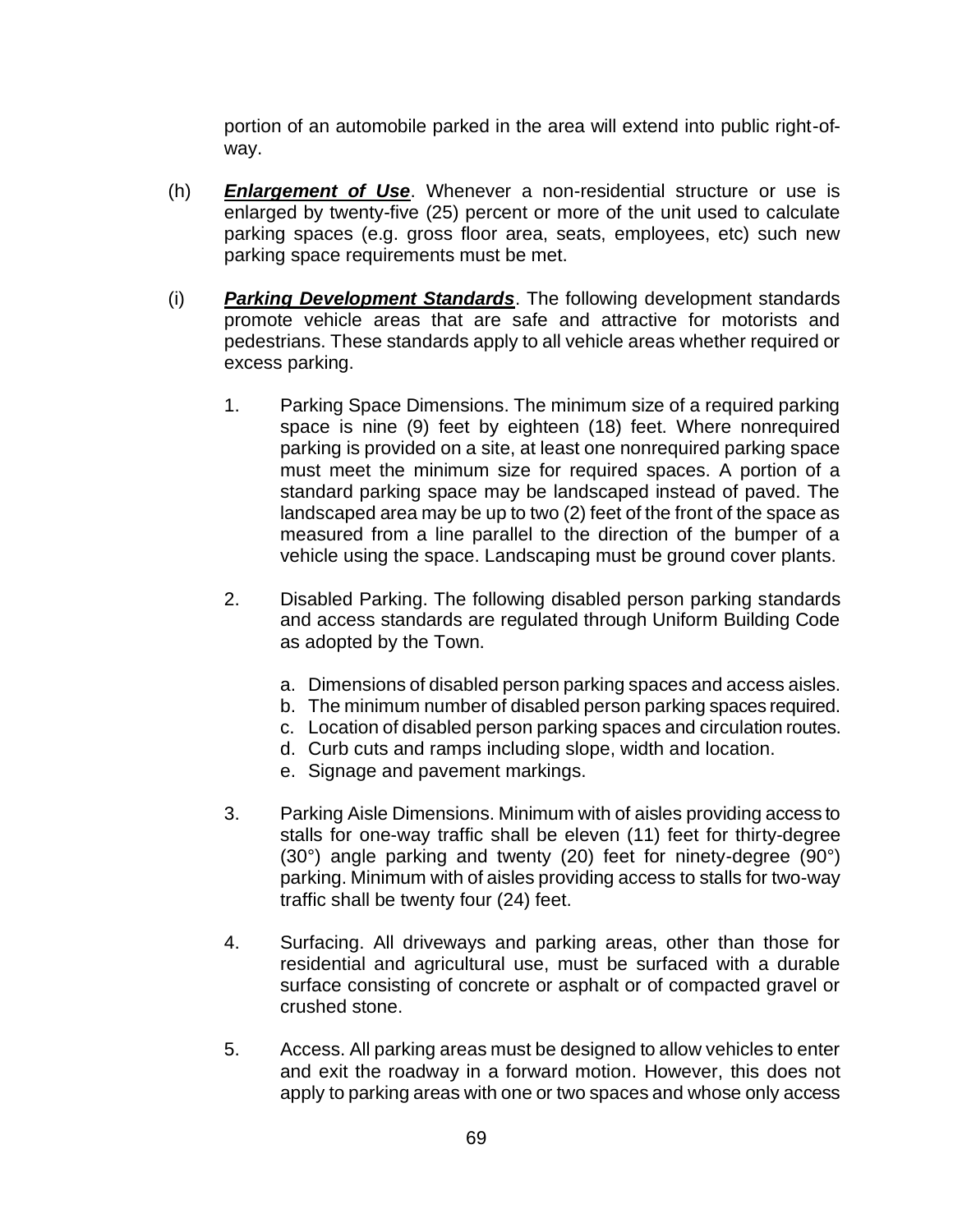is on a local service street.

- 6. Setbacks and Perimeter Landscaping. Perimeter landscaping of parking areas must meet at least the L2 standard. The landscaping requirements also apply to parking area driveways. Parking areas must meet the setback requirements of the underlying zoning district.
- 7. Parking Area Interior Landscaping. All hard-surfaced parking areas with more than ten (10) spaces must provide interior landscaping complying with one or a mix of both the Options stated below. Trees and shrubs must be protected from potential damage by vehicles through the use of bollards, curbs, wheel stops, or other physical barriers. Interior parking area landscaping must be dispersed throughout the parking area. Some trees may be grouped, but the groups must be dispersed. Perimeter landscaping may not substitute for interior landscaping. Parking areas that are thirty (30) feet or less in width, and all non-hard surfaced parking areas may locate their interior landscaping around the edges of the parking area. Interior landscaping placed along an edge is in addition to any required perimeter landscaping.
	- a. Option 1. Interior landscaping must be provided at the rate of ten (10) square feet per stall. At least one tree must be planted for every two hundred (200) square feet of landscaped area. Ground cover must completely cover the remainder of the landscaped area.
	- b. Option 2. One tree must be provided for every six (6) parking spaces. If surrounded by cement, the tree planting area must have a minimum dimension of four (4) feet. If surrounded by asphalt, the tree planting area must have a minimum dimension of three (3) feet.

## (11) *Planned Unit Development (PUD)***.**

(a) *Intent*. The intent of the planned unit development provisions is to encourage quality and desirable development by allowing for greater flexibility and design freedom than that permitted under basic district regulations. These regulations are established to permit and encourage diversification, variation and imagination in layout of development; to encourage the preservation of open space; and to encourage more rational, economic development with respect to the provisions of public services.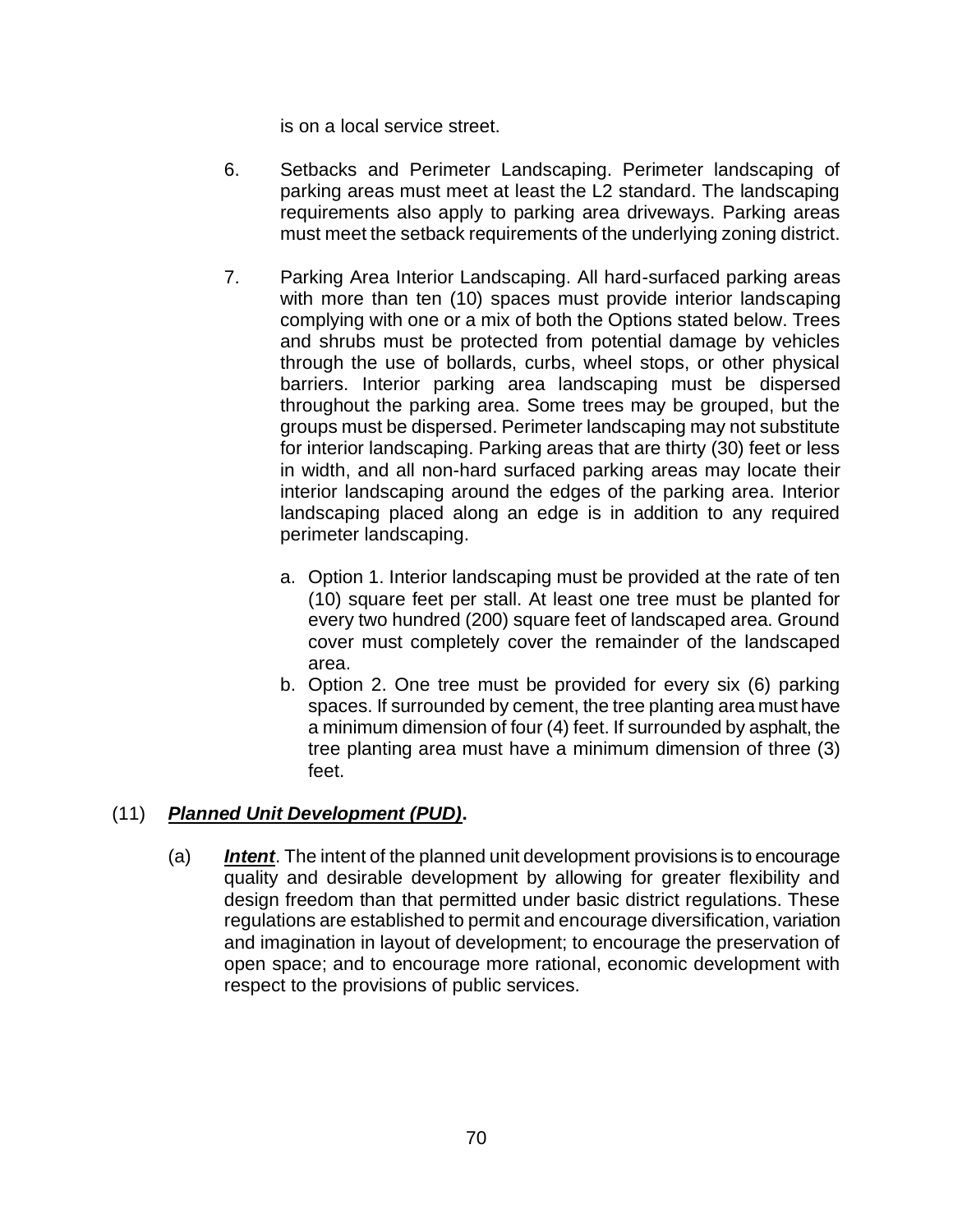| <b>Exhibit 1: Required Parking</b>                                                                                                                                                                                                                                                                                                                                                                                                                                                          |                                                                                                                                                                                                                                                                                                                                                                                                                                                                                                                                                                                            |  |
|---------------------------------------------------------------------------------------------------------------------------------------------------------------------------------------------------------------------------------------------------------------------------------------------------------------------------------------------------------------------------------------------------------------------------------------------------------------------------------------------|--------------------------------------------------------------------------------------------------------------------------------------------------------------------------------------------------------------------------------------------------------------------------------------------------------------------------------------------------------------------------------------------------------------------------------------------------------------------------------------------------------------------------------------------------------------------------------------------|--|
| <b>Use</b>                                                                                                                                                                                                                                                                                                                                                                                                                                                                                  | <b>Required Off-Street Parking Spaces</b>                                                                                                                                                                                                                                                                                                                                                                                                                                                                                                                                                  |  |
| <b>Residential (per Dwelling Unit)</b><br>Single- and Two-Family<br>1-3 Bedrooms<br>4 or more Bedrooms<br>Multiple-Family<br>Mobile/Manufactured Home Parks                                                                                                                                                                                                                                                                                                                                 | 2 per dwelling unit<br>3 per dwelling unit<br>1 per 1 BR unit, 2 per 2+ BR units, plus 1 per 4 units<br>2 per home site, plus 1 per 4 home sites                                                                                                                                                                                                                                                                                                                                                                                                                                           |  |
| <b>Non-Residential</b><br>Automobile Service or Repair<br><b>Bed and Breakfast</b><br><b>Bowling Alley</b><br>Campgrounds<br>Car Wash<br>Church/Synagogue<br>Convenience Store<br><b>Financial Institutions</b><br><b>Funeral Home</b><br><b>Hotel and Motel</b><br>Library<br>Offices (Medical and Professional)<br>Research<br>Restaurant<br>Dine-in<br><b>Fast-food Establishments</b><br>Retail Establishments (General)<br>Service Establishments (General)<br>Storage Areas<br>Tavern | 2 spaces, plus 1 per 100 square feet GFA<br>1 per guest room<br>4 per lane<br>3 per every 2 campsites<br>1 per each washing and vacuuming bay<br>1 per 4 seats<br>4 spaces, plus 1 per 250 square feet GLA over 1,000 sq. ft.<br>1 per 300 square feet GFA<br>1 per 3 seats<br>1 per guest room plus 10 per 1,000 sq. ft. GFA meeting area<br>1 per 300 square feet GFA<br>1 per 250 square feet GFA<br>1 per 1,000 square feet GFA<br>1 per 3 seats<br>1 per 30 square feet GFA<br>1 per 250 square feet GFA<br>1 per 300 square feet GFA<br>1 per 5,000 square feet GLA<br>1 per 3 seats |  |
| Theater<br>Manufacturing, Industrial (General)                                                                                                                                                                                                                                                                                                                                                                                                                                              | 1 per 3 seats<br>1 per 2 employees on maximum working shift                                                                                                                                                                                                                                                                                                                                                                                                                                                                                                                                |  |

- (b) *Unified Control*. All land included for development as a PUD shall be under the legal control of the applicant, whether that applicant be an individual, partnership, or corporation or group of individuals, partnerships or corporations. Applicants requesting approval of a PUD shall present firm evidence of unified control of the entire area within the proposed PUD together with evidence that the developer has the unrestricted right to impose all of the covenants and conditions upon the land as are contemplated by the provisions of this chapter. The applicant shall state agreement to:
	- 1. Proceed with the proposed development according to the provisions of these zoning regulations and such conditions as may be attached to the Conditional Use for PUD.
	- 2. Provide agreements, contracts and deed restrictions necessary for completion of the development according to the approved plans.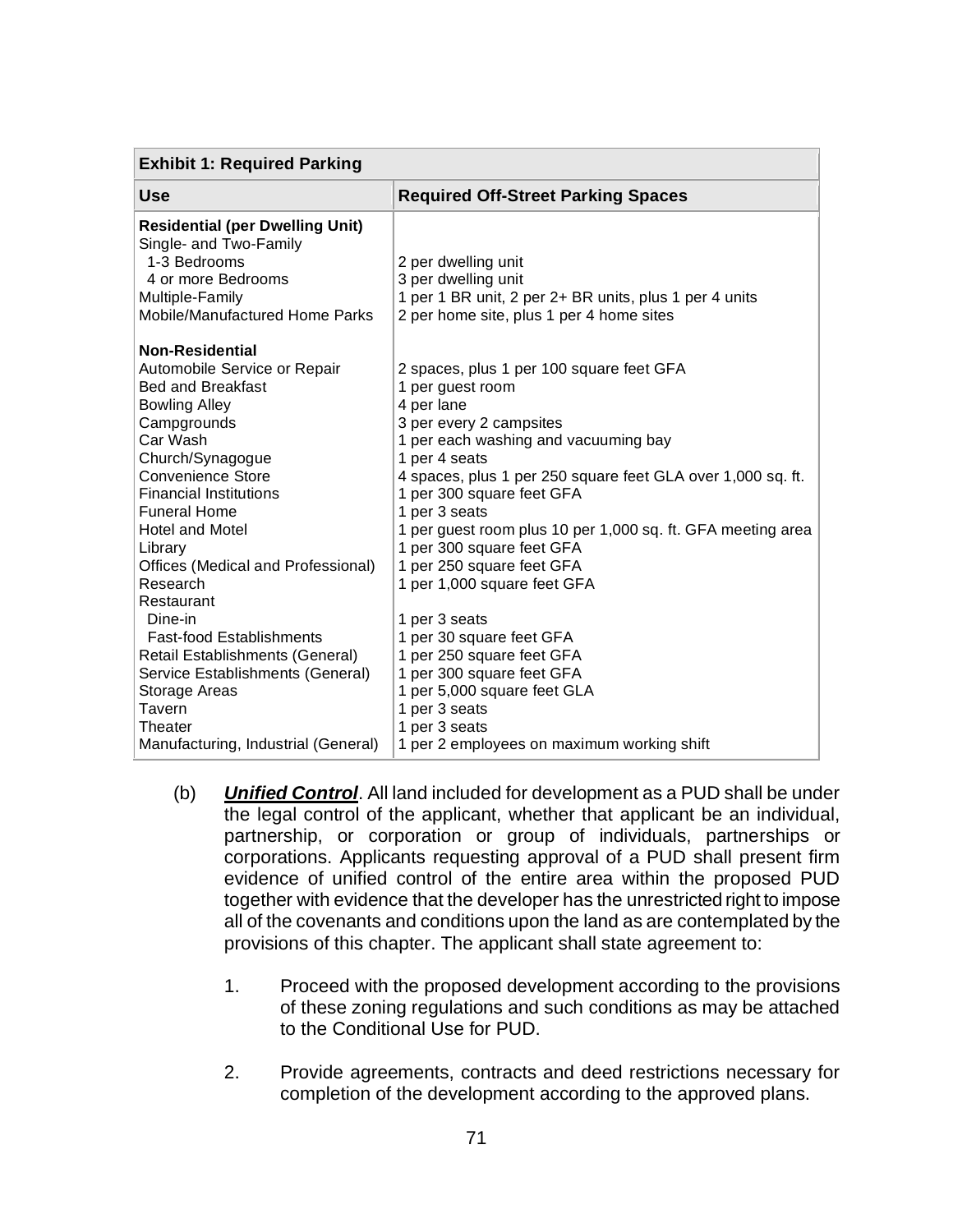- 3. Bind their successors in title to any commitments made in the approval process.
- (c) *Permitted Uses*. All the permitted uses of the Rural Estate District, Transitional Residential District, Residential District, Commercial District, and Industrial District in which the PUD is located, to allow for additional development flexibility.
- (d) *General Requirements*. All permitted uses shall be subject to the accessory use and structure, sign, height, and parking requirements of the district in which it is located.
- (e) *Area and Density Requirements*. A tract of land proposed for development as a planned unit development shall contain a minimum area of five acres and a maximum density of two dwelling units per net acre.
- (f) *Internal Lots and Frontage*. Within the boundaries of the PUD, no minimum lot size or minimum yards shall be required; provided, however, that no structure shall be located closer to any peripheral property line than a distance equal to the height of such structure.
- (g) *Access*. Every dwelling unit shall have access to a public street either directly or via an approved private road, pedestrianway, court or other area dedicated to public or private use or common element guaranteeing access. Permitted uses are not required to front on a dedicated public street.
- (h) *Engineering Design Standards*. Normal standards or operational policy regarding right-of-way widths, provision for sidewalks, streetlighting and similar environmental design criteria shall not be mandatory in a planned unit development, but precise standards shall be made a part of the approved plan and shall be enforceable as a part of this chapter.

#### (i) *Procedures for Approving Planned Unit Developments*.

- 1. Preapplication review.
	- a. Before submitting an application for a PUD, an applicant shall confer with the Plan Commission and Plan Commission in connection with the preparation of the application for a planned unit development.
	- b. The purpose of the preapplication conference shall be to familiarize both the applicant and the Plan Commission with each other's intentions with respect to the PUD before the applicant enters into binding commitments or incurs substantial expense.
	- c. At the preapplication conference, the Plan Commission shall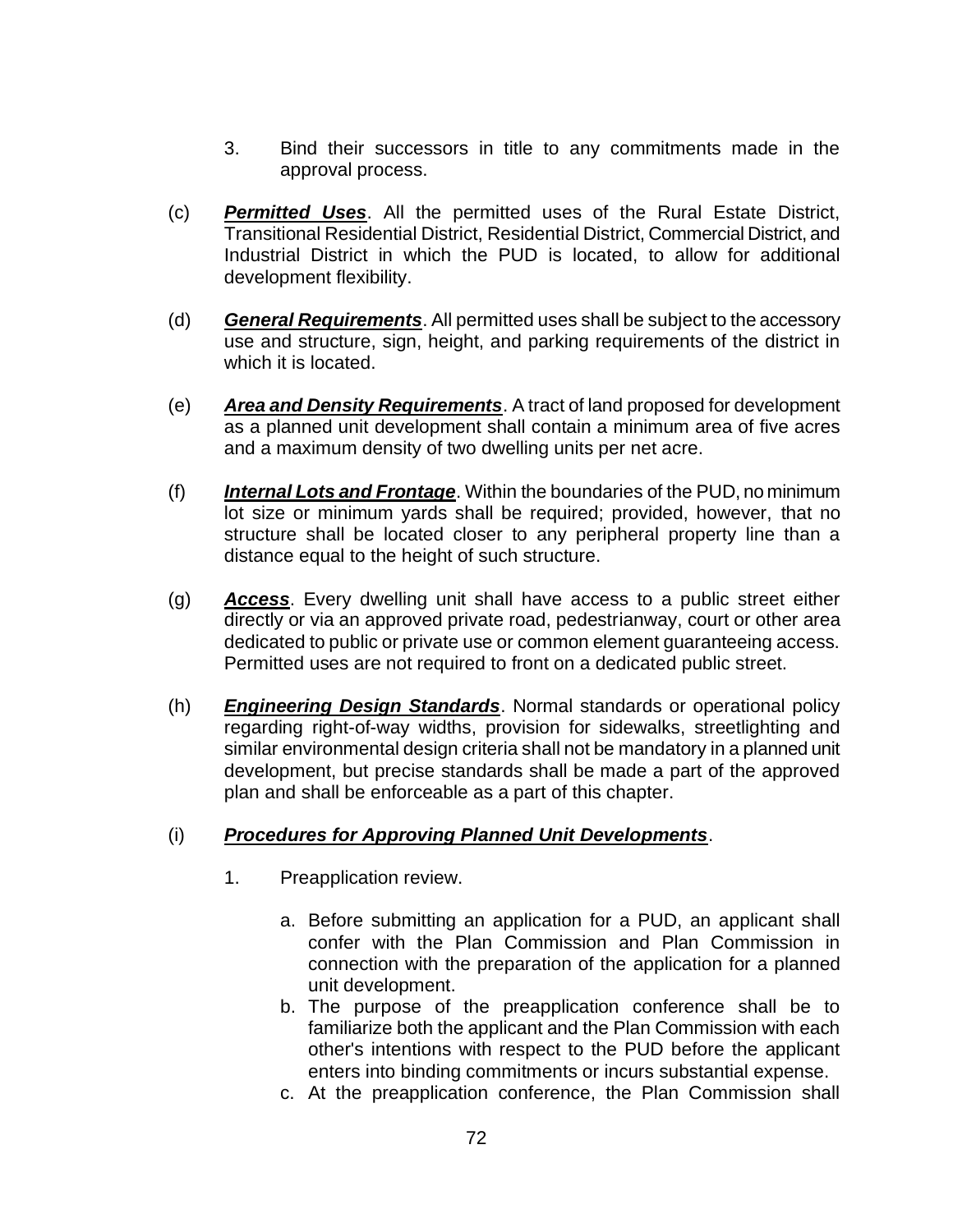familiarize the applicant with the PUD process and explain to the applicant issues that should be considered in planning the project. The applicant shall inform the Plan Commission of his development concept through general outlines and sketch plans. Any statement made by either the Plan Commission or the applicant concerning potential disposition of a PUD application or the final form of the development shall not be legally binding.

- 2. Development plan. A development plan shall accompany the application for a Conditional Use permit and contain the following information:
	- a. Names of the owners and developer.
	- b. Scale, date, North arrow.
	- c. Existing streets, buildings, watercourses, easements and utility lines.
	- d. Proposed pattern of public and private streets, accessways and parking areas.
	- e. Locations and arrangements of lots,
	- f. Buildings by dwelling types, open space areas and recreational facilities, if any
	- g. Architectural drawings and sketches illustrating the design and character of the various buildings proposed.
	- h. Appropriate statistical data on the size of the development, number of dwellings by type, percentage of open space and other data pertinent to review.
	- i. General outline of deed restrictions and other documents pertaining to the development, operation and maintenance of the project.
- 3. Plan approval. Upon approval of a development plan, a Conditional Use permit shall be issued. All terms, conditions and stipulations made at the time of approval shall be binding upon the applicant or any successors in interest.
- 4. Preliminary and final plans. Approval of a development plan for a Conditional Use does not constitute preliminary or final plat approval. Preliminary and final plats shall be submitted and processed in accordance with standard subdivision review procedures.
- 5. Changes in plan. Minor changes in plans shall be made by application. Minor changes shall not be considered a reapplication for Conditional Use permit. Substantial changes in plans shall be made by application and processed as a new application for a Conditional Use permit.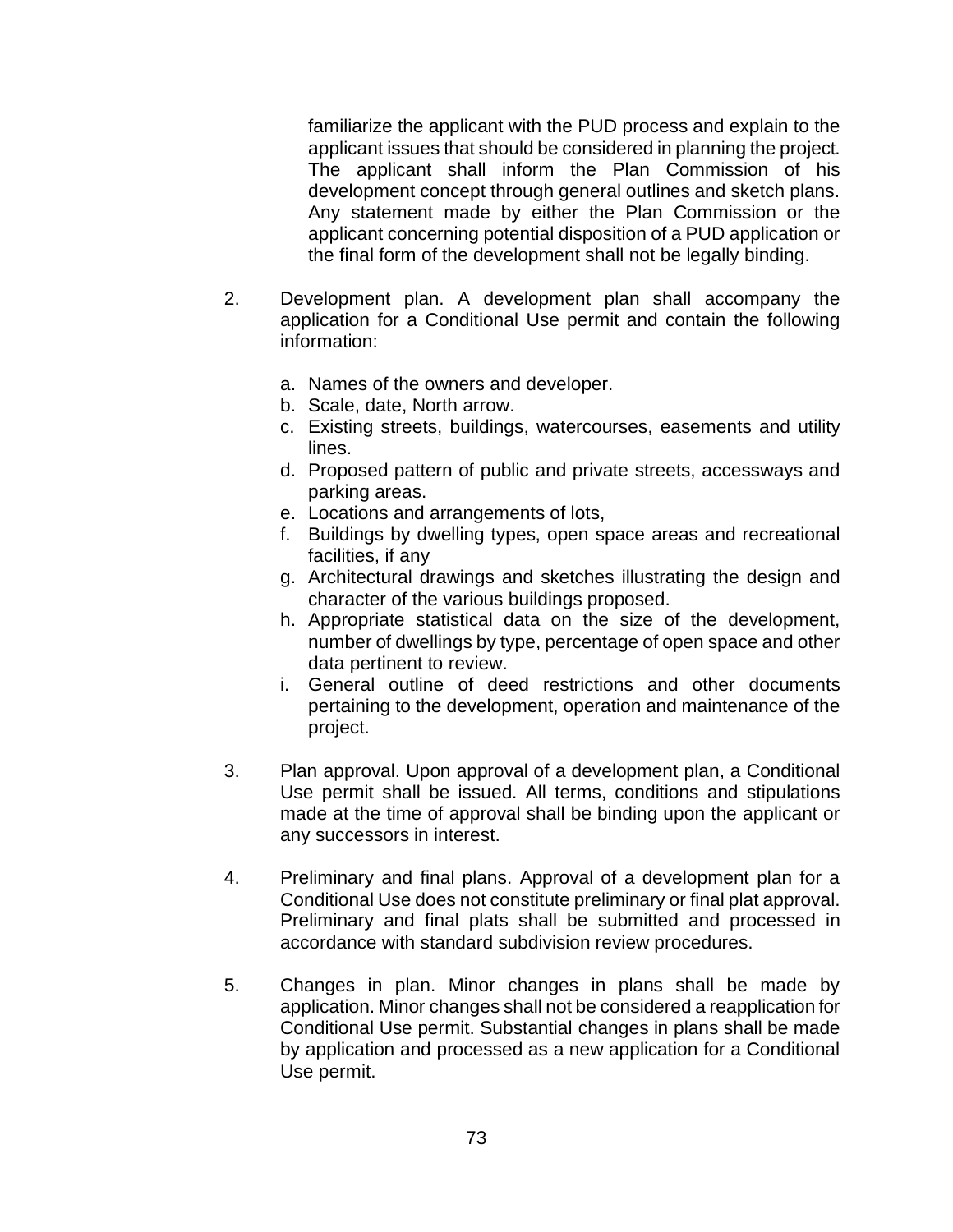- 6. Deviations from approved plans. Deviations from approved plans or failure to comply with any requirement, condition or safeguard during approval or platting procedures shall constitute a violation of these zoning regulations.
- (j) *Building Permits*. Final approval does not constitute approval for the construction of individual buildings or structures in the development. Application for building permits shall be submitted and processed in accordance with standard procedures.
- (12) *Signs***.**
	- (a) *Purpose and Intent*. The intent of this section is to provide for and regulate the location and safe construction of signs in a manner to ensure that signs are compatible with surrounding land uses, are well maintained, and express the identity of individual proprietors and the Town as a whole.
	- (b) *Compliance*. No sign shall hereafter be located, erected, moved, reconstructed, extended, enlarged, converted or structurally altered without conforming with the provisions of this section.
	- (c) *Signs Permitted in all Districts Without a Permit*. The following signs are permitted in all zoning districts without a permit, subject to the following regulations:
		- 1. Real estate signs not to exceed 8 square feet in area which advertise the sale, rental, or lease of the premises upon which said signs are temporarily located.
		- 2. Name, and warning signs not to exceed 2 square feet located on the premises.
		- 3. Home occupation and professional home office signs not to exceed 2 square feet in area.
		- 4. Election campaign signs, provided that permission shall be obtained from the property owner, renter, of lessee; and provided that such sign shall not be erected prior to the first day of the election campaign period and shall be removed within 7 days following the election.
		- 5. Rummage sale and garage sale signs, provided that no such signs shall be erected or placed within a public right-of-way and further provided that such signs are removed within 24 hours following the sale.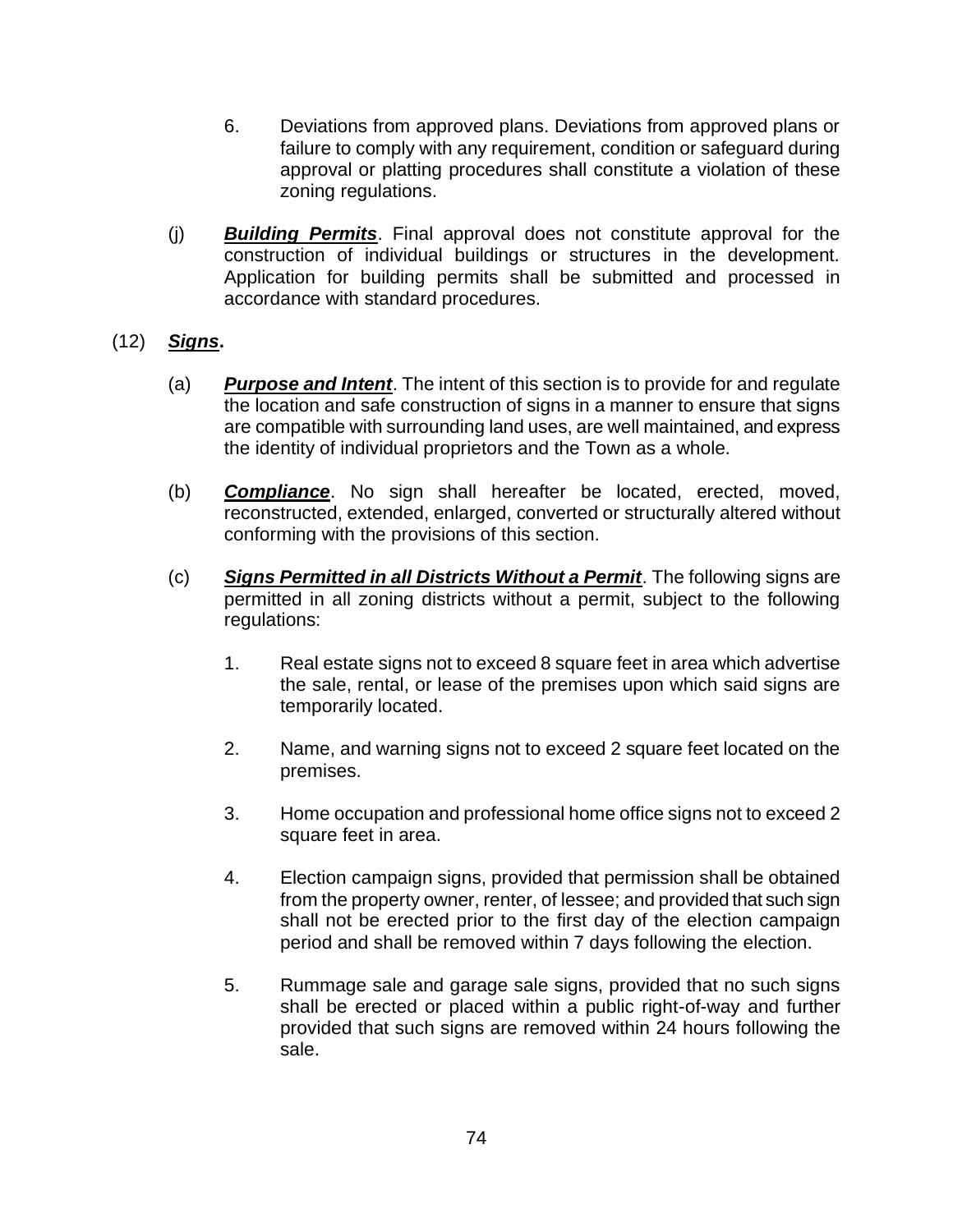- 6. Bulletin boards for public, charitable or religious institutions not to exceed 32 square feet in area located on the premises.
- 7. Memorial signs, tablets, names of buildings, and date of erection when cut into any masonry surface or when constructed of metal and affixed flat against a structure.
- 8. Official signs, such as traffic control, parking restrictions, information, and notices.
- 9. Farm identification signs showing the name of the owner or corporate affiliation or memberships not to exceed 16 square feet in area.
- (d) *Signs Permitted in all Residential Districts With a Permit*. The following signs are permitted in any residential district and are subject to the following regulations:
	- 1. Permanent real estate signs placed at the entrance to a subdivision or development shall contain only the name of the subdivision or development and shall meet all the yard requirements of the district in which it is located. The Plan Commission shall determine the appropriate size of the sign based on the design of the sign and its compatibility with adjacent land uses.
	- 2. Temporary development signs for the purpose of designating a new building or development, or for the promotion of a subdivision may be permitted for a limited period of time provided that the sign shall not exceed 48 square feet in area and shall meet all the yard requirements of the district in which it is located. The Plan Commission shall specify the period of time the sign may remain based on the size of the development allowing a reasonable time to market the development.
- (e) *Signs Permitted in all Agricultural Districts With a Permit*. The following signs may be permitted in all Agricultural Districts and are subject to the following regulations:
	- 1. Wall signs affixed to or painted on farm buildings advertising farm products produced on and/or sold on the premises, or displaying the owner's name shall not exceed 200 square feet.
	- 2. Ground signs advertising farm products produced on and/or sold on the premises shall not exceed 15 feet in height above the ground surface, shall meet all yard requirements for the district in which they are located, and shall not exceed 100 square feet on one side or 200 square feet on all sides for any one premises.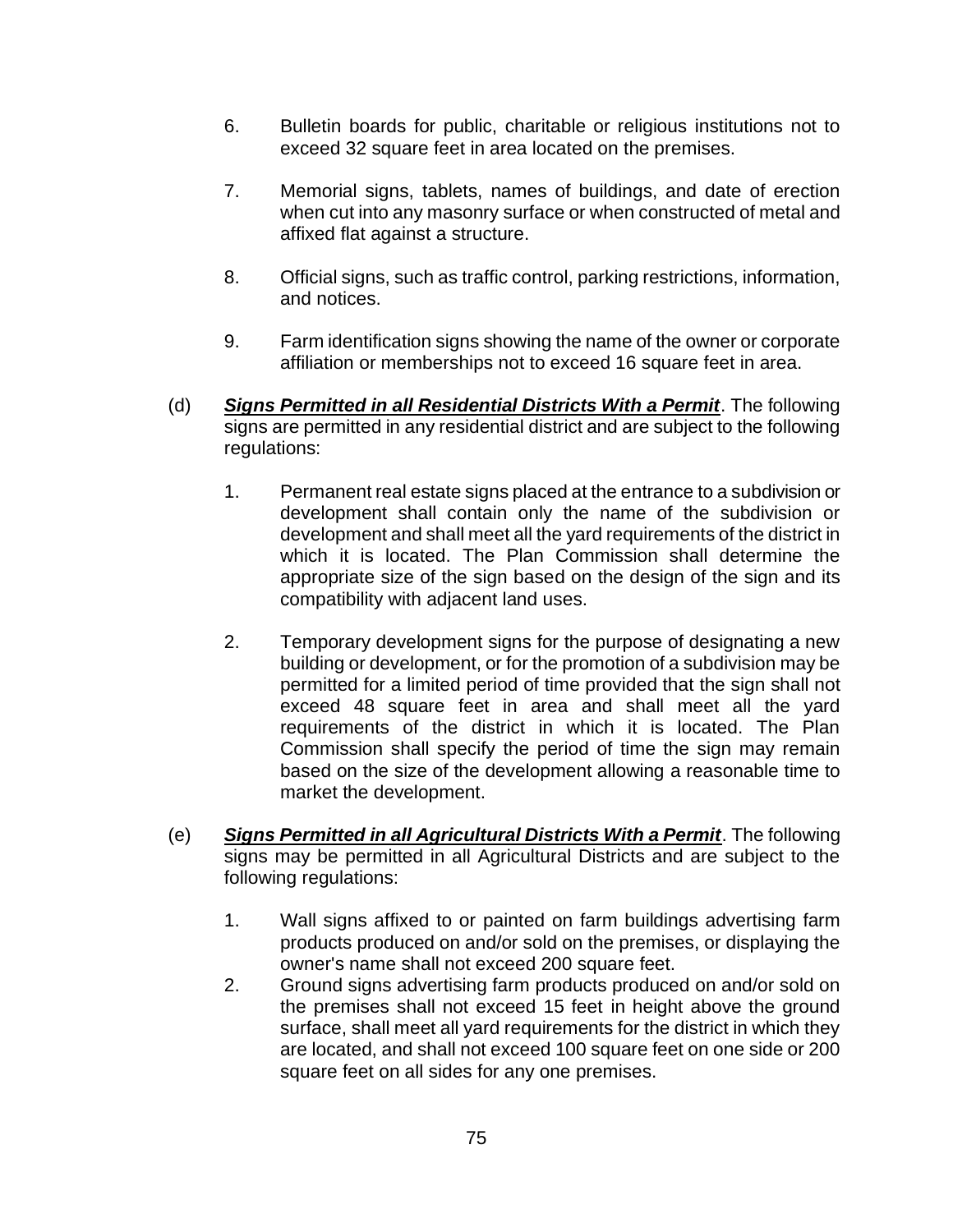- 3. Directional signs indicating the name of a business or other establishment, and the direction and distance to the establishment. No directional sign shall be placed within the public right-of-way or within the vision clearance triangle of any intersecting streets. No directional sign shall exceed 12 square feet in area.
- (f) *Signs Permitted in Commercial and Industrial Districts With a Permit*. Signs are permitted in all commercial and industrial districts subject to the following restrictions:
	- 1. Wall signs placed against the exterior walls of buildings shall not extend more than 12 inches outside of a building's wall surface; shall not exceed 200 square feet in area for any one premises, and shall not extend above the roof line of the building.
	- 2. Projecting signs fastened to, suspended from, or supported by structures shall not exceed 20 square feet in area for any one premises; shall not extend more than 6 feet into any required yard; shall not extend more than 3 feet into any public right-of-way; shall not be less than 10 feet from all side lot lines; shall not exceed a height of 20 feet above the mean center line street grade; shall not be less than 10 feet from all side lot lines; and shall not be less than 10 feet above the sidewalk nor 15 feet above a driveway or an alley.
	- 3. Ground signs shall not exceed 20 feet in height above the mean center line street grade, shall meet all yard requirements for the district in which it is located, shall not exceed 100 square feet on one side nor 200 square feet on all sides for any one premises.
	- 4. Marquee, awning, or canopy signs affixed flat to the surface of the marquee, awning, or canopy are permitted providing that the sign does not extend vertically or horizontally beyond the limits of said marquee, awning, or canopy. A marquee, awning, or canopy may extend to within one foot of the vertical plane formed by the curb. A name sign not exceeding 2 square feet in area located immediately in front of the entrance to an establishment may be suspended from a canopy provided that the name sign shall be at least 10 feet above the sidewalk.
	- 5. Roof signs are prohibited within the Town.
	- 6. Window signs, except for painted signs and decals, shall be placed only on the inside of commercial buildings.
	- 7. Combinations of any of the above signs shall meet all the requirements of the individual sign.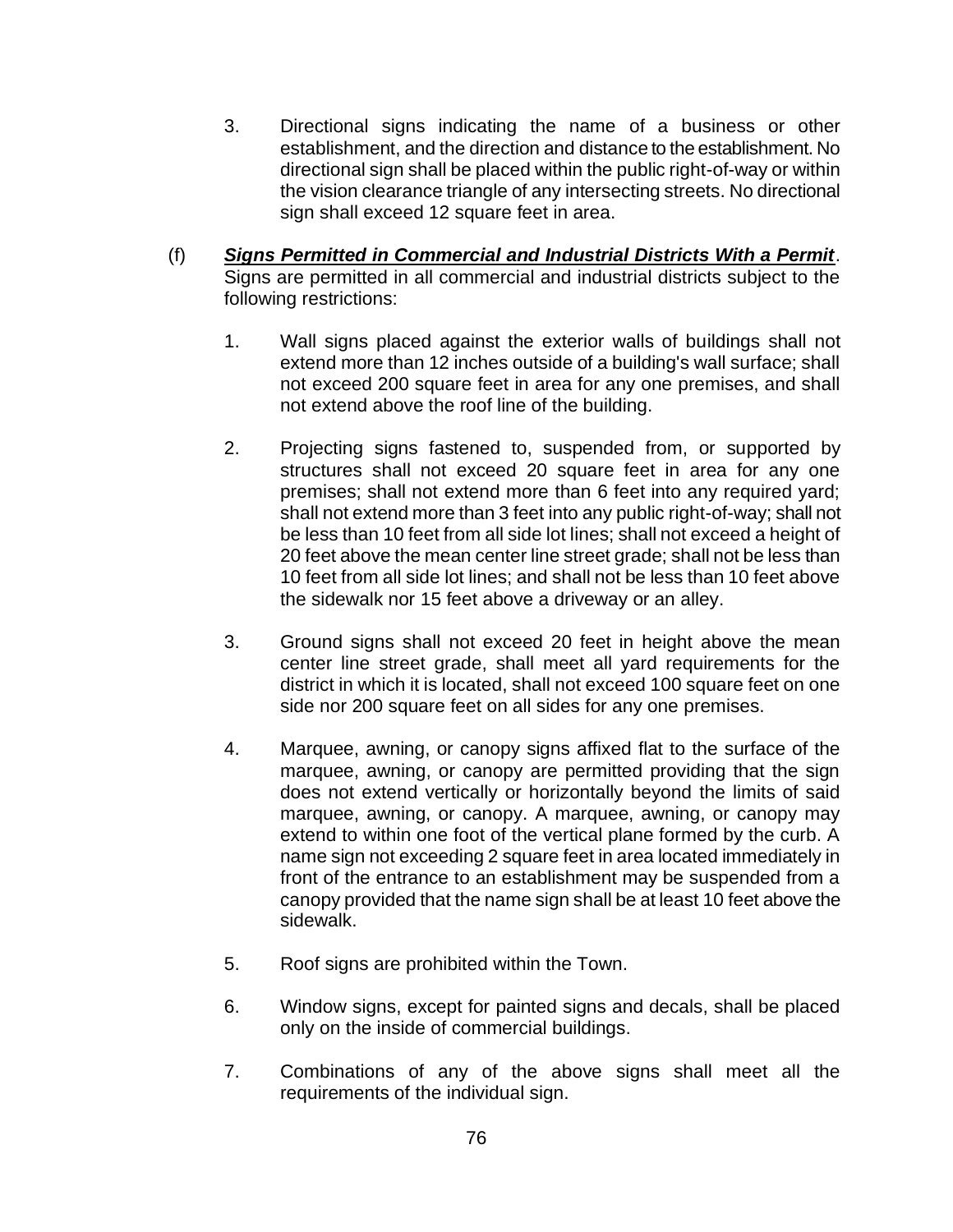8. The total number of signs on any premises shall be limited as follows:

| Floor Area (Square Feet) | Maximum Number of<br><b>Signs Permitted</b> |
|--------------------------|---------------------------------------------|
| $0 - 5,000$              | 2                                           |
| $5,001 - 20,000$         | 3                                           |
| 20,001 - 50,000          | 4                                           |
| More than 50,000         | 5                                           |

Window signs shall not be subject to the limitation on number of signs.

- (g) *Portable Signs*. The Plan Commission may permit the temporary use of a portable sign for advertising purposes in any district provided that the portable sign will not be located in any public right-of-way, will not be located closer than 10 feet to an adjacent property, and will not cause a hazard to traffic or adjoining properties. Portable sign permits shall not be granted for a period of more than 30 days in any 365 day period. The permit required in sub. (m) below shall be required for portable signs.
- (h) *Facing*. No sign except those permitted in subs. (c) and (d) above shall be permitted to face a residence within 100 feet of such residence.
- (i) *Lighting and Color*. Signs shall not resemble, imitate, or approximate the shape, size, form, or color of railroad or traffic signs, signals, or devices. Signs shall not obstruct or interfere with the effectiveness of railroad or traffic signs, signals, or devices. Signs shall not be erected, relocated, or maintained so as to prevent free ingress to or egress from any door, window, or fire escape; and no sign shall be attached to a standpipe or fire escape. Signs shall not be placed so as to obstruct or interfere with traffic visibility, nor be lighted in such a way as to cause glare or impair driver visibility upon public ways. Signs may be illuminated but non-flashing. Signs shall not be revolving or animated; however, copy on time and temperature devices may be cyclical. Signs in residential districts may be illuminated only with Plan Commission approval. Lighting shall be consistent with the Town of Hortonia Exterior Lighting Ordinance.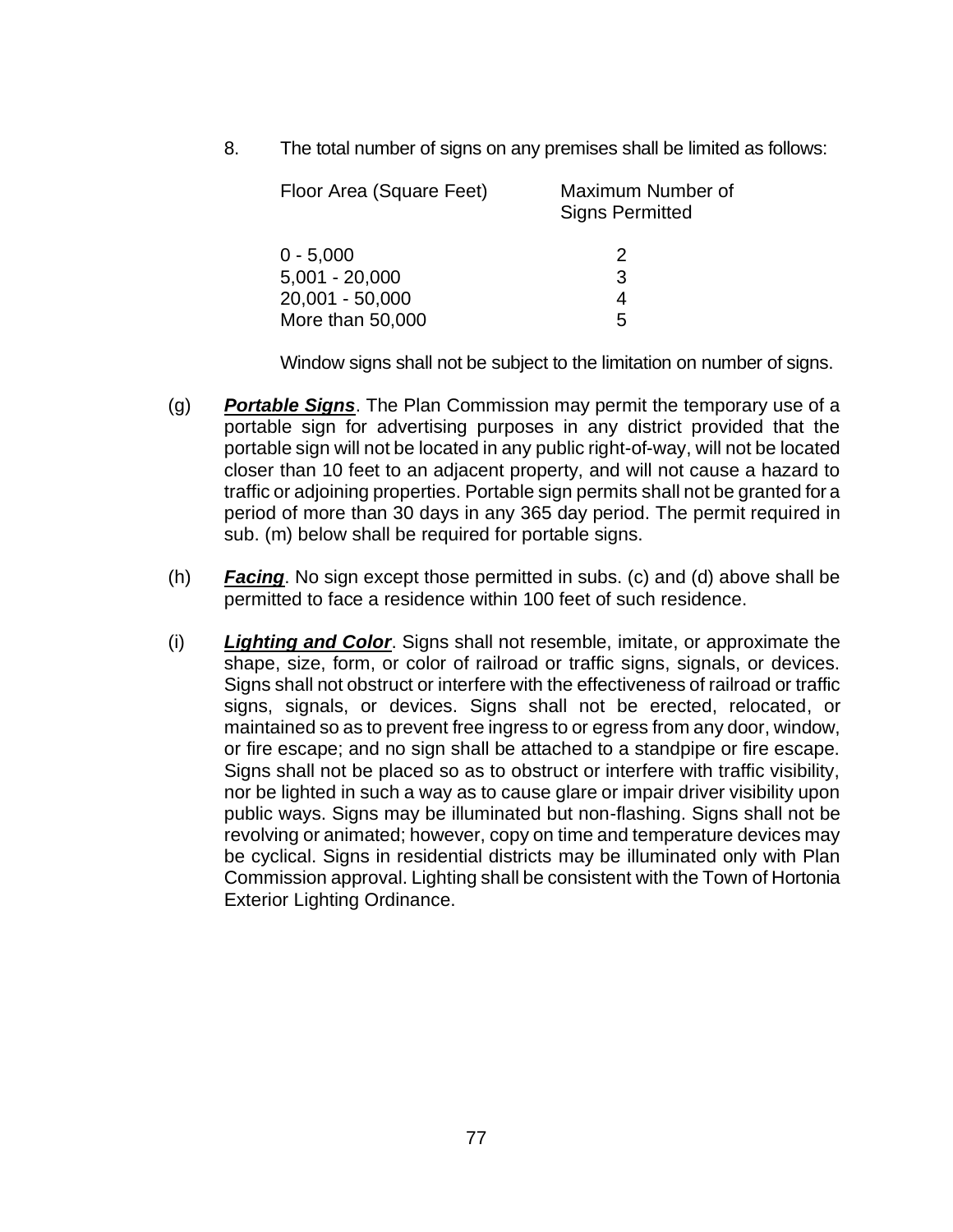### (j) *Construction and Maintenance Standards*.

- 1. Wind Pressure and Dead Load Requirements. All signs and other advertising structures shall be designed and constructed to withstand wind pressure of not less than 40 pounds per square foot of area; and shall be constructed to receive dead loads as required in the Building Code.
- 2. Protection of the Public. The temporary occupancy of a sidewalk or street or other public property during construction, removal, repair, alteration or maintenance of a sign is permitted provided the space occupied is roped off, fenced off, or otherwise isolated.
- 3. Maintenance. The owner of any sign shall keep it in good maintenance and repair which includes restoring, repainting, or replacement of a worn or damaged legally existing sign to its original condition; and shall maintain the premises on which the sign is erected in a clean, sanitary, and inoffensive condition, free and clear of all obnoxious substances, rubbish, weeds, and grass.
- 4. Supporting members or braces of all signs shall be constructed of galvanized iron, properly treated wood, steel, copper, brass, or other non-corrosive incombustible material.
- 5. Every means or device used for attaching any sign shall extend through the walls of the building should the Plan Commission determine that the safe and permanent support of such sign so requires and shall be securely anchored by wall plates and nuts to the inside of the walls in accordance with instructions given by the Plan Commission. Small flat signs containing less than 10 square feet of area may be attached to a building by the use of lag bolts or other means to the satisfaction of the Plan Commission.
- 6. No signs or any part thereof or sign anchors, braces, or guide rods shall be attached, fastened, or anchored to any fire escape, fire ladder, or standpipe and no such sign or any part of any such sign or any anchor, brace, or guide rod shall be erected, put up, or maintained so as to hinder or prevent ingress or egress through such door, doorway, or window or so as to hinder or prevent the raising or placing of ladders against such building by a Fire Department, as necessity therefore may require.
- (k) *Existing Signs*. Signs lawfully existing at the time of the adoption or amendment of this Ordinance may be continued although the size or location does not conform to this Ordinance and shall be subject to the nonconforming use provisions of this Ordinance.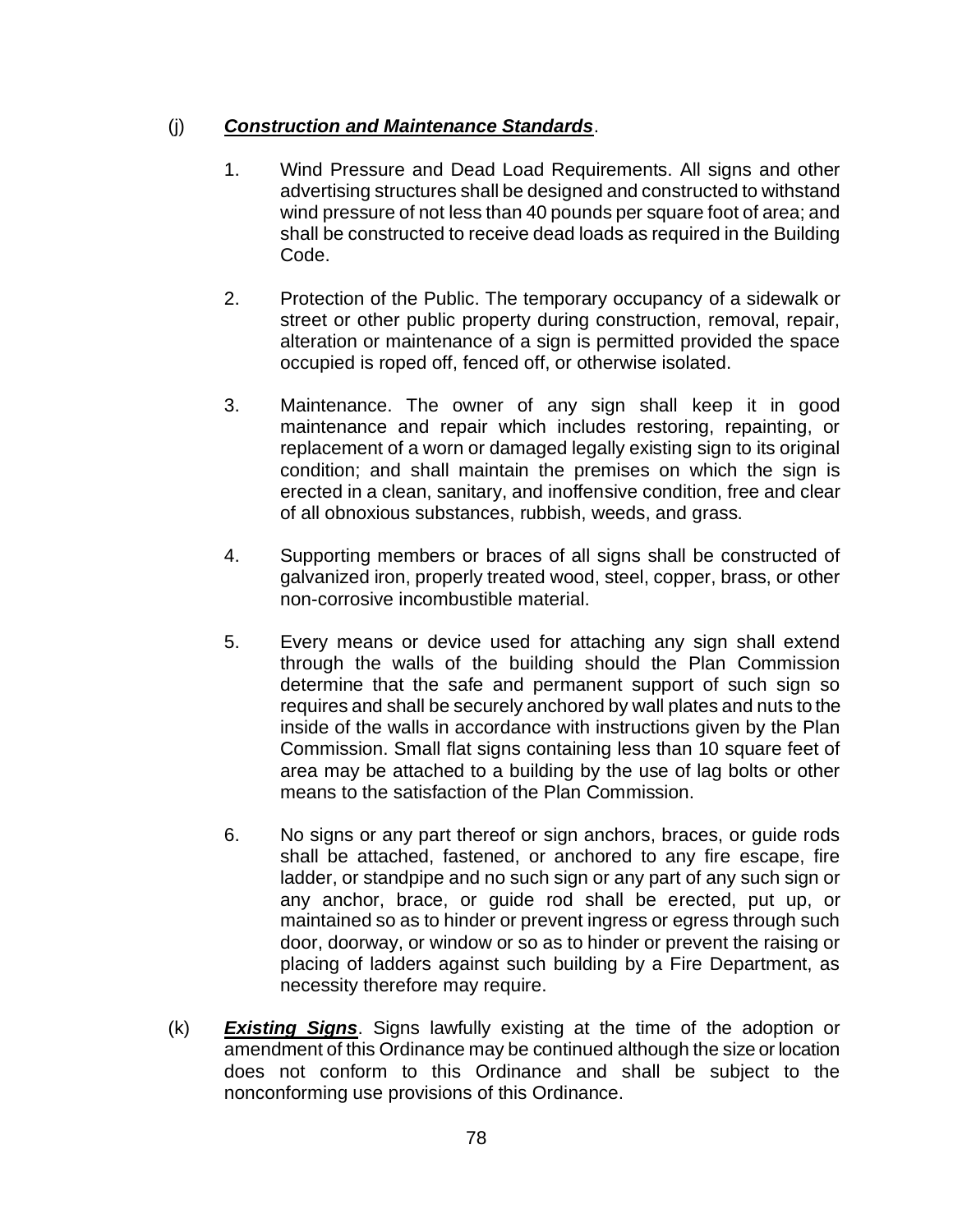- (l) *Sign Permit*. Application for a sign permit shall be made on forms provided by the Plan Commission or Town Clerk and shall contain or have attached thereto the following information:
	- 1. Name, address, and telephone number of the applicant.
	- 2. Location of building, structure, or lot to which or upon which the sign is to be attached or erected.
	- 3. Name of person, firm, corporation, or association erecting the sign.
	- 4. Written consent of the owner or lessee of the building, structure, or land to which or upon which the sign is to be affixed.
	- 5. A scale drawing of such sign indicating the dimensions, the materials to be used, the type of illumination, if any, and the method of construction and attachment.
	- 6. A scale drawing indicating the location and position of such sign in relation to nearby buildings or structures.
	- 7. Copies of any other permit required and issued for said sign, including electrical permit.
	- 8. Additional information as may be required by the Plan Commission.
	- 9. Sign permit applications shall be filed with the Plan Commission, who shall review the application for its completeness and accuracy and approve or deny, in writing, the application within 30 days of receipt from the applicant unless the time is extended by written agreement with the applicant. A sign permit shall become null and void, if work authorized under the permit has not been completed within 6 months of the date of issuance.
- (m) *Bond*. Every applicant for a sign permit shall, before the permit is granted, execute a cash bond or other appropriate surety in a sum fixed by the Plan Commission upon recommendation of the Plan Commission, but not to exceed \$25,000. The form of the cash bond or other surety shall be approved by the Town Attorney, indemnifying the Town against all loss, cost of damages, or expense incurred or sustained by or recovered against the Town by reason of the erection, construction, or maintenance of the sign. A liability insurance policy issued by an insurance company authorized to do business in the State and conforming to the requirements of this section may be permitted by the Town Attorney in lieu of a bond.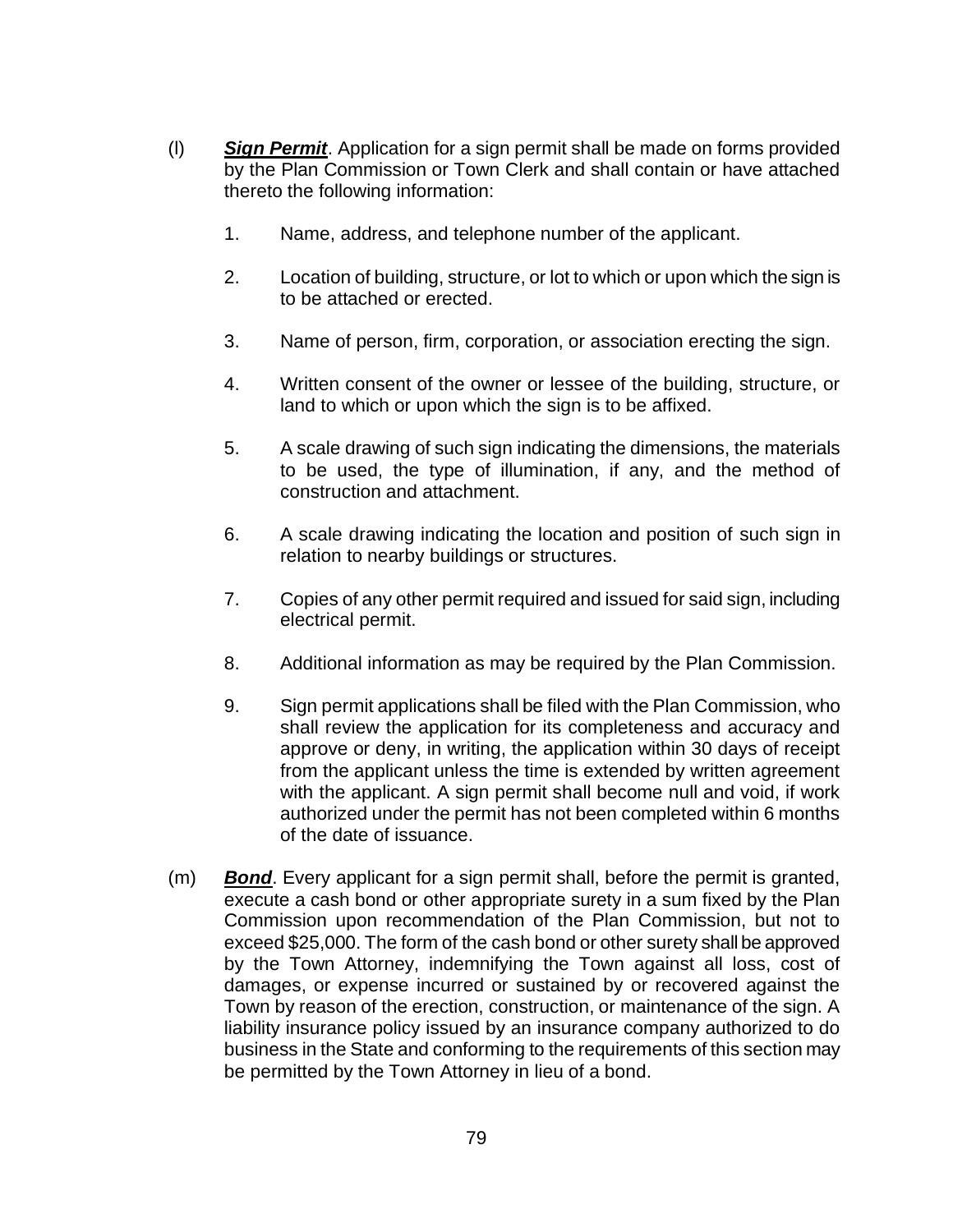(n) *Measuring Signs*. In calculating the area of a sign to determine whether it meets the requirements of this Ordinance, the Plan Commission shall include the sign copy and any border or frame surrounding that copy. Supporting members of a sign shall be excluded from the area calculation. Area of irregularly shaped signs or signs containing 2 or more detached elements shall be determined by the area of the smallest regular polygon that will encompass all elements of the sign.

#### (13) *Reserved for Future Use***.**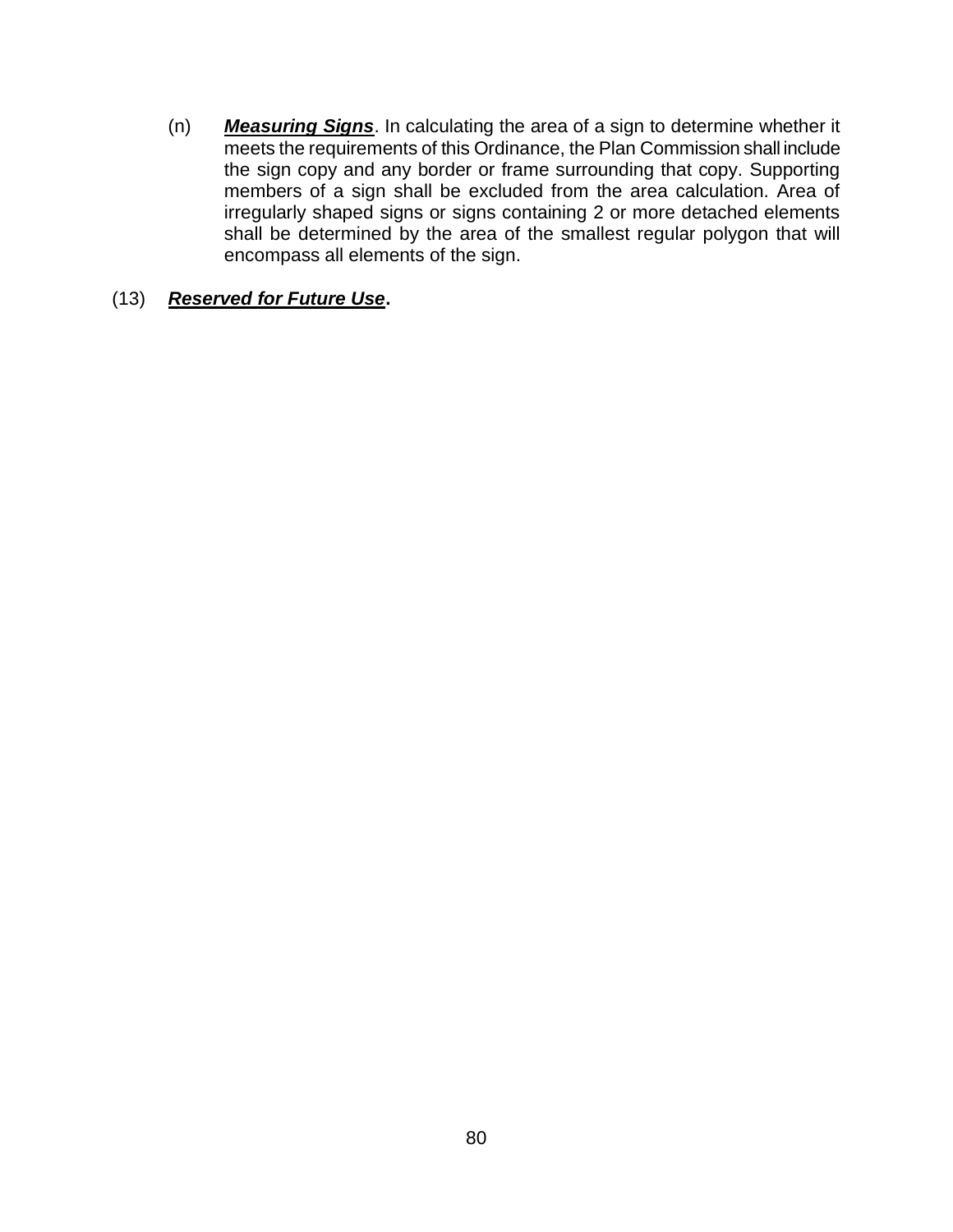(1) *Applicability*. No building or structure (except signs exempt from the provisions of this ordinance) shall be erected, constructed, reconstructed, altered, moved or enlarged until a building permit has been obtained from the Town Building Inspector.

(2) *Application for Building Permit*. Application for a building permit shall be made in writing upon a form furnished by Town Building Inspector and shall include the following information:

- (a) Name and address of the owner of the land and the owner of the building or structure if different.
- (b) Site layout drawn to scale, showing the actual shape and dimensions of the lot to be built upon; the exact sizes and locations on the lot of buildings or structures already existing, if any; and the exact sizes and locations on the lot of buildings or structures proposed to be erected, constructed, reconstructed, altered or enlarged; and the location and dimensions of all yards.
- (c) The existing and/or proposed use of the structure, building or land.
- (d) Such other information with regard to the lot and existing or proposed buildings or structures as may be necessary to determine compliance with and provide enforcement of these regulations including, but not limited to, a detailed plan of any existing private domestic sewage treatment and disposal system.

(3) *Approval and Issuance of Building Permit*. If the Town Building Inspector determines that the proposed structure or building will comply with the provisions of this ordinance, he shall officially approve and sign one set of plans and return it to the owner or applicant, and shall issue a building permit which shall be kept on display at the site of the proposed building or structure.

(4) *Construction to be as Provided in Applications*. Building permits issued on the basis of applications and plans approved by the Town Building Inspector authorizes only the use, arrangement and construction set forth in such approved applications and plans. Use, arrangement and construction at variance with that authorized shall be deemed a violation of this ordinance.

(5) *Lapse of Permit*. A building permit shall have lapsed and be void unless substantial construction or operations described in the permit are commenced within one year from the date of its issuance.

(6) *Improper Issuance*. A building permit which was issued in error or under a misstatement of fact by the applicant shall not create any right in such permit, and the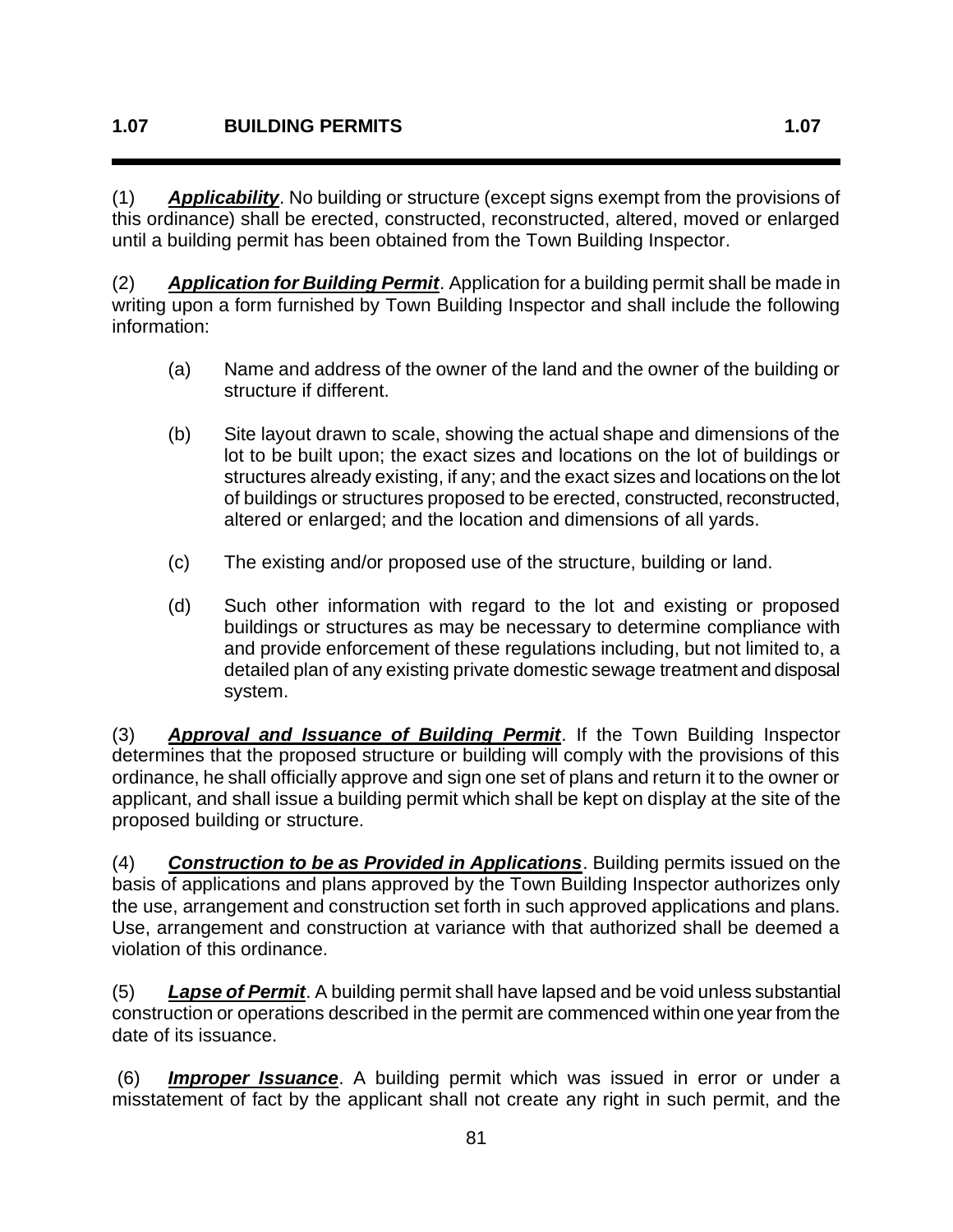Town shall be entitled to revoke such permit.

(7) *Prior Permits*. No building permit lawfully issued by the Town Building Inspector prior to the effective date of adoption or amendment of this ordinance shall be invalidated by the adoption or amendment of this ordinance. Such permit shall remain valid and subsisting subject only to its own terms.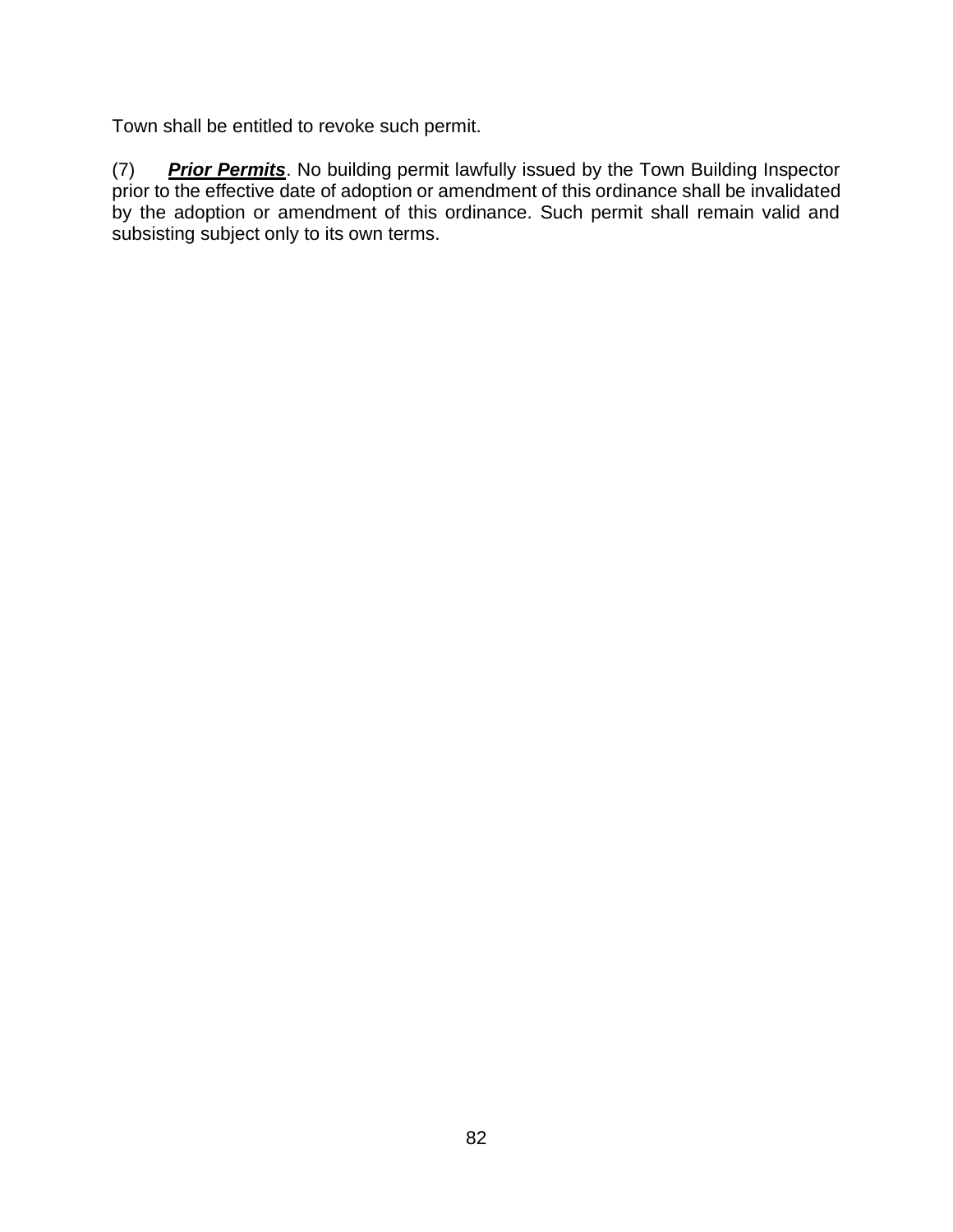(1) *General*. A conditional use is a use or structure that may not be appropriate generally or without restriction throughout a district but which, if controlled as to number, area, location or relation to neighborhood, would promote the public health, safety, welfare, comfort, convenience or the general welfare. Such uses or structures may be permissible in a zoning district as a conditional use only if specific provision for such use or structure is made in the district. A conditional use shall not be issued for any other use or structure. All conditional uses shall require approval of the Town Board.

(2) *Procedure*. All applications for a conditional use permit shall be submitted to the Town Clerk for distribution to the Plan Commission. The application shall contain all information required in the Application For Conditional Use Permit form. The application may also be accompanied by any other material or information necessary to demonstrate that the grant of a conditional use will be in harmony with the general intent and purpose of these zoning regulations and will not be injurious to the neighborhood or otherwise detrimental to the public interest. The Town Building Inspector shall refer all applications and accompanying materials to the Town Board.

(3) *Public Hearing*. Upon the filing of an application for a conditional use, the Plan Commission shall fix a reasonable time for a public hearing. A Class 2 notice pursuant to Chapter 985 Stats., shall be published specifying the date, time and place of hearing and the matters to come before the Plan Commission.

(4) *Conditions and Safeguards*. Where, by the terms of these regulations, certain conditions or requirements are specified for a conditional use or structure such conditions or requirements must be imposed by the Plan Commission. In addition to the conditions or requirements specified by the terms of these regulations, the Town Board may impose appropriate additional conditions or requirements as deemed necessary to insure the proposed use or structure will serve the objectives of this ordinance and promote the public health, safety, comfort, convenience and general welfare. Violation of such conditions and requirements, when made part of the terms under which the conditional use is granted, shall be deemed a violation of this ordinance.

(5) *Records and Decisions*. The Town Board shall keep a record of its proceedings under this section all of which shall be filed immediately as public records. All decisions under this section shall be taken by resolution in which a majority of the Town Board members must concur. Every final decision under this Section shall be in writing accompanied by findings of fact based on the record. No conditional use shall be approved unless the Town Board shall find:

(a) The establishment, maintenance or operation of the proposed conditional use or structure at the proposed location will not be detrimental or injurious to the use and enjoyment of existing uses on adjacent properties or properties in the vicinity.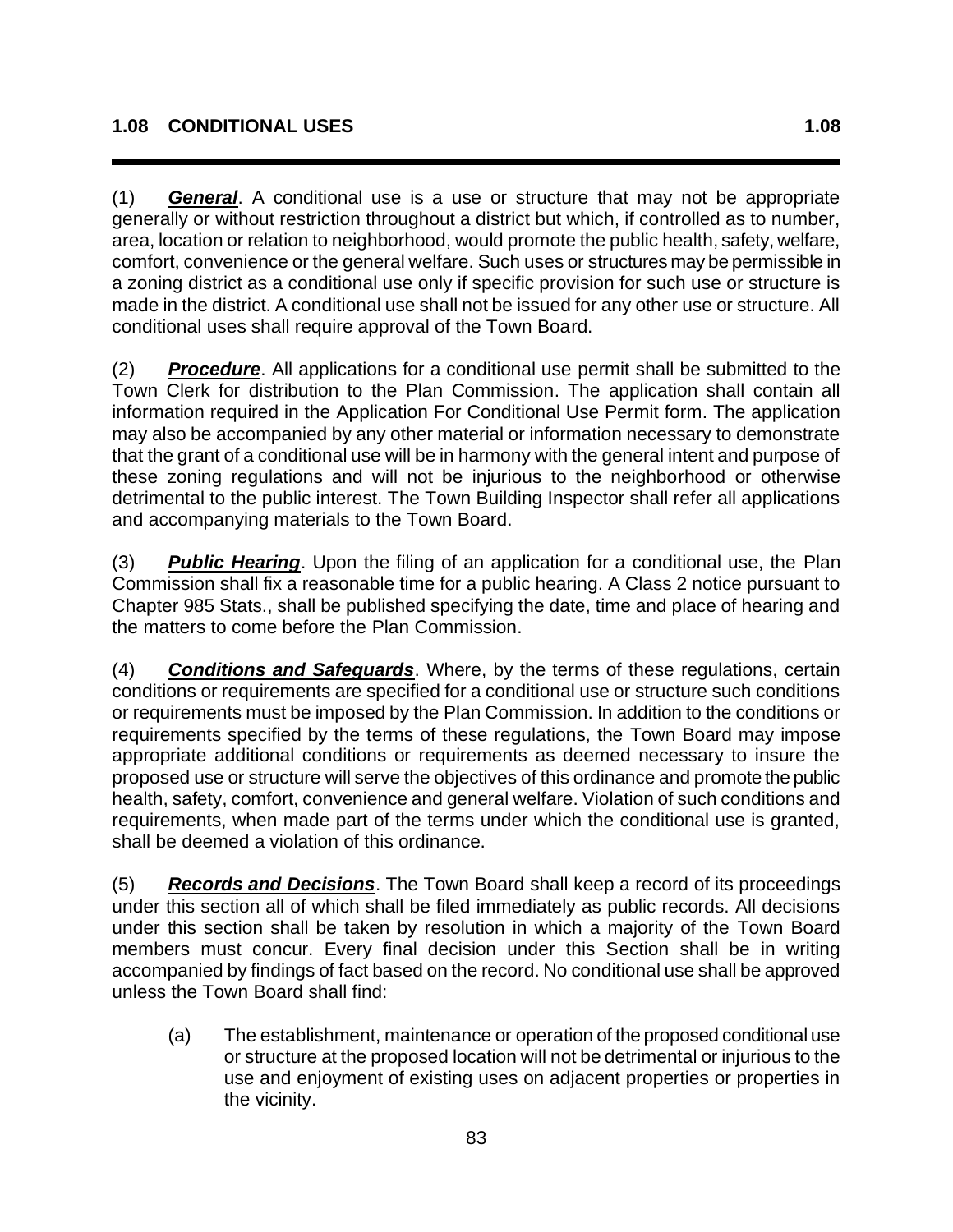- (b) The establishment, maintenance or operation of the proposed conditional use or structure, alone or in combination with other existing conditional uses and structures in the vicinity will not cause traffic hazards.
- (c) Adequate provision is made for surface water drainage, ingress and egress to the property and off-street parking.
- (d) Adequate public facilities and services are available for the proposed conditional use or structure.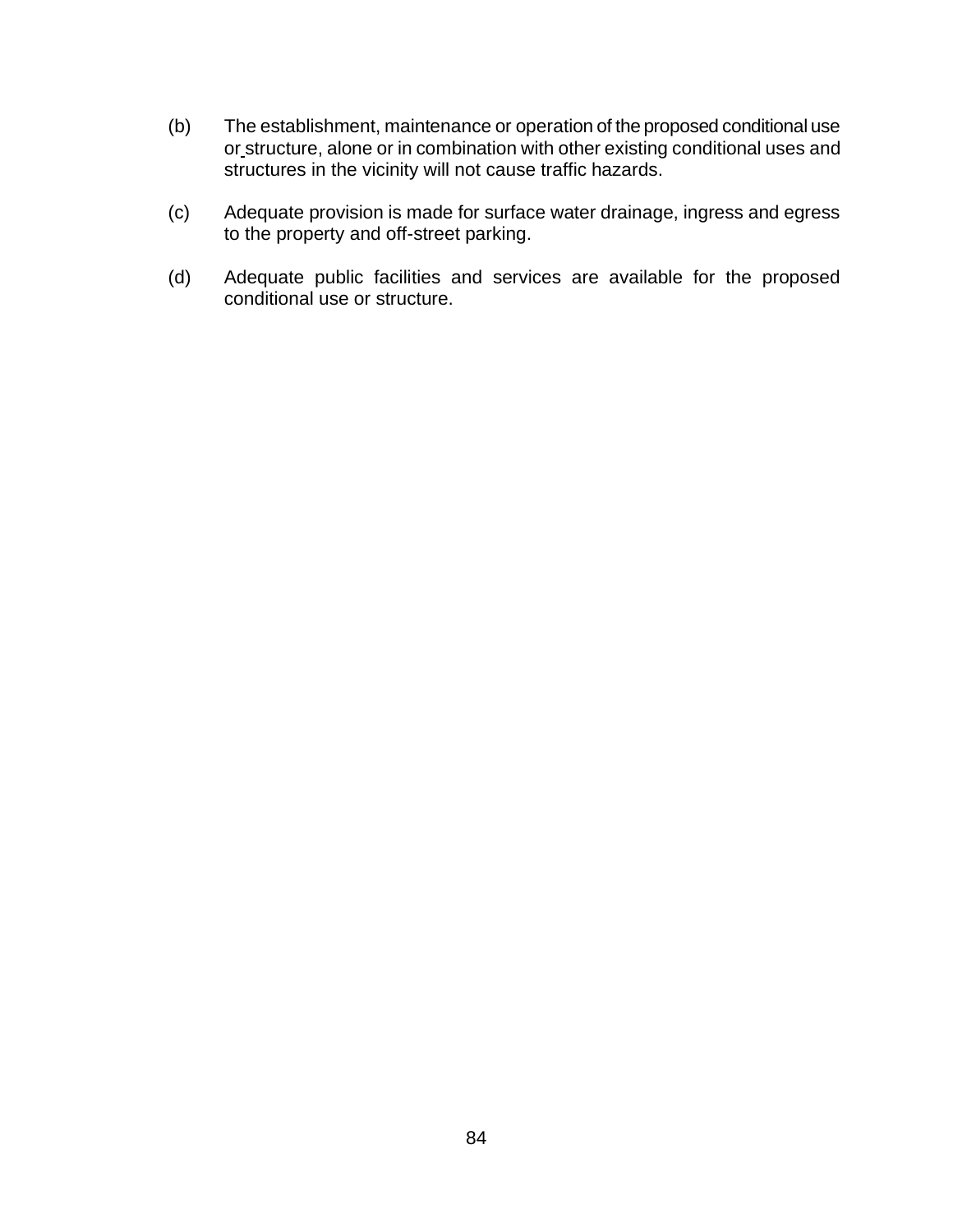(1) *Town Building Inspector*. The provisions of this ordinance shall be administered by the Plan Commission and enforced by the Town Building Inspector who shall be appointed by the Town Board Chairman and confirmed by the Town Board. The Plan Commission may request the assistance of any appropriate officer or agency of Outagamie County or the State of Wisconsin in the administration and enforcement of this ordinance.

(2) *Duties and Powers*. The Town Building Inspector shall have the following duties and powers.

- (a) Examine all applications for building permits and issue permits when there is compliance with the provisions of this ordinance. Building permits for structures requiring connection to a private domestic sewage treatment and disposal system shall demonstrate compliance with applicable sanitary codes. All permits shall be examined to insure proposed construction will not interfere with a functioning private domestic sewage treatment and disposal system.
- (b) Receive applications for conditional uses, appeals and variances and refer such applications to the Plan Commission or Board of Appeals.
- (c) Conduct inspections to determine compliance or non-compliance with the provisions of this ordinance.
- (d) Issue stop, cease, and desist orders, and orders requiring the correction of all conditions found to be in violation of the provisions of this ordinance. Such written orders shall be posted on the property in a conspicuous place and/or served personally or by certified mail upon persons deemed by the Plan Commission and/or Building Inspector to be in violation of the provisions of this ordinance. It shall be unlawful for any persons to violate any such order issued by the Plan Commission and/or Building Inspector.
- (e) Institute in the name of the Town any appropriate action or proceedings to prevent violations of this ordinance.
- (f) Revoke by order, any building permit approved under a misstatement of fact or contrary to the provisions of this ordinance.
- (g) Maintain records of nonconformities and conditional uses.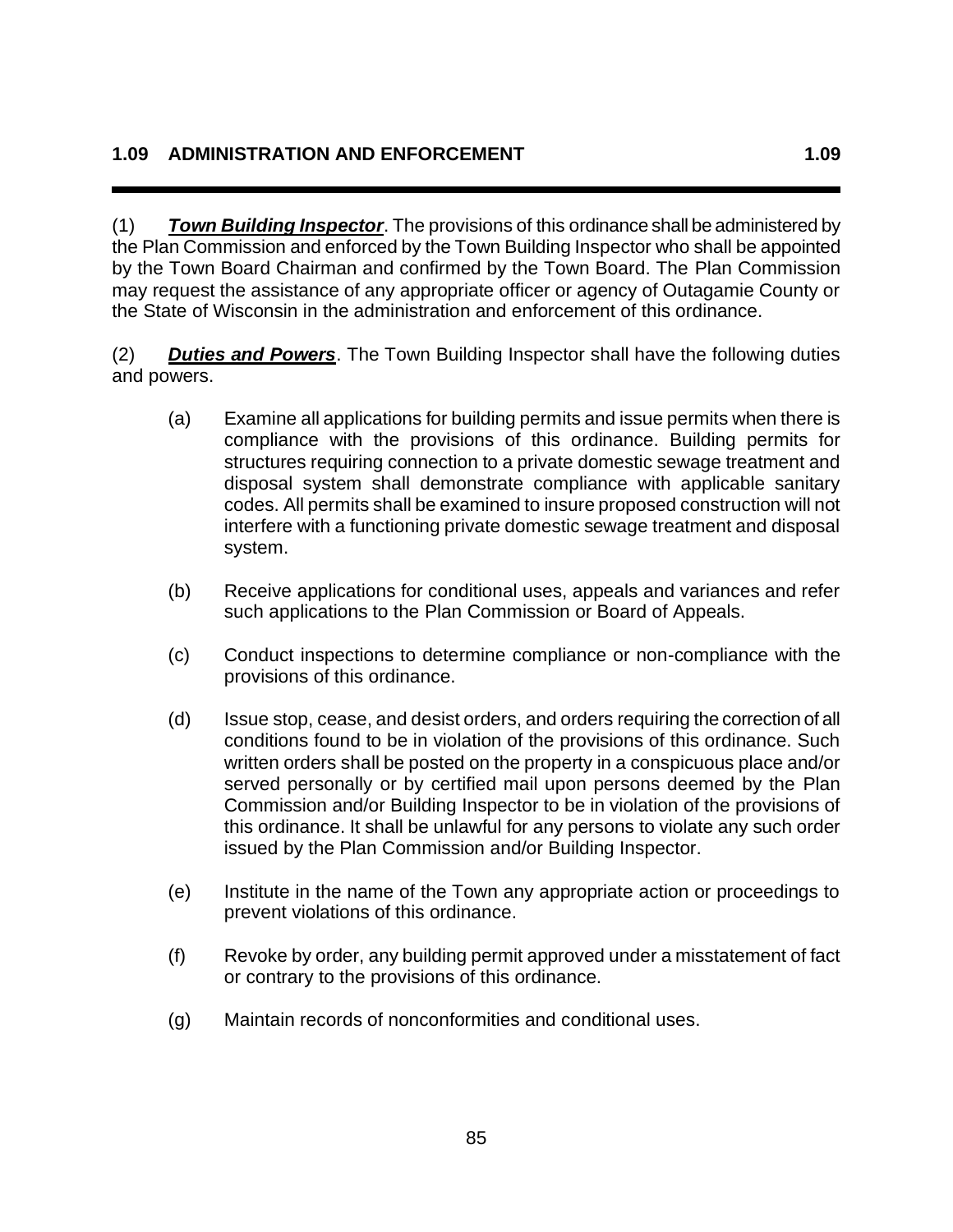- (h) Upon the request of the Town Board, Plan Commission or Board of Appeals, present to such persons or bodies, facts, records, or reports which they may request to assist them in making decisions, or assist them in any other way as requested.
- (i) Maintain a map or maps showing the current zoning classification of all lands under the jurisdiction of this ordinance. The Building Inspector shall also insure that a current copy of the Official Zoning Map is available for public inspection.

(3) *Remedies*. Compliance with the provisions of this ordinance shall be enforced by appropriate fines and penalties. Compliance may also be enforced by injunctional suit of the Town or by the owner or owners of real estate within the district affected by the regulation.

(4) *Penalties*. Any person who violates any provision of this ordinance or any order, rule or regulation made hereunder shall, upon conviction, forfeit not less than one hundred dollars (\$100.00) nor more than two hundred dollars (\$200.00) for each offense, together with the costs of prosecution. Each day that a violation continues to exist shall constitute a separate offense.

(5) *Notice of Violation*. If the Building Inspector finds that any of the provisions of this ordinance are being violated, he shall notify, in writing by registered or certified mail, the person(s) responsible indicating the nature of the violation and ordering the action necessary to correct the violation. When ever a person shall have been notified in writing that he is in violation of the provisions of this ordinance, such person shall commence correction of all violations within ten (10) days of notice. If such corrections are not commenced within ten (10) days of written notice or not corrected within forty-five (45) days of written notice, each day that a violation continues shall be considered a separate offense.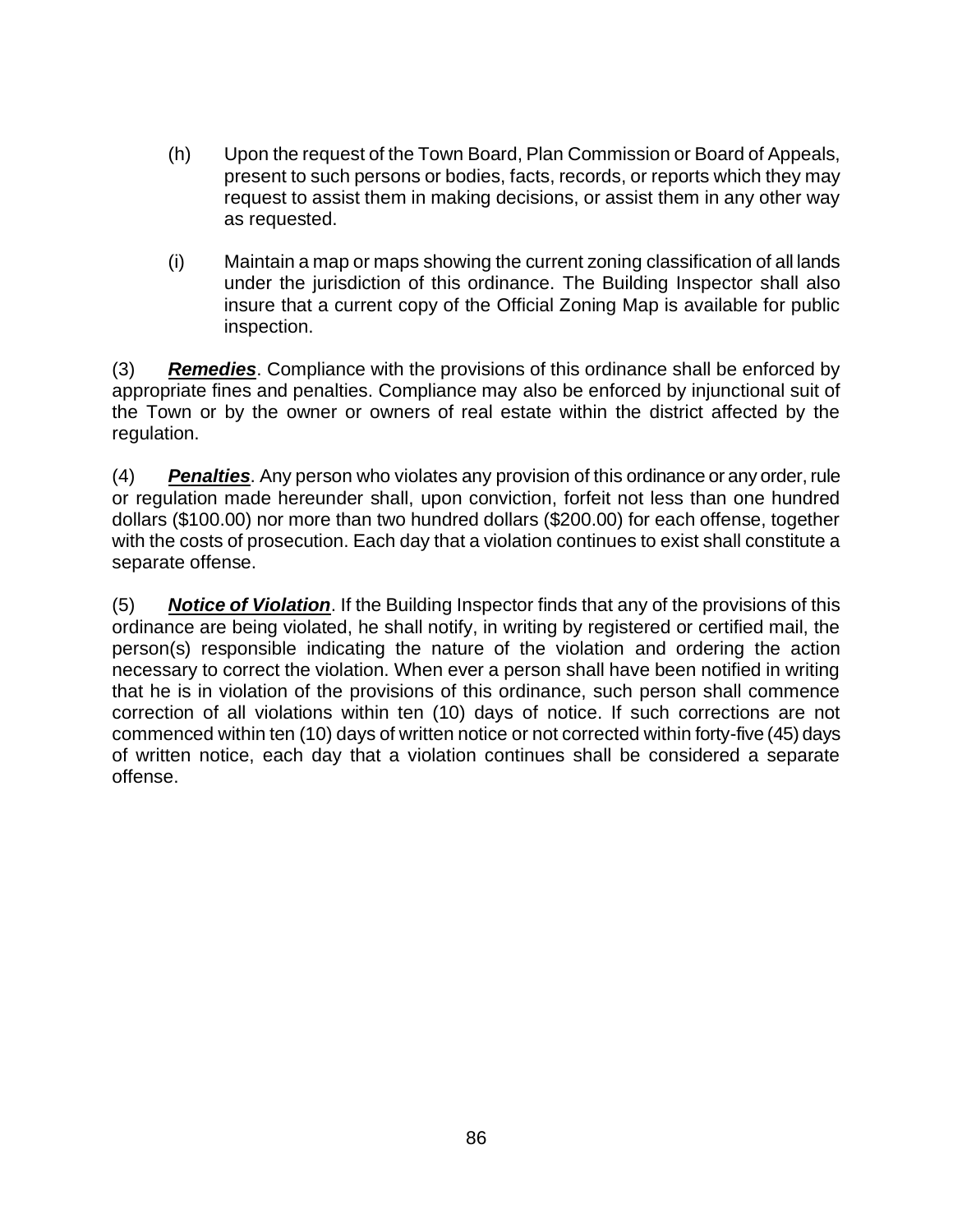(1) *Establishment of Board*. In order that the objectives of this ordinance may be more fully and equitably achieved and a means for interpretation provided, there is established a Board of Appeals (hereinafter referred to as the Board).

#### (2) *Membership and Terms of Office*.

- (a) *Board Members*. The Board shall consist of five members appointed by the Town Chairman and confirmed by the Town Board. The Town Board Chairman shall designate one of the members of the Board of Appeals as Chairman. Members of the Board of Appeals shall be removable by the Town Board Chairman for cause upon written charges and after a public hearing. A secretary, who does not have to be a Board member shall be appointed by the Board of Appeals.
- (b) *Alternate Members*. The Town Board Chairman may appoint two alternate members to the Board. Annually, the Town Board Chairman shall designate one of the alternate members as first alternate and the other as second alternate. The first alternate shall act, with full power, only when a member of the Board is absent or refuses to vote because of interest. The second alternate shall act only when the first alternate so refuses or is absent or when more than one member of the Board so refuses or is absent.
- (c) *Terms*. Board members shall be appointed to three year terms, except for those first appointed, in which case one member shall serve for one year, two members for two years and two members for three years. Alternate members shall serve staggered terms of three years.
- (d) *Vacancies*. Vacancies shall be filled for the unexpired terms of members whose terms become vacant.

#### (3) *Procedures, Meetings, Records and Decisions*.

- (a) *Meetings*. Meetings of the Board shall be held at the call of the Chairman and at such other times as the Board may determine. Such Chairman, or in his absence, the acting chairman, may administer oaths and compel the attendance of witnesses. All meetings of the Board shall be open to the public.
- (b) *Records and Decisions*. The Board shall keep minutes of its proceedings, showing the vote of each member upon each questions, or, if absent or failing to vote, indicating such fact, and shall keep records of its examinations and other official actions, all of which shall be immediately filed as public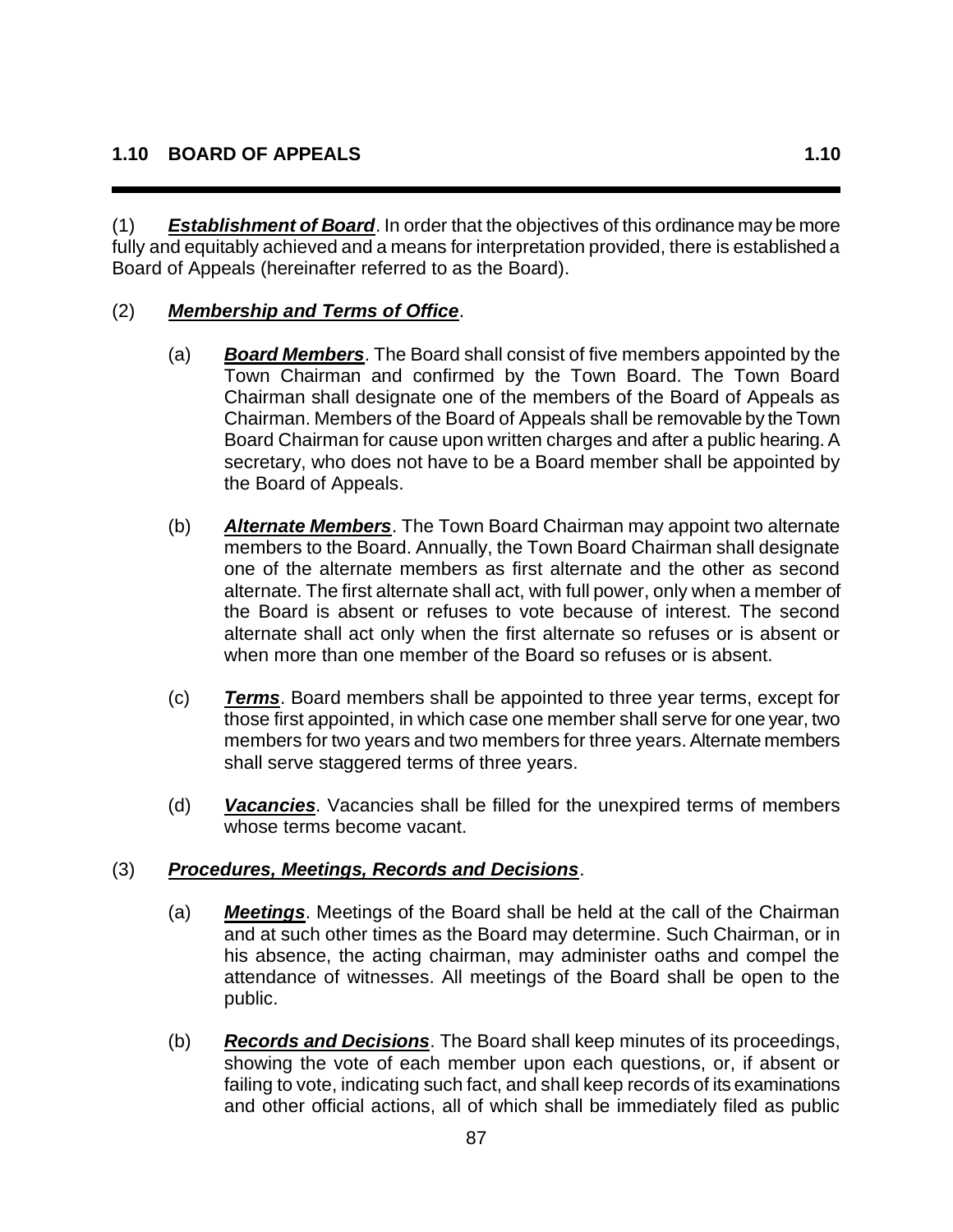records. All actions or decisions shall be taken by resolution in which four members, present during the proceedings, must concur. Each resolution or decision shall contain a statement of the grounds forming the basis of such resolution or decision. The Chairman shall notify the Town Board and Town Board Chairman of all decisions and resolutions.

## (4) *Appeals*.

- (a) *Powers*. The Board shall have the power to hear and decide appeals where it is alleged there is an error in any order, requirement, decision or determination made by an administrative official in the enforcement of this ordinance. The Board may reverse or affirm wholly or partly, or may modify the order, requirement, decision or determination appealed from, and may make such order, requirement, decision or determination as ought to be made, and to that end shall have all the powers of the officer from whom the appeal is taken.
- (b) *Procedures*. Appeals to the Board may be taken by a person aggrieved or by any officer, department, board or bureau of the municipality affected by any decision of the building inspector or other administrative officer. Such appeal shall be taken within thirty (30) days of the order, requirement, decision or determination appealed from by filing with the Building Inspector and with the Board a notice of appeal specifying the grounds thereof. The Building Inspector shall forthwith transmit to the Board all the papers constituting the record upon which the action appealed from was taken. The Board may request the applicant to provide additional information as may be needed to determine the case.
- (c) *Stays*. An appeal shall stay all proceedings in furtherance of the action appealed from, unless the officer from whom the appeal is taken shall certify to the Board after the notice of appeal shall have been filed with him that by reason of facts stated in the certificate a stay would cause imminent peril to life or property. In such case proceedings shall not be stayed otherwise than by a restraining order, which may be granted by the Board or by a court of record on application on notice to the officer from whom the appeal is taken and on due cause shown.

## (5) *Variances*.

- (a) *Powers and Duties*. The Board shall have the power to authorize upon appeal a variance from the terms of the ordinance where a literal enforcement of the provisions of the ordinance will result in practical difficulty or unnecessary hardship.
- (b) *Requirements for a Variance*. In general the power to authorize a variance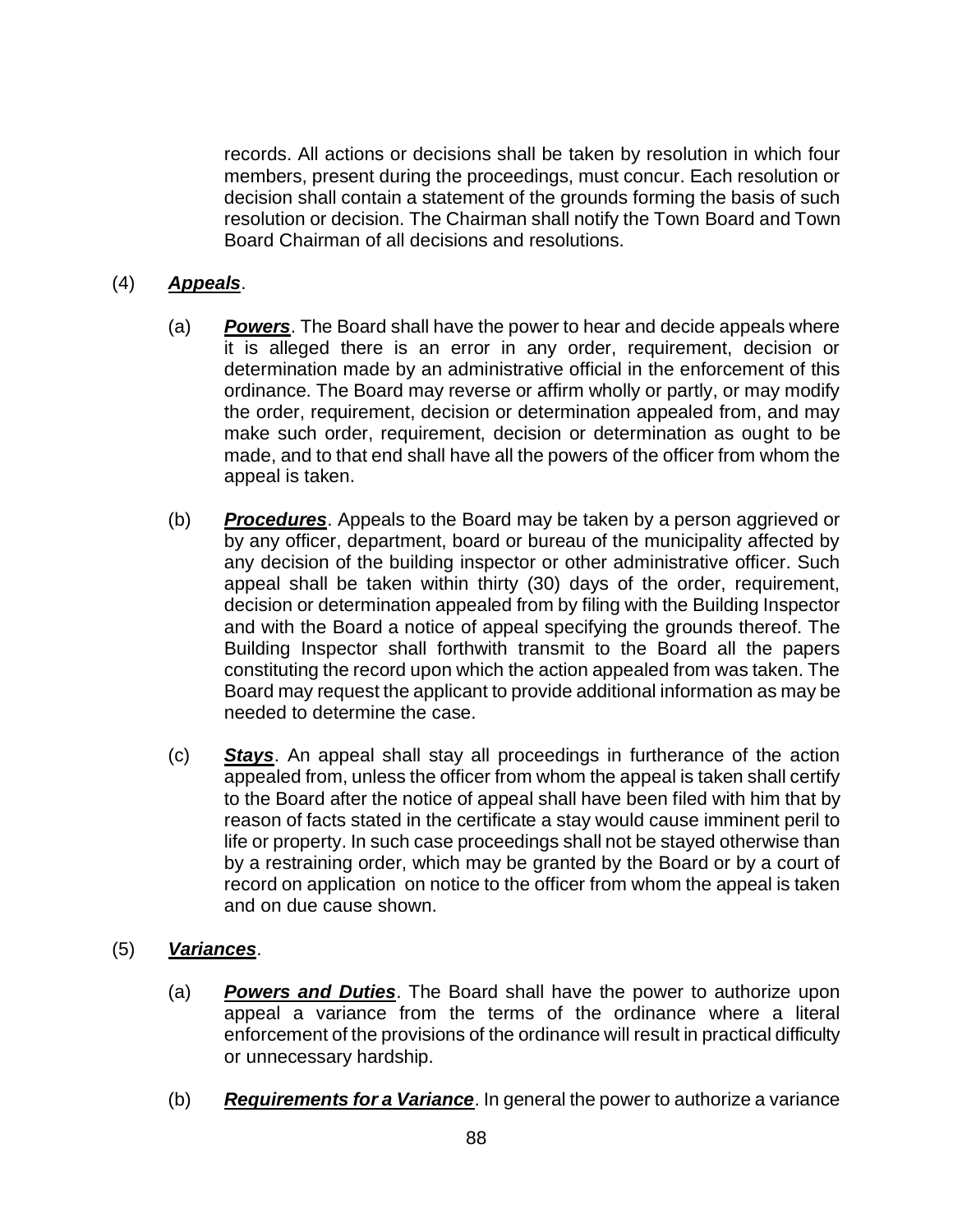from the requirements of the ordinance shall be sparingly exercised and only under the peculiar and exceptional circumstances. No variance shall be granted for actions which require an amendment to this ordinance. Variances shall only be granted when the Board finds that:

- 1. The variance is not contrary to the public interest and that such a variance will be in general harmony with the purposes and intent of this ordinance.
- 2. The variance will not permit the establishment of a use which is not permitted or permissible in the district.
- 3. Special conditions and circumstances exist which are peculiar to the land, structure, or building involved and which are not applicable to other lands, structures, or buildings in the same district.
- 4. The literal interpretation of the provision of this ordinance would deprive the applicant of rights commonly enjoyed by other properties in the same district.
- 5. The hardship is not shared generally by other land or buildings in the area.
- 6. The hardship results from the strict application of this ordinance and is not the result of self-created or self-imposed circumstances.

(6) *Powers and Duties - Interpretations*. The board shall have the power to hear and decide applications for interpretations of the zoning regulations and the boundaries of the zoning districts.

- (7) *Public Hearings*.
	- (a) *Time Period*. Upon filing with the Board an application for an appeal or variance, the Board shall fix a reasonable time [not more than sixty (60) days from the filing date] for a public hearing.
	- (b) *Notice of Hearing*. A Class 2 notice pursuant to Chapter 985, Wisconsin Statutes, shall be published specifying the date, time and place of the hearing and matters to come before the Board. At least 10 days before the public hearing, a written notice shall be given to all adjacent property owners.

(8) *Appeals for Board Decisions*. Any person or person, jointly or severally, aggrieved by any decision of the Board, or any taxpayer, or any officer, department, board or bureau of the municipality, may within thirty (30) days after the filing of the decision in the office of the Board, commence an action seeking the remedy available by certiorari.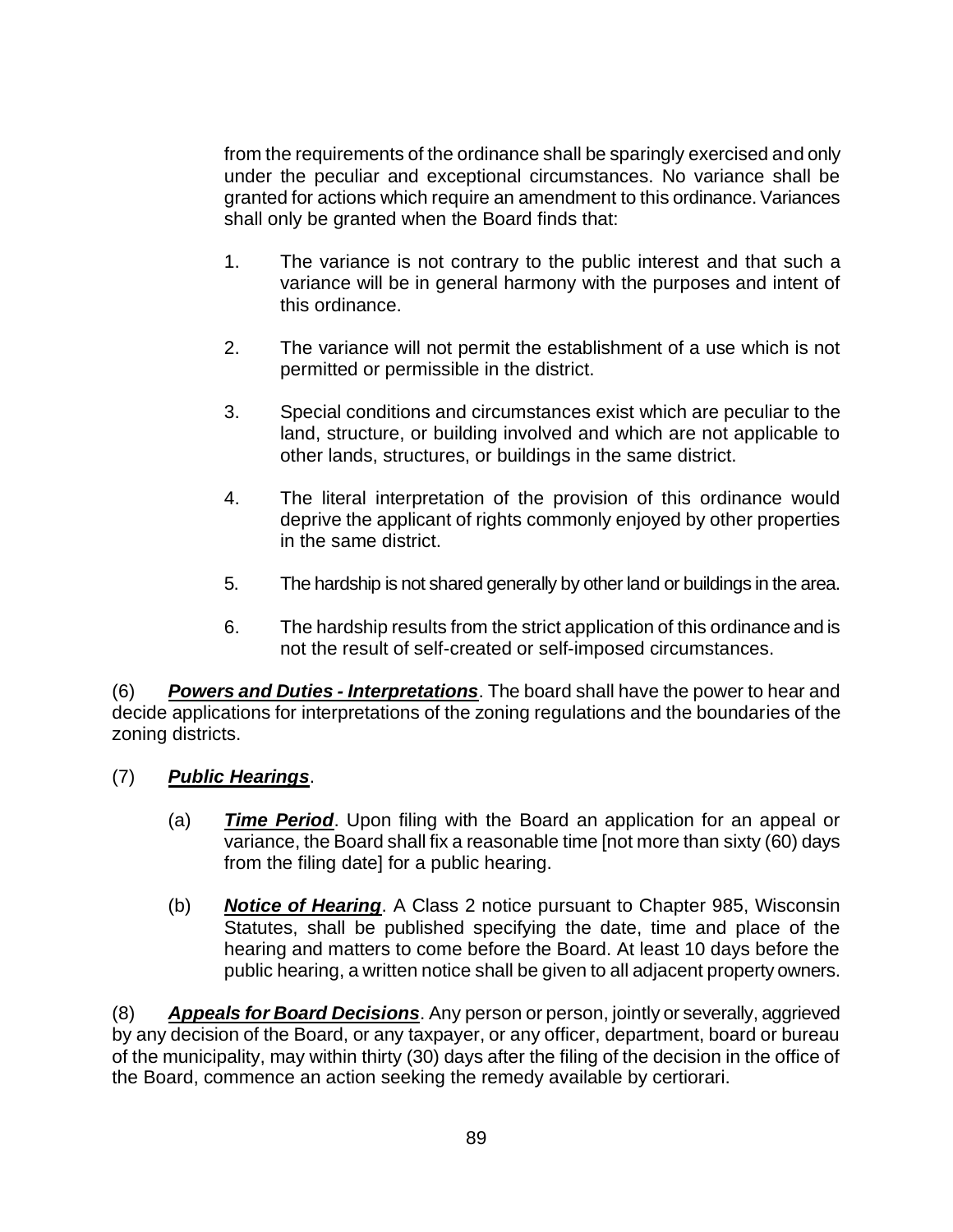(1) *Power of Amendment*. The Town Board may amend the regulations and requirements of this ordinance or change the district boundaries of the Official Zoning Maps. A petition for amendment may be made by any property owner of the area to be affected by the amendment, by the Town Board or by any member of the Town Plan Commission. Comprehensive revisions to the ordinance need to be certified by the State Land and Water Conservation Board in order for landowners in the Exclusive Agricultural Zoning District to be eligible to receive tax credits.

(2) *Procedures*. The Town Board shall refer every proposed amendment to the Plan Commission for a report and recommendation. If the Town Board does not receive a report and recommendation from the Plan Commission within 60 days of submitting the proposed amendments, the Town Board may proceed with the necessary hearing.

# (3) *Public Hearing and Notice*.

- (a) *Required Hearing*. No amendment of this ordinance shall become effective until a public hearing is held before the Town Board where parties in interest and citizens shall have the opportunity to be heard.
- (b) *Notice of Hearing*. A Class 2 notice in accordance with Chapter 985 of the Wisconsin Statutes shall be published in the Town's official newspaper once during each of the two weeks prior to such hearing.

At least 10 days before the public hearing, a written notice of such hearing shall be given to all adjacent property owners and also be given to the clerk of any municipality whose boundaries are within 1,000 feet of any lands included in the proposed amendment. Failure to give such notice shall not invalidate such amendment.

(4) *Final Approval by Town Board*. An amendment shall become effective upon a majority vote of the members of the Town Board voting on the proposed change. However, in case of a protest against such amendment, duly signed and acknowledged by the owners of 20 percent or more of the land included in such proposed amendment or by the owners of 20 percent or more of the area immediately adjacent extending 100 feet therefrom, or by the owners of 20 percent or more of the land directly opposite thereto extending 100 feet from the street frontage of such opposite land, such amendment shall not become effective except by a unanimous vote of the Town Board.

(5) *Map Amendments in the A-1 Prime Agricultural District*. The Town Board may approve petitions for rezoning areas in the A-1 Prime Agricultural District after findings are made based on the considerations listed below. The Department of Agricultural Trade and Consumer Protection shall be notified of all such rezonings.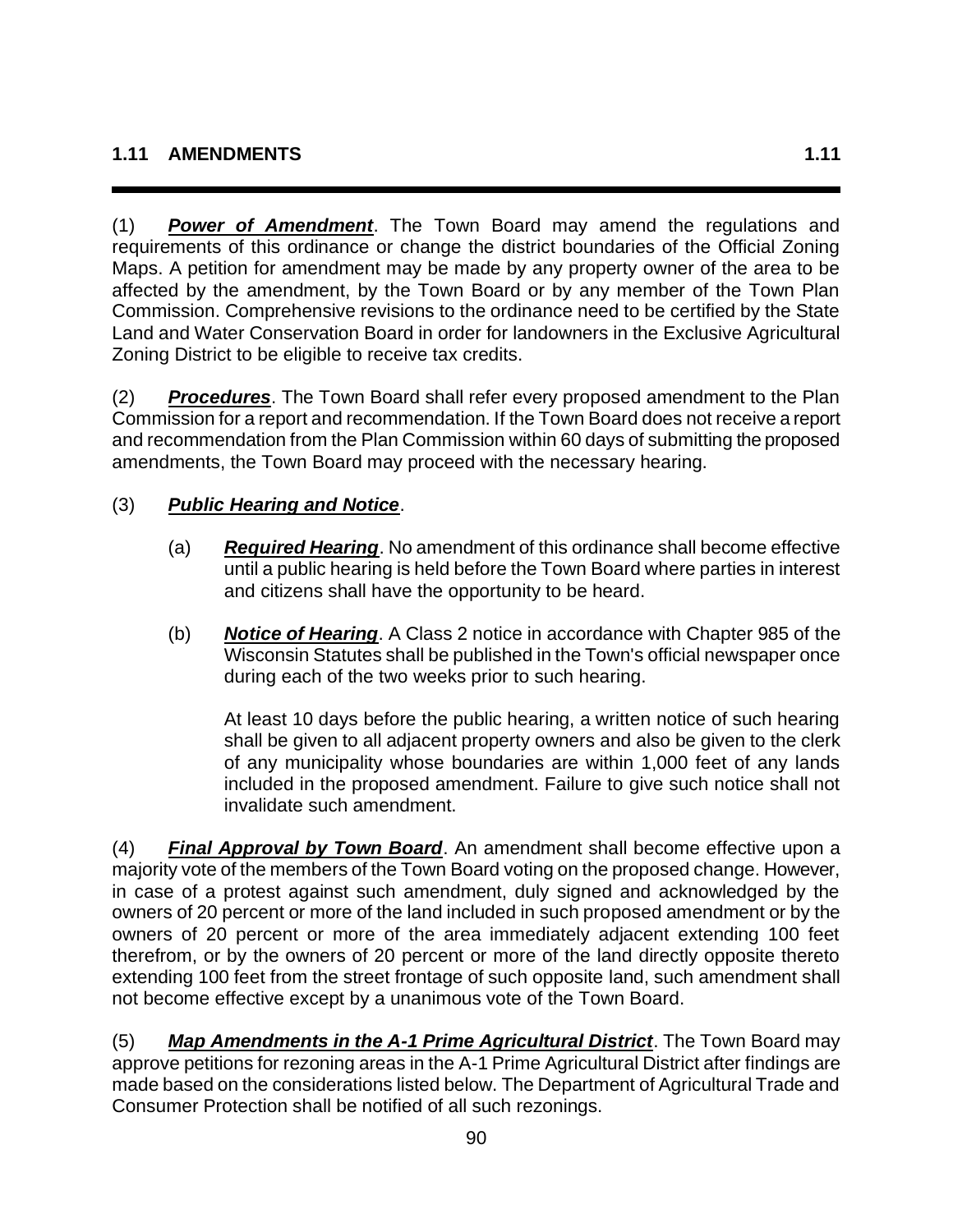- (a) Adequate public facilities to accommodate development either exist or will be provided within a reasonable time.
- (b) Provision of public facilities to accommodate development will not place an unreasonable burden on the ability of the Town to provide them.
- (c) The land proposed for rezoning is suitable for development and development will not result in undue water or air pollution, cause unreasonable soil erosion or have an unreasonable adverse effect on rare or irreplaceable natural areas.
- (d) The proposed rezoning is consistent with Section 1.05(2)(d) of this Ordinance and complies with recording requirements as stated in Sections 91.48(2) and (3), Wis. Stats.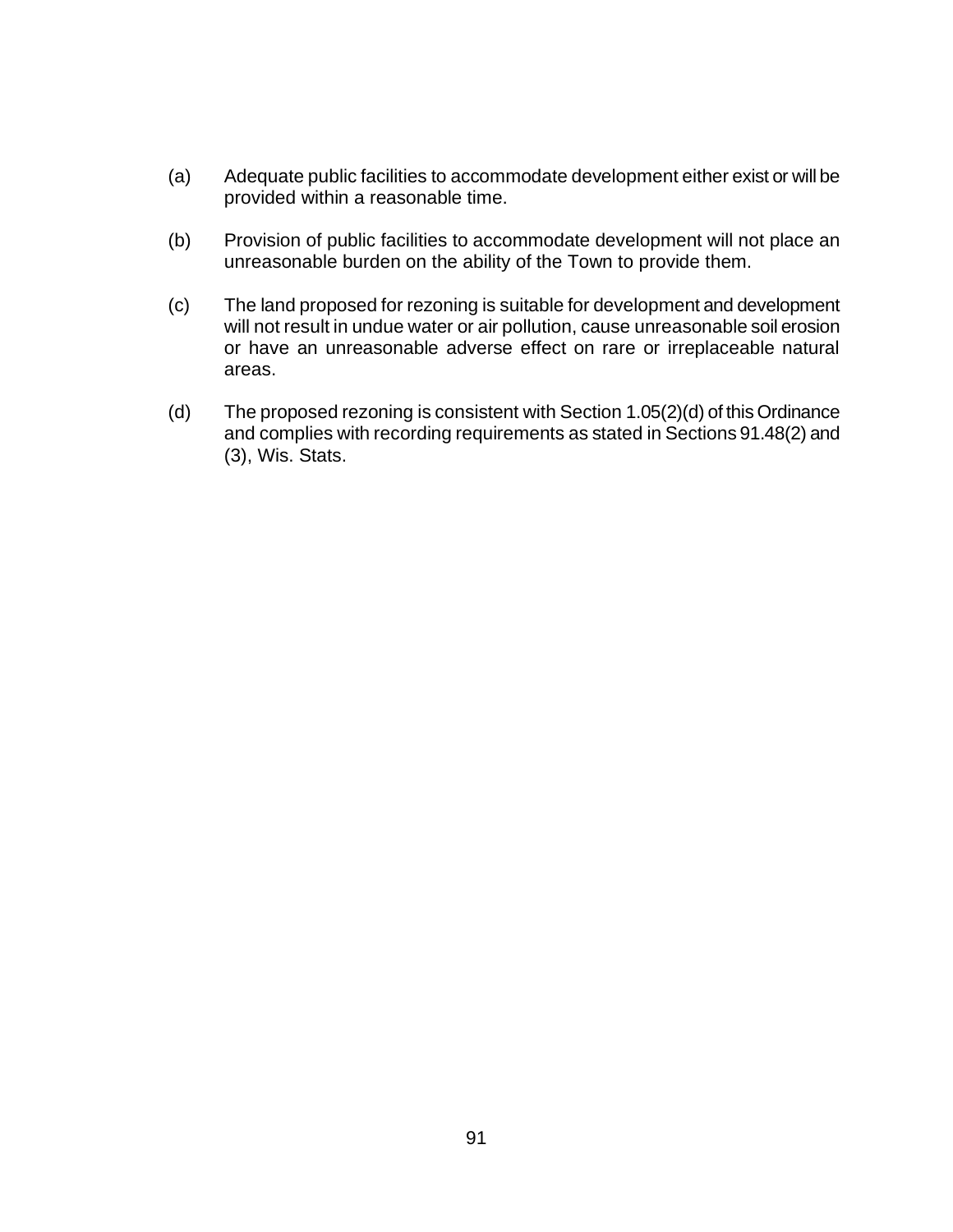- (1) *Purpose.* The Plan Commission and Town Board recognizes that zoning, by itself, does not guarantee that new development will integrate into the community. Often, a legally-allowable use may, nonetheless, be incompatible with its proposed environment due to various design factors. Site plan review provides the Town with an opportunity to regulate development to ensure that structures and sites fit harmoniously into the surrounding environment.
- (2) *Applicability.* Except for buildings and accessory structures consistent with agricultural uses, a site plan permit shall be required for any of the following activities:
	- (a) New construction of a building or other structure, except as provided below.
	- (b) Expansion of an existing use that involves a floor space increase of twenty (20) percent or more within any 10-year period.
	- (c) Change of business or other activity that requires an increase of ten (10) percent or more in the number of off-street parking spaces.
	- (d) Alteration or expansion of an existing parking lot that affects greater than ten (10) percent of the total number of parking spaces.
	- (e) Remodel or exterior alteration of any building or other structure, the cost of which exceeds five (5) percent of the structure's total fair market value as determined by the Permit Issuer.
- (3) *Initiation of Process: Payment of Fee.* The site plan review process shall be initiated prior to the commencement of any site disturbing activities such as grading, filling, vegetation removal, etc. associated with the proposed activity. Payment of the appropriate fee, as set forth by the Town Board's schedule of fees, shall be made at the time of the preapplication conference.
- (4) *Pre-application Conference.* To assist the Town and the applicant in the site plan review process, an applicant for site plan review may arrange for a preapplication conference with the Plan Commission by submitting forms and sketch plans as prescribed by the Permit Issuer prior to submission of a formal application. A preapplication conference need not include extensive field inspection or correspondence. The purposes of the preapplication conference are to bring about an informal discussion regarding a proposed project, and to assist the applicant by identifying the following:
	- (a) Requirements for submittal, including any other types of permits necessary to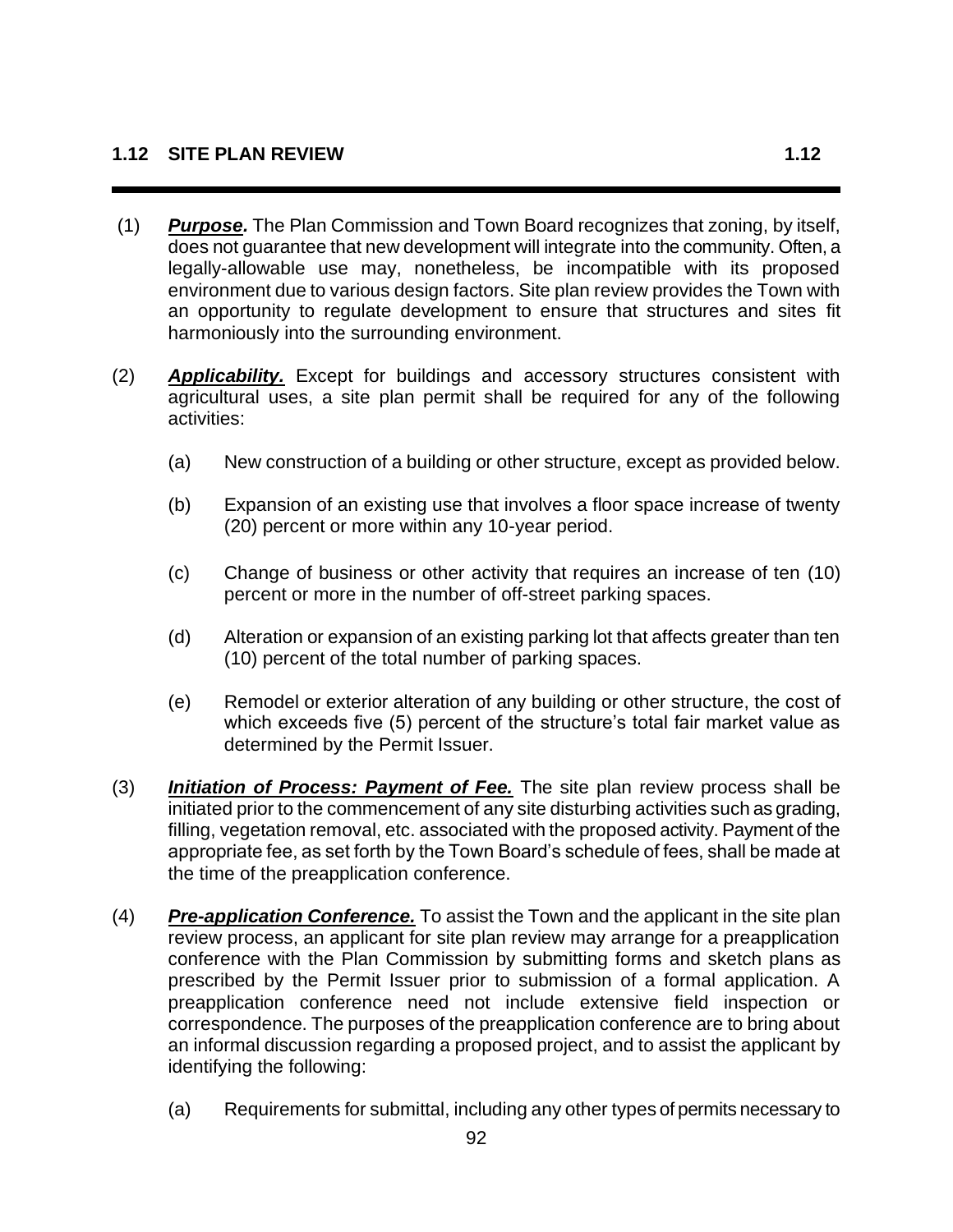complete the proposal.

- (b) Applicable community plans, goals, policies, codes or guidelines and possible revisions to the proposed project that will enhance the proposal with respect to these requirements.
- (c) Required plans, studies, reports, and/or other materials specific to the proposal that will provide necessary information for staff to review the project.
- (d) The discussion at the preapplication conference shall not bind or prohibit the community's future enforcement or application of its codes and ordinances.
- (5) *Formal Application.* Application for site plan review shall include the documents described under 'Submission Requirements' below as may be required by the Plan Commission at its discretion. A copy of the site plan shall be given by the applicant to the Town Clerk to be kept on file for public inquiry. After the application is determined to be complete for purposes of further processing, the Commission may transmit copies of the site plan documents to the Permit Issuer, Plan Commission or other consultant(s), official(s) as deemed necessary, in order to solicit comments. The reviewing officials shall then submit written comments to the Commission within 21 days concerning the potential impacts of the proposed development on the objectives listed under "Standards of Review" below, and any recommended conditions or remedial measures to accommodate or mitigate these expected impacts. Failure of any of the aforementioned parties to respond within the allotted time shall be interpreted as approval of the site plan as proposed.
- (6) *Submission Requirements.* A site plan shall be prepared on standard 24" x 36" sheets, with continuation on 8 1/2" x 11" sheets as necessary for written narrative. The Permit Issuer or other decision-making body may require any of the following items as part of the formal site plan submission:
	- (a) Name of the project, boundaries, and location maps showing the site's location in the community, date, north arrow and scale of the plan.
	- (b) Name and address of the owner of record, developer, and seal of the engineer, architect or landscape architect.
	- (c) Names and addresses of all owners of record of abutting parcels and those within three hundred feet (300') of the property line.
	- (d) All existing lot lines, easements, and rights-of-way. Include area in acres or square feet, abutting land uses and the location and use of structures within three hundred feet (300') of the site.
	- (e) The location and use of all existing and proposed buildings and structures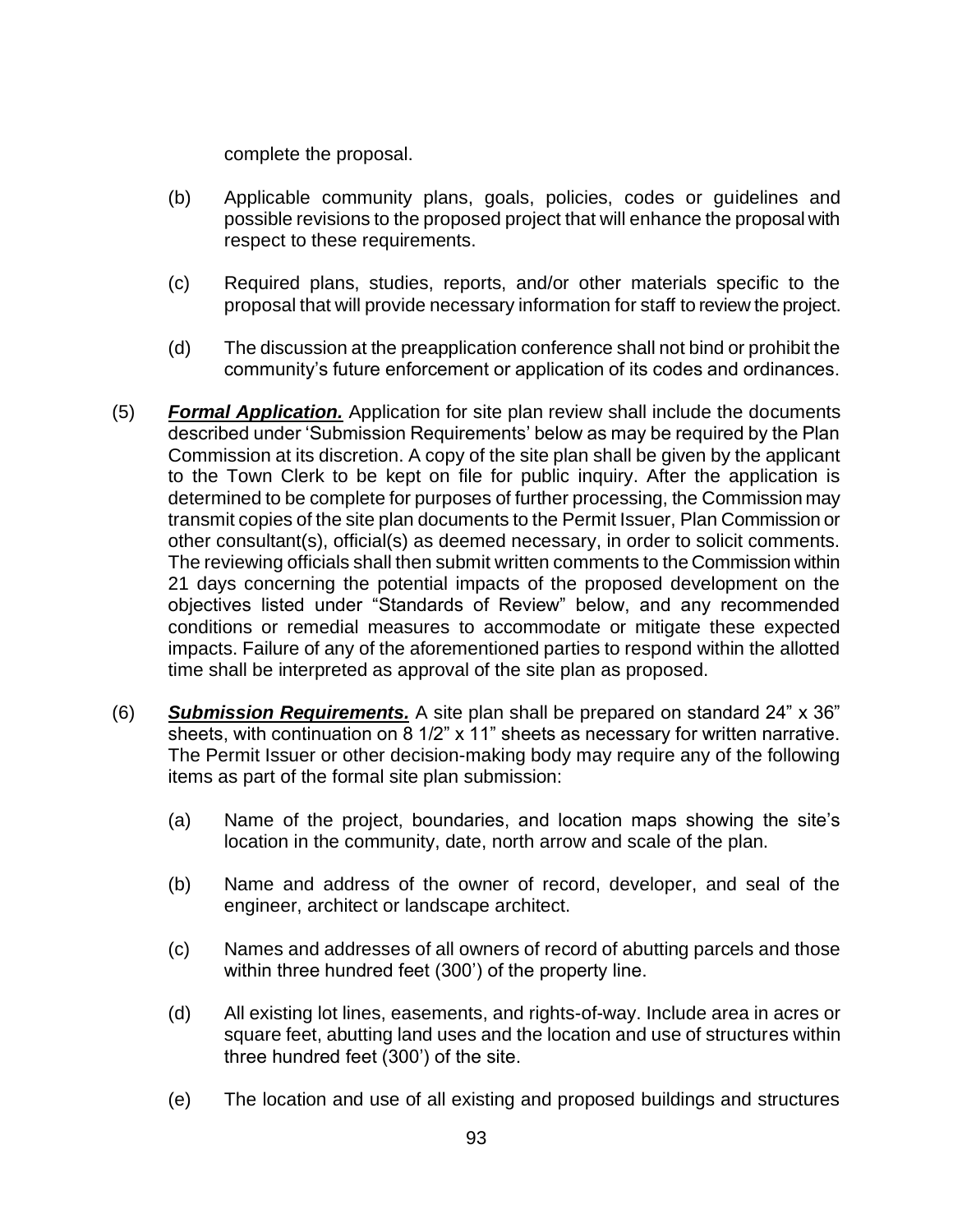within the development. Include all dimensions of height and floor area, and show all exterior entrances, and all anticipated future additions and alterations.

- (f) The location of all present and proposed public and private ways, parking areas, driveways, sidewalks, ramps, curbs, fences, paths, landscaping walls and fences.
- (g) Location, type, and screening details for all waste disposal containers shall also be shown.
- (h) The location, height, intensity and coverage area of all external lighting fixtures and indication of compliance with the Town of Hortonia Exterior Lighting Ordinance.
- (i) The direction of illumination and methods to eliminate glare onto adjoining properties must also be shown.
- (j) The location, height, size, materials, and design of all proposed signage.
- (k) The location of all present and proposed utility systems including sewage system; water supply system; telephone, cable and electrical systems; storm drainage system including existing and proposed drain lines, culverts, catch basins, headwalls, endwalls, hydrants, manholes and drainage swales.
- (l) Soil logs, percolation tests and storm runoff calculations for large or environmentally sensitive developments.
- (m) Plans to prevent the pollution of surface or groundwater, erosion of soil both during and after construction, excessive runoff, excessive raising or lowering of the water table, and flooding of other properties as applicable.
- (n) Existing and proposed topography at two-foot (2') contour intervals. If any portion of the parcel is within the 100-year floodplain, the area shall be shown and base flood elevations given. Indicate areas within the proposed site and within fifty feet (50') of the proposed site, where ground removal or filling is required, and give its approximate volume in cubic yards.
- (o) A landscape plan showing all existing natural land features, trees, forest cover and water sources, and all proposed changes to these features including size and type of plant material. The Town will encourage the use of regionally native plant species. Water sources will include ponds, lakes, brooks, streams, wetlands, floodplains and drainage retention areas.
- (p) Zoning district boundaries within five hundred feet (500') of the site's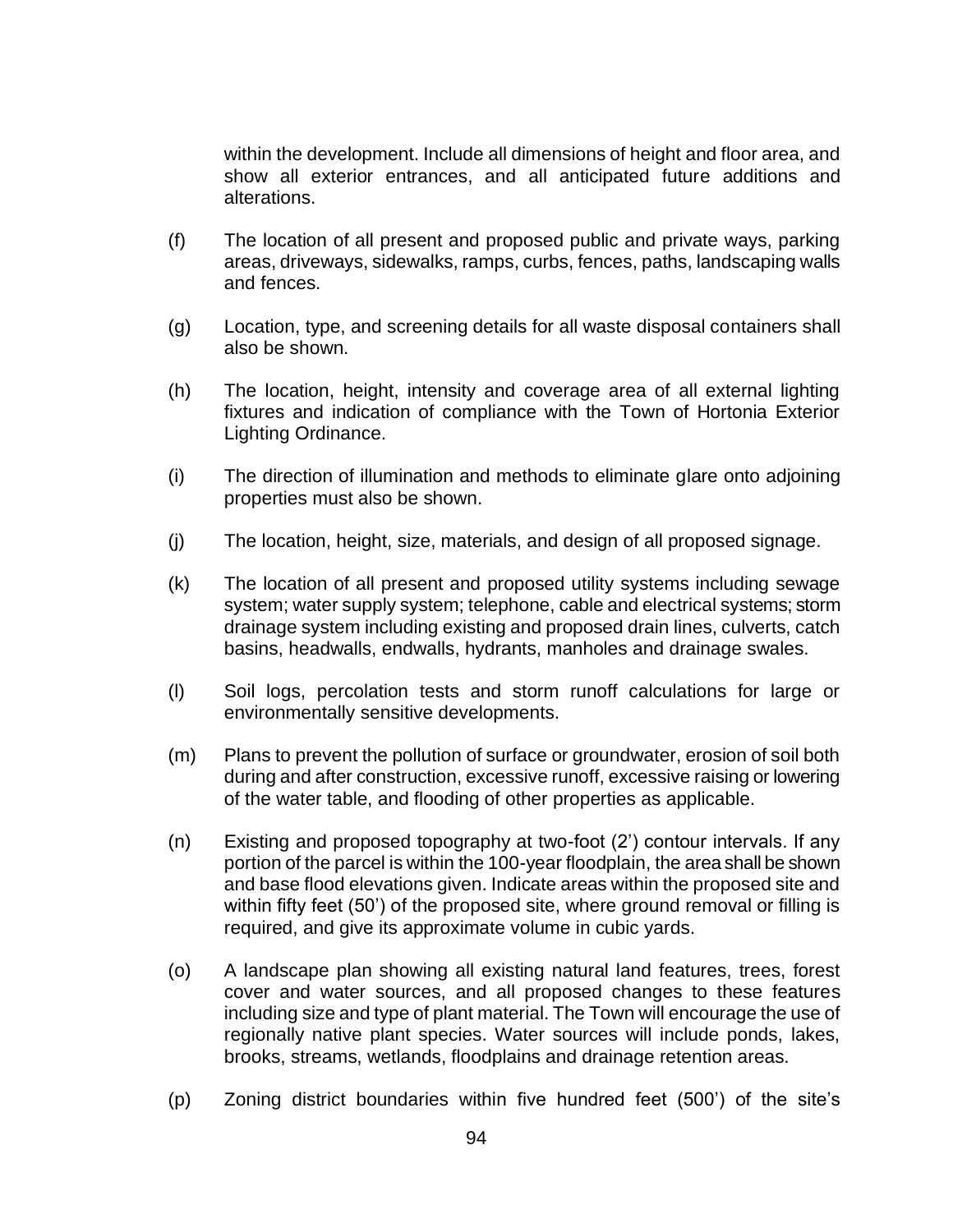perimeter shall be drawn and identified on the plan.

- (q) Traffic flow patterns within the site, entrances and exits, loading and unloading areas, curb cuts on the site and within one hundred feet (100') of the site.
- (r) For new construction or alterations to any existing building, a table containing the following information:
	- 1. Area of building to be used for a particular use such as retail operation, office, storage, etc.
	- 2. Maximum number of employees.
	- 3. Maximum seating capacity, where applicable.
	- 4. Number of parking spaces existing and required for the intended use.
	- 5. Elevation plans for all exterior facades of the proposed structure(s) and/or existing facades, plus addition(s) showing design features and indicating the type and color of signs to be used.
- (7) *Procedure.* For proposals not requiring a Conditional Use Permit, the Commission shall issue its decision on the application within thirty (30) days after the determination that the application is complete. For proposals also requiring a Conditional Use Permit, the Commission shall issue its decision on the site plan application no later than seven (7) days after the hearing held by the Board of Appeals on the proposed Conditional Use Permit if such Conditional Use Permit is granted.
- (8) *Decision of Plan Commission.* The Commission's decision shall consist of either:
	- (a) Approval of the site plan.
	- (b) Approval of the site plan subject to any conditions, modifications or restrictions as imposed by the Commission.
	- (c) Disapproval of the site plan.
- (10) *Criteria for Review.* During the site plan review process, the Commission shall review the site plan and supporting documents to assess the reasonable fulfillment of the following listed objectives:
	- (a) Legal. Conformance with the provisions of the ordinances and rules of the State of Wisconsin, Outagamie County and the Town.